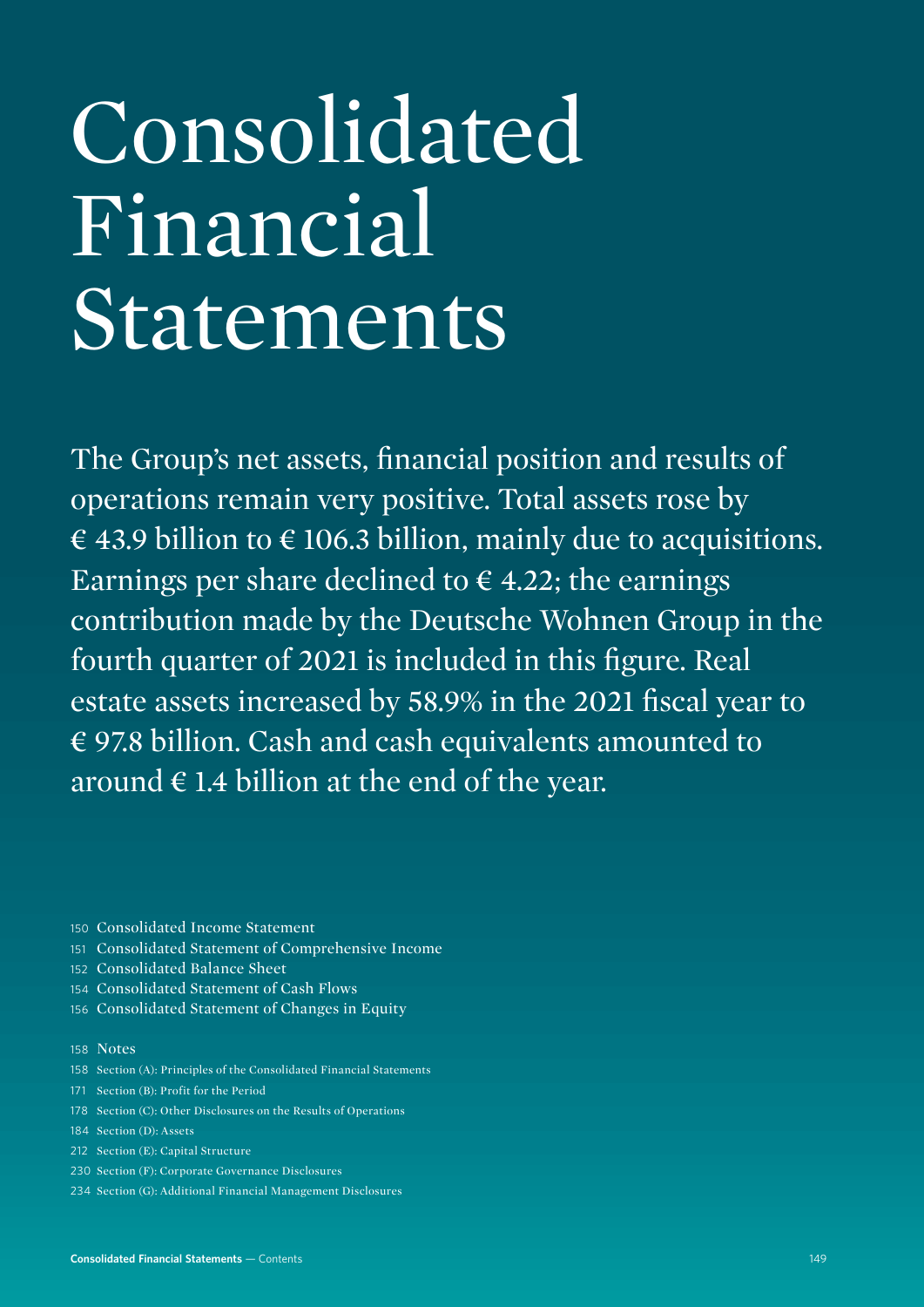# **Consolidated Income Statement**

#### **for the period from January 1 until December 31**

| in $\epsilon$ million                                                               | <b>Notes</b> | 2020       | 2021       |
|-------------------------------------------------------------------------------------|--------------|------------|------------|
| Income from property letting                                                        |              | 3,069.4    | 3,465.0    |
| Other income from property management                                               |              | 77.7       | 158.9      |
| Income from property management                                                     | <b>B10</b>   | 3,147.1    | 3,623.9    |
|                                                                                     |              |            |            |
| Income from the disposal of properties                                              |              | 586.3      | 1,122.2    |
| Carrying amount of properties sold                                                  |              | $-482.4$   | $-1,044.6$ |
| Revaluation of assets held for sale                                                 |              | 78.2       | 87.4       |
| Profit from disposal of properties                                                  | <b>B11</b>   | 182.1      | 165.0      |
| Income from the disposal of properties                                              |              | 297.7      | 519.6      |
| Cost of sold properties                                                             |              | $-235.9$   | $-381.7$   |
| Profit from the disposal of properties                                              | <b>B12</b>   | 61.8       | 137.9      |
| Net income from fair value adjustments of investment properties                     | <b>B13</b>   | 3,719.8    | 7,393.8    |
| Capitalized internal expenses                                                       | <b>B14</b>   | 659.4      | 662.6      |
| Cost of materials                                                                   | <b>B15</b>   | $-1,493.4$ | $-1,671.1$ |
| Personnel expenses                                                                  | <b>B16</b>   | $-594.9$   | $-682.3$   |
| Depreciation and amortization                                                       | D26          | $-92.3$    | $-3,482.2$ |
| Other operating income                                                              | <b>B17</b>   | 163.0      | 276.9      |
| Impairment losses on financial assets                                               |              | $-40.0$    | $-39.2$    |
| Net income from the derecognition<br>of financial assets measured at amortized cost |              | 0.0        | $-2.5$     |
| Other operating expenses                                                            | <b>B18</b>   | $-278.8$   | $-388.9$   |
| Net income from investments accounted for using the equity method                   |              | 2.7        | 15.7       |
| Interest income                                                                     | <b>B19</b>   | 21.9       | 21.5       |
| Interest expenses                                                                   | <b>B20</b>   | $-411.4$   | $-411.6$   |
| Other financial result                                                              | <b>B21</b>   | $-32.6$    | $-137.1$   |
| Earnings before tax                                                                 |              | 5,014.4    | 5,482.4    |
| Income taxes                                                                        | <b>B22</b>   | $-1,674.4$ | $-2,651.5$ |
| Profit for the period                                                               |              | 3,340.0    | 2,830.9    |
| Attributable to:                                                                    |              |            |            |
| Vonovia's shareholders                                                              |              | 3,228.5    | 2,641.9    |
| Vonovia's hybrid capital investors                                                  |              | 40.0       | 38.4       |
| Non-controlling interests                                                           |              | 71.5       | 150.6      |
|                                                                                     |              |            |            |
| Earnings per share (basic and diluted) in €                                         | C24          | 5.50       | 4.22       |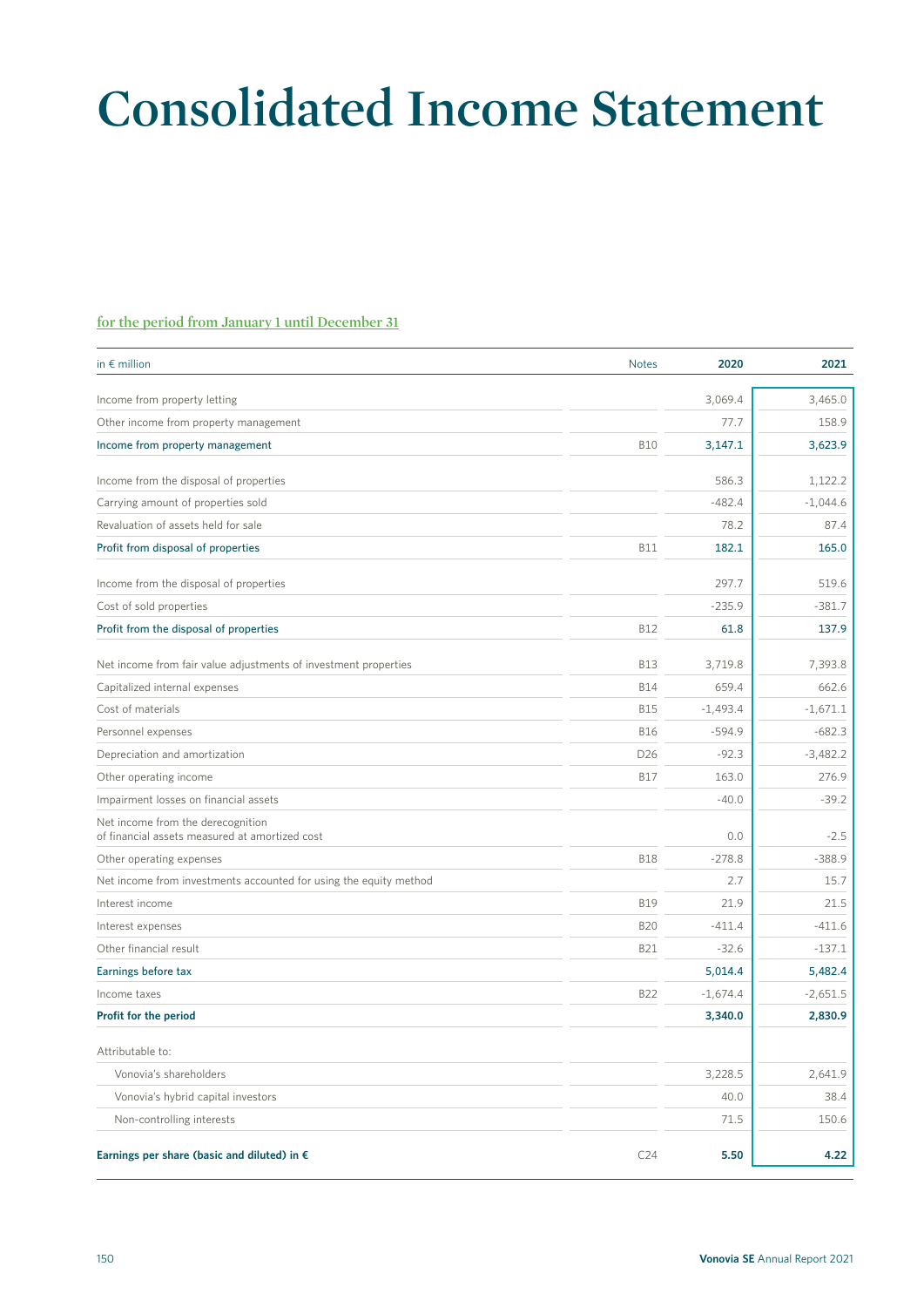# **Consolidated Statement of Comprehensive Income**

#### **for the period from January 1 until December 31**

| in $\epsilon$ million                                                      | 2020    | 2021     |
|----------------------------------------------------------------------------|---------|----------|
| Profit for the period                                                      | 3,340.0 | 2,830.9  |
| Change in unrealized gains/losses                                          | $-10.1$ | 26.5     |
| Taxes on the change in unrealized gains/losses                             | 3.3     | $-8.3$   |
| Net realized gains/losses                                                  | 34.1    | $-0.4$   |
| Taxes due to net realized gains/losses                                     | $-8.0$  | 3.2      |
| Profit on cash flow hedges                                                 | 19.3    | 21.0     |
| Changes in the period                                                      | 177.0   | $-110.7$ |
| Tax effect                                                                 | $-25.1$ | 13.3     |
| Profit on currency translation differences                                 | 151.9   | $-97.4$  |
| Items which will be recognized in profit or loss in the future             | 171.2   | $-76.4$  |
| Changes in the period                                                      | 9.0     | 81.1     |
| Taxes on changes in the period                                             | $-0.2$  | $-1.2$   |
| Profit on equity instruments at fair value in other comprehensive income   | 8.8     | 79.9     |
| Change in actuarial gains/losses, net                                      | $-18.6$ | 37.0     |
| Tax effect                                                                 | 5.8     | $-12.6$  |
| Profit on actuarial gains and losses from pensions and similar obligations | $-12.8$ | 24.4     |
| Items which will not be recognized in profit or loss in the future         | $-4.0$  | 104.3    |
| Other comprehensive income                                                 | 167.2   | 27.9     |
| <b>Total comprehensive income</b>                                          | 3,507.2 | 2,858.8  |
| Attributable to:                                                           |         |          |
| Vonovia's shareholders                                                     | 3,395.8 | 2,669.3  |
| Vonovia's hybrid capital investors                                         | 40.0    | 38.4     |
| Non-controlling interests                                                  | 71.4    | 151.1    |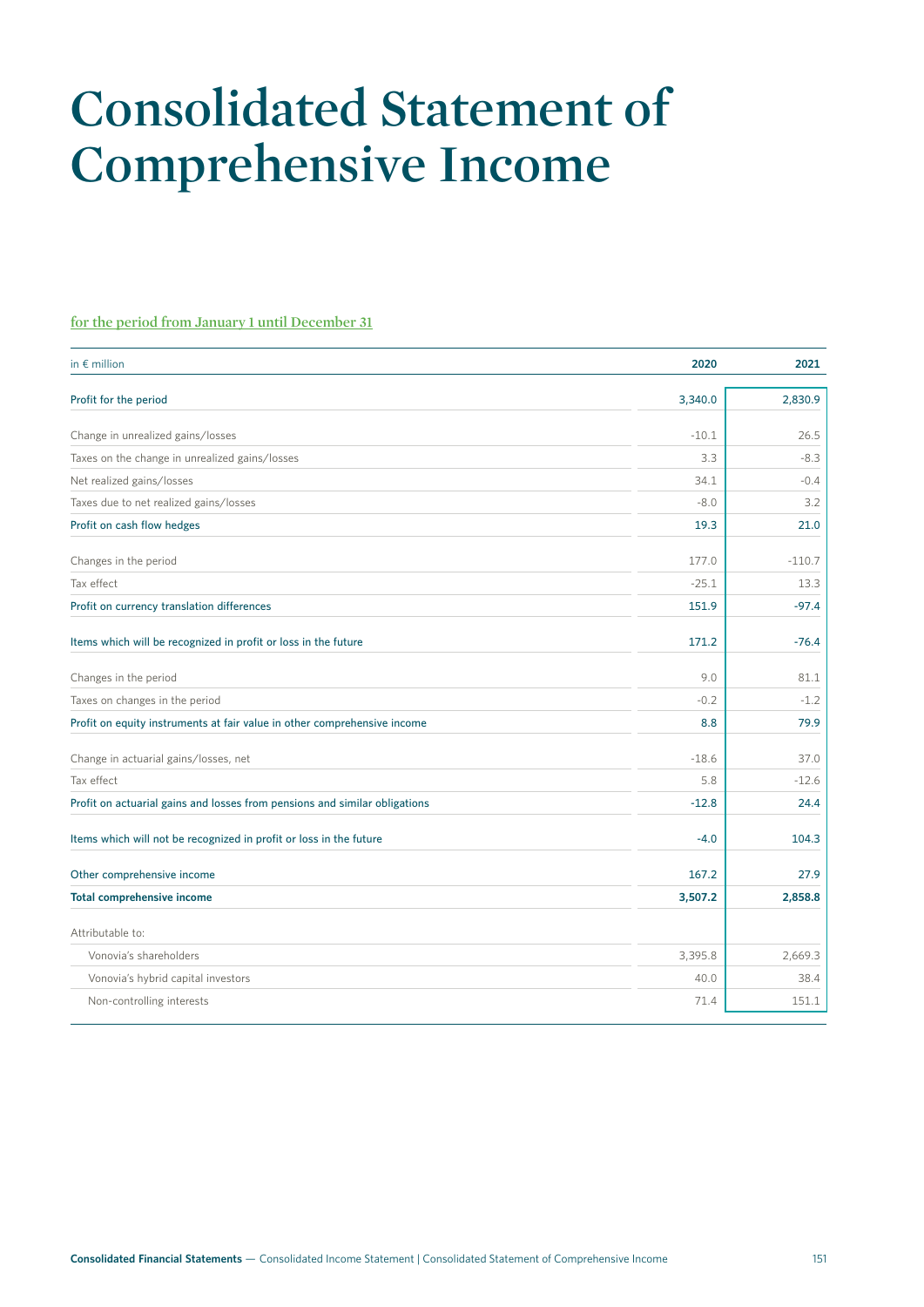# **Consolidated Balance Sheet**

#### **Assets**

| in $\epsilon$ million                             | <b>Notes</b>    | Dec. 31, 2020 | Dec. 31, 2021 |
|---------------------------------------------------|-----------------|---------------|---------------|
|                                                   |                 |               |               |
| Intangible assets                                 | D <sub>26</sub> | 1,611.7       | 3,005.3       |
| Property, plant and equipment                     | D27             | 387.6         | 654.1         |
| Investment properties                             | D28             | 58,071.8      | 94,100.1      |
| Financial assets                                  | D29             | 383.1         | 1,016.7       |
| Investments accounted for using the equity method | D30             | 32.9          | 548.9         |
| Other assets                                      | D31             | 128.5         | 199.6         |
| Deferred tax assets                               | D32             | 16.4          | 19.8          |
| Total non-current assets                          |                 | 60,632.0      | 99,544.5      |
| Inventories                                       | D33             | 8.7           | 16.4          |
| Trade receivables                                 | D34             | 268.9         | 449.9         |
| Financial assets                                  | D29             | 0.4           | 1,063.3       |
| Other assets                                      | D31             | 119.0         | 220.9         |
| Income tax receivables                            | D32             | 39.8          | 201.9         |
| Cash and cash equivalents                         | D35             | 613.3         | 1,432.8       |
| Real estate inventories                           | D36             | 570.4         | 671.2         |
| Assets held for sale                              | D37             | 164.9         | 2,719.4       |
| <b>Total current assets</b>                       |                 | 1,785.4       | 6,775.8       |
| <b>Total assets</b>                               |                 | 62,417.4      | 106,320.3     |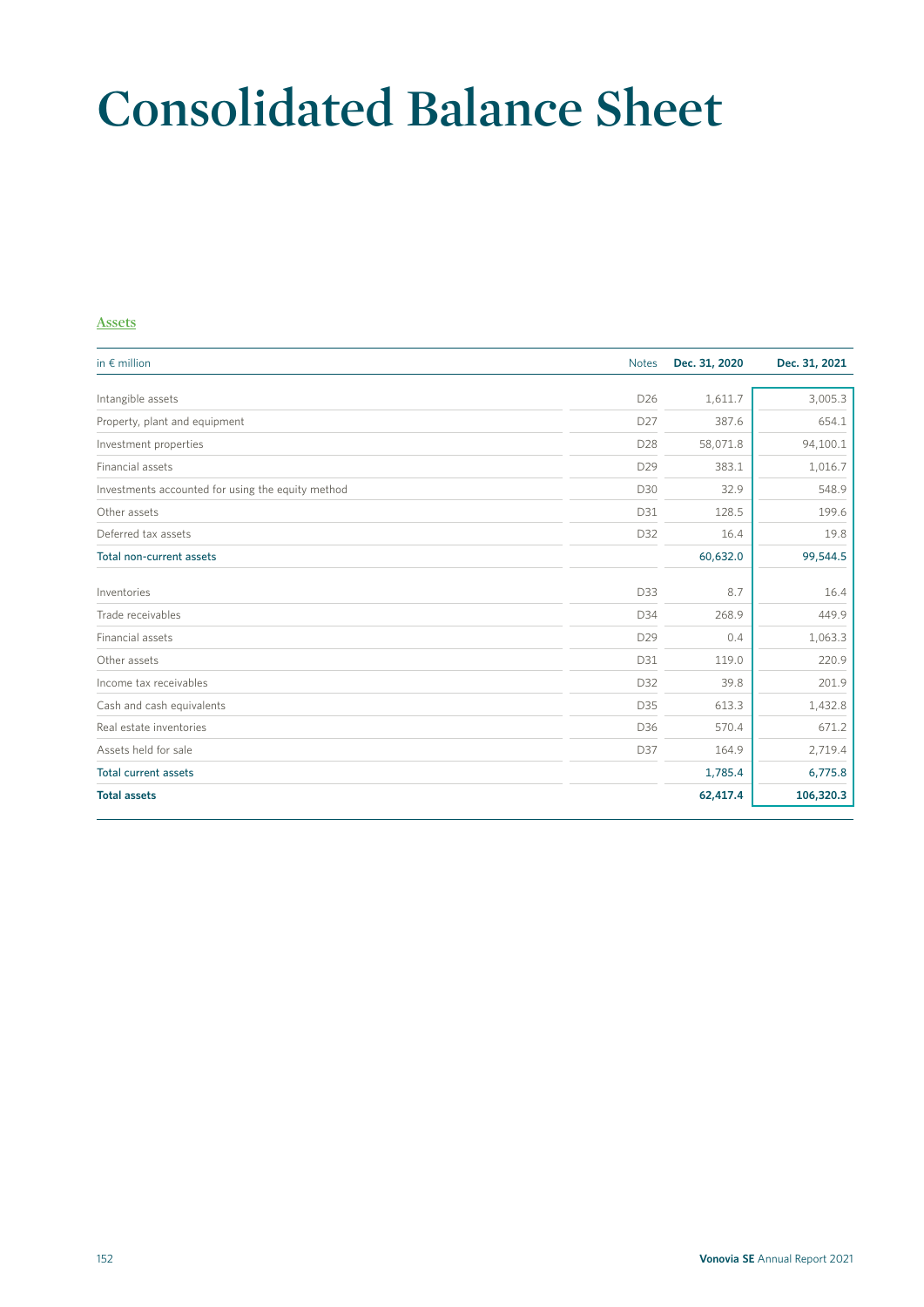### **Equity and Liabilities**

| in $\epsilon$ million                                                          | <b>Notes</b> | Dec. 31, 2020 | Dec. 31, 2021 |
|--------------------------------------------------------------------------------|--------------|---------------|---------------|
| Subscribed capital                                                             |              | 565.9         | 776.6         |
| Capital reserves                                                               |              | 9,037.9       | 15,458.4      |
| Retained earnings                                                              |              | 13,368.2      | 16,925.9      |
| Other reserves                                                                 |              | 171.9         | 126.2         |
| Total equity attributable to Vonovia shareholders                              |              | 23,143.9      | 33,287.1      |
| Equity attributable to hybrid capital investors                                |              | 1,001.6       |               |
| Total equity attributable to Vonovia shareholders and hybrid capital investors |              | 24,145.5      | 33,287.1      |
| Non-controlling interests                                                      |              | 686.3         | 3,258.0       |
| <b>Total equity</b>                                                            | E38          | 24,831.8      | 36,545.1      |
| Provisions                                                                     | E39          | 711.3         | 866.3         |
| Trade payables                                                                 | E40          | 5.0           | 5.4           |
| Non-derivative financial liabilities                                           | E41          | 22,375.1      | 40,171.9      |
| Derivatives                                                                    | E42          | 76.8          | 66.2          |
| Lease liabilities                                                              | E43          | 467.3         | 634.9         |
| Liabilities to non-controlling interests                                       | E44          | 26.8          | 224.5         |
| Financial liabilities from tenant financing                                    | E45          | 45.3          | 44.9          |
| Other liabilities                                                              | E46          | 2.6           | 5.2           |
| Deferred tax liabilities                                                       |              | 10,959.6      | 18,693.9      |
| <b>Total non-current liabilities</b>                                           |              | 34,669.8      | 60,713.2      |
| Provisions                                                                     | E39          | 389.0         | 727.2         |
| Trade payables                                                                 | E40          | 229.5         | 444.4         |
| Non-derivative financial liabilities                                           | E41          | 1,709.6       | 6,857.1       |
| Derivatives                                                                    | E42          | 222.2         | 266.0         |
| Lease liabilities                                                              | E43          | 27.8          | 44.2          |
| Liabilities to non-controlling interests                                       | E44          | 16.3          | 16.0          |
| Financial liabilities from tenant financing                                    | E45          | 118.1         | 112.6         |
| Other liabilities                                                              | E46          | 203.3         | 228.8         |
| Liabilities associated with assets classified as held for sale                 | D37          |               | 365.7         |
| <b>Total current liabilities</b>                                               |              | 2,915.8       | 9,062.0       |
| <b>Total liabilities</b>                                                       |              | 37,585.6      | 69,775.2      |
| <b>Total equity and liabilities</b>                                            |              | 62,417.4      | 106,320.3     |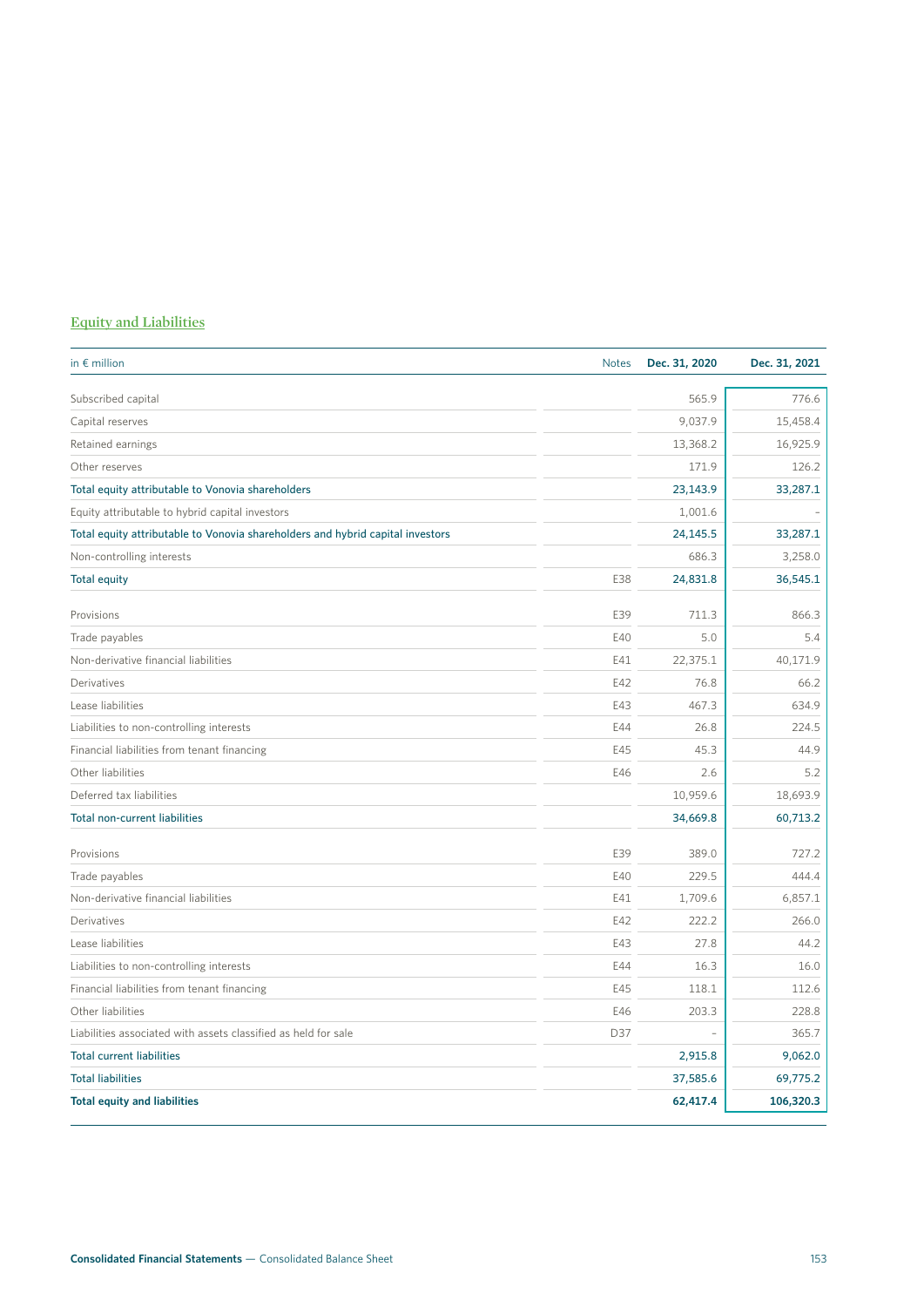# **Consolidated Statement of Cash Flows**

#### **for the period from January 1 until December 31**

| in $\notin$ million                                                                                   | <b>Notes</b>    | 2020       | 2021        |
|-------------------------------------------------------------------------------------------------------|-----------------|------------|-------------|
| Profit for the period                                                                                 |                 | 3,340.0    | 2,830.9     |
|                                                                                                       |                 |            |             |
| Net income from fair value adjustments of investment properties                                       | <b>B13</b>      | $-3,719.8$ | $-7,393.8$  |
| Revaluation of assets held for sale                                                                   | <b>B11</b>      | $-78.2$    | $-87.4$     |
| Depreciation and amortization                                                                         | D <sub>26</sub> | 92.3       | 3,482.2     |
| Interest expenses/income and other financial result                                                   | B19/B20/B21     | 435.5      | 554.9       |
| Income taxes                                                                                          | <b>B22</b>      | 1,674.4    | 2,651.5     |
| Profit on disposal of investment properties                                                           | <b>B11</b>      | $-103.9$   | $-77.6$     |
| Results from disposals of other non-current assets                                                    |                 | $-0.1$     | $-0.6$      |
| Other expenses/income not affecting cash                                                              |                 | 3.2        | $-94.4$     |
| Change in working capital                                                                             |                 | $-134.6$   | 51.2        |
| Income tax paid                                                                                       |                 | $-78.3$    | $-93.0$     |
| Cash flow from operating activities                                                                   |                 | 1,430.5    | 1,823.9     |
| Proceeds from disposals of investment properties and assets held for sale                             |                 | 587.4      | 1,084.8     |
| Proceeds from disposals of other assets                                                               |                 | 0.8        | 132.7       |
| Payments for investments in investment properties                                                     | D <sub>28</sub> | $-1,723.7$ | $-1,957.1$  |
| Payments for investments in other assets                                                              | D26/D27/D29     | $-272.3$   | $-352.7$    |
| Payments for acquisition of shares in consolidated companies,<br>in due consideration of liquid funds | AA              | $-330.3$   | $-17,122.8$ |
| Payments for acquisition of other financial assets                                                    |                 |            | $-912.8$    |
| Interest received                                                                                     |                 | 8.2        | 12.1        |
| Cash flow from investing activities                                                                   |                 | $-1,729.9$ | $-19,115.8$ |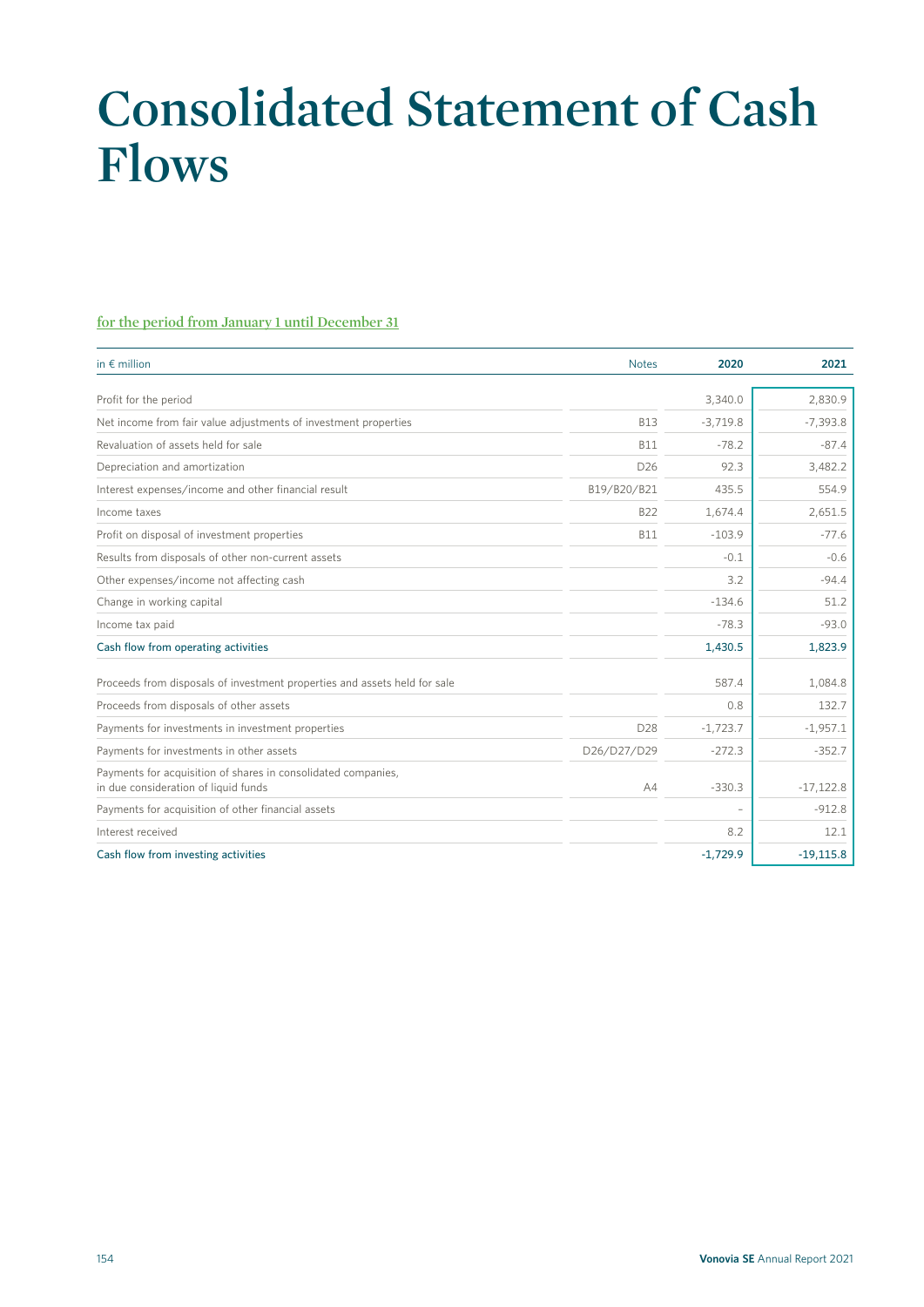| in $\epsilon$ million                                                           | <b>Notes</b> | 2020       | 2021        |
|---------------------------------------------------------------------------------|--------------|------------|-------------|
|                                                                                 |              |            |             |
| Capital contributions on the issue of new shares (including premium)            | E38          | 1,003.0    | 8,080.5     |
| Cash paid to shareholders of Vonovia SE and non-controlling interests           | E38          | $-520.8$   | $-514.6$    |
| Cash paid to hybrid capital investors                                           | E38          | $-40.0$    | $-1,040.0$  |
| Proceeds from issuing financial liabilities                                     | E41          | 4,188.6    | 23,945.3    |
| Cash repayments of financial liabilities                                        | E41          | $-3,721.5$ | $-11,534.0$ |
| Cash repayments of lease liabilities                                            | E43          | $-23.1$    | $-27.3$     |
| Payments for transaction costs in connection with capital measures              | E41          | $-42.4$    | $-346.1$    |
| Payments for other financing costs                                              |              | $-17.7$    | $-28.5$     |
| Payments in connection with the disposal of shares in non-controlling interests |              | $-14.3$    | $-7.7$      |
| Interest paid                                                                   | A4           | $-409.2$   | $-402.6$    |
| Cash flow from financing activities                                             |              | 402.6      | 18,125.0    |
| Influence of changes in foreign exchange rates on cash and cash equivalents     |              | 9.4        | $-2.3$      |
| Change in cash and cash equivalents related to assets held for sale             |              |            | $-11.3$     |
| Net changes in cash and cash equivalents                                        |              | 112.6      | 819.5       |
| Cash and cash equivalents at the beginning of the period                        | D35          | 500.7      | 613.3       |
| Cash and cash equivalents at the end of the period*                             |              | 613.3      | 1,432.8     |

\* Includes € 298.8 million (Dec. 31, 2020: € 0.0 million) in current securities classified as cash equivalents and total restricted cash of € 117.6 million (Dec. 31, 2020: € 159.9 million).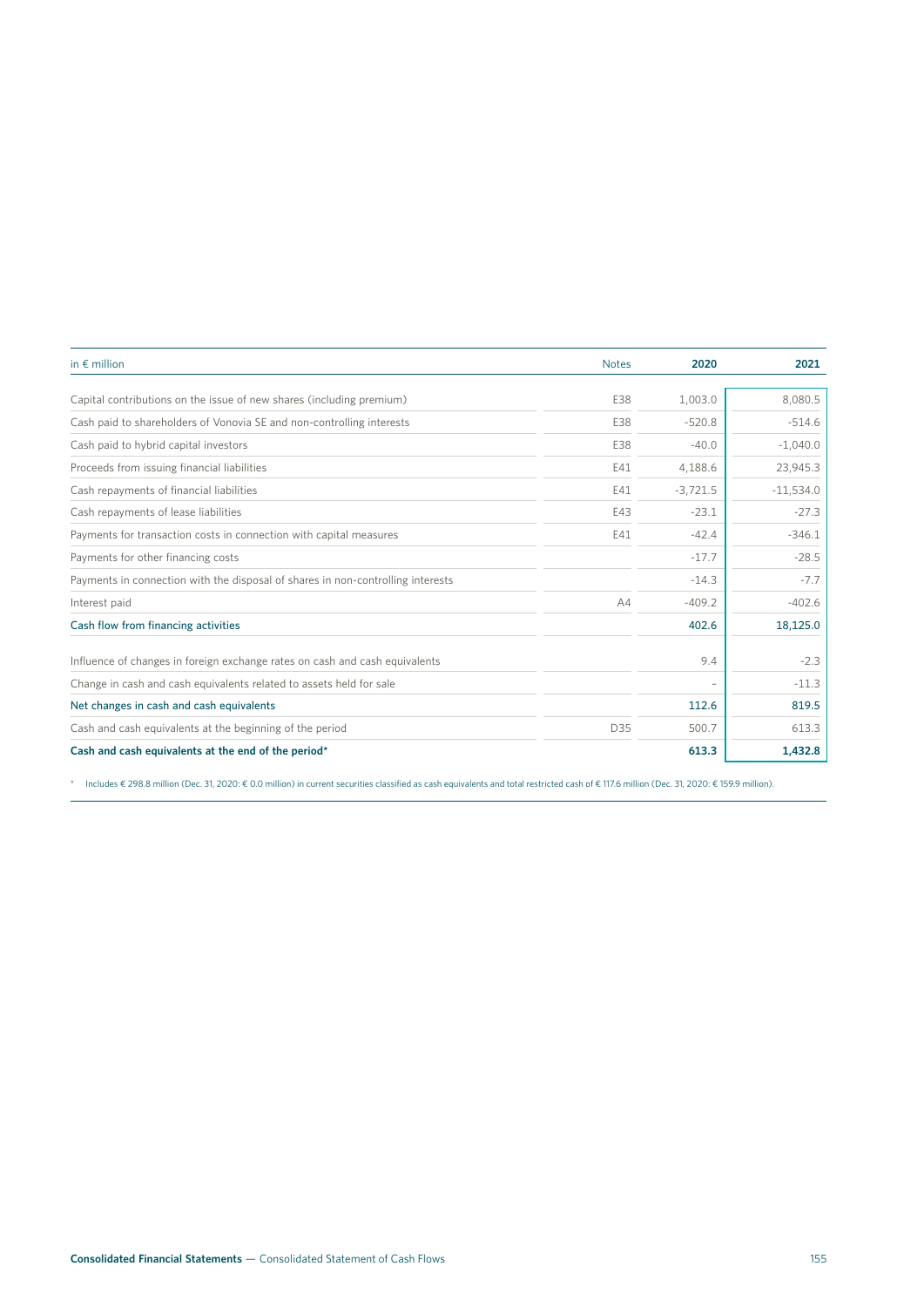# **Consolidated Statement of Changes in Equity**

|                                                                                |            |            |          |                     | Other reserves                                                             |  |
|--------------------------------------------------------------------------------|------------|------------|----------|---------------------|----------------------------------------------------------------------------|--|
| in $\epsilon$ million                                                          | Subscribed | Capital    | Retained | Cash flow<br>hedges | Equity<br>instruments at<br>fair value in other<br>comprehensive<br>income |  |
|                                                                                | capital    | reserves   | earnings |                     |                                                                            |  |
| As of Jan. 1, 2021                                                             | 565.9      | 9,037.9    | 13,368.2 | $-32.9$             | 50.0                                                                       |  |
| Profit for the period                                                          |            |            | 2,641.9  |                     |                                                                            |  |
| Changes in the period                                                          |            |            | 23.9     | 18.2                | 79.9                                                                       |  |
| Reclassification affecting net income                                          |            |            |          | 2.8                 |                                                                            |  |
| Other comprehensive income                                                     |            |            | 23.9     | 21.0                | 79.9                                                                       |  |
| Total comprehensive income                                                     |            |            | 2,665.8  | 21.0                | 79.9                                                                       |  |
| Capital increase                                                               | 210.7      |            |          |                     |                                                                            |  |
| Premium on the issue of new shares                                             |            | 8,340.1    |          |                     |                                                                            |  |
| Transaction costs in connection with the issue of shares                       |            | $-93.4$    |          |                     |                                                                            |  |
| Reclassification of equity instruments at fair value in                        |            |            |          |                     |                                                                            |  |
| other comprehensive income                                                     |            |            | 49.2     |                     | $-49.2$                                                                    |  |
| Withdrawal from the capital reserves                                           |            | $-1,826.2$ | 1,826.2  |                     |                                                                            |  |
| Dividend distributed by Vonovia SE                                             |            |            | $-956.3$ |                     |                                                                            |  |
| Addition of non-controlling interests due to acquisition<br>of Deutsche Wohnen |            |            |          |                     |                                                                            |  |
| Changes recognized directly in equity                                          |            |            | $-27.2$  |                     |                                                                            |  |
| As of Dec. 31, 2021                                                            | 776.6      | 15,458.4   | 16,925.9 | $-11.9$             | 80.7                                                                       |  |
|                                                                                |            |            |          |                     |                                                                            |  |
| As of Jan. 1, 2020                                                             | 542.3      | 8,239.7    | 10,534.4 | $-52.2$             | 41.2                                                                       |  |
| Profit for the period                                                          |            |            | 3,228.5  |                     |                                                                            |  |
| Changes in the period                                                          |            |            | $-12.7$  | $-6.8$              | 8.8                                                                        |  |
| Reclassification affecting net income                                          |            |            |          | 26.1                |                                                                            |  |
| Other comprehensive income                                                     |            |            | $-12.7$  | 19.3                | 8.8                                                                        |  |
| Total comprehensive income                                                     |            |            | 3,215.8  | 19.3                | 8.8                                                                        |  |
| Capital increase                                                               | 23.6       |            |          |                     |                                                                            |  |
| Premium on the issue of new shares                                             |            | 1,326.2    |          |                     |                                                                            |  |
| Transaction costs in connection with the issue of shares                       |            | $-5.8$     |          |                     |                                                                            |  |
| Withdrawal from the capital reserves                                           |            | $-522.2$   | 522.2    |                     |                                                                            |  |
| Dividend distributed by Vonovia SE                                             |            |            | $-851.4$ |                     |                                                                            |  |
| Changes recognized directly in equity                                          |            |            | $-52.8$  |                     |                                                                            |  |
| As of Dec. 31, 2020                                                            | 565.9      | 9,037.9    | 13,368.2 | $-32.9$             | $50.0$                                                                     |  |
|                                                                                |            |            |          |                     |                                                                            |  |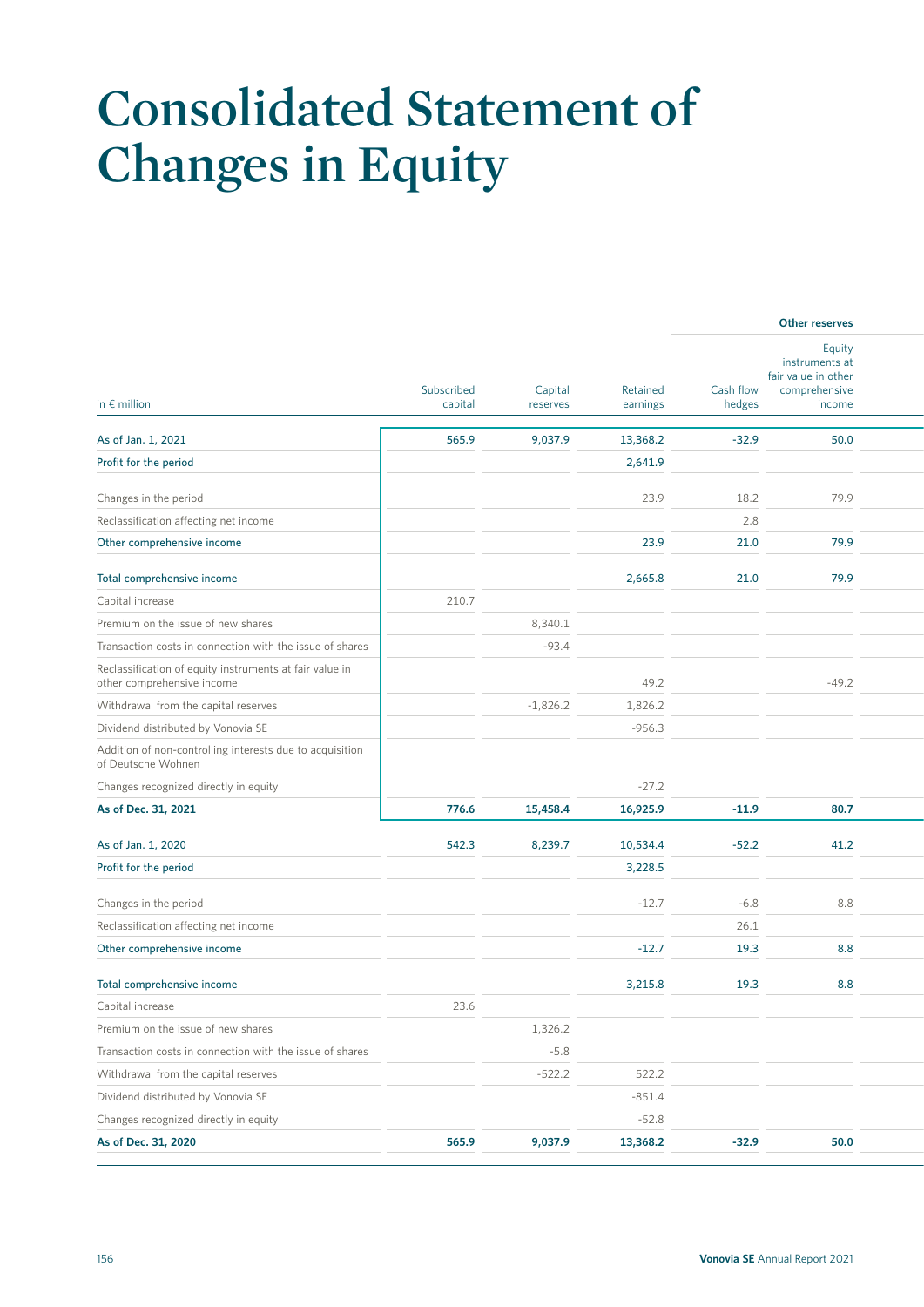| Total<br>equity           | Non-controlling<br>interests | Equity attributable<br>to Vonovia's share-<br>holders and hybrid<br>capital investors | Equity attributable<br>to Vonovia's hybrid<br>capital investors | Equity attributable<br>to Vonovia's<br>shareholders | Total      | Currency<br>translation differences |
|---------------------------|------------------------------|---------------------------------------------------------------------------------------|-----------------------------------------------------------------|-----------------------------------------------------|------------|-------------------------------------|
| 24,831.8                  | 686.3                        | 24,145.5                                                                              | 1,001.6                                                         | 23,143.9                                            | 171.9      | 154.8                               |
| 2,830.9                   | 150.6                        | 2,680.3                                                                               | 38.4                                                            | 2,641.9                                             |            |                                     |
|                           |                              |                                                                                       |                                                                 |                                                     |            |                                     |
| 25.1                      | 0.5                          | 24.6                                                                                  |                                                                 | 24.6                                                | 0.7        | $-97.4$                             |
| 2.8<br>27.9               | 0.5                          | 2.8<br>27.4                                                                           |                                                                 | 2.8<br>27.4                                         | 2.8<br>3.5 | $-97.4$                             |
|                           |                              |                                                                                       |                                                                 |                                                     |            |                                     |
| 2,858.8                   | 151.1                        | 2,707.7                                                                               | 38.4                                                            | 2,669.3                                             | 3.5        | $-97.4$                             |
| 210.7                     |                              | 210.7                                                                                 |                                                                 | 210.7                                               |            |                                     |
| 8,340.1                   |                              | 8,340.1                                                                               |                                                                 | 8,340.1                                             |            |                                     |
| $-93.4$                   |                              | $-93.4$                                                                               |                                                                 | $-93.4$                                             |            |                                     |
|                           |                              |                                                                                       |                                                                 |                                                     |            |                                     |
| 0.0                       |                              | 0.0                                                                                   |                                                                 | 0.0                                                 | $-49.2$    |                                     |
| 0.0                       |                              | 0.0                                                                                   |                                                                 | 0.0                                                 |            |                                     |
| $-956.3$                  |                              | $-956.3$                                                                              |                                                                 | $-956.3$                                            |            |                                     |
| 2,436.6                   | 2,436.6                      |                                                                                       |                                                                 |                                                     |            |                                     |
| $-1,083.2$                | $-16.0$                      | $-1,067.2$                                                                            | $-1,040.0$                                                      | $-27.2$                                             |            |                                     |
| 36,545.1                  | 3,258.0                      | 33,287.1                                                                              | 0.0                                                             | 33,287.1                                            | 126.2      | 57.4                                |
|                           |                              |                                                                                       |                                                                 |                                                     |            |                                     |
| 21,123.8                  | 813.9                        | 20,309.9                                                                              | 1,001.6                                                         | 19,308.3                                            | $-8.1$     | 2.9                                 |
| 3,340.0                   | 71.5                         | 3,268.5                                                                               | 40.0                                                            | 3,228.5                                             |            |                                     |
| 141.1                     | $-0.1$                       | 141.2                                                                                 |                                                                 | 141.2                                               | 153.9      | 151.9                               |
| 26.1                      |                              | 26.1                                                                                  |                                                                 | 26.1                                                | 26.1       |                                     |
| 167.2                     | $-0.1$                       | 167.3                                                                                 |                                                                 | 167.3                                               | 180.0      | 151.9                               |
| 3,507.2                   | 71.4                         | 3,435.8                                                                               | 40.0                                                            | 3,395.8                                             | 180.0      | 151.9                               |
|                           |                              |                                                                                       |                                                                 |                                                     |            |                                     |
|                           |                              |                                                                                       |                                                                 |                                                     |            |                                     |
|                           |                              | 23.6                                                                                  |                                                                 | 23.6                                                |            |                                     |
|                           |                              | 1,326.2                                                                               |                                                                 | 1,326.2                                             |            |                                     |
| 23.6<br>1,326.2<br>$-5.8$ |                              | $-5.8$                                                                                |                                                                 | $-5.8$                                              |            |                                     |
| $0.0\,$                   |                              | 0.0                                                                                   |                                                                 | 0.0                                                 |            |                                     |
| $-851.4$<br>$-291.8$      | $-199.0$                     | $-851.4$<br>$-92.8$                                                                   | $-40.0$                                                         | $-851.4$<br>$-52.8$                                 |            |                                     |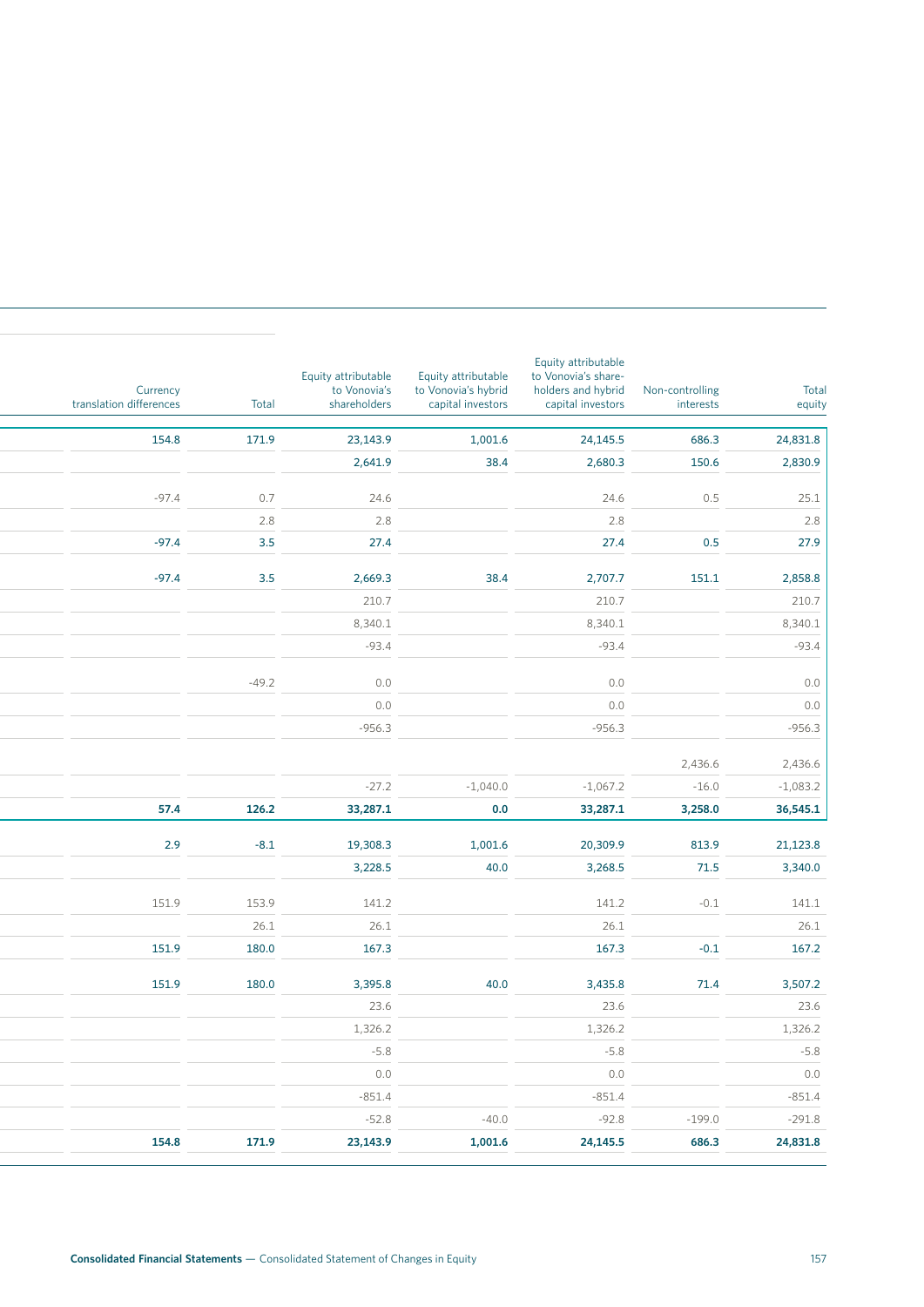# **Notes**

### **(A): Principles of the Consolidated Financial Statements**

#### **1 General Information**

Vonovia SE is incorporated and domiciled in Germany. The company is registered in the commercial register in Bochum under HRB 16879. Its registered office is at Universitätsstrasse 133, 44803 Bochum, Germany.

The consolidated financial statements as of and for the year ended December 31, 2021 have been prepared in accordance with the International Financial Reporting Standards (IFRS) as adopted in the EU. In addition, the supplementary commercial law provisions under Section 315e (1) of the German Commercial Code (HGB) have been observed. Changes due to reclassifications are set out in chapter [A2] Adjustment to Prior-year Figures.

The consolidated financial statements have been prepared on the basis of amortized cost except for investment properties, assets held for sale, derivative financial instruments, plan assets and equity instruments at fair value in other comprehensive income. These are measured at their fair value. The income statement has been prepared using the nature of expense method.

These consolidated financial statements are presented in euros, which is the Group's functional currency. Unless stated otherwise, all figures are shown in million euros  $(\epsilon \text{ million})$ .

The following overview indicates the chapters on the individual topics containing disclosures on accounting policies, judgments and estimates:

| Chapter         | Accounting policies, judgments, estimates   |
|-----------------|---------------------------------------------|
| A6              | Currency translation                        |
| A7              | Government grants                           |
| B               | Profit for the period                       |
| <b>B12</b>      | Profit on the disposal of properties        |
| <b>B22</b>      | Income taxes                                |
| C <sub>24</sub> | Earnings per share                          |
| D <sub>26</sub> | Other intangible assets                     |
| D <sub>27</sub> | Property, plant and equipment               |
| D <sub>28</sub> | Investment properties                       |
| D <sub>29</sub> | Financial assets                            |
| D33             | Inventories                                 |
| D <sub>29</sub> | Impairment losses on financial assets       |
| D35             | Cash and cash equivalents                   |
| D36             | Real estate inventories                     |
| D37             | Assets and liailities held for sale         |
| E38             | Total equity                                |
| E39             | Provisions                                  |
| F41             | Non-derivative financial liabilities        |
| F43             | Leases                                      |
| E44             | Liabilities to non-controlling interests    |
| E45             | Financial liabilities from tenant financing |
| F48             | Share-based payment                         |

#### **2 Adjustment to Prior-year Figures**

In connection with the acquisition of the Deutsche Wohnen Group, material non-current financial assets accounted for using the equity method were also acquired. Due to the increased significance of the balance sheet item, the financial assets measured using the equity method and recognized in non-current financial assets in previous years were shown on a separate line in the balance sheet. Compared to the prior-year reporting, non-current financial assets declined by  $\epsilon$  32.9 million in the 2021 fiscal year and are recognized on a separate line.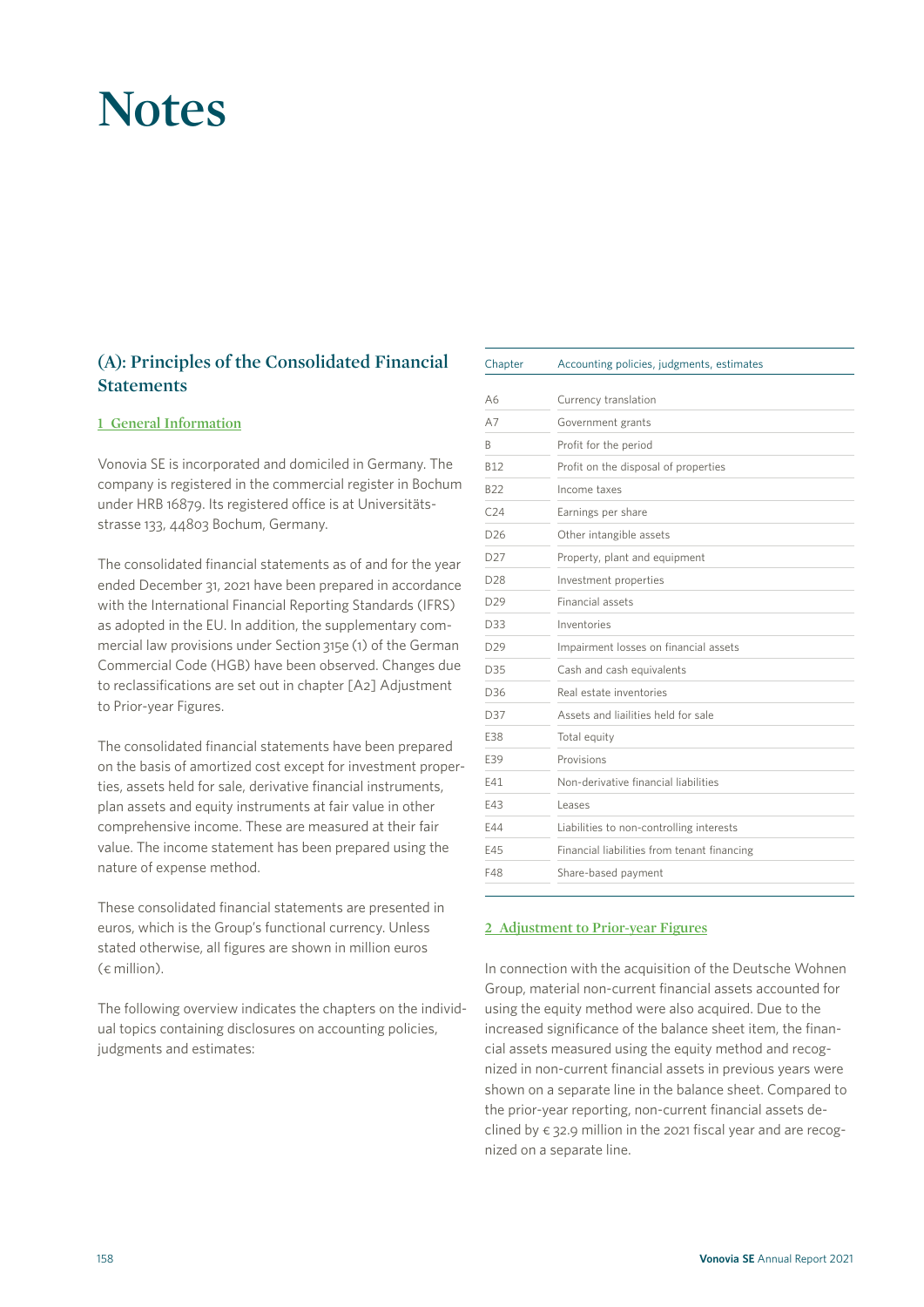The capital increase implemented in December 2021 also involved the issue of subscription rights for existing shareholders. Since the subscription price for the new shares was lower than the market price of the existing shares, the capital increase included a bonus element. According to IAS 33, the bonus element is the result of an implicit change in the number of shares outstanding for all periods prior to the capital increase without a fully proportionate change in resources. As a consequence, the average number of shares outstanding has been adjusted retroactively for prior-year disclosures accordingly from 550,416,020 to 587,143,419. For additional information on disclosures, see chapter [C24] Earnings per share.

#### **3 Consolidation Principles**

#### *Business Combinations*

An entity shall account for each business combination by applying the acquisition method if it obtains control. All hidden reserves and charges of the company acquired are disclosed as part of the necessary remeasurement. Any excess of the cost of a business combination over the net fair value of the identifiable assets, liabilities and contingent liabilities, following the disclosure of hidden reserves and charges, is recognized as goodwill in the balance sheet. The consideration transferred at the time of the acquisition and the identifiable net assets that are acquired are measured at fair value as a general rule. Transaction costs are recognized as an expense immediately insofar as they do not relate to costs pertaining to the raising of capital or the issue of debt capital.

#### *Subsidiaries*

Subsidiaries are companies that are controlled by the Group. The Group controls an investee if it is exposed to risks or has rights to variable returns from its involvement with the investee and has the ability to use its power of control over the investee to influence the level of these returns. In the process of full consolidation, the assets and liabilities of a subsidiary are included in the consolidated financial statements in their entirety. Subsidiaries are included in the consolidated financial statements from the date on which Vonovia SE obtains control until the day control ceases.

#### *Non-Controlling Interests*

The equity of a subsidiary that is not attributable to Vonovia is shown as a separate component of equity under noncontrolling interests. Non-controlling interests are measured based on their share of the identified net assets of the acquired company at the time of acquisition.

Changes in a parent's ownership interest in a subsidiary that do not result in the parent losing control of the subsidiary are equity transactions.

#### *Loss of Control*

If Vonovia loses control over a subsidiary, the assets and liabilities of the subsidiary in question as well as any corresponding non-controlling interests are derecognized. The result is recognized in the income statement. Any investment retained is recognized at fair value when control is lost.

#### *Associates and Joint Arrangements*

Associates and joint arrangements classified as joint ventures are accounted for using the equity method. An associate is an entity over which the investor has significant influence. A joint venture is a joint arrangement whereby the parties that have joint control of the arrangement have rights to the net assets of the arrangement. If the arrangement involves rights to the assets and obligations for the liabilities of a joint arrangement instead, then these are recognized using quota consolidation.

#### *Business Transactions Eliminated on Consolidation*

The effects of the business transactions between the entities included in the Vonovia consolidated financial statements are eliminated.

Results from business transactions with companies accounted for using the equity method are only eliminated in line with the Group's share in the investee.

The financial statements of Vonovia SE and all subsidiaries are consistently prepared according to uniform accounting policies.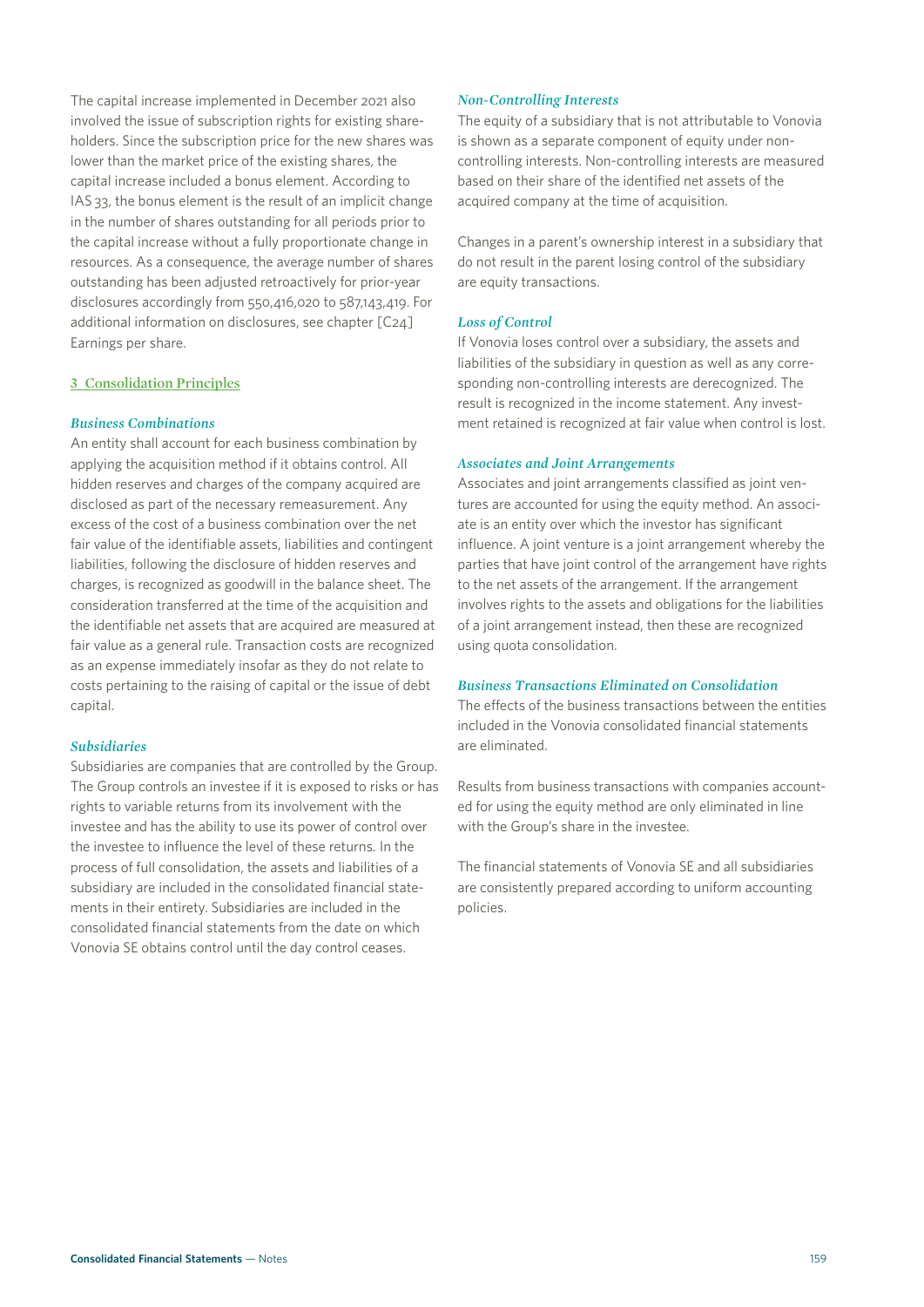#### **4 Scope of Consolidation and Business Combinations**

All in all, and including Vonovia SE, 736 companies (Dec. 31, 2020: 588) – thereof 441 (Dec. 31, 2020: 285) domestic companies and 295 (Dec. 31, 2020: 303) foreign companies – have been included in the consolidated financial statements as of December 31, 2021. In addition, joint activities were performed with two domestic companies (Dec. 31, 2020: two). In addition, 25 (Dec. 31, 2020: four) domestic companies and one (Dec. 31, 2020: one) foreign company were included as joint ventures and five domestic companies (Dec. 31, 2020: zero) and two (Dec. 31, 2020: two) foreign companies were included as associates accounted for using the equity method.

Three (Dec. 31, 2020: three) foreign companies are no longer included in the scope of consolidation as they are no longer considered to be material. These companies are shown as non-consolidated affiliated companies.

For all subsidiaries included in the consolidated financial statements, the reporting date is December 31.

The  $\rightarrow$  list of Vonovia shareholdings is appended to the Notes to the consolidated financial statements as an integral part thereof.

Companies that have made use of the exemption provision set out in Section 264 (3) of the German Commercial Code (HGB) are marked accordingly in the list of shareholdings.

The year-over-year changes in the consolidated companies as of December 31, 2021 result from 166 acquisitions, 14 mergers, an accrual, a liquidation and two sales. The change in joint ventures results from 23 acquisitions and two liquidations; the change in associates results from five acquisitions.

#### *Acquisition of Deutsche Wohnen SE*

On June 23, 2021 Vonovia SE, Bochum, published the offer document regarding its takeover offer to the shareholders of Deutsche Wohnen SE, Berlin, for the acquisition of the no-par-value shares held by them in Deutsche Wohnen SE against payment of a cash consideration of  $\epsilon$  52.00 per share. The acceptance period for the takeover offer expired at midnight (local time in Frankfurt am Main) on July 21, 2021 (reference date).

By the end of the acceptance period, the takeover offer had been accepted for a total of 105,336,403 shares in Deutsche Wohnen. This corresponded to approx. 29.27% of the share capital and voting rights of Deutsche Wohnen.

As of the reference date, Vonovia SE directly held a total of 66,057,759 shares in Deutsche Wohnen that were purchased either on the market or by way of individual agreements. This corresponds to around 18.36% of the share capital and voting rights of Deutsche Wohnen SE.

On the reference date, the total number of Deutsche Wohnen shares to be taken into account for the minimum acceptance threshold therefore came to 171,394,162, corresponding to around 47.62% of the share capital and voting rights of Deutsche Wohnen SE.

The closing condition described in the offer of reaching the minimum acceptance threshold of 179,947,733 Deutsche Wohnen shares (corresponding to around 50% of the current share capital of Deutsche Wohnen SE) had not been reached as of the acceptance deadline. The closing condition had therefore definitively failed.

As a consequence of the definitive failure of this closing condition, both the takeover offer had lapsed and the agreements entered into as a result of the acceptance of the takeover offer ceased to exist. They were not executed. The 105,336,403 shares in Deutsche Wohnen that had been submitted were returned.

In addition, as of the reporting date, the bidder held financial instruments relating to 12,708,563 Deutsche Wohnen shares on the basis of a share purchase agreement concluded with Deutsche Wohnen SE but not yet executed. This corresponds to around 3.53% of the share capital and voting rights of Deutsche Wohnen SE. As the takeover offer was not successful, the condition precedent of the share purchase agreement has occurred and the share purchase agreement has been consummated.

This means that Vonovia SE held a total of 78,766,322 shares in Deutsche Wohnen as of July 21, 2021. This corresponds to approx. 21.89% of the share capital and voting rights of Deutsche Wohnen. As a result, Vonovia had a significant influence with effect from July 21, 2021.

As a result, the shares in Deutsche Wohnen SE were classified as an associate from this point onwards. For the period from July 21, 2021 until the acquisition date on September 30, 2021 profit shares of  $\epsilon$  0.8 million were included in Vonovia's income statement as net income from non-current financial assets accounted for using the equity method. This profit share corresponds to an average pro rata interest of 29.8% and reflects the proportion for which shares in the profit for the period under review existed. As part of Deutsche Wohnen's inclusion as an associate as of July 21, 2021 the assets and liabilities of the Deutsche Wohnen Group, and in particular its real estate assets, were remeasured.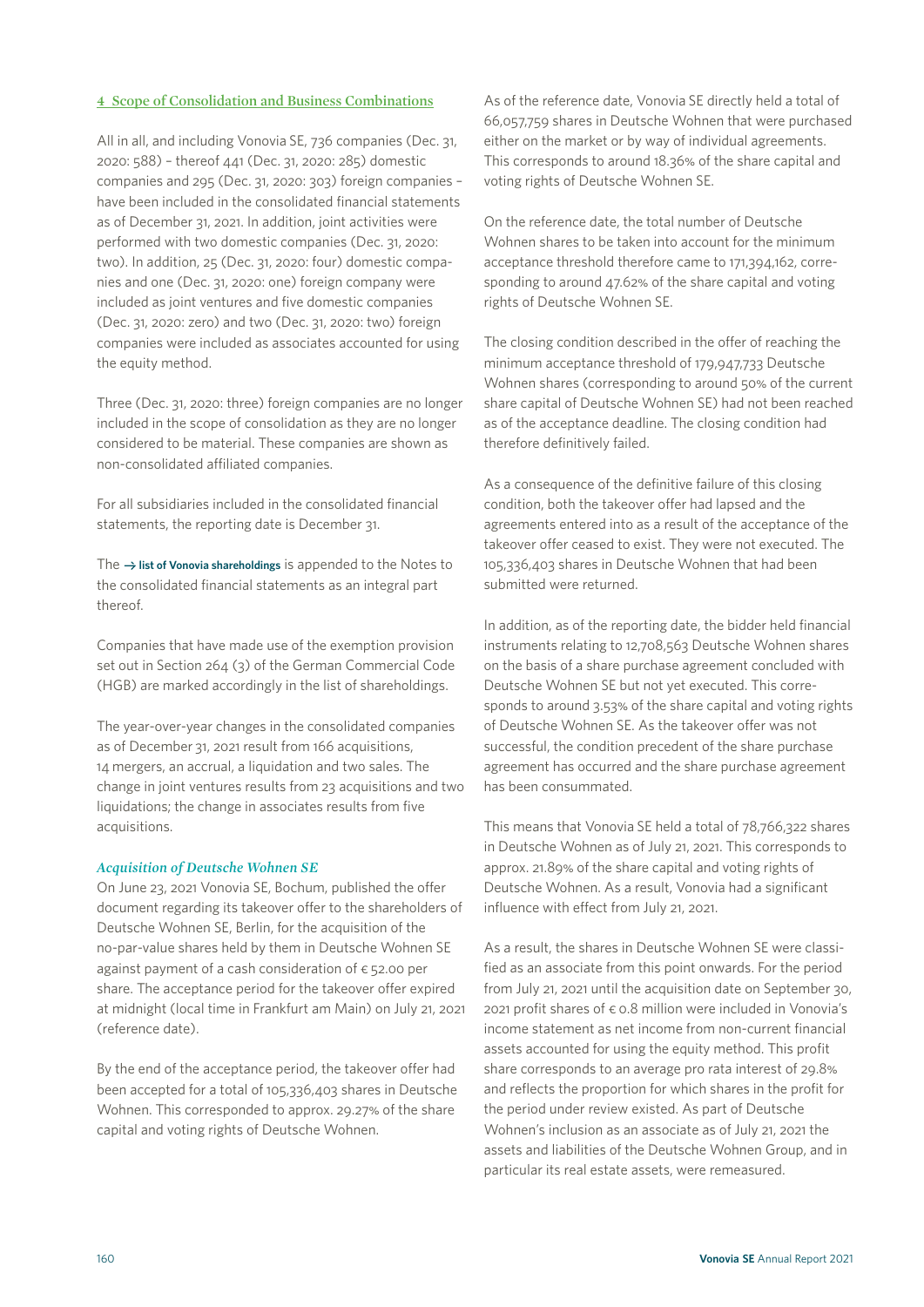On August 1, 2021 Vonovia SE and Deutsche Wohnen SE announced that the business combination agreement had been revised and another offer would be published. The publication of another offer document was subject to approval for another timely public takeover offer made to the shareholders of Deutsche Wohnen SE being granted to Vonovia SE by the German Federal Financial Supervisory Authority (BaFin). The approval was granted on August 5, 2021.

Following the announcements made on August 1 and August 5, 2021 Vonovia SE announced the start of another voluntary public takeover offer for all outstanding shares in Deutsche Wohnen SE on August 23, 2021 publishing a corresponding offer document. As described in the offer document that was published, Vonovia offered cash consideration of  $\epsilon$  53.00 for each share in Deutsche Wohnen. A minimum acceptance threshold of 50% was also a key closing condition. The offer period originally started on August 23 and ended at midnight (CEST) on September 20, 2021.

Up until the publication of the new offer document, Vonovia SE had acquired a further 29,201,317 shares in Deutsche Wohnen SE either on the market or by way of individual agreements. At this point in time, the total number of shares in Deutsche Wohnen held by Vonovia SE came to 107,967,639, corresponding to around 29.99% of the share capital and voting rights of Deutsche Wohnen.

On September 13, 2021 Vonovia SE announced that it would be waiving all offer conditions of the voluntary public takeover offer for the shares in Deutsche Wohnen SE. This was consistent with the offer document published on August 23, 2021 and was coordinated with Deutsche Wohnen SE. This move also resulted in the minimum acceptance threshold ceasing to apply. This meant that the offer was no longer subject to any further closing conditions; the acceptance period was extended by two weeks, meaning that it ended at midnight (CEST) on October 4, 2021. The further acceptance period started on October 8 and ended at midnight (CEST) on October 21, 2021.

Up until September 30, 2021 Vonovia SE had acquired a further 33,500,856 shares in Deutsche Wohnen either on the market or by way of individual agreements, and 42,999,948 shares in Deutsche Wohnen had been submitted during the acceptance period for the public takeover offer. All in all, this corresponds to a share of around 50.38% in the share capital entered in the commercial register on September 30, 2021 less 3,362,003 shares held by Deutsche Wohnen SE, for which the voting rights cannot be exercised.

The acquisition date on which Vonovia SE obtained control of Deutsche Wohnen SE was September 30, 2021. This transaction shall be treated as a business combination in accordance with IFRS 3.

The new valuation of the existing shares in Deutsche Wohnen SE required in connection with the first-time consolidation resulted in income of  $\epsilon$  87.5 million. This was recognized in other operating income.

By the end of the further acceptance period at midnight CEST on October 21, 2021 the takeover offer had been accepted for a total of 198,463,161 shares in Deutsche Wohnen.

Since the acquisition of shares within the further acceptance period were effected under exactly the same conditions as in the first acceptance period and the two business transactions were related in terms of content and timing, these transactions are to be regarded as linked transactions. All in all, 87.36% of the share capital entitled to voting rights was included in the recognition of the business combination.

On October 14, 2021 Vonovia also converted convertible bonds of Deutsche Wohnen SE previously acquired on the market into 7,796,827 Deutsche Wohnen SE shares in a transaction not related to the takeover offer.

Therefore, the total number of shares entitled to voting rights held by Vonovia in Deutsche Wohnen SE as of December 31, 2021 amounts to 347,728,483. Of these shares, 198,463,161 were tendered as part of the takeover offer, 141,468,495 were acquired on the market or by way of individual agreements and 7,796,827 were added through the conversion of acquired convertible bonds. As of December 31, 2021 this represents 87.60% of the share capital entitled to voting rights. Deutsche Wohnen SE also holds a further 3,362,003 shares as own shares.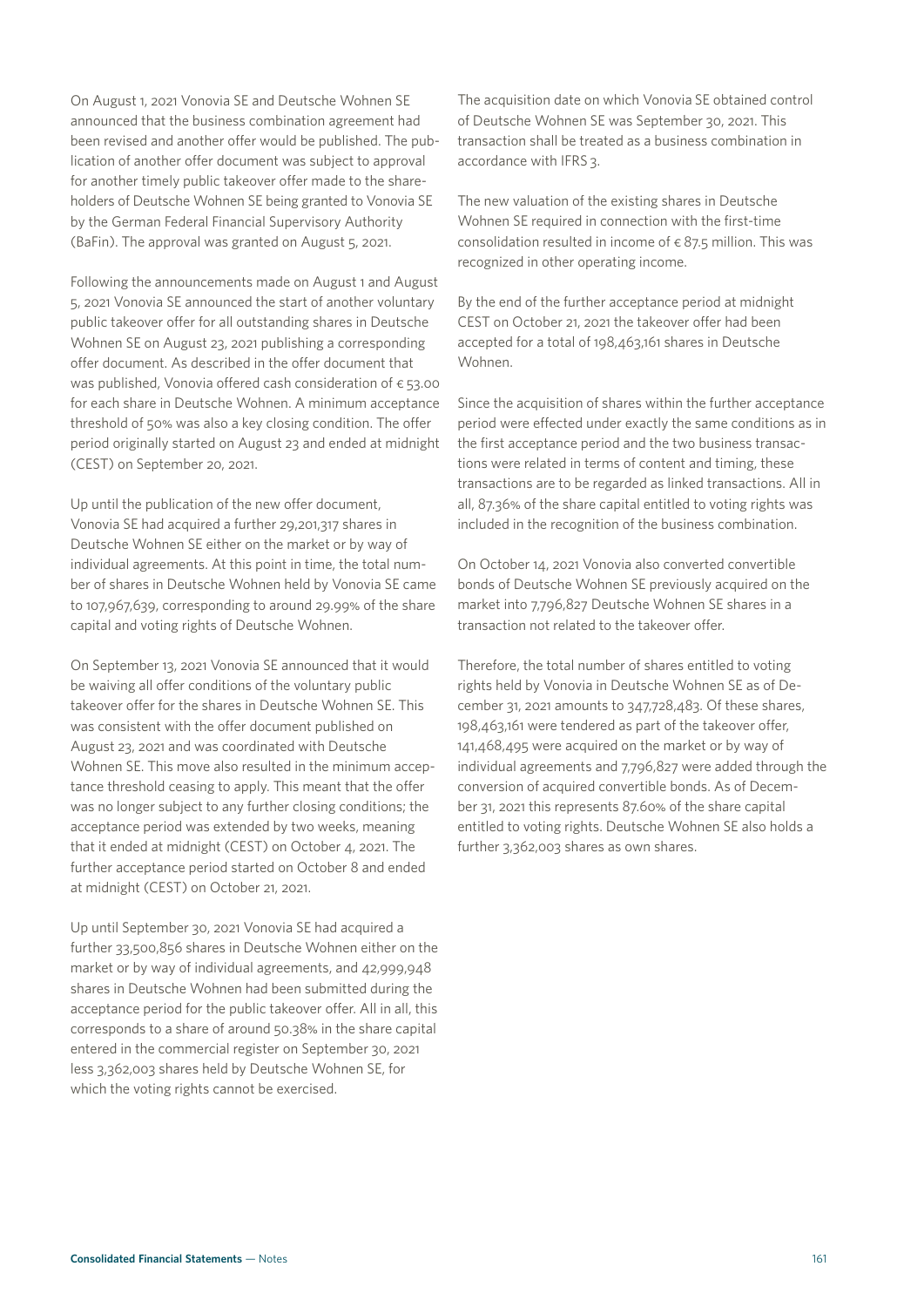The following tables summarizes the development of the share capital shareholding in Deutsche Wohnen SE.

|                                                            | until date        | number of<br>shares | share quota |
|------------------------------------------------------------|-------------------|---------------------|-------------|
| Market acquisitions                                        | Jul. 21, 2021     | 66,057,759          |             |
| Acquisition through condition-<br>al purchase agreement    | Jul. 21, 2021     | 12,708,563          |             |
| Date of inclusion using the<br>equity method               | Jul. 21, 2021     | 78,766,322          | 21.89%      |
| Market acquisitions                                        | Aug.23,<br>2021   | 29,201,317          |             |
| Market acquisitions                                        | Sept. 30,<br>2021 | 33,500,856          |             |
| Shares tendered during the<br>offer phase                  | Sept. 30,<br>2021 | 42.999.948          |             |
| <b>Acquisition date</b>                                    | Sept. 30,<br>2021 | 184,468,443         | 50.38%      |
| Shares tendered during the<br>extended offer phase         | Oct. 21,<br>2021  | 155,463,213         |             |
| Shares recognised in course<br>of the business combination |                   | 339,931,656         | 87.36%      |
| Conversion of convertible<br>bonds held                    | Oct. 14,<br>2021  | 7,796,827           |             |
| <b>Reporting date</b>                                      | Dec. 31,<br>2021  | 347,728,483         | 87.60%      |
|                                                            |                   |                     |             |

As part of the provisional purchase price allocation, the total consideration of the acquisition comprises the following:

| in $\epsilon$ billion                                    |      |
|----------------------------------------------------------|------|
| Fair value of shares held as of September 30, 2021       | /5   |
| Net cash purchase price component for shares<br>tendered | 105  |
| <b>Total consideration</b>                               | 18.0 |

The allocation of the total purchase price to the acquired assets and liabilities (PPA) of the Deutsche Wohnen Group as of the date of first-time consolidation is based on the financial statements of the Deutsche Wohnen Group as of September 30, 2021 and on the known necessary adjustments to the fair values of the assets and liabilities. As the acquisition date fell so close to the date on which the financial statements were prepared, the allocation was only provisional.

The assets and liabilities assumed in the course of the business combination had the following preliminary fair values as of the date of first-time consolidation:

| in $\epsilon$ billion                |      |
|--------------------------------------|------|
| Investment properties                | 28.2 |
| <b>Financial assets</b>              | 1.0  |
| Cash and cash equivalents            | 0.8  |
| Assets held for sale                 | 2.2  |
| Fair value of other assets           | 1.4  |
| <b>Total assets</b>                  | 33.6 |
| Provisions                           | 0.5  |
| Non-derivative financial liabilities | 11.2 |
| Deferred tax liabilities             | 5.4  |
| Non-controlling interests            | 0.5  |
| Fair value of other liabilities      | 0.7  |
| <b>Total liabilities</b>             | 18.3 |
| Fair value net assets                | 15.3 |
| Consideration                        | 18.0 |
| Non-controlling interests            | 2.0  |
| Goodwill                             | 4.7  |

The non-controlling interests are included based on the share of the assets and liabilities of Deutsche Wohnen SE that have been recognized.

The goodwill represents synergies from the future integration of the Deutsche Wohnen Group, in particular through the shared administration and management of the respective residential units. The goodwill was only provisionally allocated to one or several cash-generating units due to the still provisional allocation of the consideration to assets and liabilities.

In general, the discounted cash flow (DCF) method was used to measure investment properties. Under the DCF methodology, the expected future income and costs of a property are forecast over a detailed period and discounted to the date of valuation as the net present value. The measurement was performed at the level of a homogeneous valuation unit, meaning that it is consistent with the principle of individual valuation.

The fair value of the loans under the item non-derivative liabilities was determined as the sum of the amounts of future cash flows discounted to the acquisition date using a DCF method. The contractually agreed maturities and the interest and repayment schedules were used to determine the future cash flows of the loans. The yield curve used in the DCF calculation to discount the cash flows consists of a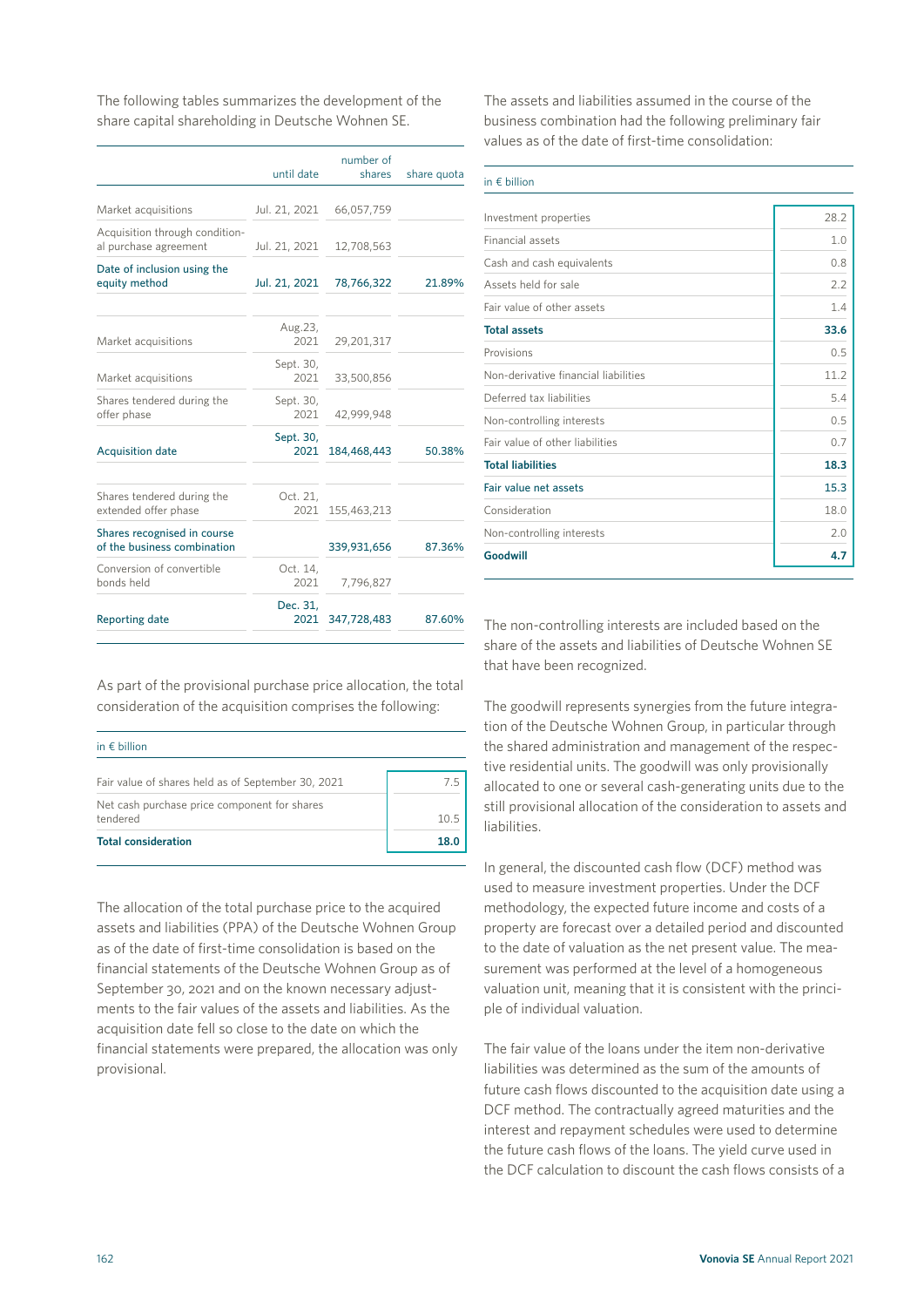risk-free base curve and a premium for the risk of nonperformance ("risk spread").

Due to the change of ownership of more than 50% of the subscribed capital/voting rights in Deutsche Wohnen SE, tax loss carryforwards of Deutsche Wohnen SE and a small number of subordinated companies have been lost with effect for the future. Deferred tax assets were recognized on the company's loss carryforward and offset against deferred tax liabilities. This offsetting was reversed and the deferred tax assets were no longer recognized due to the loss carryfowards that were eliminated as part of the PPA. In addition, deferred taxes that were not recognized due to the initial recognition exemption (also initial difference exemption) were recognized as part of the business combination. An initial recognition exemption refers to an exceptional scenario in which a deferred tax liability/deferred tax asset cannot be recognized if it results from the first-time recognition of an asset or liability, the underlying transaction is not a business combination and, at the time the transaction is executed, neither the earnings before tax recognized in the balance sheet nor the taxable net income are affected. The corresponding adjustments were made under deferred tax liabilities.

The measurement of the acquired joint ventures and associates under the item fair value of other assets took place using a DCF methodology based on the planning of the respective companies and the use of company-specific weighted average costs of capital (WACC).

The acquired brand rights in the area of nursing care, i.e., "Pflege & Wohnen Hamburg" and "Katharinenhof" under the item fair value of other assets, were measured using the relief-from-royalty method. This method is based on the assumption that the value of this intangible asset will correspond to the present value of the royalty fees saved after tax that are attributable to the asset concerned.

The multi-period excess earnings method (MEEM) was used to measure the existing care agreements under the item fair value of other assets. Using this method, the fair value of intangible assets is calculated as the residual value following deduction of hypothetical payments for the use of so-called "supporting assets." In the process, it is assumed that a company that only owns the measurable intangible asset itself either licenses, leases or rents all other supporting assets necessary for the company's operations. As such, fictitious usage fees for all supporting assets ("contributory asset charges [CACs]") need to be determined and deducted as part of the MEEM.

As of September 30, 2021 the Deutsche Wohnen Group comprised 163 fully consolidated companies. The Deutsche Wohnen Group also held interests in 23 joint ventures and four associates. In addition to residential property management as its core business, the company's business activities include nursing and assisted living, disposals/acquisitions and new construction/development as core business areas. In addition to its core business areas, the Deutsche Wohnen Group offers property-related services, such as property energy-efficiency management, the multimedia business and technical facility management, via subsidiaries or strategic shareholdings.

Starting on September 30, 2021 the Deutsche Wohnen Group contributed  $\epsilon$  971.0 million to income, as well as € 262.9 million to profit for the period. This amount includes income of  $\epsilon$  68.8 million from the business areas nursing and assisted living.

If the Deutsche Wohnen Group had already been fully included in the consolidated Group as of January 1, 2021 it would have contributed to the income in the amount of € 2,297.4 million and to profit/loss for the period in the amount of  $\epsilon$  1,034.9 million.

Out of the trade receivables that were acquired, an amount of € 20.1 million is likely to have been uncollectible at the time of acquisition. The gross amount of the acquired trade receivables was  $\epsilon$  80.9 million. The net carrying amount, which corresponds to the fair value, was  $\epsilon$  60.8 million.

In the 2021 fiscal year, transaction costs related to the acquisition of the Deutsche Wohnen Group in the amount of € 210.8 million were recognized in other operating expenses affecting net income.  $\epsilon$  89.0 million of this amount is recognized in other operating expenses,  $\epsilon$  109.4 million in other financial result and  $\epsilon$  12,4 million in interest expenses.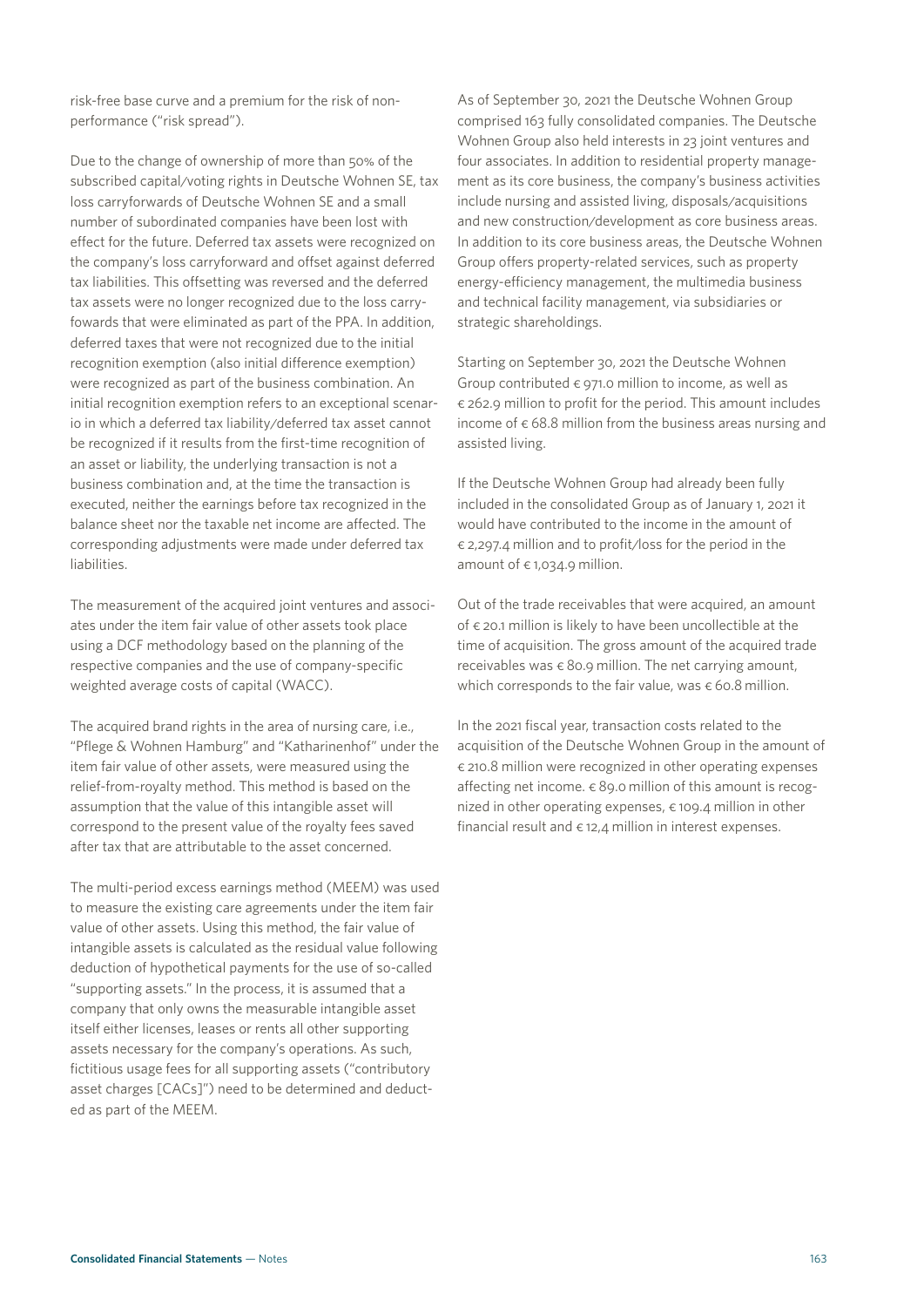#### *Acquisition of H&L Immobilien GmbH*

On December 2, 2020 Vonovia SE announced that it had signed a contract concerning the acquisition of a 94.9% stake in H&L Immobilien GmbH (renamed Fjord Immobilien GmbH with an entry in the commercial register being made on February 8, 2021), Kiel, Germany, ("H&L") via its wholly owned subsidiary Deutsche Annington Acquisition Holding GmbH.

The acquisition date, the time at which Vonovia SE obtained control of H&L, was December 30, 2020. This was the date on which the offer was settled. This transaction shall be treated as a business combination in accordance with IFRS 3.

As part of the purchase price allocation, the consideration transferred for the business combination comprises the following:

| in $\epsilon$ billion             |        |
|-----------------------------------|--------|
| Net cash purchase price component | - 93 - |
| <b>Total consideration</b>        | 93.2   |

The allocation of the total purchase price to the acquired assets and liabilities (PPA) of H&L as of the date of firsttime consolidation is based on the financial statements of H&L as of December 31, 2020 and on the known necessary adjustments to the fair values of the assets and liabilities. The assets and liabilities assumed in the course of the business combination had the following fair values as of the date of first-time consolidation:

#### in € million

| Investment properties                | 123.0 |
|--------------------------------------|-------|
| Trade receivables                    | 0.1   |
| Cash and cash equivalents            | 2.2   |
| Fair value of other assets           | 0.1   |
| <b>Total assets</b>                  | 125.4 |
| Provisions                           | 0.5   |
| Non-derivative financial liabilities | 36.6  |
| Deferred tax liabilities             | 26.1  |
| Fair value of other liabilities      | 3.4   |
| <b>Total liabilities</b>             | 66.6  |
| Fair value net assets                | 58.8  |
| Consideration                        | 93.2  |
| Goodwill                             | 34.4  |

There were no changes compared with the preliminary allocation of the total consideration as of December 31, 2020.

The valuation of the investment properties is based on the fair value determination as of December 31, 2020 which was carried out by CBRE on behalf of Vonovia.

The fair value of the loans was determined as the sum of the amounts of future cash flows discounted to the acquisition date using a discounted cash flow (DCF) methodology. The contractually agreed maturities and the interest and repayment schedules were used to determine the future cash flows of the loans. The yield curve used in the DCF calculation to discount the cash flows consists of a risk-free base curve and a premium for the risk of non-performance ("risk spread").

The goodwill represents synergies from the future integration of H&L, in particular through the shared administration and management of the respective residential units in the North region. It was allocated to the cash-generating unit North business area.

In the 2021 fiscal year, H&L contributed  $\epsilon$  5.8 million to income, as well as  $\epsilon$  10.6 million to profit for the period.

The gross carrying amount of the acquired trade receivables was € 0.4 million. Transaction costs of € 0.0 million have been recognized in connection with the transaction in the 2021 fiscal year.

#### **5 Financial Reporting of Financial Assets and Financial Liabilities**

#### *Loans and Receivables*

Loans and receivables are first recognized as incurred, other non-derivative financial assets as of the day of trading. The day of trading is the date on which Vonovia becomes a contracting party of the financial instrument. All financial instruments are initially measured at fair value, taking account of transaction costs. A financial asset is derecognized when the contractual rights to the cash flows from the financial asset expire, or the financial asset is transferred and Vonovia neither retains control nor retains material risks and rewards associated with ownership of the financial asset.

Loans and receivables are stated at amortized cost using the effective interest method.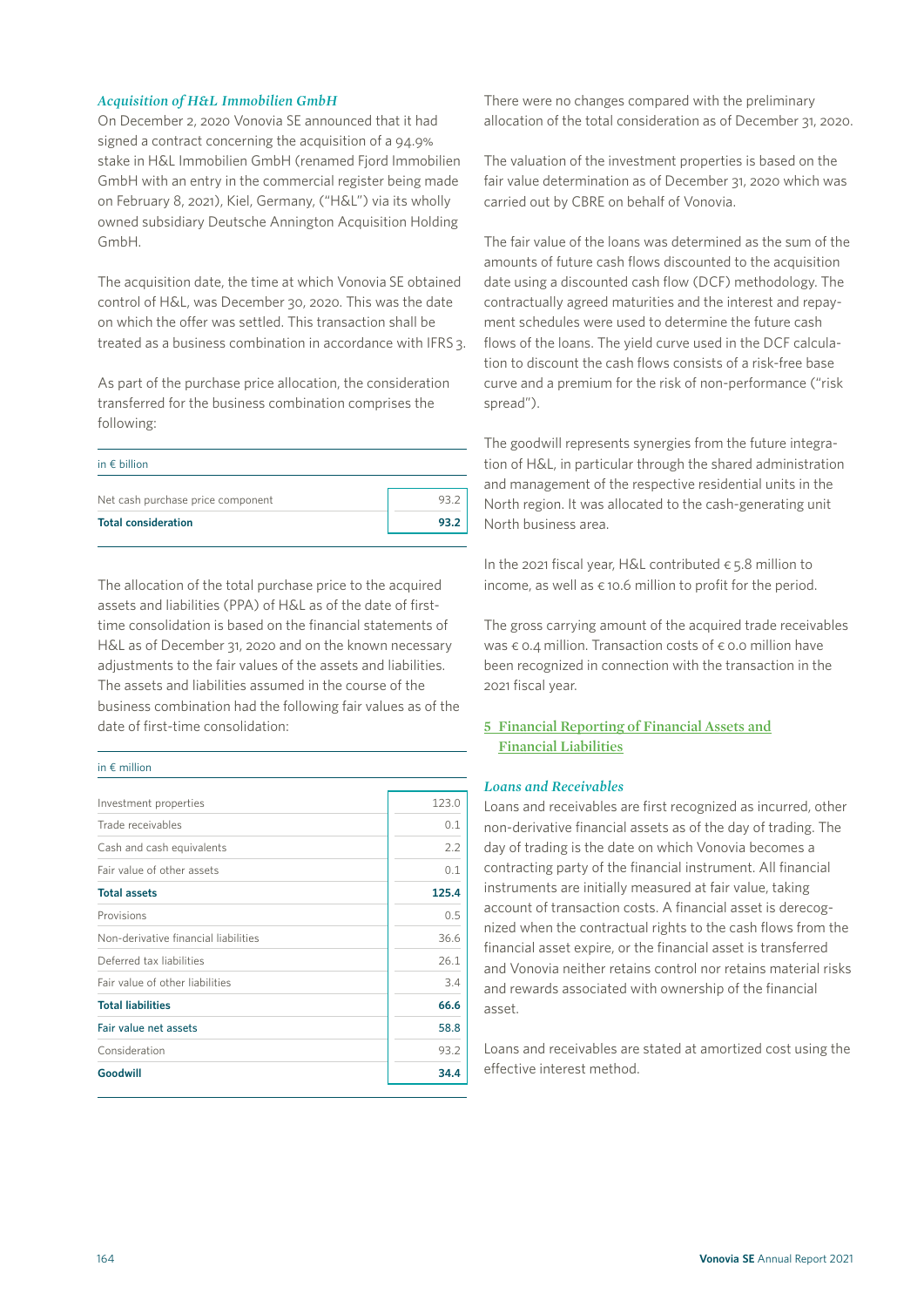Vonovia determines whether there is an objective indication of an impairment at the level of individual financial instruments if they are material, and, for financial instruments for which no impairments have been identified at the level of the individual financial instruments or such impairments are immaterial, grouped according to risk profile. Impairments are identified for individual financial instruments when the counterparty has defaulted or breached a contract or there are indications of risks of impairments due to a rating downgrade and general information (loss event). For groups of financial instruments with similar risks, historical default probabilities in relation to the time overdue are drawn upon (loss event). An impairment is calculated after the occurrence of a loss event as the difference between the carrying amount and the value of the discounted estimated future cash flow. The original effective interest rate is taken as the discount rate. Impairment losses are recognized with effect on net income and offset directly with the carrying amount of the financial instrument. Any interest income on impaired financial instruments is still recognized. If there are indications that the amount of the impairment loss will be smaller, this reduction is credited to the financial instrument affecting net income to the extent that the sum does not exceed the amortized cost that would have been recognized if the impairment had not occurred.

#### *Derivative Financial Instruments*

Derivative financial instruments are stated at their fair value on the day of trading when they are recognized for the first time. The fair values of the derivative financial instruments are calculated using standard market valuation methods for such instruments on the basis of the market data available on the valuation date.

With derivatives that are not designated as a hedging instrument in the balance sheet, changes in the fair value are recognized in profit or loss with effect on net income.

Compared with IAS 39, the IFRS 9 regulations relating to hedge accounting include, among other things, an expanded range of eligible hedged items, changes regarding the posting approach for certain undesignated value components of hedging instruments, the abolition of the fixed effectiveness ranges and retrospective effectiveness testing as well as the first-time introduction of "recalibration." The less restrictive provisions compared with IAS 39 make it easier to reflect economic risk management in the balance sheet, which can, in turn, reduce artificial volatility in the income statement.

At the time of application of IFRS 9, Vonovia will opt to continue to apply the hedge accounting provisions set out in IAS 39 as opposed to the provisions of IFRS 9. Vonovia will apply this accounting method to all hedge relationships.

Contracts concluded for the purpose of receiving or supplying non-financial items in accordance with the company's expected purchase, sale, or use requirements (own-use contracts) are not recognized as derivative financial instruments, but rather as pending transactions under IAS 37.

With derivatives designated as hedging instruments, the recognition of changes in the fair value depends on the type of hedge:

- > With a fair value hedge, the changes in the fair value of the derivative financial instruments and of the underlying hedged items attributable to the hedged risk are recognized affecting net income.
- > With a cash flow hedge, the unrealized gains and losses are initially recognized in other comprehensive income to the extent that the hedge is effective. Amounts accumulated in other comprehensive income are reclassified to the income statement at the same time the underlying hedged item affects net income. To the extent that the hedge is ineffective, the change in fair value is immediately recognized in net interest.

Embedded derivative financial instruments that are combined with a non-derivative financial instrument (host contract) to form a hybrid financial instrument are to be separated from the underlying contract pursuant to IFRS 9 as a general rule and accounted for separately if (i) its economic risks and characteristics are not closely related to those of the host contract, (ii) a separate instrument with the same terms as the embedded derivative would meet the definition of a derivative, and (iii) the hybrid instrument is not measured at fair value affecting net income with changes in fair value recognized in the income statement. As soon as the derivative is to be separated from its host contract, the individual components of the hybrid financial instrument are to be accounted for based on the provisions that apply to the individual financial instruments.

In order to measure interest rate swaps, future cash flows are calculated and then discounted. The calculated cash flows result from the contract conditions. The contract conditions regularly refer to the EURIBOR/STIBOR reference rates (3M and 6M EURIBOR/STIBOR). Discounting is based on market interest rate data as of the reporting date for comparable instruments (EURIBOR/STIBOR rate of the same tenor). The fair value contains the credit risk of the interest rate swaps and therefore allows for adjustments for the company's own credit risk or for the counterparty credit risk.

To measure the cross currency swaps, future cash flows are calculated and then discounted. The calculated cash flows result from the contract conditions and the USD forward rates (development of exchange rates expected by the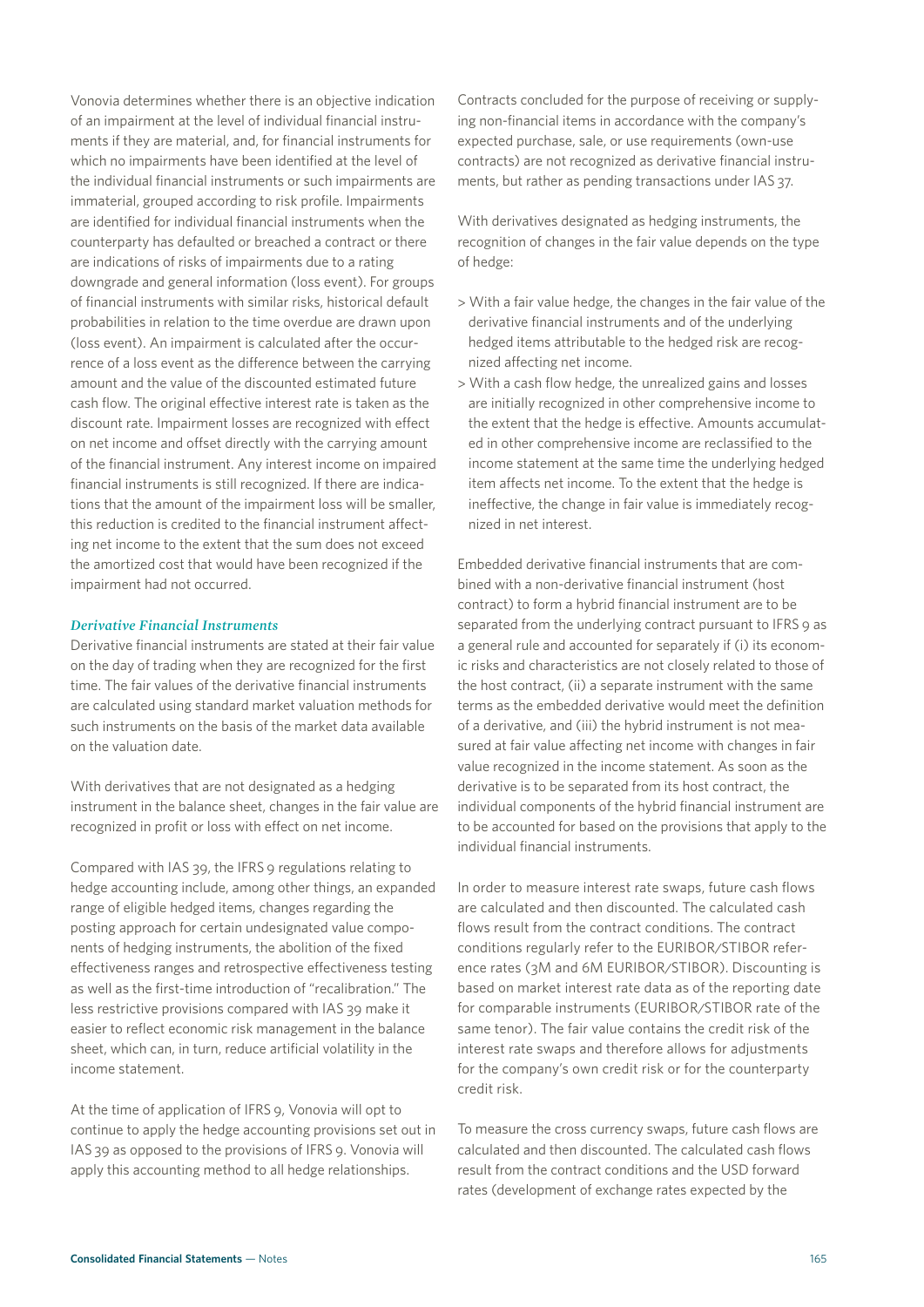market). Discounting is based on market interest rate data as of the reporting date for comparable instruments (EURI-BOR rate of the same tenor). The fair value contains the credit risk of the cross currency swaps and therefore allows for adjustments for the company's own credit risk or for the counterparty credit risk.

#### *Equity Instruments to Be Recognized at Fair Value in Other Comprehensive Income*

In general, the equity instruments to be recognized at fair value in other comprehensive income are shares in companies that were acquired with long-term strategic intentions.

These equity instruments to be recognized at fair value in other comprehensive income are initially stated at their fair value, plus the directly attributable transaction costs. Subsequent measurement is at fair value as a general rule. Changes in the fair value are recognized in other comprehensive income.

The fair value of equity instruments to be recognized at fair value in other comprehensive income is based on quoted market prices as of the reporting date. If these equity instruments are derecognized, the cumulative gain or loss recognized in other comprehensive income is transferred to retained earnings, not affecting net income. Interest on interest-bearing financial instruments of this category is calculated using the effective interest method. Dividends on equity instruments in this category are shown in the income statement.

#### **6 Currency Translation**

#### **Accounting Policies**

Foreign currency transactions involving Group companies are converted into the functional currency, in accordance with the temporal method, at the exchange rate that applies on the day of the transaction. Monetary balance sheet items denominated in a foreign currency are converted at the exchange rate that applies on each reporting date. Any exchange differences are recognized affecting net income. Non-monetary items that are measured in terms of historical cost are recorded on the reporting date at the exchange rate on the date they were first recognized. Non-monetary items that are measured at fair value are translated on the reporting date using the exchange rate on the date the fair value was determined. Exchange differences relating to non-monetary items are recognized affecting net income insofar as a profit or loss on the corresponding line item is also recognized affecting net income. Otherwise, they are disclosed in other comprehensive income.

The main foreign subsidiaries included in the consolidated financial statements operate their business independently in line with functional theory. The annual financial statements of those subsidiaries whose functional currency is not the euro are converted into the reporting currency using the modified closing rate method. The functional currency of individual foreign units is always the respective local currency. Any resulting exchange differences are disclosed as a separate item in other comprehensive income. When a foreign subsidiary leaves the scope of consolidation, the cumulative exchange differences are reversed and recognized in profit or loss.

Vonovia applies the concept of functional currency translation in accordance with IAS 21 Effects of Changes in Foreign Exchange Rates to its consolidated financial statements. The functional currency of Vonovia SE and the reporting currency of the Vonovia Group is the euro.

The exchange rates of the currencies relevant to the Vonovia Group have developed as follows:

|                     | <b>Closing rate</b> |               |       | Average for period |
|---------------------|---------------------|---------------|-------|--------------------|
| Basis: $61$         | Dec. 31, 2020       | Dec. 31, 2021 | 2020  | 2021               |
| SEK - Swedish krona | 10.03               | 10.25         | 10.48 | 10.15              |
| USD - US dollar     | 1.23                | 1.13          | 1.14  | 1.18               |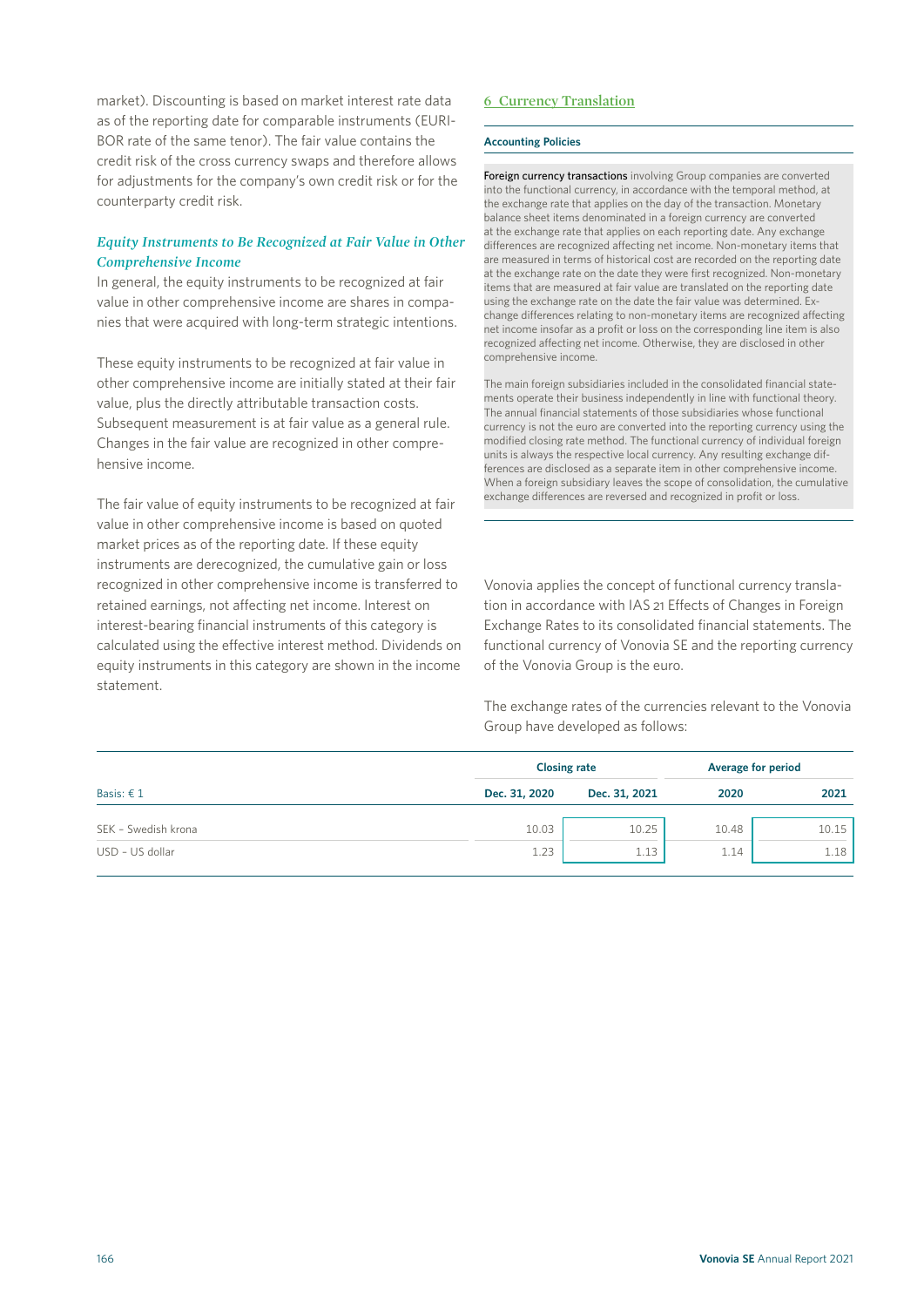#### **7 Government Grants**

#### **Accounting Policies**

Government grants are recognized when there is reasonable assurance that the relevant conditions will be fulfilled and that the grants will be awarded.

Government grants that do not relate to investments are regularly recognized as income in the periods in which the relevant expenses are incurred.

Expenses subsidies granted in the form of rent, interest and other expenses subsidies are recorded as income in the periods in which the expenses are incurred and shown within other income from property management.

The low-interest loans are grants from public authorities that – insofar as the company received them as part of a business combination – are recorded at present value. The difference between face value and present value is recognized with an effect on net income over the maturity term of the corresponding loans.

New expenses loans or low-interest loans are initially recognized at their present value within the non-derivative financial liabilities on the basis of the market interest rate at the time the loans are taken out. The difference between the face value and the present value of the loan is recognized as deferred income. Reversal occurs, in principle, with an effect on net income in line with the length of the fixed-interest-rate period of the relevant loans. In cases where the low-interest loans are issued as part of capitalized modernization measures, the difference between the face value and the present value of the loan is deducted from the capitalized acquisition cost. In subsequent measurements, the loans are measured at amortized cost.

The companies that belong to the Group receive government grants in the form of construction subsidies, expenses subsidies, expenses loans and low-interest loans. In the 2021 fiscal year, Vonovia was granted low-interest loans of € 130.4 million (2020: € 182.4 million).

#### **8 Changes in Accounting Policies, Estimates, Assumptions, Options and Judgments**

#### *Changes to Key Accounting Methods*

The Group did not have to apply any Interest Rate Benchmark Reform as of January 1, 2021.

### *Measures to Address the Interest Rate Benchmark Reform and the Associated Risks*

#### General

The key interest rate benchmarks are being fundamentally reformed across the globe, including the replacement of some interbank offered rates (IBORs) with alternative, virtually risk-free rates (referred to as the IBOR Reform).

Financial instruments held by the Group are subject to IBORs that have not been replaced or reformed as part of these market-wide initiatives. The biggest risk for the Group in connection with the IBOR as of December 31, 2021 was the connection to EURIBOR and STIBOR. As these are likely to remain in place until 2025, no changes had to be made to the financial instruments as of December 31, 2021 meaning that no new interest rate benchmarks have to be taken into account in this respect.

Although USD-LIBOR was to have been discontinued by the end of 2021, the ICE Benchmark Administration (IBA), the LIBOR administrator regulated and licensed by the UK Financial Conduct Authority (FCA), announced in November 2020 that it had started discussing ending the publication of certain USD-LIBORs after June 2023. As of December 31, 2021 it remains unclear when the date on which publication of USD-LIBOR will cease will be announced. The Group does not hold any financial instruments subject to USD-LIBOR.

The IBOR risks to which the Group is exposed as of December 31 relate to EURIBOR-linked corporate bonds. As explained above, the Group did not have to make any amendments to the contractual terms to reflect any risks resulting from the connection with EURIBOR.

The EURIBOR calculation method changed in the course of 2019.

In July 2019, the Belgian Financial Services and Markets Authority approved EURIBOR pursuant to the European Union Benchmarks Regulation. This allows market participants to continue to use EURIBOR for both existing and new contracts, and the Group expects EURIBOR to remain the interest rate benchmark for the foreseeable future.

#### **Derivatives**

The Group holds interest rate swaps designated in hedging relationships for the hedging of cash flows for risk management purposes. The variable amounts under the interest rate swaps are linked to EURIBOR.

#### Hedge accounting

The Group's hedged items and hedging instruments are linked to EURIBOR as of the reporting date. These benchmarks are fixed daily and the IBOR cash flows are exchanged with the contractual counterparties as usual.

#### *Changes in Accounting Policies Due to New Standards and Interpretations*

The following new or amended standards and interpretations became mandatory for the first time in the 2021 fiscal year. They did not have any material effects on Vonovia's consolidated financial statements.

- > IAS 39 "Financial Instruments: Recognition and Measurement"
- > IFRS 4 "Insurance Contracts"
- > IFRS 7 "Financial Instruments: Disclosures"
- > IFRS 9 "Financial Instruments"
- > IFRS 16 "Leases"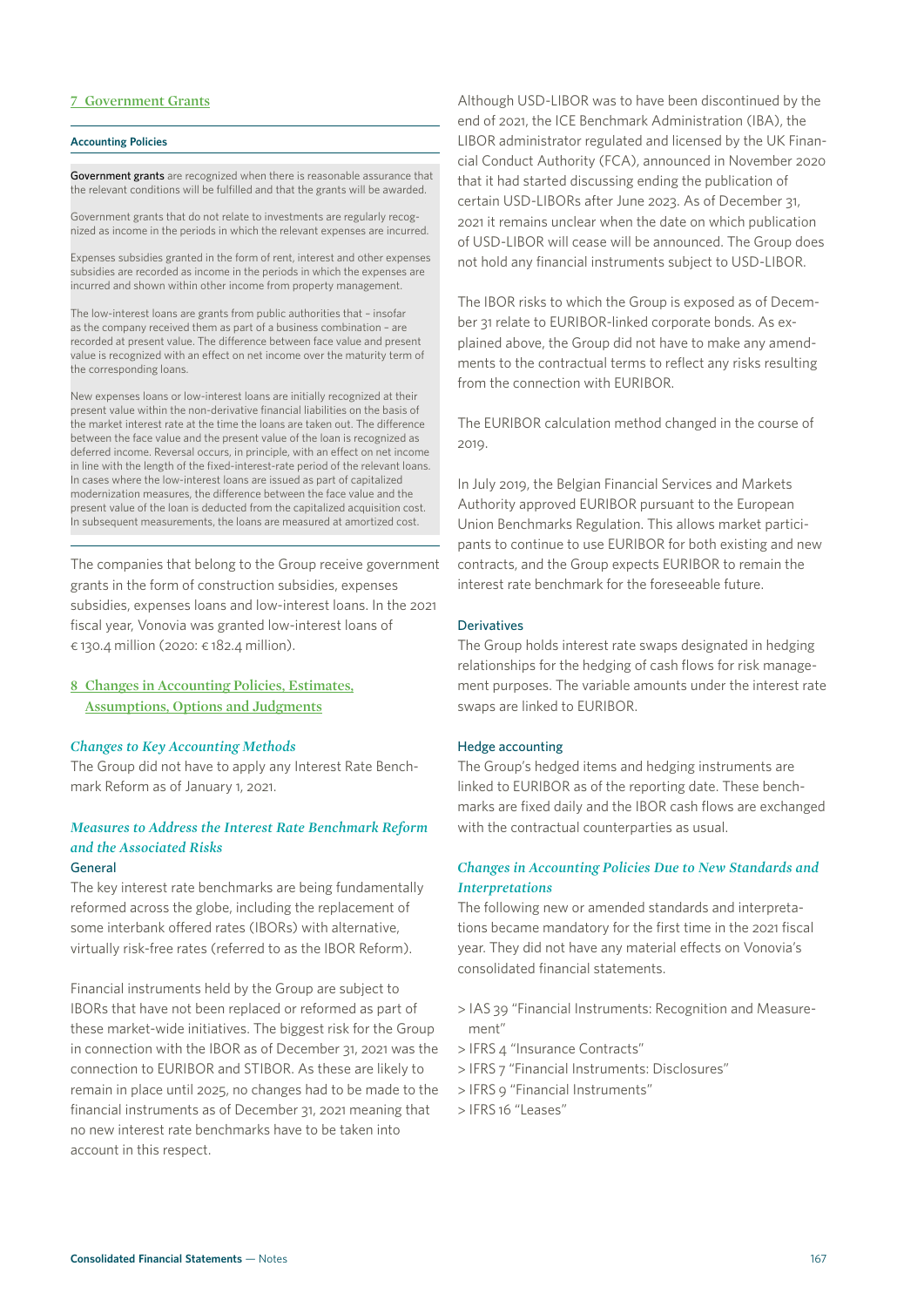#### IFRS 16

Due to the rent concessions (deferrals, waivers) granted in a large number of countries as a result of the COVID-19 pandemic, IFRS 16 was amended to provide companies with an exemption from assessing whether a COVID-19-related rent concession is a lease modification within the meaning of IFRS 16. Instead, they can opt to account for COVID-19 related rent concessions as if they were not lease modifications. This would spare them the work involved in evaluating the lease contracts to check for possible contractually defined rent concessions as well as the work involved in reassessing these contracts applying a new discount rate (which is always required for lease modifications). This relief was initially limited until June 30, 2021 but was extended until June 30, 2022 in April 2021.

No rent concessions were granted by the lessor within the Vonovia Group. This is due primarily to the Group's encouraging and robust financial position, even in times dominated by the COVID-19 pandemic. As a result, the Group is not exercising this option as it is not relevant. The amendments to IFRS 16 do not have any material effects on the consolidated financial statements.

#### *New Standards and Interpretations Not Yet Applied*

Application of the following standards, interpretations and amendments to existing standards was not yet mandatory for the 2021 fiscal year. Vonovia also did not choose to apply them in advance. It is expected that the application of the new or amended standards and interpretations will have no material effects on Vonovia's consolidated financial statements. Their application will be mandatory for the fiscal years following the dates stated in the following table:

| Relevant New Standards, Interpretations and Amendments to Existing Standards<br>and Interpretations |                                                                                                                            | Effective date for<br>Vonovia |  |
|-----------------------------------------------------------------------------------------------------|----------------------------------------------------------------------------------------------------------------------------|-------------------------------|--|
| Annual Improvements 2018-2020                                                                       |                                                                                                                            | Jan. 1, 2022                  |  |
| Amendments to Standards                                                                             |                                                                                                                            |                               |  |
| IAS 1                                                                                               | "Presentation of Financial Statements"                                                                                     | Jan. 1, 2023*                 |  |
| IAS <sub>8</sub>                                                                                    | "Accounting policies, Changes in Accounting Estimates and Errors"                                                          | Jan. 1, 2023*                 |  |
| <b>IAS 12</b>                                                                                       | "Income Taxes"                                                                                                             | Jan. 1, 2023*                 |  |
| IAS 16, IAS 37 and<br>IFRS 3                                                                        | "Property, Plant and Equipment", "Provisions, Contingent Liabilities and Contingent Assets" and<br>"Business Combinations" | Jan. 1, 2022                  |  |
| <b>New Standards</b>                                                                                |                                                                                                                            |                               |  |
| IFRS 17                                                                                             | "Insurance Contracts"                                                                                                      | Jan. 1, 2023                  |  |

\* Not yet endorsed.

#### *Estimates and Assumptions*

To a certain extent, the preparation of the consolidated financial statements requires management to make estimates and assumptions that affect the reported amounts of assets and liabilities and the disclosure of contingent assets and liabilities as of the reporting date as well as reported amounts of income and expenses during the reporting year. The actual amounts may differ from the estimates as the business environment may develop differently than assumed. In this case, the assumptions and, where necessary, the carrying amounts of the assets or liabilities affected are prospectively adjusted accordingly. Specific estimates and assumptions relating to individual elements of financial statements are also explained in the corresponding notes to the consolidated financial statements.

Assumptions and estimates are reviewed on an ongoing basis and are based on experience and other factors, including expectations regarding future events that appear reasonable under the given circumstances.

The estimates and assumptions that may have a material risk of causing an adjustment to the carrying amounts of assets and liabilities mainly relate to the determination of the fair value of investment properties.

The best evidence of fair value of investment properties is current prices in an active market for comparable residential properties. As such information is not completely available, however, Vonovia uses standard valuation techniques.

A detailed description of the discounted cash flow (DCF) method used can be found in chapter [D28] Investment Properties.

In accordance with IAS 40 in conjunction with IFRS 13, the respective market values of the investment properties owned by Vonovia are determined. Changes in certain market conditions such as prevailing rent levels and vacancy rates may affect the valuation of investment properties. Any changes in the fair value of the investment portfolio are recognized as part of the profit for the period in the income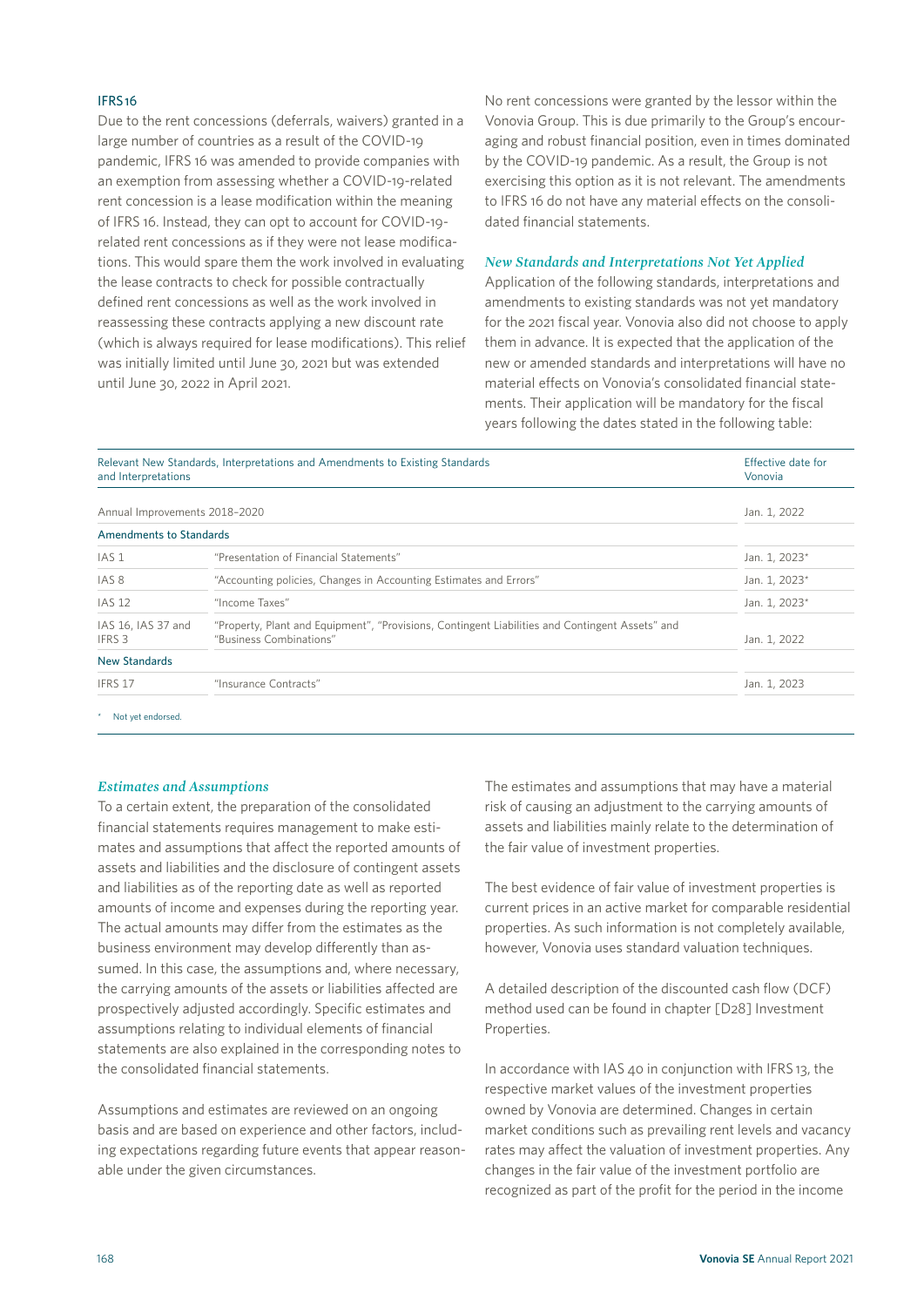statement and can thus substantially affect Vonovia's results of operations.

The statement of financial liabilities at amortized cost using the effective interest method takes the expected contractual cash flows into account. In some cases, the agreements do not have any fixed maturity terms. As a result, the cash flows included in the valuation are subject to management assumptions in terms of amount and term.

As explained in chapter [D26] Intangible Assets, Vonovia checks for goodwill impairments on an annual basis, or if there is any reason to suspect such impairments. The next step involves calculating the recoverable amount of the group of cash-generating units (CGU). This corresponds to either the fair value less costs of sale or the value in use, whichever is higher. Determining the value in use includes adjustments and estimates regarding the forecast and discounting of the future cash flow. Although the management believes that the assumptions used to determine the recoverable amount are appropriate, any unforeseeable changes in these assumptions could result in impairment losses, with a detrimental impact on the net assets, financial position and results of operations.

When determining the volume of current and deferred taxes, the Group takes into account the effects of uncertain tax items and whether additional taxes and interest may be due. This assessment is made on the basis of estimates and assumptions about future events. New information may become available that causes the Group to change its discretionary decisions regarding the appropriateness of existing tax liabilities; such changes to tax liabilities will affect the tax expense in the period in which such a change is made.

Deferred tax assets are recognized to the extent that it can be demonstrated that it is probable that future taxable profits will be available against which the temporary difference can be utilized. Deferred tax assets are reviewed at each reporting date and are reduced to the extent that it is no longer probable that there will be sufficient future taxable profits to realize the tax benefit in the future.

In connection with the application of IFRS 15, it is assumed with respect to determining progress in relation to revenue recognition over time that the costs incurred appropriately reflect the progress as a share of total costs.

Additional estimates and assumptions mainly relate to the uniform definition of useful lives, the assumptions made on the value of land and buildings, the recognition and measurement of provisions as well as the realization of future tax benefits.

#### *Options and Judgments*

Options exercised and judgments made by Vonovia's management in the process of applying the entity's accounting policies that may have a significant effect on the amounts recognized in the consolidated financial statements include the following:

- > The group of investments accounted for using the equity method is determined by assessing significant influence.
- > Determining whether the acquisition of investment properties as part of a business combination constitutes the acquisition of a "business" or the acquisition of an individual asset or group of assets can involve discretionary judgments.
- > Vonovia measures investment properties at fair value. If management had opted to use the acquisition costs model as permitted under IAS 40, the carrying amounts of the investment properties as well as the corresponding income and expense items in the income statement would differ significantly.
- > The criteria for assessing in which category a financial asset is to be classified may involve discretionary judgments.
- > Within the scope of revenue recognition in accordance with IFRS 15, discretionary decisions relating to the expected revenue, the total costs of a project and the degree of completion may be necessary. These have an impact on the amount and timing of revenue.
- > When accounting for leases in accordance with IFRS 16, the assessment of the exercise or non-exercise of unilaterally granted termination or renewal options may involve discretionary judgment, particularly if there is no economic incentive for the exercise or non-exercise of options.
- > The need to include information concerning the future in the valuation of expected defaults results in discretionary decisions regarding the impact that changes in economic factors will have on the expected defaults.
- > The decision on how to define a group of cash-generating units to which goodwill is allocated may involve discretionary judgments.
- > Allocating the goodwill to the group of individual cash-generating units may also involve discretionary judgments. The parameters used in the impairment test, such as the determination of undiscounted cash flows, the weighted average cost of capital and the growth rate, may also involve discretionary judgments. Due to a lack of any detailed definition of the term "operation" (IAS 36.86), the disposal of goodwill within the context of real estate sales may involve discretionary decisions.
- > Due to a lack of any detailed definition of the term "a separate major line of business or geographical area of operations" (IFRS 5), a disposal group within the context of real estate sales may involve discretionary decisions.
- > At the moment, there are no definitive provisions on how to reflect a mandatory acquisition of non-controlling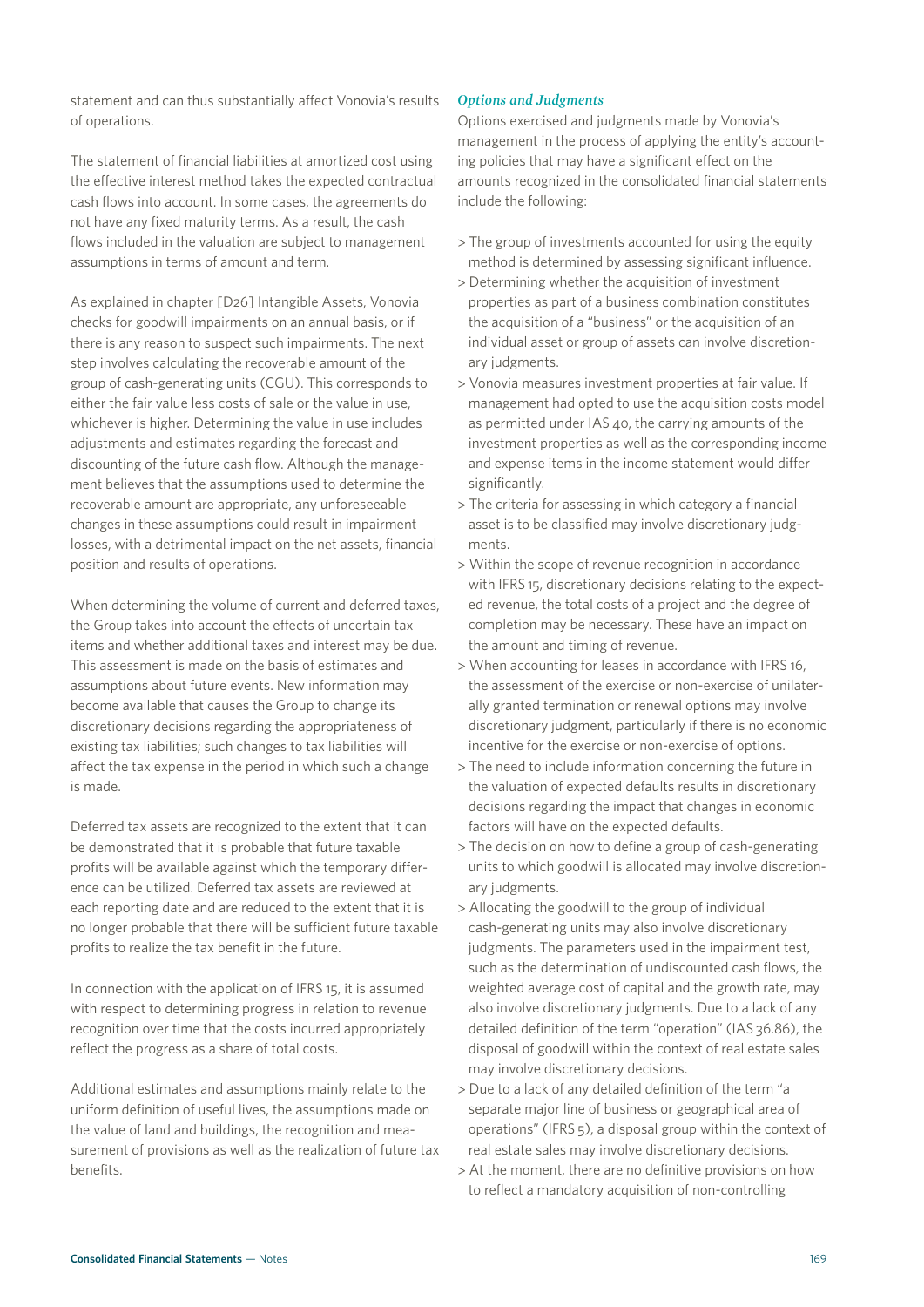interests following the acquisition of control as part of a voluntary public takeover offer. In general, the acquisition of shares as part of a public offer during the second offer period is based on exactly the same conditions as those that applied in the first offer period, and the two acquisitions are closely related in terms of content and timing. This means that, even if it is executed in two offer periods, the acquisition constitutes one and the same transaction (linked transaction). Following the completion of the later acquisition, the original purchase price allocation is to be adjusted with retroactive effect from the acquisition date, resulting in a change in the consideration transferred, the fair value of net assets transferred and, consequently, the resulting goodwill.

#### **9 Subsequent Events**

The Supervisory Board of Vonovia SE appointed Philip Grosse as a member of the Management Board as CFO effective from January 1, 2022. At the same time, Helene von Roeder, previously the company's CFO, was appointed Chief Transformation Officer (CTO) of the newly created Innovation and Digitalization executive division. In implementing the business combination agreement concluded between Vonovia and Deutsche Wohnen as part of the merger, Vonovia is therefore enlarging the Management Board from four to five members.

Vonovia SE extended Rolf Buch's contract as CEO, which is set to expire in February 2023, by a further five years.

Vonovia and Deutsche Wohnen sold residential and commercial units to public housing companies in Berlin in September 2021. In the majority of cases, title was transferred in January 2022 with a volume of  $\epsilon$  2,339.0 million.

On August 5, 2021 Morgan Stanley, Société Générale and Bank of America provided Vonovia SE with bridge financing with a term of up to two years as part of the acquisition of Deutsche Wohnen, the value of which came to around € 3,490.0 million as of December 31, 2021. This bridge financing was syndicated with 11 further banks. As of January 7, 2022  $\epsilon$  2,060.0 million was repaid. The outstanding bridge financing was reduced by a further  $\epsilon$  500 million on January 21, 2022 and was repaid in full on March 1, 2022.

On February 16, 2022 Vonovia SE issued promissory note loans of € 1.0 billion with terms of five to 30 years and an average interest rate of 1.13%.

On October 29, 2021 Vonovia SE published the document for its voluntary public takeover offer (cash offer) for the shareholders of GSW Immobilien AG, Berlin (GSW), through which it would acquire the no-par-value bearer shares held in GSW in return for a consideration of €114.81 per share. By the end of the further acceptance deadline at midnight (local time in Frankfurt am Main) on January 6, 2022 (reference date), the bidder's takeover offer for a total of 497,591 GSW shares was accepted. This corresponds to around 0.88% of the share capital and voting rights of GSW. Overall, Vonovia therefore holds around 94.02% of the share capital and voting rights in GSW.

On February 22, 2022 control of 20.5% of shares in the Adler Group, which were previously held by Aggregate Holdings Invest S.A., was transferred to Vonovia SE in the course of security recovery. The shares had been pledged to secure a loan that Vonovia had granted on October 7, 2021 through the repayment of a bank loan from Aggregate Holdings. The exercise of voting rights from shares of Vonovia is subject to the approval of the cartel office.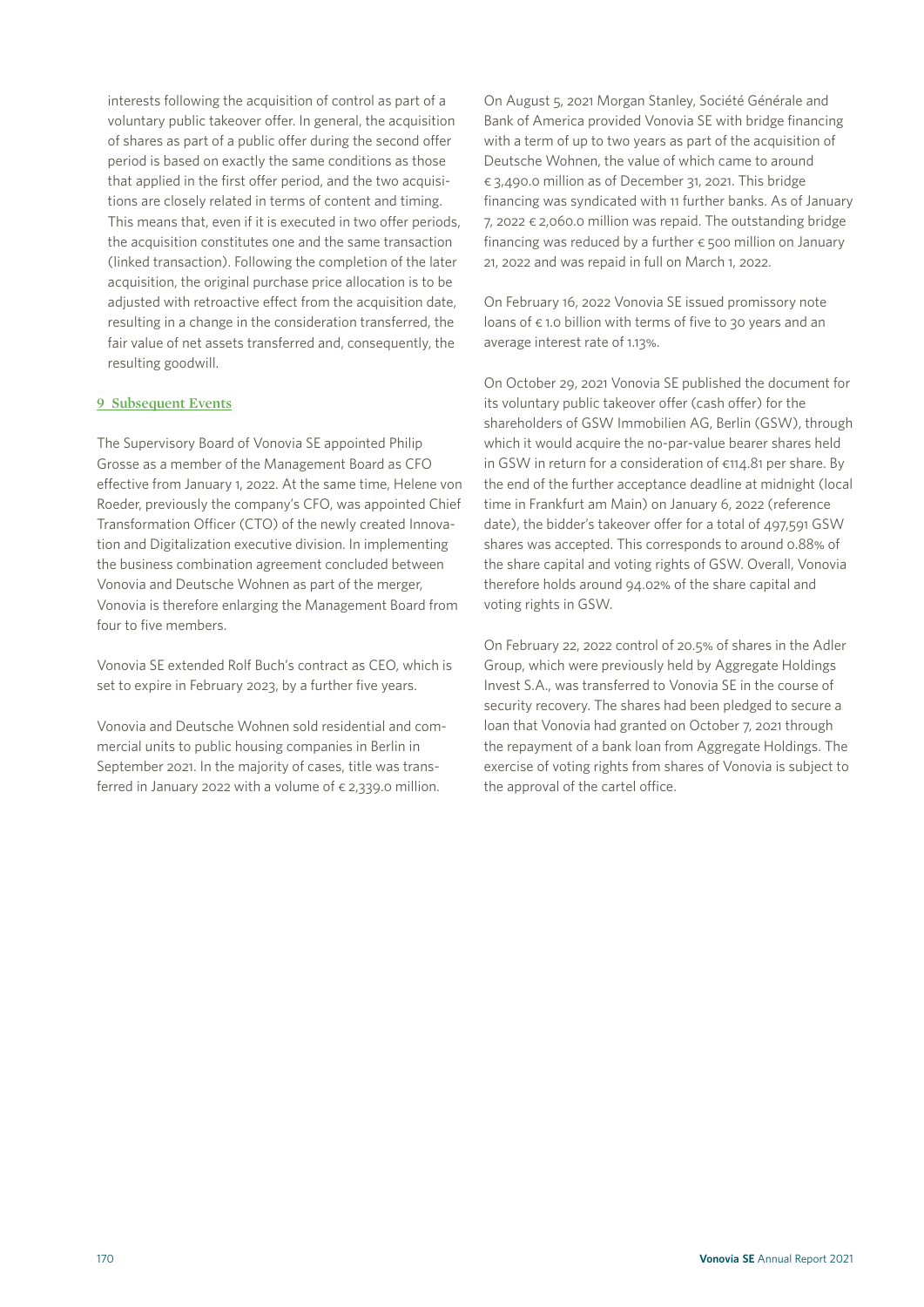### **Section (B): Profit for the Period**

The figures from the previous year are only comparable to a limited extent due to acquisitions made in the previous year and, in particular, in the fiscal year under review.

#### **Accounting Policies**

Income from property management includes income from the rental of investment properties and assets held for sale which is recognized, net of discounts, over the duration of the contracts when the remuneration is contractually fixed or can be reliably determined and collection of the related receivable is probable.

In Vonovia's financial statements, the corresponding income for all the services for ancillary costs performed by the end of the year is also recognized in the year in which the service is performed. This amount is recognized on a non-netted basis using the principal method, in particular due to Vonovia's business model, which provides for a large proportion of services relevant to ancillary costs being performed by Vonovia itself as Vonovia is considered by the tenant to be the primary party responsible for providing the service. For all services that it does not perform itself, Vonovia also bears an inventory risk due to the settlement method (based on rentable area), as is standard practice in the real estate sector.

Income from real estate sales is recognized as soon as the material risks and rewards of ownership have been transferred to the buyer and Vonovia has no substantial further obligations. As far as any remaining obligations are concerned, a provision is recognized for the probable risk.

Expenses are recognized when they arise or at the time they are incurred. Interest is recognized as income or expense in the period in which it is incurred using the effective interest method.

#### **10 Income from Property Management**

| in $\epsilon$ million                    | 2020    | 2021    |
|------------------------------------------|---------|---------|
| Rental income                            | 2,288.5 | 2,571.9 |
| Ancillary costs                          | 780.9   | 893.1   |
| Income from property letting             | 3,069.4 | 3,465.0 |
| Other income from property<br>management | 77.7    | 158.9   |
|                                          | 3,147.1 | 3,623.9 |

Other income from property management includes income of  $\epsilon$  68.8 million (2020:  $\epsilon$  - million) from the business area nursing and assisted living for the period from October 1, 2021 to December 31, 2021. This business area was new in 2021, compared to the previous year, due to the acquisition of the Deutsche Wohnen Group.

#### **11 Profit on the Disposal of Properties**

| in $\epsilon$ million                                 | 2020     | 2021     |
|-------------------------------------------------------|----------|----------|
|                                                       |          |          |
| Income from the disposal of<br>investment properties  | 321.3    | 239.2    |
| Carrying amount of<br>investment properties sold      | $-217.4$ | $-161.6$ |
| Profit on the disposal of<br>investment properties    | 103.9    | 77.6     |
| Income from sale of assets<br>held for sale           | 265.0    | 883.0    |
| Retirement carrying amount of<br>assets held for sale | $-265.0$ | $-883.0$ |
| Revaluation of assets held for sale                   | 78.2     | 87.4     |
| Profit on the disposal of<br>assets held for sale     | 78.2     | 87.4     |
|                                                       | 182.1    | 165.0    |

The change in fair value of residential properties held for sale, for which a purchase contract had been signed but for which transfer of title had not yet taken place, led to a gain of € 87.4 million as of December 31, 2021 (2020: € 78.2 million).

The increase in income from the sale of assets held for sale mainly results from the transfer of benefits and encumbrances in the fourth quarter of 2021 for two portfolio transactions of the Deutsche Wohnen Group with a total of 3,126 units in Rhineland-Palatinate, which were visited in May 2021 and certified in August 2021.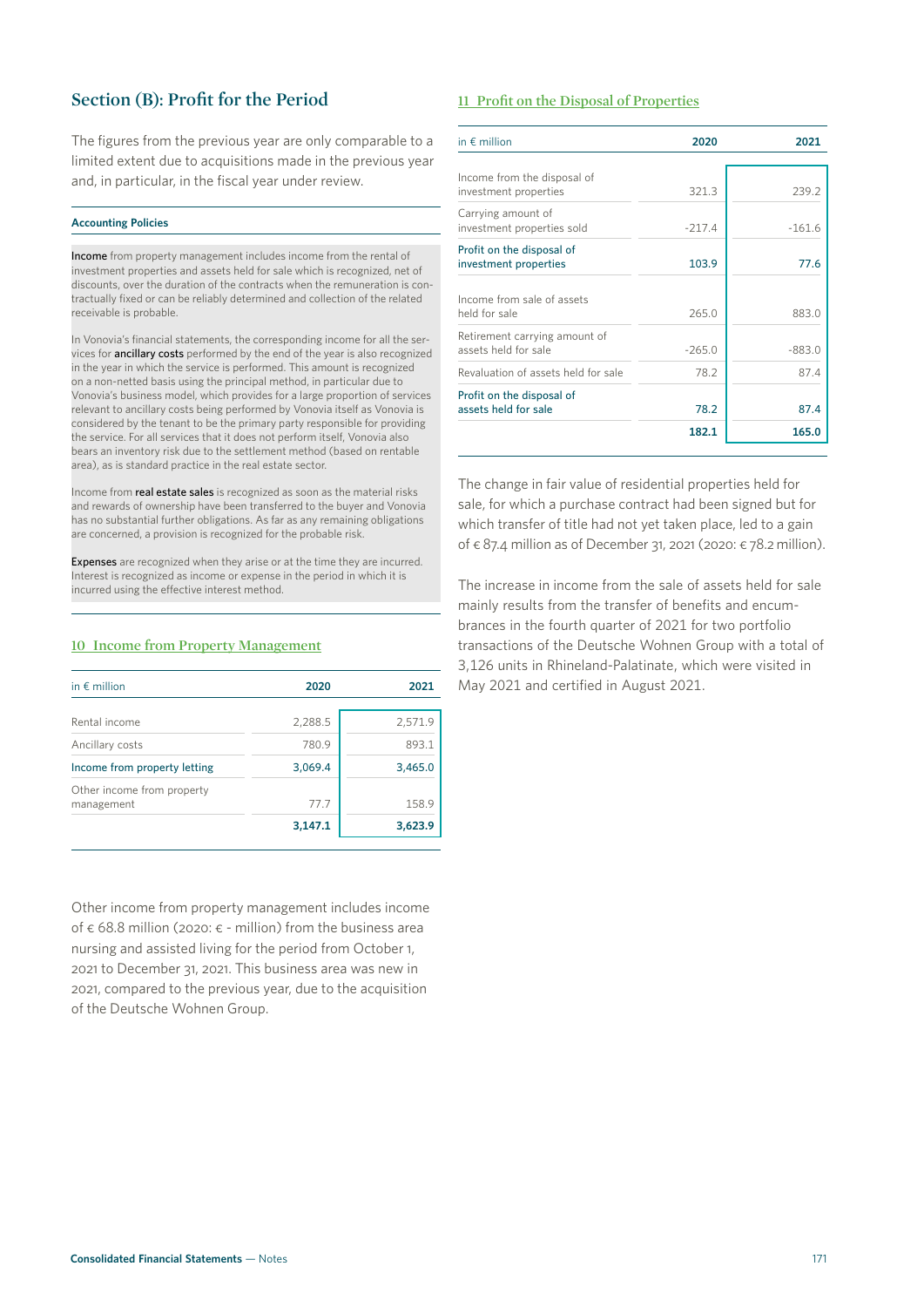#### **12 Profit on Disposal of Real Estate Inventories**

#### **Accounting Policies**

Income from the disposal of real estate inventories is realized either over time or at a specific point in time as soon as the customer obtains control over the asset in question. If, upon conclusion of the certified purchase agreement, control within the meaning of IFRS 15.35 (c) passes to the customer before or during the construction phase, the revenue is to be recognized as of this point in time based on the degree of completion of the construction project. Disclosure of the contract assets that fall within the scope of IFRS 15 occurs on a net basis with the corresponding advance payments received under trade receivables.

Contractual balances with an expected term of less than one year are not adjusted to reflect the time value of money.

No separate agreements are reached, in the contracts on the sale of apartments as part of the development business, on extraordinary rights of return or rescission, meaning that such rights are based on the relevant legal provisions. The same applies to warranty commitments, which are not to be treated as a separate contractual component within the meaning of IFRS 15 as a result. Existing warranty claims are always accounted for in line with the provisions of IAS 37.

In accordance with IFRS 15.94, costs for the initiation of the contracts with customers are recognized as an expense as soon as they are incurred, as the depreciation period generally would not amount to more than a year. The costs relate primarily to brokerage commission.

In cases involving revenue recognition over time, the percentage of completion/progress made has to be assessed. Vonovia uses the cost-to-cost method, as an input-based procedure, for this purpose. The progress made is determined based on the ratio of the capitalized contract costs incurred up until the reporting date to the estimated total contract costs that can be capitalized.

Income from the disposal of real estate inventories in the amount of  $\epsilon$  519.6 million (2020:  $\epsilon$  297.7 million) comprises € 420.1 million (2020: € 194.4 million) in period-related income from the disposal of real estate inventories together with € 99.5 million (2020: € 103.3 million) in time-related income from the disposal of real estate inventories. As of the reporting date, contract assets of  $\epsilon$  247.0 million (2020: € 121.5 million) are recognized within trade receivables in connection with the period-related revenue recognition. As of the reporting date, this amount includes advance payments received of  $\epsilon$  236.2 million (2020:  $\epsilon$  87.1 million). The year-on-year increase is due to the overall increase in the project volume, as well as to the transfer of benefits and encumbrances for a project in Vienna in connection with the sale to an individual investor (Global Exit).

A transaction price of  $\epsilon$  197.9 million (2020:  $\epsilon$  124.2 million) has been allocated to the remaining performance obligations that had not yet been satisfied (in full) at the end of the current reporting period. These amounts are expected to be recognized, affecting net income, within the next two fiscal years, with an amount of  $\epsilon$  174.2 million attributable to 2022 and an amount of  $\epsilon$  23.7 million to 2023.

#### **13 Net Income from Fair Value Adjustment of Investment Properties**

Investment properties in the German and Austrian portfolios are measured by the in-house valuation department according to the fair value model. The external appraiser Savills Sweden AB is responsible for the valuation of the portfolios in Sweden. The nursing care properties are valued by W&P Immobilienberatung GmbH. Any gains or losses from a change in fair value are recognized in the income statement.

The measurement of the investment properties led to a valuation gain during the 2021 fiscal year of  $\epsilon$  7,393.8 million (2020: € 3,719.8 million; see explanatory information in chapter [D28] Investment Properties). This includes € -12.1 million (2020: € -1.8 million) for the measurement of right-of-use assets (IFRS 16).

The figure also includes the valuation result from buildings under construction (new construction/development to hold) that were completed during the reporting period and were moved to the Rental portfolio. A fair value measurement is performed for the first time when the properties are completed. This resulted in a valuation effect of  $\epsilon$  83.9 million in the 2021 fiscal year (2020:  $\epsilon$  62.0 million).

The valuation result for 2021 is mainly due, in addition to the investment activity and strong development of Vonovia's operating business, to the dynamic market conditions for residential properties at the moment. These are reflected both in rental price developments and, in particular, also in an increase in real estate purchase prices triggered, among other things, by yield compression on the demand side.

#### **14 Capitalized Internal Expenses**

Capitalized internal expenses in the fiscal year amount to  $\epsilon$  662.6 million (2020:  $\epsilon$  659.4 million) and mainly relate to the expenses of the Group's own craftsmen's organization contained in the capitalized modernization costs as well as the management costs for major modernization projects.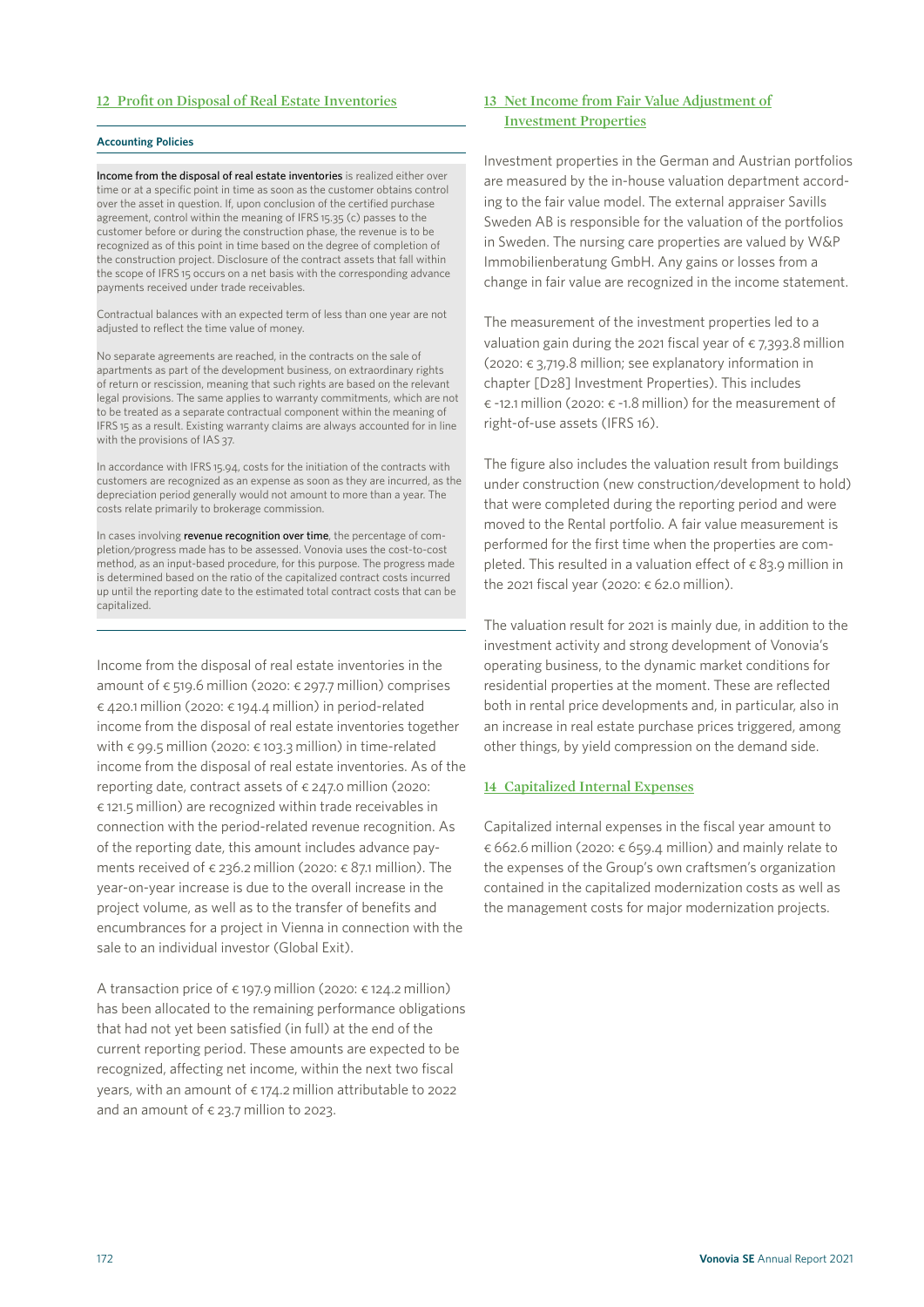#### **15 Cost of Materials**

| in $\epsilon$ million                         | 2020    | 2021    |
|-----------------------------------------------|---------|---------|
|                                               |         |         |
| Expenses for ancillary costs                  | 780.5   | 898.1   |
| Expenses for maintenance and<br>modernization | 586.4   | 635.9   |
| Other cost of purchased goods<br>and services | 126.5   | 137.1   |
|                                               | 1,493.4 | 1.671.1 |

#### **16 Personnel Expenses**

| in $\notin$ million           | 2020  | 2021  |
|-------------------------------|-------|-------|
|                               |       |       |
| Wages and salaries            | 488.0 | 558.3 |
| Social security, pensions and |       |       |
| other employee benefits       | 106.9 | 124.0 |
|                               | 594.9 | 682.3 |

The personnel expenses include expenses for severance payments in the amount of  $\epsilon$  17.8 million (2020:  $\epsilon$  3.6 million), allocations to the provisions for pre-retirement parttime work arrangements in the amount of  $\epsilon$  0.0 million (2020:  $\epsilon$  0.4 million) and expenses for the long-term incentive plan (LTIP) at  $\epsilon$  6.2 million (2020:  $\epsilon$  17.5 million) (see chapter [E39] Provisions).

In the fiscal year under review, employers' contributions to statutory pension insurance amounted to  $\epsilon$  49.2 million  $(2020: € 41.4 million).$ 

As of December 31, 2021, Vonovia had 15,871 employees (Dec. 31, 2020: 10,622) with the annual average coming to 13,351 employees (2020: 10,572). Vonovia also employed 857 apprentices as of December 31, 2021 (Dec. 31, 2020: 510).

#### **17 Other Operating Income**

| in $\notin$ million                                 | 2020  | 2021  |
|-----------------------------------------------------|-------|-------|
| Compensation paid by insurance                      |       |       |
| companies                                           | 54.1  | 65.3  |
| Reversal of provisions                              | 33.4  | 45.2  |
| Compensation for damages and<br>cost reimbursements | 15.6  | 16.3  |
| Reversal of impairment losses                       | 4.3   | 5.4   |
| Dunning and debt collection fees                    | 5.9   | 5.3   |
| Miscellaneous                                       | 49.7  | 139.4 |
|                                                     | 163.0 | 276.9 |

The increase in miscellaneous other operating income results from the value adjustment of the Deutsche Wohnen shares purchased prior to September 30, 2021 in the amount of  $\epsilon$  87.5 million (2020:  $\epsilon$  0.0 million).

#### **18 Other Operating Expenses**

| in $\notin$ million                                        | 2020  | 2021  |
|------------------------------------------------------------|-------|-------|
|                                                            |       |       |
| Consultants' and auditors' fees                            | 476   | 136.8 |
| Vehicle and traveling costs                                | 30.5  | 30.2  |
| Communication costs and work<br>equipment                  | 24.4  | 26.8  |
| Advertising costs                                          | 166   | 26.6  |
| Additions to provisions                                    | 21.5  | 20.0  |
| Administrative services                                    | 16.9  | 17.8  |
| Rents, leases and ground rents                             | 17.7  | 17.7  |
| Sales incidentals                                          | 1.4   | 10.9  |
| Insured losses                                             | 12.1  | 9.8   |
| Non-capitalizable expenses from<br>real estate development | 5.2   | 8.7   |
| Costs of sale associated with<br>real estate inventories   | 41    | 7.3   |
| Impairment losses                                          | 4.3   | 2.9   |
| Dunning and debt collection fees                           | 3.3   | 2.6   |
| Legal and notary costs                                     | 2.6   | 2.2   |
| Miscellaneous                                              | 70.6  | 68.6  |
|                                                            | 278.8 | 388.9 |

The increase in consultants' and auditors' fees results from expenses related to the acquisition of the Deutsche Wohnen Group.

#### **19 Interest Income**

| in $\epsilon$ million              | 2020 | 2021 |
|------------------------------------|------|------|
|                                    |      |      |
| Income from non-current securities |      |      |
| and non-current loans              | 1.9  | 131  |
| Other interest and                 |      |      |
| similar income                     | 20.0 | 84   |
|                                    | 21.9 |      |

The increase in income from other non-current securities and non-current loans mainly arises from first-time inclusion of Deutsche Wohnen in Vonovia's consolidated financial statements and relates to income from loans to the QUARTERBACK Immobilien Group. In the previous year, other interest and similar income included income from a bond issue above par in the amount of  $\epsilon$  11.9 million.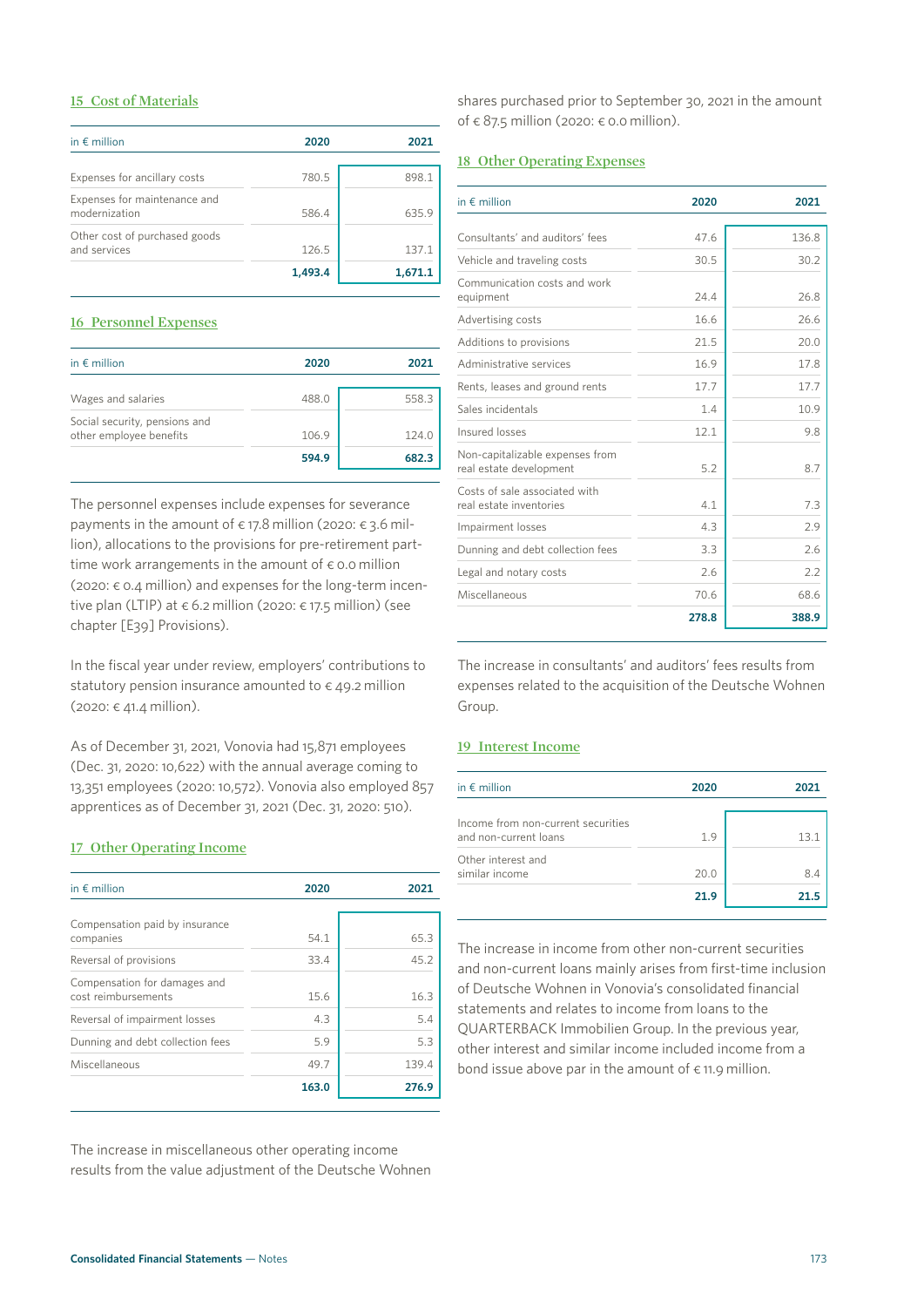#### **20 Interest Expenses**

The interest expenses mainly relate to interest expense on financial liabilities measured at amortized cost.

| in $\epsilon$ million                                         | 2020    | 2021    |
|---------------------------------------------------------------|---------|---------|
|                                                               |         |         |
| Interest expense from<br>non-derivative financial liabilities | 374.0   | 409.5   |
| Swaps (current interest expense<br>for the period)            | 16.8    | 20.6    |
| Effects from the valuation of<br>non-derivative financial     |         |         |
| instruments                                                   | $-48.6$ | $-43.3$ |
| Effects from the valuation of swaps                           | 42.4    | $-20.4$ |
| Prepayment penalties and<br>commitment interest               | 6.2     | 22.7    |
| Interest accretion to provisions                              | 6.2     | 10.2    |
| Interest from leases                                          | 16.1    | 15.8    |
| Other financial expenses                                      | $-1.7$  | $-3.5$  |
|                                                               | 411.4   | 411.6   |

The prepayment penalties include the fees for the unscheduled repayment of loans during the fixed interest period; in the reporting year, this applied in particular to the sale of unencumbered portfolios to the State of Berlin (Berlin Deal).

A reconciliation of net interest to net interest to be classified in accordance with IFRS 9 is shown in the following table:

| in $\notin$ million                                              | 2020     | 2021     |
|------------------------------------------------------------------|----------|----------|
| Interest income                                                  | 21.9     | 21.5     |
| Interest expense                                                 | $-411.4$ | $-411.6$ |
| Net interest                                                     | $-389.5$ | $-390.1$ |
| Less:                                                            |          |          |
| Net interest from provisions for<br>pensions in acc. with IAS 19 | 5.6      | 45       |
| Net interest from other<br>provisions in acc. with IAS 37        | 06       | 5.3      |
| Net interest from leases                                         | 16.1     | 15.8     |
| Net interest to be classified                                    | $-367.2$ | $-364.5$ |

The net interest classified pursuant to IFRS 9 is as follows:

| in $\notin$ million                                   | 2020     | 2021     |
|-------------------------------------------------------|----------|----------|
| Financial assets measured at<br>(amortized) cost      | 218      | 21 1     |
| Derivatives measured at FV<br>through P&L             | $-59.2$  | $-0.2$   |
| Financial liabilities measured at<br>(amortized) cost | $-329.8$ | $-385.4$ |
| <b>Classification of net interest</b>                 | $-367.2$ | $-364.5$ |

#### **21 Other Financial Result**

| in $\notin$ million                                                    | 2020    | 2021     |  |
|------------------------------------------------------------------------|---------|----------|--|
| Result from currency translation                                       | 4.8     |          |  |
| Income from other investments                                          | 13.4    | 27.7     |  |
| Transaction costs                                                      | $-18.9$ | $-119.2$ |  |
| Purchase price liabilities from put<br>options/rights to reimbursement | $-31.4$ | $-40.6$  |  |
| Miscellaneous other financial result                                   | $-0.5$  | $-5.0$   |  |
|                                                                        | $-32.6$ | $-137.$  |  |

The currency effects relate primarily to the financial relationships with Swedish subsidiaries.

The income from investments includes financial income resulting from the collection of profits from the investment in AVW GmbH & Co. KG, Hamburg, in the amount of € 10.5 million (2020: € 9.3 million) for the previous fiscal year in each case.

It also comprises financial income from investments in other residential real estate companies in the amount of  $\epsilon$  15.7 million (2020: € 2.4 million).

The transaction costs mainly relate to expenses in connection with the voluntary public takeover offers to the shareholders of Deutsche Wohnen SE, Berlin.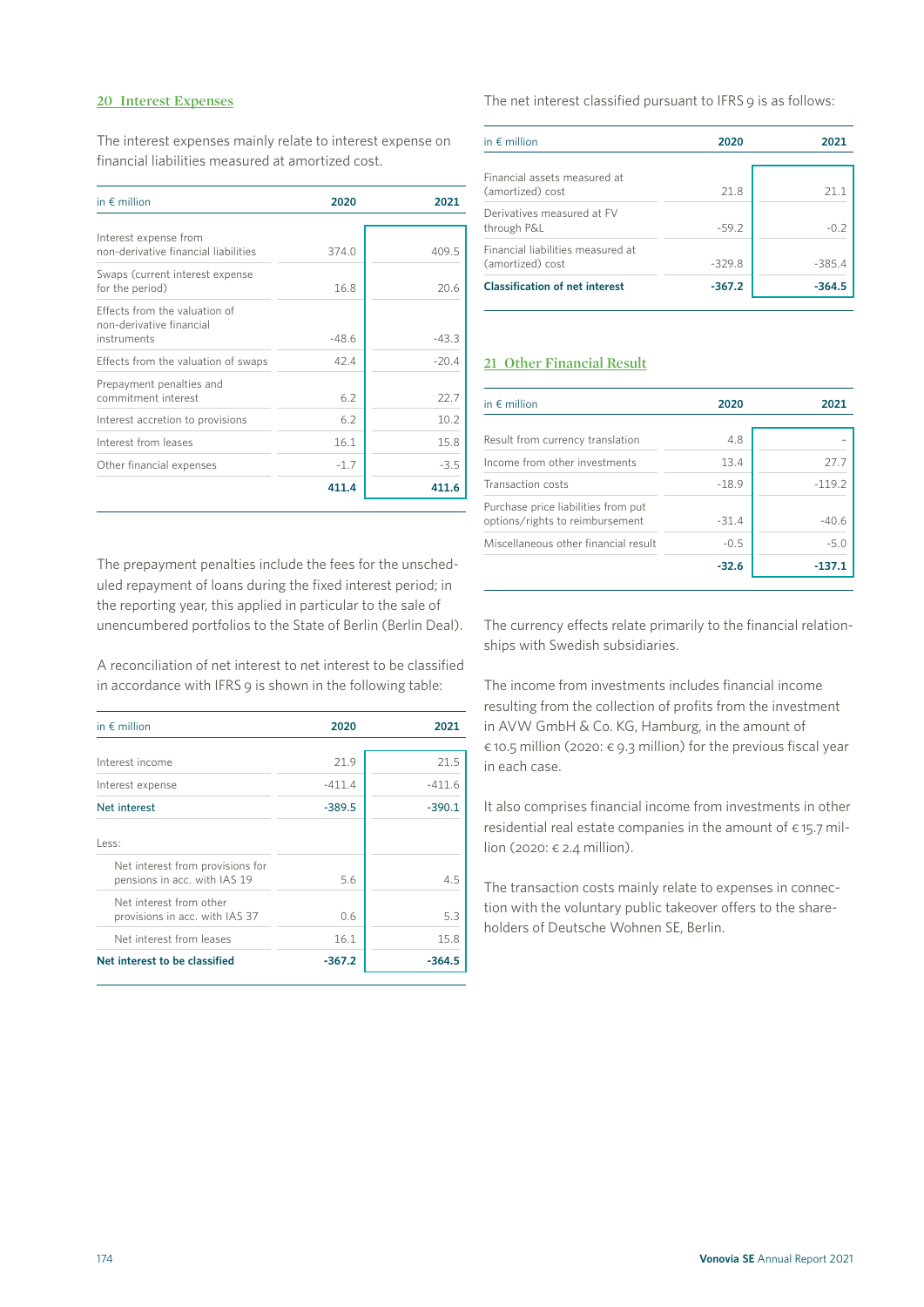#### **22 Income Taxes**

#### **Accounting Policies**

Income taxes for the current and prior fiscal years are recognized as current income tax liabilities to the extent that they have not yet been paid.

Deferred tax assets and liabilities are recognized using the liability method under the temporary concept, providing for all temporary differences arising between the tax bases of assets and liabilities and their carrying amounts in the consolidated financial statements. Deferred tax assets are only recognized for temporary differences and on loss carryforwards to the extent that there are deferred tax liabilities that can be netted against them – regarding deferred tax assets on loss carryforwards taking the minimum taxation into account – or, based on the predictable profits in the foreseeable future, it can be verified that they will be realized.

Deferred tax assets and liabilities are not recognized where the temporary difference arises from initial recognition of goodwill in connection with a business combination or the initial recognition (other than a business combination) of other assets and liabilities in a transaction that neither affects taxable income nor net income.

The carrying amount of a deferred tax asset is reviewed at each reporting date. If necessary, the carrying amount of the deferred tax asset is reduced to the extent that it is no longer offset by deferred tax liabilities that can be netted against it or that it is no longer probable that sufficient taxable profit will be available in the future.

Deferred taxes are measured at the tax rates that apply, or are expected to apply, to the period when the tax asset is realized or the liability is settled based on the current legislation in the countries in question. As in 2020, the combined tax rate of corporate income tax and trade tax of 33.1% was used to calculate domestic deferred taxes for 2021. The corporate income tax rate for the companies based in Austria remains unchanged at 25.0%, while the rate for companies based in Sweden is 20.6%.

Deferred tax assets and liabilities are netted against each other only if Vonovia has a legally enforceable right to set off the recognized amounts, when the same tax authority is involved and when the realization period is the same. In accordance with the regulations of IAS 12 "Income Taxes," deferred tax assets and liabilities are not discounted.

| in $\epsilon$ million                           | 2020    | 2021    |
|-------------------------------------------------|---------|---------|
| Current income tax                              | 57.7    | 102.1   |
| Prior-year current income tax                   | $-14.6$ | 19.2    |
| Deferred tax - temporary<br>differences         | 1,607.5 | 2,523.6 |
| Deferred tax - unutilized loss<br>carryforwards | 23.8    | 6.6     |
|                                                 | 1,674.4 | 2,651.5 |

The current tax expense is determined on the basis of the taxable income for the fiscal year. For the 2021 fiscal year, the combined tax rate of corporate income tax and solidarity surcharge for domestic companies is 15.8% (2020: 15.8%). Including trade tax at a rate of about 17.3% (2020: 17.3%), the combined domestic tax rate in 2021 is 33.1% (2020: 33.1%). The corporate income tax rate for the companies based in Austria is 25.0% (2020: 25.0%) while the rate for companies based in Sweden is 20.6% (2020: 21.4%). The income generated by Vonovia Finance B.V. is subject to Dutch tax law; current taxes of  $\epsilon$  2.8 million were incurred there (2020: € 2.8 million). The other companies that hold properties and are based in the Netherlands have limited corporation tax liability in Germany. These companies, together with the other foreign companies, pay tax that is of a negligible amount from the Group's perspective in the countries in which they are domiciled.

For deductible temporary differences (excl. loss carryforwards) in the amount of  $\epsilon$  44.4 million (Dec. 31, 2020: € 20.6 million), no deferred corporate income taxes or deferred trade taxes were recognized because they are not likely to be used in the future.

As of December 31, 2021, there were domestic corporate income tax loss carryforwards amounting to  $\epsilon$  4,756.3 million (Dec. 31, 2020:  $\epsilon$  3,961.3 million) as well as trade tax loss carryforwards amounting to € 2,992.0 million (Dec. 31, 2020: € 2,171.5 million), for which deferred tax assets have been recognized to the extent that their realization is sufficiently probable. As of December 31, 2021, there were corporate income tax loss carryforwards abroad amounting to € 536.0 million (Dec. 31, 2020: € 676.2 million) as well as trade tax loss carryforwards amounting to  $\epsilon$  17.5 million (2020: € 16.4 million), for which deferred tax assets have also been recognized to the extent that their realization is sufficiently probable. The increase in tax loss carryforwards resulted from current tax losses at individual companies.

No deferred taxes were recognized in the balance sheet for domestic and foreign corporate income tax loss carryforwards amounting to  $\epsilon$  1,339.4 million (Dec. 31, 2020:  $\epsilon$  870.2 million). Of this amount,  $\epsilon$  9.0 million (2020: € 25.5 million) arose for the first time in the 2021 fiscal year.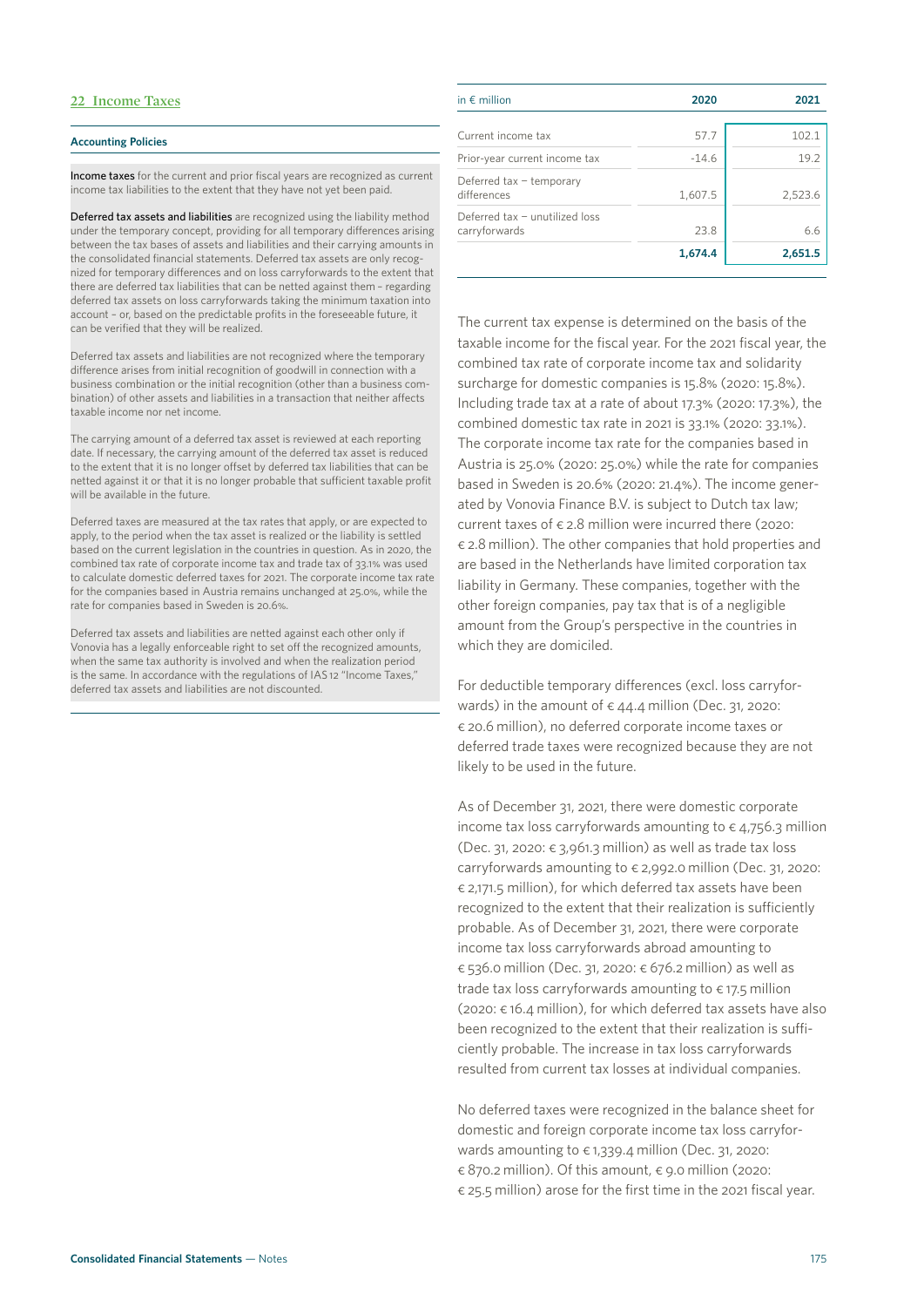Under current tax law, these loss carryforwards are not subject to restrictions either with regard to time or the amount of the loss carryforward. The fact that no deferred tax assets were recognized on the new corporate income tax loss carryforwards results in a tax effect of  $\epsilon$  1.5 million (2020:  $\epsilon$  4.3 million). In addition, there are further trade tax loss carryforwards subject to no restrictions with regard to how they can be carried forward in the amount of € 606.0 million in total (Dec. 31, 2020: € 562.1 million). These did not give rise to any deferred tax assets. Of this amount, € 9.8 million arose for the first time in the 2021 fiscal year (2020:  $\epsilon$  11.5 million) and the resulting tax effect is  $\epsilon$  1.5 million (2020: € 1.8 million).

The remeasurement of deferred tax assets on temporary differences and loss carryforwards from the previous year led to tax expense amounting to  $\epsilon$  82.5 million in the 2021 fiscal year (2020:  $\epsilon$  6.3 million). This increase is mainly due to the remeasurement of the tax loss carryforward of two companies that were included in a tax group for income tax purposes.

Deferred taxes on interest carryforwards are recognized if the interest carryforward is likely to be able to be used in the future. Due to the Group's capital structure, no interest carryforwards are likely to be able to be used in the future. As a result, no deferred tax assets have been recognized on interest carryforwards in the amount of  $\epsilon$  1,325.6 million (Dec. 31, 2020: € 1,059.4 million). Of this amount, € 259.3 million (2020:  $\epsilon$  171.6 million) arose for the first time in the 2021 fiscal year. The fact that no deferred tax assets were recognized on the new interest carryforward generated a tax effect of  $\epsilon$  83.3 million in Germany (2020:  $\epsilon$  55.5 million). Sweden has had a regulation similar to the German interest threshold since 2019. As a result, no deferred tax assets have been recognized on interest carryforwards in the amount of € 119.3 million in Sweden either (2020: € 102.0 million). Of this amount,  $\epsilon$  22.1 million (2020:  $\epsilon$  57.8 million) arose for the first time in the 2021 fiscal year. The fact that no deferred taxes were recognized generated a tax effect of  $\epsilon$  4.5 million in Sweden (2020:  $\epsilon$  11.9 million).

A reconciliation between disclosed effective income taxes and expected tax expense, which is the product of the accounting profit for the period multiplied by the average tax rate applicable in Germany, is shown in the table below.

| in $\notin$ million                                                                     | 2020    | 2021     |
|-----------------------------------------------------------------------------------------|---------|----------|
| Earnings before tax                                                                     | 5,014.4 | 5,482.4  |
| Income tax rate in %                                                                    | 33.1    | 33.1     |
| <b>Expected tax expense</b>                                                             | 1,659.8 | 1,814.7  |
| Trade tax effects                                                                       | $-57.4$ | $-215.6$ |
| Non-deductible operating expenses                                                       | 58.8    | 70.2     |
| Tax-free income                                                                         | $-35.4$ | $-59.5$  |
| Change in the deferred tax assets<br>on loss carryforwards and<br>temporary differences | 6.3     | 82.5     |
| New loss and interest carryfor-<br>wards not recognized                                 | 73.5    | 90.8     |
| Prior-year income tax and taxes on<br>guaranteed dividends                              | 19.8    | $-78.5$  |
| Tax effect from goodwill impair-<br>ment                                                |         | 1,120.1  |
| Differing foreign tax rates                                                             | $-40.7$ | $-186.3$ |
| Other tax effects (net)                                                                 | $-10.3$ | 13.1     |
| <b>Effective income taxes</b>                                                           | 1,674.4 | 2,651.5  |
| Effective income tax rate in %                                                          | 33.4    | 48.4     |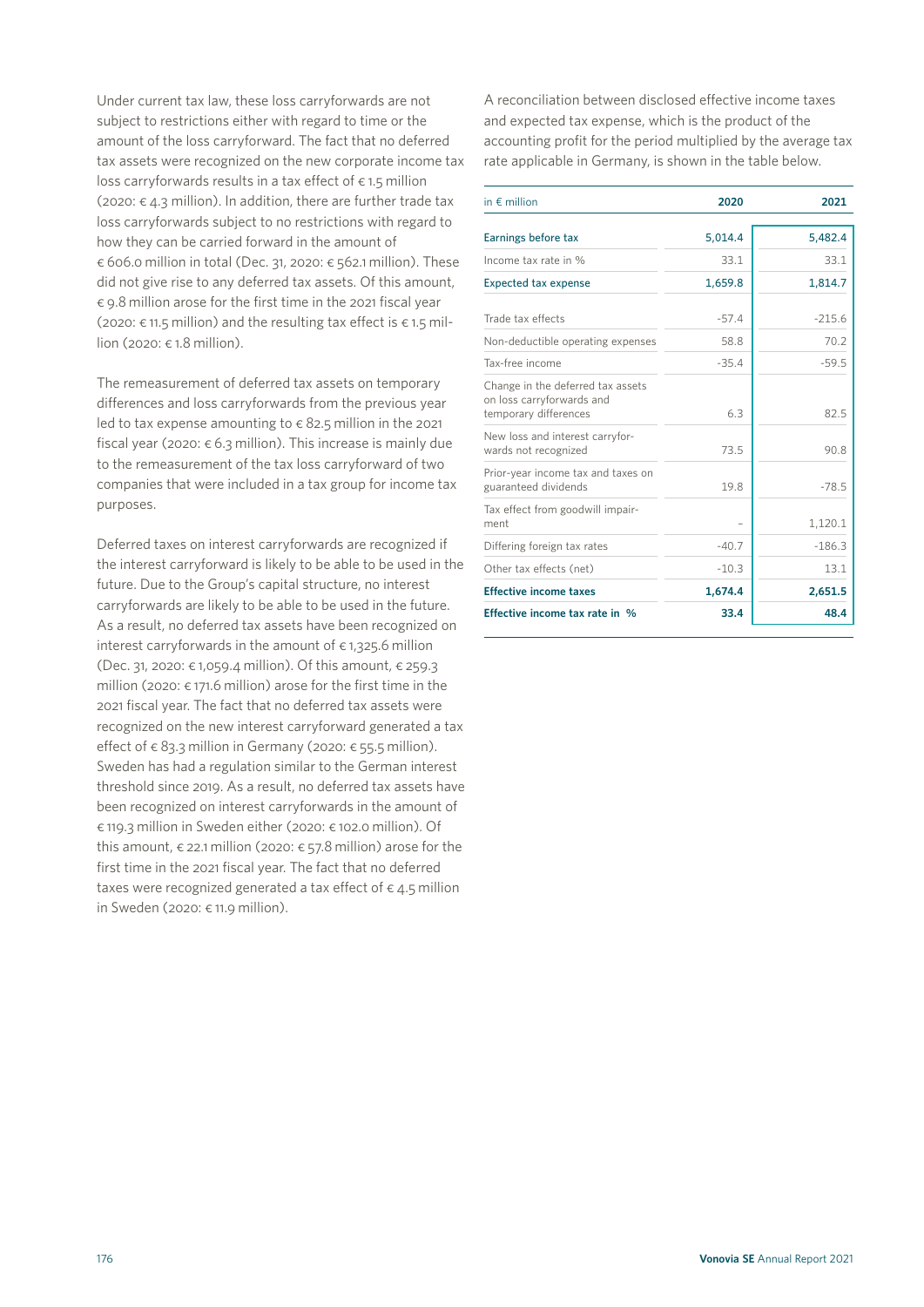The deferred taxes refer to temporary differences in balance sheet items and unutilized loss carryforwards as follows:

| in $\notin$ million           | Dec. 31, 2020 | Dec. 31, 2021 |  |  |
|-------------------------------|---------------|---------------|--|--|
|                               |               |               |  |  |
| Intangible assets             |               | 6.8           |  |  |
| Investment properties         | 12.1          | 37.0          |  |  |
| Property, plant and equipment | 37.3          | 41.3          |  |  |
| Financial assets              | 3.2           | 6.8           |  |  |
| Other assets                  | 158.5         | 271.0         |  |  |
| Provisions for pensions       | 104.4         | 118.9         |  |  |
| Other provisions              | 22.5          | 44.5          |  |  |
| Liabilities                   | 120.1         | 293.3         |  |  |
| Loss carryforwards            | 905.9         | 1,119.5       |  |  |
| Deferred tax assets           | 1,364.0       | 1,939.1       |  |  |

| in $\notin$ million                    | Dec. 31, 2020            | Dec. 31, 2021 |  |  |
|----------------------------------------|--------------------------|---------------|--|--|
| Intangible assets                      | 20.2                     | 61.1          |  |  |
| Investment properties                  | 11,959.8                 | 20,090.2      |  |  |
| Assets held for sale                   | 38.7                     | 71.6          |  |  |
| Property, plant and equipment          | 9.2                      | 49.3          |  |  |
| Financial assets                       | 26.4                     | 13.2          |  |  |
| Other assets                           | 153.5                    | 229.5         |  |  |
| Provisions for pensions                | $\overline{\phantom{0}}$ | 0.5           |  |  |
| Other provisions                       | 78.5                     | 79.0          |  |  |
| Liabilities                            | 20.9                     | 18.8          |  |  |
| <b>Deferred tax liabilities</b>        | 12,307.2                 | 20,613.2      |  |  |
| <b>Excess deferred tax liabilities</b> | 10,943.2                 | 18,674.1      |  |  |

as of Jan. 1 9,228.9 10,943.2 Deferred tax expense in income statement 1,631.3 2,530.2 Deferred tax due to first-time consolidation and deconsolidation 43.4 5,411.7 Change in deferred taxes recognized in other comprehensive income due to equity instruments measured at fair value 0.2 0.4 Change in deferred taxes recognized in other comprehensive income on actuarial gains and losses from pensions and similar obligations 12.7 Change in deferred taxes recognized in other comprehensive income on derivative financial  $\left| \right|$  instruments  $\left| \right|$  5.1 Deferred taxes recognized in equity on accrued capital procurement costs resulting from the issuance of a hybrid bond with an indefinite term 0.5 Deferred taxes recognized in the capital reserve on capital procurement costs of capital increases  $-2.9$   $-44.1$ Currency translation differences 48.5 48.5 Disposal group share deal Berlin **Fig. 1988** -157.5 Other -4.8 0.4 **Excess deferred tax liabilities** 

Deferred tax assets and liabilities are netted against each other when the same company and the same tax authori are involved and the realization period is the same. As a result, the following deferred tax assets and liabilities are stated:

| in $\epsilon$ million                  | Dec. 31, 2020 | Dec. 31, 2021 |  |  |
|----------------------------------------|---------------|---------------|--|--|
| Deferred tax assets                    | 16.4          | 198           |  |  |
| Deferred tax liabilities               | 10,959.6      | 18,693.9      |  |  |
| <b>Excess deferred tax liabilities</b> | 10,943.2      | 18,674.1      |  |  |

The increase in deferred tax liabilities can be attributed primarily to investment properties.

No deferred tax liabilities are recognized for profits accumulated at subsidiaries of  $\epsilon$  55,312.7 million (Dec. 31, 2020:  $\epsilon$  31,244.0 million), as these profits are to remain invested for an indefinite period or are not subject to taxation. In the event of distribution or disposal of the subsidiaries, 5% of the distributed amounts or the capital gains would be subject to German taxation so that there would normally be an additional tax obligation.

## in € million **2020 2021**

Excess deferred tax liabilities

The change in deferred taxes is as follows:

| h<br>ity             | No deferred tax liabilities are recognized for profits accumu-<br>lated at subsidiaries of $\epsilon$ 55,312.7 million (Dec. 31, 2020:<br>$\epsilon$ 31,244.0 million), as these profits are to remain invested fo |          |          |  |
|----------------------|--------------------------------------------------------------------------------------------------------------------------------------------------------------------------------------------------------------------|----------|----------|--|
| 13.2<br>74.1         | <b>Excess deferred tax liabilities</b><br>as of Dec. 31                                                                                                                                                            | 10,943.2 | 18,674.1 |  |
| 18.8                 | Other                                                                                                                                                                                                              | $-4.8$   | 0.4      |  |
| 79.0                 | Disposal group share deal Berlin                                                                                                                                                                                   |          | $-157.5$ |  |
| 29.5<br>0.5          | Currency translation differences                                                                                                                                                                                   | 48.5     | $-28.5$  |  |
| 49.3<br>13.2         | Deferred taxes recognized in the<br>capital reserve on capital procure-<br>ment costs of capital increases                                                                                                         | $-2.9$   | $-44.1$  |  |
| 61.1<br>90.2<br>71.6 | Deferred taxes recognized in equity<br>on accrued capital procurement<br>costs resulting from the issuance of<br>a hybrid bond with an indefinite<br>term                                                          | $-0.3$   | 0.5      |  |
| 2021                 | Change in deferred taxes<br>recognized in other comprehensive<br>income on derivative financial<br>instruments                                                                                                     | 4.7      | 5.1      |  |
| 19.5<br>39.1         | income on actuarial gains and<br>losses from pensions and similar<br>obligations                                                                                                                                   | $-5.8$   | 12.7     |  |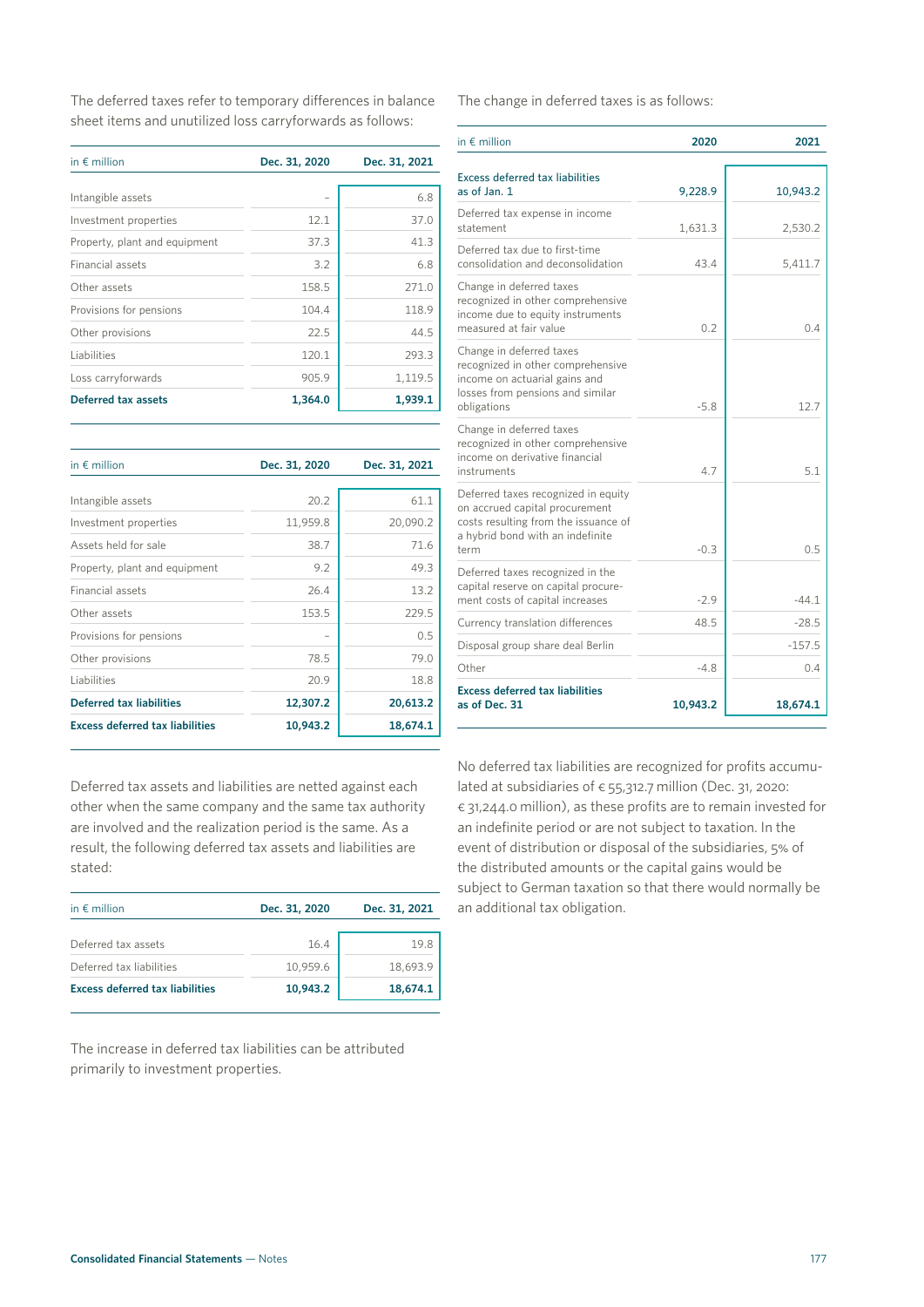### **Section (C): Other Disclosures on the Results of Operations**

#### **23 Segment Reporting**

Vonovia is an integrated residential real estate company with operations across Europe. The company's strategy is focused on sustainably increasing the value of the company. This is achieved by managing the company's own portfolio sustainably and with a view to enhancing its value, investing in existing residential properties in order to create value, building new residential buildings and selling individual apartments as well as by engaging in active portfolio management and offering property-related services. For the purposes of managing the company, we make a distinction between five segments Rental, Value-add, Recurring Sales, Development and Deutsche Wohnen. We also report the Other segment, which is not relevant from a corporate management perspective, in our segment reporting. This includes the sale, only as and when the right opportunities present themselves, of entire buildings or land (Non-core Disposals) that are likely to have below-average development potential in terms of rent growth in the medium term and are located in areas that can be described as peripheral compared with Vonovia's overall portfolio and in view of future acquisitions. Ancillary costs are also reported under "Other"

The Rental segment combines all of the business activities that are aimed at the value-enhancing management of our own residential real estate. It includes our property management activities in Germany, Austria and Sweden. The consolidation of our property management activities in Germany, Austria and Sweden to form one single reporting segment is based on the similarities that we see in the property management business in these three countries. This applies to the way in which services are provided and the individual service processes that form part of the property management business as well as to the customers in the residential rental market and the type of customer acquisition used. Overall, the residential rental market in all three countries is characterized by a shortage of housing and is regulated by statutory requirements, resulting in return expectations that are similar in the long term.

The Value-add segment bundles all of the housing-related services that we have expanded our core rental business to include. These services include both the maintenance and modernization work on our residential properties and services that are closely related to the rental business. We allocate the activities relating to the craftsmen's and residential environment organization, the condominium administration business, the cable TV business, metering services, energy supplies and our insurance services to the Value-add segment.

The Recurring Sales segment includes the regular and sustainable disposals of individual condominiums and single-family houses from our portfolio. The consolidation of our sales activities in Germany and Austria to form one single reporting segment is based on the similarities that we see in the property management business in these two countries. It does not include the sale of entire buildings or land (Non-Core Disposals). These properties are only sold as and when the right opportunities present themselves, meaning that the sales do not form part of the Recurring Sales segment. We report these opportunistic sales in the Other column of the segment report.

The Development segment combines cross-country development activities and includes the project development of new residential buildings. The consolidation of our development activities in Germany, Austria and Sweden to form one single reporting segment is based on the similarities that we see in the business in these three countries. The business covers the value chain starting with the purchase of land without any development plan/dedicated purpose and ending with the completion of new buildings and new construction measures on our own properties. These properties are either incorporated into our own portfolio or sold to third parties. The Development segment deals with projects in selected attractive locations. Project development work is currently focusing on Berlin, Hamburg and Vienna. The adjusted EBITDA of the Development segment includes the fair value step-up for properties that were completed in the reporting period and have been added to our own portfolio.

The Deutsche Wohnen segment encompasses all activities of the Deutsche Wohnen Group (excluding effects from non-core sales; these are assigned to the "Other" column of the segment report). In addition to residential property management as its core business, the company's business activities include nursing and assisted living, disposals/ acquisitions and new construction/development as core business areas. The Deutsche Wohnen Group uses these business areas to offer property-related services, such as energy-efficiency property management, the multimedia business and technical facility management, via subsidiaries or strategic shareholdings.

Due to the short time between the acquisition and the preparation period and the fact that activities within the Deutsche Wohnen Group have not yet been subdivided, the activities described are presented collectively in the financial statements as of December 31, 2021 – matching the consolidated presentation within the management report. Presentation in individual segments will take place once the activities have been subdivided and this subdivision has been included in management reporting.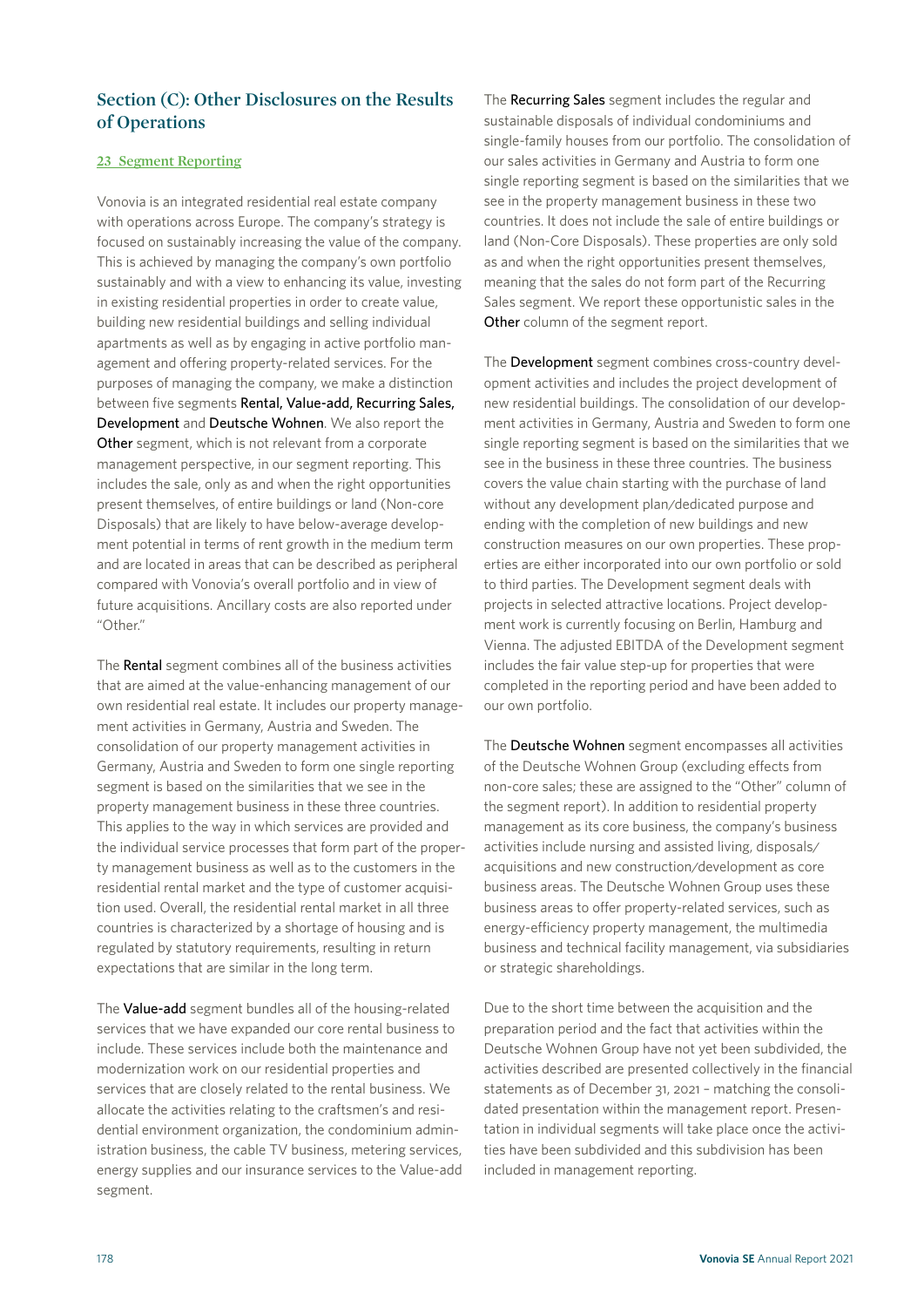Planning and controlling systems ensure that resources are efficiently allocated and their successful use is monitored on a regular basis. Reporting to the chief decision-makers and thus the assessment of business performance as well as the allocation of resources are performed on the basis of this segmentation. Asset and liability items are not reported separately by segment. Internal reporting is based on the IFRS reporting standards in general.

The Management Board as chief decision-makers of Vonovia monitor the contribution made by the segments to the company's performance on the basis of the segment revenue as well as the adjusted EBITDA.

The following table shows the segment information for the reporting period:

| in $\epsilon$ million                                                 | Rental   | Value-add  | Recurring<br><b>Sales</b> | Develop-<br>ment | Deutsche<br>Wohnen | Segments<br>total | Other*                   | Consolida-<br>tion <sup>*</sup> | Group      |
|-----------------------------------------------------------------------|----------|------------|---------------------------|------------------|--------------------|-------------------|--------------------------|---------------------------------|------------|
| Jan. 1-Dec. 31, 2021                                                  |          |            |                           |                  |                    |                   |                          |                                 |            |
| Segment revenue                                                       | 2,361.6  | 1,165.8    | 477.0                     | 867.8            | 307.7              | 5,179.9           | 1,538.2                  | $-1,452.4$                      | 5,265.7    |
| thereof external revenue                                              | 2,361.6  | 58.6       | 477.0                     | 505.5            | 302.2              | 3,704.9           | 1,538.2                  | 22.6                            | 5,265.7    |
| thereof internal revenue                                              |          | 1,107.2    |                           | 362.3            | 5.5                | 1,475.0           | $\overline{\phantom{a}}$ | $-1,475.0$                      |            |
| Carrying amount of assets sold                                        |          |            | $-410.1$                  |                  | $-0.2$             | $-410.3$          | $-634.1$                 |                                 |            |
| Revaluation from disposal<br>of assets held for sale                  |          |            | 66.4                      |                  |                    | 66.4              | 14.9                     |                                 |            |
| Expenses for maintenance                                              | $-332.7$ |            |                           |                  | $-41.7$            | $-374.4$          |                          |                                 |            |
| Cost of development to sell                                           |          |            |                           | $-367.2$         | $-14.5$            | $-381.7$          |                          |                                 |            |
| Cost of development<br>to hold**                                      |          |            |                           | $-277.4$         |                    | $-277.4$          |                          | 277.4                           |            |
| Operating expenses***                                                 | $-380.9$ | $-1,017.0$ | $-19.3$                   | $-35.5$          | $-80.5$            | $-1,533.2$        | $-10.4$                  | 1,036.3                         |            |
| Ancillary costs                                                       |          |            |                           |                  |                    |                   | $-898.1$                 |                                 |            |
| <b>Adjusted EBITDA Total</b>                                          | 1,648.0  | 148.8      | 114.0                     | 187.7            | 170.8              | 2,269.3           | 10.5                     | $-138.7$                        | 2,141.1    |
| Non-recurring items                                                   |          |            |                           |                  |                    |                   |                          |                                 | $-37.1$    |
| Period adjustments from assets<br>held for sale                       |          |            |                           |                  |                    |                   |                          |                                 | 6.0        |
| Income from investments<br>in other real estate<br>companies          |          |            |                           |                  |                    |                   |                          |                                 | 15.7       |
| Net income from fair value<br>adjustments of investment<br>properties |          |            |                           |                  |                    |                   |                          |                                 | 7,393.8    |
| Depreciation and amortization                                         |          |            |                           |                  |                    |                   |                          |                                 | $-3,482.2$ |
| Income from other investments                                         |          |            |                           |                  |                    |                   |                          |                                 | $-27.7$    |
| Interest income                                                       |          |            |                           |                  |                    |                   |                          |                                 | 21.5       |
| Interest expenses                                                     |          |            |                           |                  |                    |                   |                          |                                 | $-411.6$   |
| Other financial result                                                |          |            |                           |                  |                    |                   |                          |                                 | $-137.1$   |
| <b>EBT</b>                                                            |          |            |                           |                  |                    |                   |                          |                                 | 5,482.4    |
| Income taxes                                                          |          |            |                           |                  |                    |                   |                          |                                 | $-2,651.5$ |
| Profit for the period                                                 |          |            |                           |                  |                    |                   |                          |                                 | 2,830.9    |

The revenue for the Rental, Value-add, Recurring Sales, Development and Deutsche Wohnen segments constitutes income that is regularly reported to the Management Board as the chief operating decision-maker and that reflects Vonovia's sustainable business. The revenue/costs in the "Other" and "Consolidation" columns are not part of the Management Board's segment management.

\*\* Excluding capitalized interest on borrowed capital of € 0.9 million (12M 2020: € 0.8 million).

\*\*\* Operating costs in the "Other" column incl. € 0.8 million equity result for Deutsche Wohnen.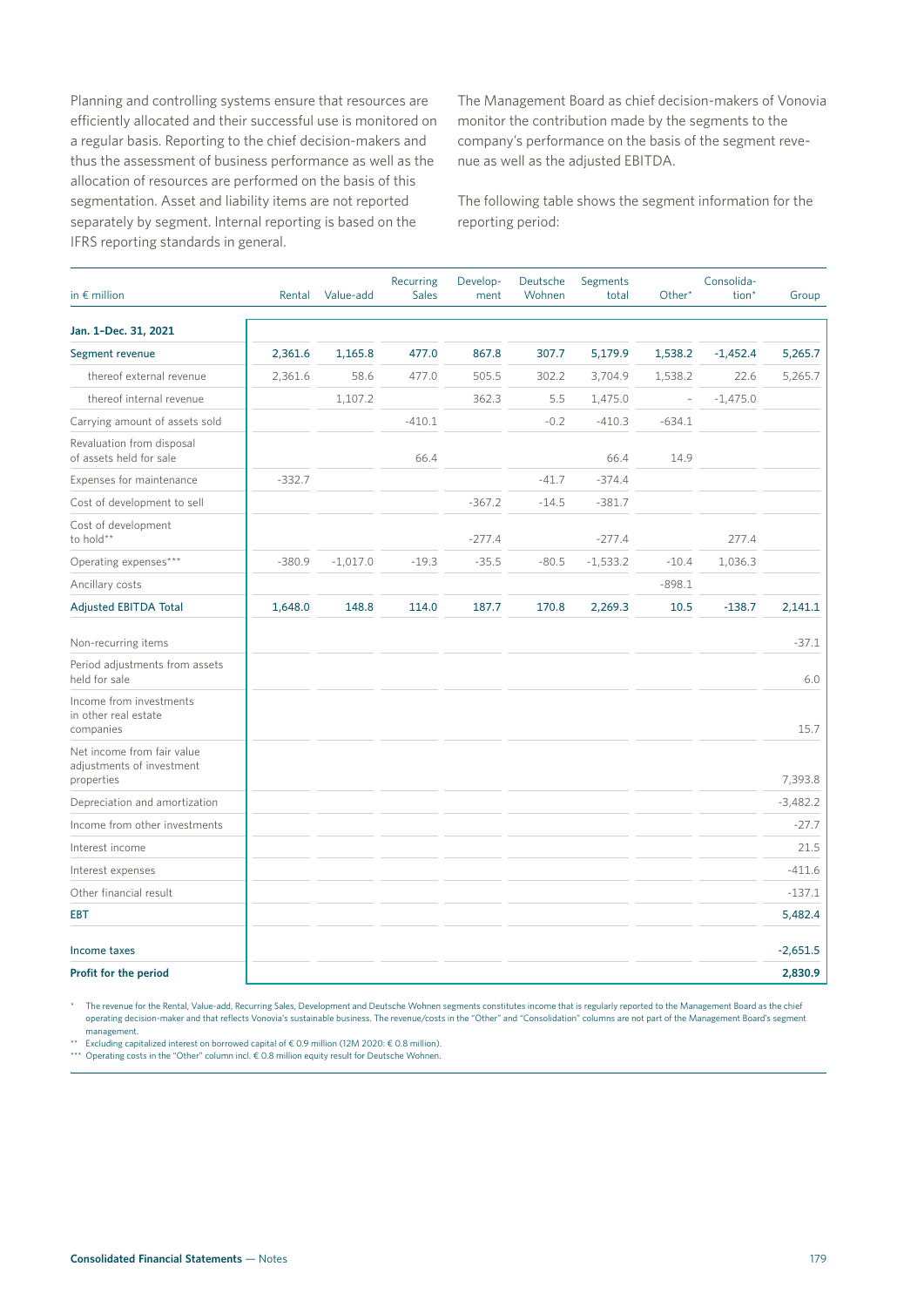| in $\epsilon$ million                                                 | Rental   | Value-add | Recurring<br><b>Sales</b> | Develop-<br>ment | Segments<br>total | Other*                   | Consolida-<br>tion* | Group      |
|-----------------------------------------------------------------------|----------|-----------|---------------------------|------------------|-------------------|--------------------------|---------------------|------------|
| Jan. 1-Dec. 31, 2020                                                  |          |           |                           |                  |                   |                          |                     |            |
| Segment revenue                                                       | 2,285.9  | 1,104.6   | 382.4                     | 597.1            | 4,370.0           | 984.8                    | $-1,323.7$          | 4,031.1    |
| thereof external revenue                                              | 2,285.9  | 51.6      | 382.4                     | 298.9            | 3,018.8           | 984.8                    | 27.5                | 4,031.1    |
| thereof internal revenue                                              |          | 1,053.0   |                           | 298.2            | 1,351.2           | $\overline{\phantom{0}}$ | $-1,351.2$          |            |
| Carrying amount of assets sold                                        |          |           | $-308.9$                  |                  | $-308.9$          | $-173.5$                 |                     |            |
| Revaluation from disposal<br>of assets held for sale                  |          |           | 34.9                      |                  | 34.9              | 27.9                     |                     |            |
| Expenses for maintenance                                              | $-321.1$ |           |                           |                  | $-321.1$          |                          |                     |            |
| Cost of development to sell                                           |          |           |                           | $-235.9$         | $-235.9$          |                          |                     |            |
| Cost of development<br>to hold                                        |          |           |                           | $-235.4$         | $-235.4$          |                          | 235.4               |            |
| Operating expenses                                                    | $-410.6$ | $-952.3$  | $-16.0$                   | $-14.9$          | $-1,393.8$        | $-6.0$                   | 992.0               |            |
| Ancillary costs                                                       |          |           |                           |                  |                   | $-780.5$                 |                     |            |
| <b>Adjusted EBITDA Total</b>                                          | 1,554.2  | 152.3     | 92.4                      | 110.9            | 1,909.8           | 52.7                     | $-96.3$             | 1,866.2    |
| Non-recurring items                                                   |          |           |                           |                  |                   |                          |                     | $-61.5$    |
| Period adjustments from assets<br>held for sale                       |          |           |                           |                  |                   |                          |                     | 15.3       |
| Income from investments<br>in other real estate companies             |          |           |                           |                  |                   |                          |                     | 2.4        |
| Net income from fair value<br>adjustments of investment<br>properties |          |           |                           |                  |                   |                          |                     | 3,719.8    |
| Depreciation and amortization                                         |          |           |                           |                  |                   |                          |                     | $-92.3$    |
| Income from other investments                                         |          |           |                           |                  |                   |                          |                     | $-13.4$    |
| Interest income                                                       |          |           |                           |                  |                   |                          |                     | 21.9       |
| Interest expenses                                                     |          |           |                           |                  |                   |                          |                     | $-411.4$   |
| Other financial result                                                |          |           |                           |                  |                   |                          |                     | $-32.6$    |
| <b>EBT</b>                                                            |          |           |                           |                  |                   |                          |                     | 5,014.4    |
| Income taxes                                                          |          |           |                           |                  |                   |                          |                     | $-1,674.4$ |
| Profit for the period                                                 |          |           |                           |                  |                   |                          |                     | 3,340.0    |

The revenue for the Rental, Value-add, Recurring Sales, Development and Deutsche Wohnen segments constitutes income that is regularly reported to the Management Board as the chief ثمر The revenue operating decision-maker a management.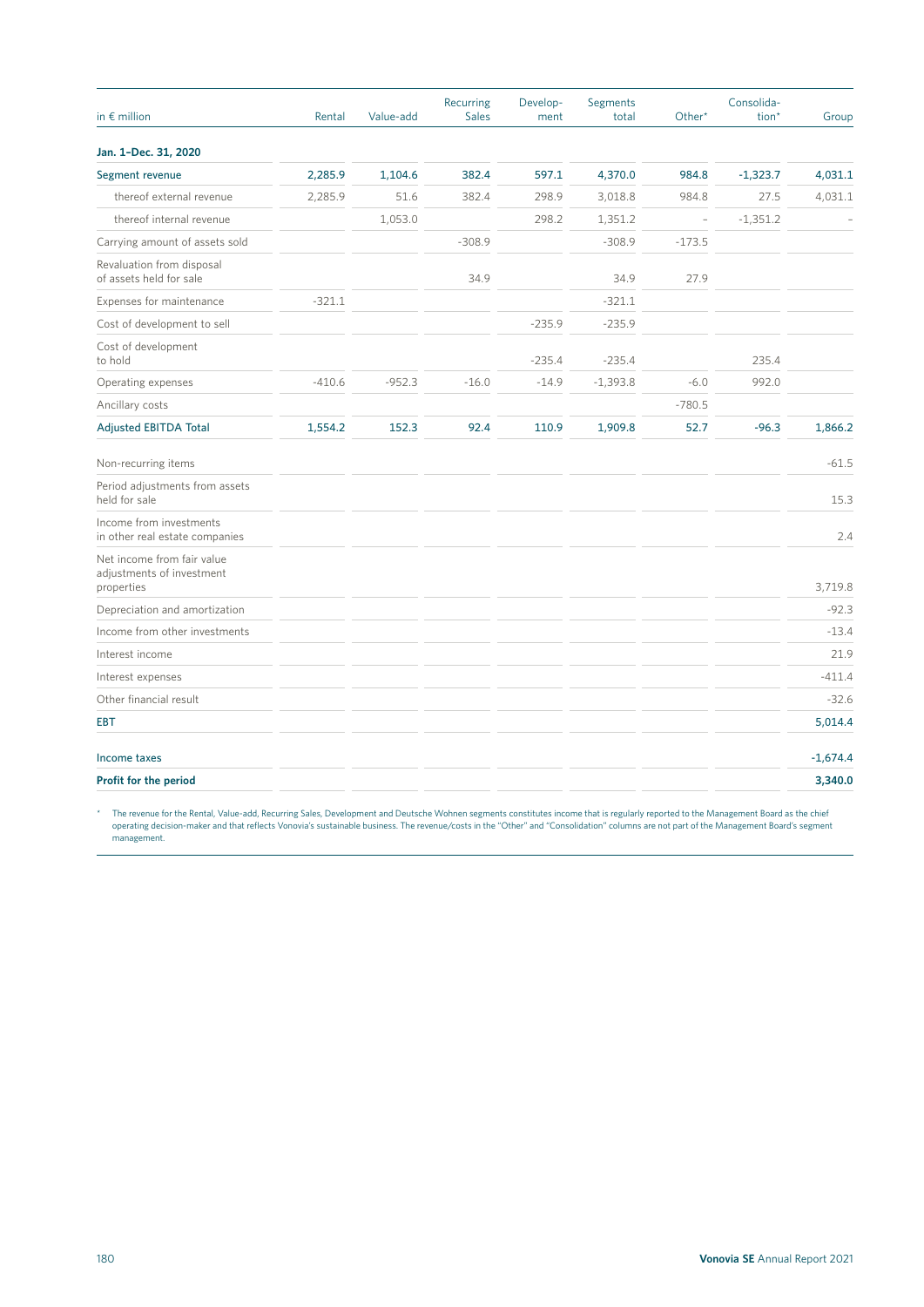To show the development of operating performance and to ensure comparability with previous periods, we calculate adjusted EBITDA for each of our segments: Rental, Valueadd, Recurring Sales, Development and Deutsche Wohnen. The sum of these key figures produces the Group's Adjusted EBITDA Total. The adjustments made include items that are not related to the period, items that recur irregularly and items that are atypical for business operation. The nonrecurring items include the expenses for pre-retirement part-time work arrangements and severance payments, the development of new fields of business and business processes, acquisition projects including integration costs, research and development, and expenses for refinancing and equity increases (where not treated as capital procurement costs).

The non-recurring influences eliminated in the Adjusted EBITDA Total are broken down as follows. In fiscal year 2021, costs for transactions were offset by income resulting from the valuation of shares in Deutsche Wohnen amounting to  $\epsilon$  87.5 million.

| in $\epsilon$ million            | 2020   | 2021   |
|----------------------------------|--------|--------|
| Transactions*                    | 24.0   | 14.1   |
| Personnel matters                | 27.5   | 1.6    |
| Business model optimization      | 13.9   | 24.2   |
| Research & development           |        | 3.6    |
| Refinancing and equity measures  | $-3.9$ | $-6.4$ |
| <b>Total non-recurring items</b> | 61.5   | 37.1   |

Including one-time expenses in connection with acquisitions, such as HR measures relating to the integration process and other follow-up costs.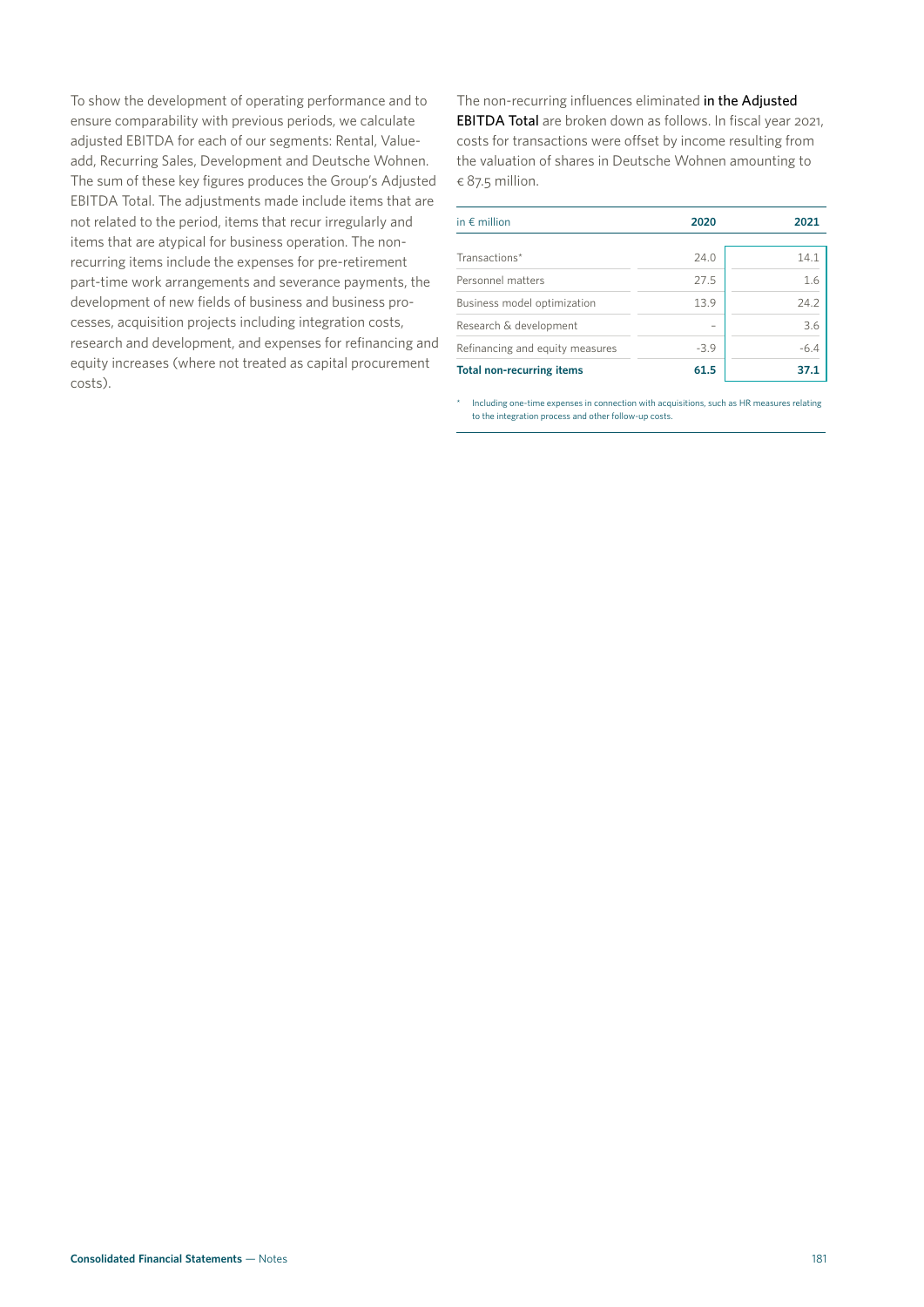The breakdown of non-Group revenue from contracts with customers (pursuant to IFRS 15.114f.) and its allocation to the segments referred to above is as follows:

| in $\epsilon$ million                                                | Rental         | Value-add                | Recurring                | Sales Development        | Deutsche<br>Wohnen       | Other                    | Consolida-<br>tion       | Total   |
|----------------------------------------------------------------------|----------------|--------------------------|--------------------------|--------------------------|--------------------------|--------------------------|--------------------------|---------|
| Jan. 1-Dec. 31, 2021                                                 |                |                          |                          |                          |                          |                          |                          |         |
| Revenue from ancillary costs<br>(IFRS 15)                            |                |                          |                          |                          |                          | 749.5                    | $\overline{a}$           | 749.5   |
| Income from the disposal of<br>investment properties                 |                |                          | 213.5                    |                          | 0.2                      | 25.5                     |                          | 239.2   |
| Income from the disposal of real<br>estate inventories (Development) |                |                          |                          | 503.7                    | 15.9                     |                          |                          | 519.6   |
| Other revenue from contracts<br>with customers                       |                | 57.2                     |                          |                          | 79.0                     |                          | 22.6                     | 158.8   |
| Revenue from contracts with cus-<br>tomers                           |                | 57.2                     | 213.5                    | 503.7                    | 95.1                     | 775.0                    | 22.6                     | 1,667.1 |
| thereof period-related                                               |                | $\overline{\phantom{a}}$ |                          | 418.2                    |                          | 1.9                      | $\overline{\phantom{a}}$ | 420.1   |
| thereof time-related                                                 |                | 57.2                     | 213.5                    | 85.5                     | 95.1                     | 773.1                    | 22.6                     | 1,247.0 |
| Revenue from rental income<br>(IFRS 16)                              | 2,361.6        | 1.4                      |                          | 1.8                      | 207.1                    |                          |                          | 2,571.9 |
| Revenue from ancillary costs<br>$(IFRS 16)$ *                        |                |                          |                          |                          |                          | 143.7                    |                          | 143.7   |
| Income from sale of assets held<br>for sale (IFRS 5)                 |                |                          | 263.5                    | $\overline{\phantom{a}}$ | $\overline{a}$           | 619.5                    | $\overline{a}$           | 883.0   |
| Other revenue                                                        | 2,361.6        | 1.4                      | 263.5                    | 1.8                      | 207.1                    | 763.2                    | ÷                        | 3,598.6 |
| <b>Revenues</b>                                                      | 2,361.6        | 58.6                     | 477.0                    | 505.5                    | 302.2                    | 1,538.2                  | 22.6                     | 5,265.7 |
| Jan. 1-Dec. 31, 2020                                                 |                |                          |                          |                          |                          |                          |                          |         |
| Revenue from ancillary costs<br>(IFRS 15)                            |                |                          |                          |                          |                          | 645.7                    |                          | 645.7   |
| Income from the disposal of<br>investment properties                 |                |                          | 234.9                    |                          |                          | 86.4                     |                          | 321.3   |
| Income from the disposal of real<br>estate inventories (Development) |                |                          |                          | 297.7                    |                          |                          |                          | 297.7   |
| Other revenue from contracts<br>with customers                       |                | 50.2                     |                          |                          |                          |                          | 27.5                     | 77.7    |
| Revenue from contracts with<br>customers                             |                | 50.2                     | 234.9                    | 297.7                    |                          | 732.1                    | 27.5                     | 1,342.4 |
| thereof period-related                                               |                | $\overline{\phantom{a}}$ | $\overline{\phantom{a}}$ | 194.4                    | $\overline{a}$           | $\overline{\phantom{a}}$ | $\overline{a}$           | 194.4   |
| thereof time-related                                                 |                | 50.2                     | 234.9                    | 103.3                    |                          | 732.1                    | 27.5                     | 1,148.0 |
| Revenue from rental income<br>(IFRS 16)                              | 2,285.9        | 1.4                      |                          | 1.2                      |                          |                          | $\overline{\phantom{m}}$ | 2,288.5 |
| Revenue from ancillary costs<br>$(IFRS 16)^*$                        |                | $\overline{a}$           |                          | $\overline{a}$           | $\overline{\phantom{a}}$ | 135.2                    | $\overline{\phantom{m}}$ | 135.2   |
| Income from sale of assets held<br>for sale (IFRS 5)                 | $\overline{a}$ |                          | 147.5                    |                          | $\overline{\phantom{a}}$ | 117.5                    | $\overline{a}$           | 265.0   |
| Other revenue                                                        | 2,285.9        | 1.4                      | 147.5                    | 1.2                      |                          | 252.7                    | ÷                        | 2,688.7 |
| <b>Revenues</b>                                                      | 2,285.9        | 51.6                     | 382.4                    | 298.9                    | ۰                        | 984.8                    | 27.5                     | 4,031.1 |

\* Includes land tax and buildings insurance.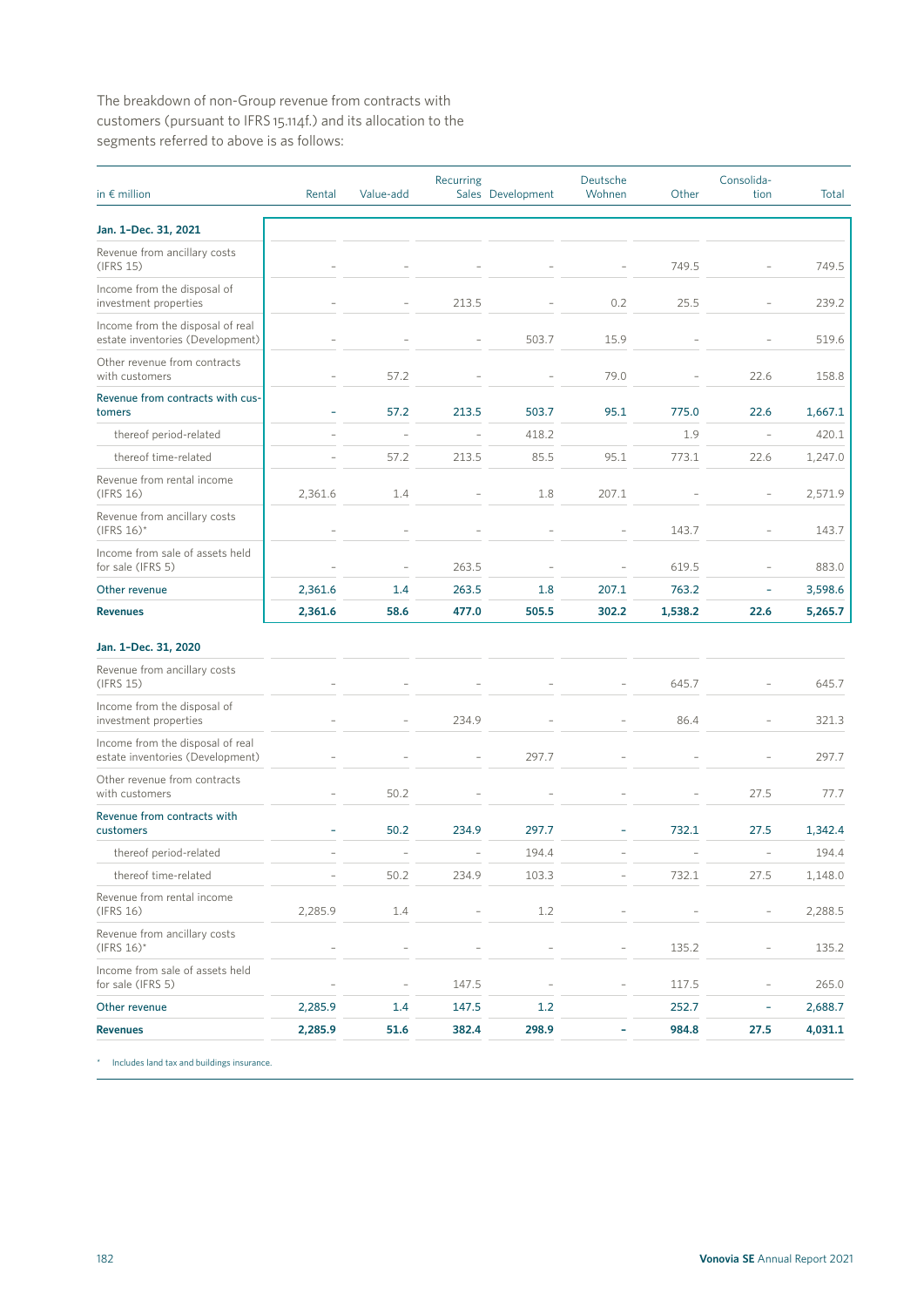External income and non-current assets, excluding financial instruments, deferred tax assets, post-employment benefits and rights under insurance contracts are distributed among

Vonovia's country of origin and other countries as follows. The revenue and the assets are allocated based on the registered office of the unit providing the service.

|                       | <b>External income</b>     | <b>Assets</b>            |               |               |
|-----------------------|----------------------------|--------------------------|---------------|---------------|
| in $\epsilon$ million | Jan. $1-$<br>Dec. 31, 2020 | Jan. 1-<br>Dec. 31, 2021 | Dec. 31, 2020 | Dec. 31, 2021 |
| Germany               | 3,299.0                    | 4,347.2                  | 49,902.9      | 87,506.6      |
| Austria               | 393.4                      | 555.1                    | 3,189.9       | 3,382.7       |
| Sweden                | 338.7                      | 362.3                    | 7,294.5       | 7,588.9       |
| France                | 0.0                        | 0.0                      | 110.7         | 109.7         |
| Other countries       | 0.0                        | 1.2                      | 117.5         | 387.9         |
| <b>Total</b>          | 4,031.1                    | 5,265.8                  | 60,615.5      | 98,975.8      |
|                       |                            |                          |               |               |

#### **24 Earnings per Share**

#### **Accounting Policies**

The basic earnings per share are calculated by dividing the profit for the period attributable to the shareholders by the weighted average number of ordinary shares in circulation during the reporting period. The diluted earnings per share are obtained by adjusting the profit for the period and the number of outstanding shares on the basis of the assumption that convertible instruments will be converted, options or warrants will be exercised or ordinary shares will be issued under certain conditions. Potential ordinary shares will only be included in the calculation if the conversion into ordinary shares would reduce the earnings per share.

|                                                                                       | 2020        | 2021        |
|---------------------------------------------------------------------------------------|-------------|-------------|
| Profit for the period attributable to<br>Vonovia shareholders (in $\epsilon$ million) | 3,228.5     | 2.641.9     |
| Weighted average number of<br>shares*                                                 | 587,143,419 | 626,466,541 |
| Earnings per share (basic and<br>diluted) in $\epsilon$                               | 5.50        |             |

The number of average outstanding shares was adjusted for all periods in order to take account of the effect of the bonus element for subscription rights issued in December 2021 as part of the capital increase.

The capital increase implemented in December 2021 also involved the issue of subscription rights for existing shareholders. Since the subscription price for the new shares was lower than the market price of the existing shares, the capital increase includes a bonus element. According to IAS 33, the bonus element is the result of an implicit change in the number of shares outstanding for all periods prior to the capital increase without a fully proportionate change in resources. As a consequence, the average number of shares outstanding has been adjusted retroactively for prior-year disclosures accordingly.

At the end of the reporting period, no diluting financial instruments were in circulation. The basic earnings per share correspond to the diluted earnings per share.

#### **25 Management Board's Proposal for the Appropriation of Profit**

The Management Board and the Supervisory Board propose to the Annual General Meeting that, of the profit of Vonovia SE for the 2021 fiscal year of  $\epsilon$  1,325,000,000.00, an amount of € 1,289,151,665.74 on the 776,597,389 shares of the share capital as of December 31, 2021 (corresponding to € 1.66 per share) be paid as a dividend to the shareholders, and that the remaining amount of  $\epsilon$  35,848,334.26 be carried forward to the new account or be used for other dividends on shares carrying dividend rights at the time of the Annual General Meeting and which go beyond those as of December 31, 2021.

As in the 2018, 2019 and 2020 fiscal years, the dividend for the 2021 fiscal year, payable after the Annual General Meeting in April 2022, will again include the option of a non-cash dividend in shares, to the extent that the Management Board and the Supervisory Board consider this to be in the interests of the company and its shareholders.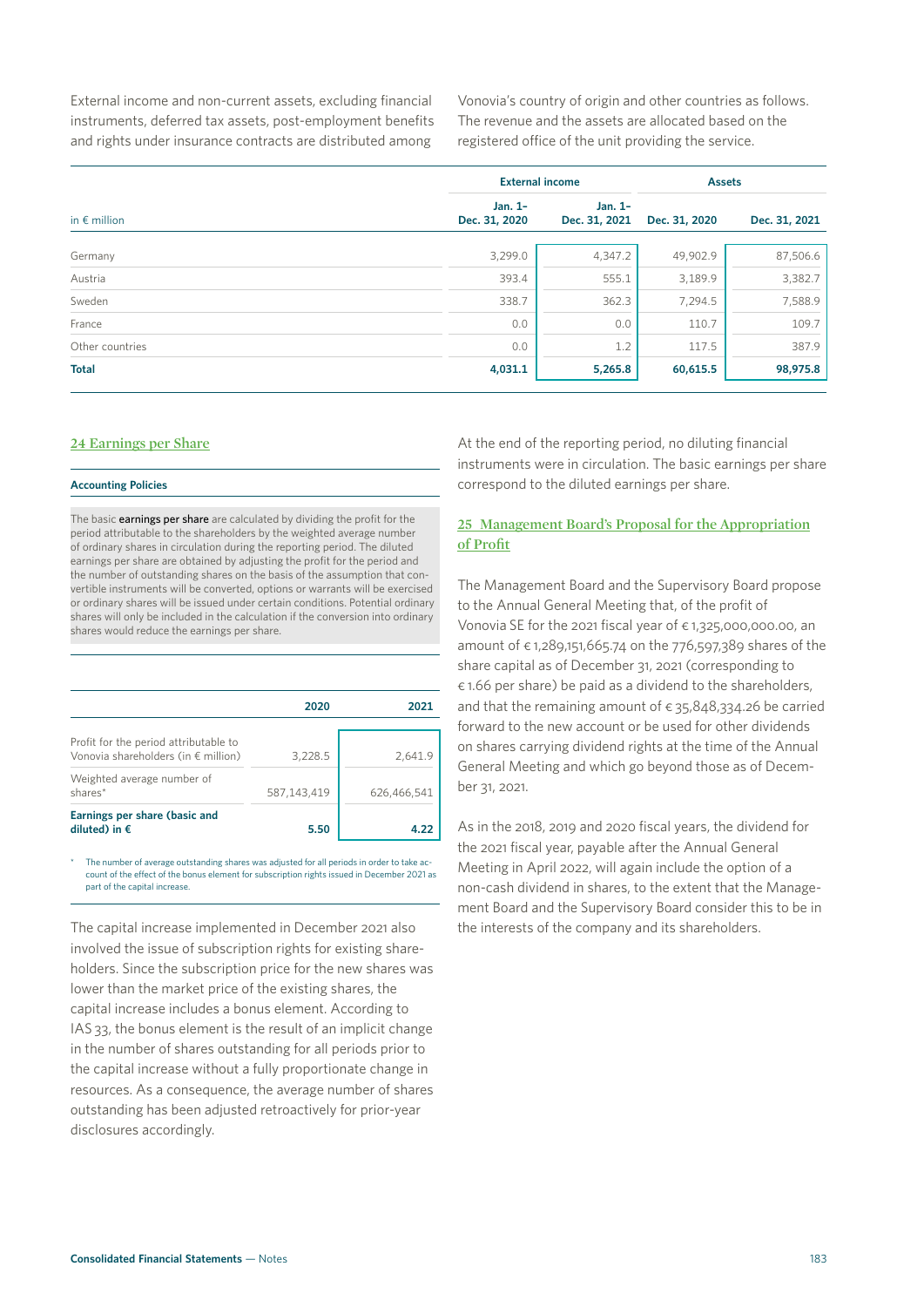### **Section (D): Assets**

#### **26 Intangible Assets**

|                                               | Concessions,<br>industrial<br>property rights,<br>license and | Self-developed           | Customer<br>relationships<br>and non-<br>competition | <b>Trademark</b> |          |         |
|-----------------------------------------------|---------------------------------------------------------------|--------------------------|------------------------------------------------------|------------------|----------|---------|
| in $\epsilon$ million                         | similar rights                                                | software                 | clause                                               | rights           | Goodwill | Total   |
| Cost                                          |                                                               |                          |                                                      |                  |          |         |
| As of Jan. 1, 2021                            | 107.7                                                         | 7.1                      | 13.8                                                 | 66.6             | 4,616.8  | 4,812.0 |
| Additions due to business<br>combinations     | 26.2                                                          | 0.4                      | 45.6                                                 | 86.0             | 4,666.3  | 4,824.5 |
| Additions                                     | 11.9                                                          | 1.1                      | $\overline{a}$                                       | L,               |          | 13.0    |
| Disposals                                     | $-3.2$                                                        | $-0.4$                   | $-1.9$                                               |                  |          | $-5.5$  |
| Changes in value from currency<br>translation |                                                               |                          |                                                      |                  | $-19.0$  | $-19.0$ |
| Transfers                                     | 1.0                                                           | $-0.1$                   |                                                      |                  |          | 0.9     |
| As of Dec. 31, 2021                           | 143.6                                                         | 8.1                      | 57.5                                                 | 152.6            | 9,264.1  | 9,625.9 |
| Accumulated amortization                      |                                                               |                          |                                                      |                  |          |         |
| As of Jan. 1, 2021                            | 66.3                                                          | 4.7                      | 7.2                                                  |                  | 3,122.1  | 3,200.3 |
| Additions due to business<br>combinations     | 19.6                                                          |                          | 8.5                                                  |                  |          | 28.1    |
| Amortization in reporting year                | 15.4                                                          | 1.3                      | 4.2                                                  |                  |          | 20.9    |
| Impairment                                    | $\overline{\phantom{a}}$                                      |                          |                                                      |                  | 3,384.1  | 3,384.1 |
| Disposals                                     | $-2.9$                                                        | $\overline{a}$           | $-1.9$                                               |                  |          | $-4.8$  |
| Changes in value from currency<br>translation |                                                               | $\overline{a}$           |                                                      |                  | $-8.6$   | $-8.6$  |
| Transfers                                     | 0.6                                                           |                          |                                                      |                  |          | 0.6     |
| As of Dec. 31, 2021                           | 99.0                                                          | 6.0                      | 18.0                                                 |                  | 6,497.6  | 6,620.6 |
| Carrying amounts                              |                                                               |                          |                                                      |                  |          |         |
| As of Dec. 31, 2021                           | 44.6                                                          | 2.1                      | 39.5                                                 | 152.6            | 2,766.5  | 3,005.3 |
| Cost                                          |                                                               |                          |                                                      |                  |          |         |
| As of Jan. 1, 2020                            | 85.7                                                          | 5.1                      | 10.4                                                 | 66.6             | 4,514.9  | 4,682.7 |
| Additions due to business<br>combinations     | 3.5                                                           | 0.2                      | 3.4                                                  |                  | 66.5     | 73.6    |
| Additions                                     | 24.5                                                          | 1.8                      |                                                      |                  |          | 26.3    |
| Disposals                                     | $-4.8$                                                        |                          |                                                      |                  |          | $-4.8$  |
| Changes in value from currency<br>translation |                                                               |                          |                                                      |                  | 35.4     | 35.4    |
| Transfers                                     | $-1.2$                                                        |                          |                                                      |                  |          | $-1.2$  |
| As of Dec. 31, 2020                           | 107.7                                                         | 7.1                      | 13.8                                                 | 66.6             | 4,616.8  | 4,812.0 |
| Accumulated amortization                      |                                                               |                          |                                                      |                  |          |         |
| As of Jan. 1, 2020                            | 49.7                                                          | 3.1                      | 3.7                                                  |                  | 3,122.0  | 3,178.5 |
| Additions                                     | 21.4                                                          | 1.6                      | 3.5                                                  |                  |          | 26.5    |
| Disposals                                     | $-4.8$                                                        | $\overline{\phantom{m}}$ | $\overline{\phantom{m}}$                             |                  |          | $-4.8$  |
| Changes in value from currency<br>translation |                                                               |                          |                                                      |                  | 0.1      | 0.1     |
| As of Dec. 31, 2020                           | 66.3                                                          | 4.7                      | 7.2                                                  |                  | 3,122.1  | 3,200.3 |
| Carrying amounts                              |                                                               |                          |                                                      |                  |          |         |
| As of Dec. 31, 2020                           | 41.4                                                          | 2.4                      | 6.6                                                  | 66.6             | 1,494.7  | 1,611.7 |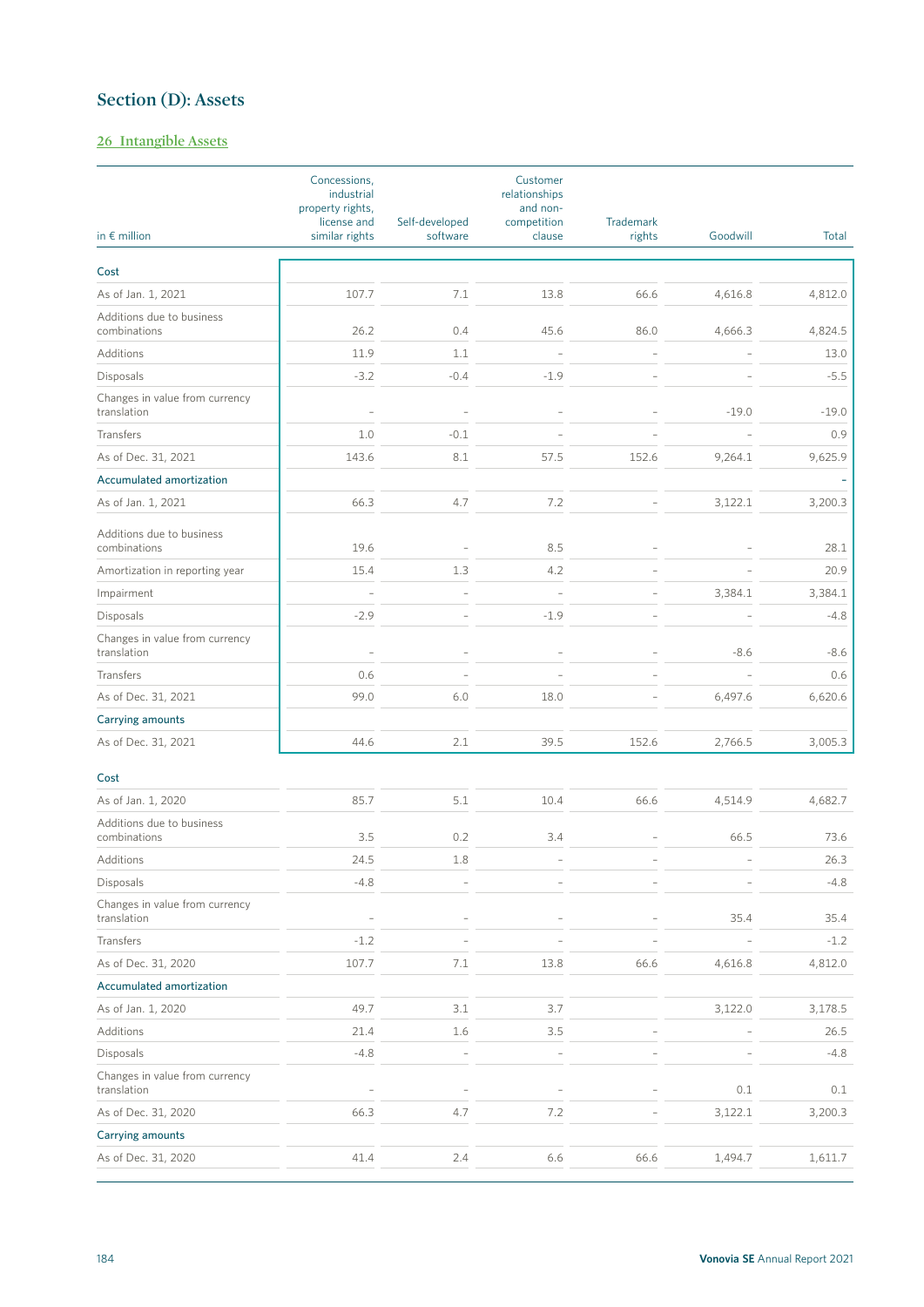#### **Accounting Policies**

Acquired other intangible assets are stated at amortized cost. Internally generated other intangible assets are stated at amortized cost provided that the requirements of IAS 38 for the capitalization of internally generated intangible assets are met. Acquired trademark rights that are identified have an indefinite useful life and are subject to regular impairment testing. All of Vonovia's miscellaneous other intangible assets have definite useful lives and are amortized on a straight-line basis over their estimated useful lives. Software and licenses are amortized on the basis of a useful life of three years.

In accordance with IAS 36 "Impairment of Assets," other intangible assets are tested for impairment whenever there is an indication of an impairment. Impairment testing is performed at least once a year. An impairment loss is recognized when an asset's recoverable amount is less than its carrying amount. If the recoverable amount cannot be determined for the individual asset, the impairment test is conducted on the cash-generating unit (CGU) to which the asset belongs. Impairment losses are recognized as expenses in the income statement affecting net income.

An impairment loss recognized for prior periods is reversed if there has been a change in the estimates used to determine the asset's (or the CGU's) recoverable amount since the last impairment loss was recognized. The carrying amount of the asset (or the CGU) is increased to the newly estimated recoverable amount. The carrying amount is limited to the amount that would have been determined if no impairment loss had been recognized in prior years for the asset (or the CGU).

### *Customer Relationships and Similar Values*

The brand names "Pflegen & Wohnen Hamburg" and "Katharinenhof" were identified as material assets with indefinite useful lives in the context of the purchase price allocation for the Deutsche Wohnen Group and were recognized at a total value of  $\epsilon$  86.0 million. In addition, customer relationships for these activities were identified and recognized as assets with definite useful lives of between five and six years in the amount of  $\epsilon$  37.1 million. The "BUWOG" brand name, which was acquired in the previous year, is still recognized with a value of  $\epsilon$  66.6 million for the development business. There were no signs of impairment losses for any of the brand names or customer relationships.

## *Goodwill*

#### **Accounting Policies**

Goodwill results from a business combination and is defined as the amount by which the total consideration for shares in a company or group of companies exceed the pro rata net assets acquired. The net assets are the total of the identifiable assets acquired that are valued at fair value in accordance with IFRS 3 as well as the assumed liabilities and contingent liabilities.

Goodwill is not subject to amortization, but rather is subjected to impairment testing on an annual basis. It is also tested for impairment whenever events or circumstances indicating an impairment arise.

The impairment testing of goodwill is performed at the level of cash generating units (CGUs) or a group of CGUs. A CGU is the smallest group of assets which generates cash inflows that are largely independent of the cash inflows generated by other assets or other groups of assets. Goodwill purchased as part of a business combination is allocated to the CGUs or groups of CGUs that are expected to produce benefits resulting from the synergy effects of the combination.

At Vonovia, each property meets the requirements for classification as a CGU as a general rule. As part of operational management, these properties are grouped first of all to form geographically structured business units and then to form regional business areas. Since the regional business areas are the lowest level within the company at which goodwill is monitored for internal management purposes, the impairment test is performed at business area level and, as a result, in accordance with IAS 36.80 for a group of CGUs. The acquired assets are allocated to the business areas based on the geographical location of the properties. A further group of CGUs for which goodwill is monitored for internal management purposes relates to the Value-add Business segment. The third group of CGUs, to which goodwill is allocated and for which goodwill is monitored for management purposes, relates to the Development segment. The acquisition of Deutsche Wohnen SE has resulted in the addition of a new CGU in the nursing and assisted living sector. Part of the goodwill resulting from the acquisition of Deutsche Wohnen SE has been provisionally allocated to this segment for the purposes of impairment testing.

The group of CGUs to which goodwill has been allocated are tested for impairment on a regular basis. This involves comparing the recoverable amount with the carrying amount of the group of CGUs. The recoverable amount of the group of CGUs is either its value in use or fair value less costs of sale, whichever is higher. When calculating the value in use, the estimated future cash flows are discounted to their cash value. Discount rates before tax are used that reflect the current market assessment of the interest rate effect and the specific risks associated with the business areas, the Value-add and Development segments, and the nursing and assisted living sector.

If goodwill has been allocated to a group of CGUs and its carrying amount exceeds the recoverable amount, the goodwill is to be written down in the amount of the difference in the first instance. Any need for impairment in excess of this amount is distributed among the other assets in the group of CGUs in proportion to their carrying amount. The individual fair value less costs to sell, value in use or zero must not be undercut in this regard.

Impairment losses that have been realized as part of the valuation of goodwill are not reversed in the following years.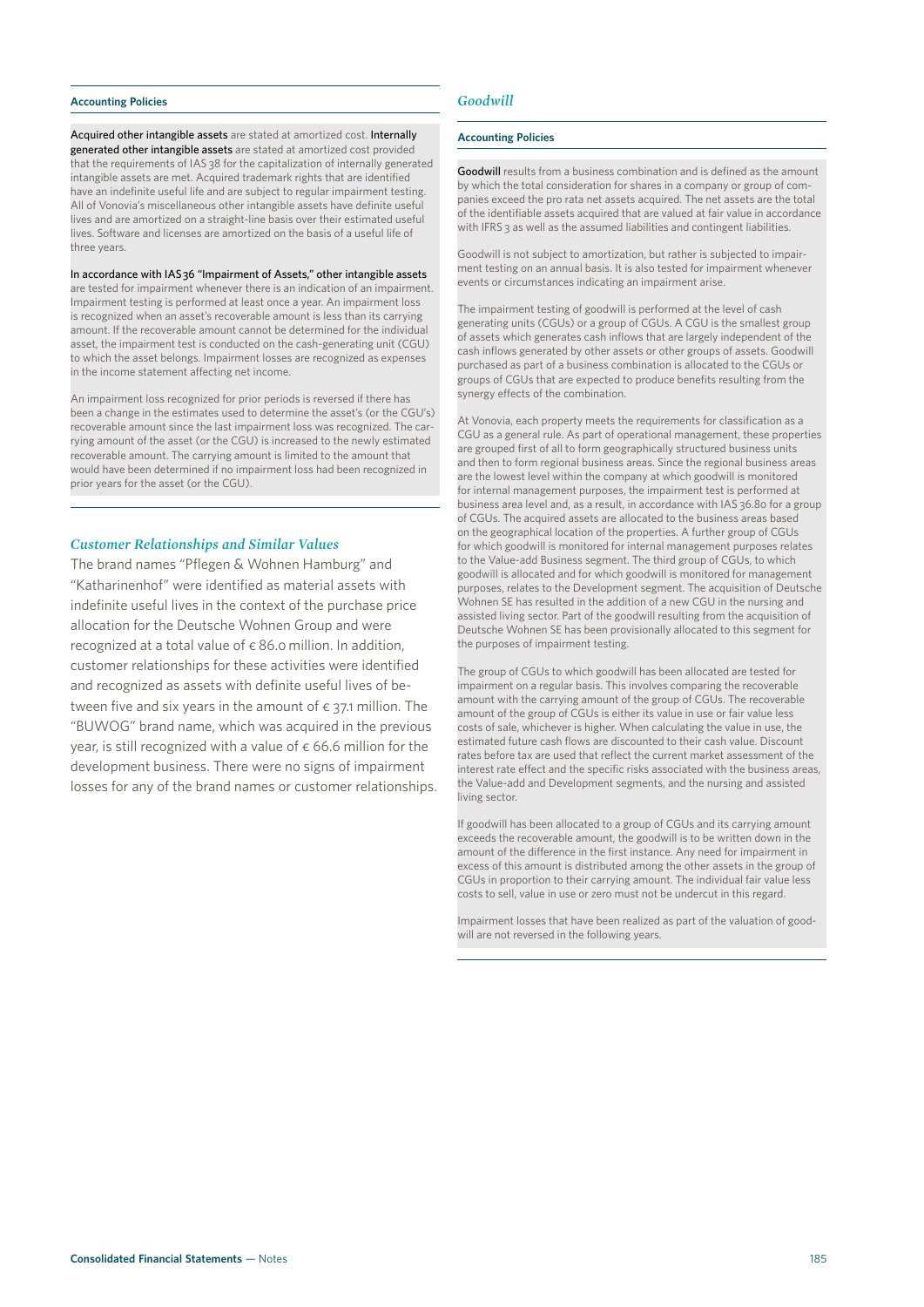### **Groups of Cash-Generating Units**

**Rental segment**

| in $\epsilon$ million                      | <b>North</b><br>area | East<br>area             | West<br>area | South<br>area | Central<br>area | Sweden<br><b>Business</b><br>Area | Value-<br>add seg-<br>ment | Develop-<br>ment<br>segment | <b>Nursing</b><br>and<br>assisted<br>living<br>sector | not<br>allocated | Group      |
|--------------------------------------------|----------------------|--------------------------|--------------|---------------|-----------------|-----------------------------------|----------------------------|-----------------------------|-------------------------------------------------------|------------------|------------|
| Goodwill as of Dec. 31, 2021               | 73.7                 | 0.0                      | 84.0         | 0.0           | 0.0             | 885.9                             | 278.5                      | 138.2                       | 0.0                                                   | 34.4             | 1,494.7    |
| Additions due to business<br>combinations* | 588.3                | 1,462.0                  | 754.9        | 571.1         | 22.7            |                                   | 1,232.1                    |                             | 35.2                                                  |                  | 4,666.3    |
| Allocation                                 | 34.4                 |                          |              |               |                 |                                   |                            |                             |                                                       | $-34.4$          | 0.0        |
| Impairment                                 | $-391.5$             | $-1,462.0$               | $-84.0$      | $-571.1$      |                 | $-875.5$                          |                            |                             |                                                       |                  | $-3,384.1$ |
| Currency translation<br>differences        |                      |                          |              |               |                 | $-10.4$                           |                            |                             |                                                       |                  | $-10.4$    |
| Goodwill as of Dec. 31, 2021               | 304.9                | 0.0                      | 754.9        | 0.0           | 22.7            | 0.0                               | 1,510.6                    | 138.2                       | 35.2                                                  | 0.0              | 2,766.5    |
| WACC before tax<br>Dec. 31, 2021 in %      | 4.0                  | 4.1                      | 4.0          | 4.0           | 3.9             | 3.9                               | 4.1                        | 6.3                         | 4.3                                                   |                  |            |
| WACC before tax<br>Dec. 31, 2020 in %      | 3.8                  | $\overline{\phantom{a}}$ | 3.8          |               |                 | 3.6                               | 3.9                        | 6.0                         |                                                       |                  |            |
| Sustainable rate of increase<br>2021 in %  | 1.0                  | 1.0                      | 1.0          | 1.0           | 1.0             | 1.0                               | 1.0                        | 1.0                         | 1.0                                                   |                  |            |
| Sustainable rate of increase<br>2020 in %  | 1.0                  | $\overline{\phantom{a}}$ | 0.9          |               |                 | 1.0                               | 1.0                        | 1.0                         |                                                       |                  |            |

hary allocation for go

Goodwill came to  $\epsilon$  2,766.5 million as of December 31, 2021. This means that goodwill has risen by  $\epsilon$  1,271.8 million compared with December 31, 2020. The change is due to additions of  $\epsilon$  4,666.3 million resulting from the acquisition of Deutsche Wohnen SE, impairment losses of € 3,384.1 million and negative exchange rate effects of  $\epsilon$  10.4 million.

Part of the impairment loss is the result of the ad hoc impairment test performed as of June 30, 2021. Within the meaning of IAS 36, the triggering event was the increase in the value of the real estate portfolio in the first half of the 2021 fiscal year amounting to  $\epsilon$  3,698.6 million (thereof € 3,039.5 million in Germany and € 596.8 million in Sweden) in combination with the increased cost of capital of the Rental segment's business areas in Germany and the Sweden business area. Other than for these aforementioned business areas, no triggering events were identified for any other groups of cash-generating units in the second quarter.

The goodwill of the North ( $\epsilon$  108.1 million) and West  $(6.84.0 \text{ million})$  business areas of  $6.192.1 \text{ million}$  was impaired as a result of the impairment test as of June 30, 2021. There was no impairment of the Sweden business area.

In general, an increase in the value of the real estate portfolio increases the carrying amount of the CGU affected by the measurement, which can, in turn, lead to impairment losses being recognized on the goodwill allocated to the business areas.

The regular annual impairment test was performed in the fourth quarter. Other material increases in the value of the real estate portfolio in the second half of 2021 also triggered an ad hoc impairment test. For the purposes of this process, the new goodwill of  $\epsilon$  4,666.3 million resulting from the acquisition of Deutsche Wohnen was provisionally allocated to Vonovia's corresponding CGUs.

The allocation of goodwill to the business areas of the Rental segment, the Value-add segment and the the nursing and assisted living sector were performed based on the two indicators that reflect the synergy effects expected to be generated as a result of the business combination: "direct planned synergies" and "fair values."

All in all, the impairment tests in the fouth quarter resulted in a further goodwill impairment of  $\epsilon$  3,192.0 million.

As part of the impairment test in accordance with IAS 36.19, first the value in use was calculated based on the Management Board-approved detailed plan with a planning period of five years. This was derived from the five-year plan at Group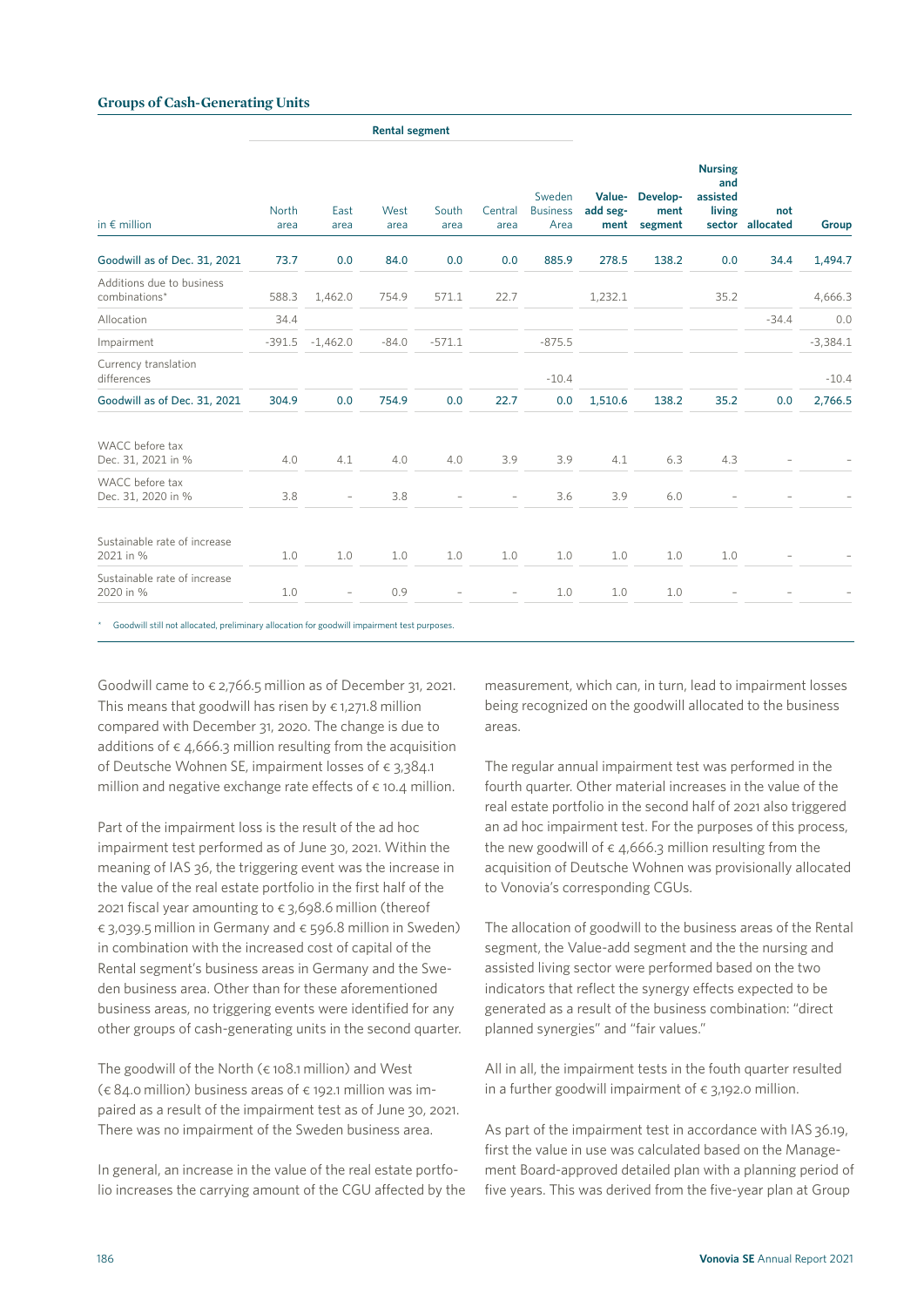level approved by the Management Board and the Supervisory Board. The main parameters for calculating the value in use are the sustainable rate of increase, the average total cost of capital (WACC) and the expected cash flows. In the Development segment, another normalized planning year was added to the five-year plan to reflect a "steady state."

The growth rate for the CGUs of the Rental segment was limited to 1% for the CGU Germany. With regard to the regional business areas of the Rental segment, the main drivers behind the results of the five-year plan are the increase in gross rental income by an average of 2.5% every year as well as the planned vacancy rate of 2.5% at the end of the detailed planning period. The growth rate for the CGU Sweden was also set at 1%. The average gross rent increase within the five-year plan comes to 3.1%, based on an assumed vacancy rate of 2% at the end of the detailed planning period.

Developments in the Value-add segment are characterized primarily by the extension of existing business areas (craftsmen's organization, multimedia, management of residential property, smart metering, etc.). On the other hand, there is an increase in operating expenses, taking into account the rate of inflation. The development in these values is in line with past experiences of business model development.

The Development segment is characterized by the construction of new buildings for Vonovia's own portfolio and by the sale of properties to third parties. The main drivers of the results in the Development segment are the investment costs, the number of units sold and completed and the sales margin that can be generated.

The nursing and assisted living sector comprises the rental of senior citizens' and care facilities, as well as services for elderly people as part of the assisted living concept.

The cash flows from the last detailed planning year were derived to calculate the perpetual annuity.

A constant growth rate of 1.0% was assumed for the Valueadd, Development and nursing and assisted living CGUs.

The weighted average cost of capital before tax is based on the risk-free interest rate calculated as a three-month average using the Svensson method, a market risk premium and a levered beta. The levered beta and the equity ratios used are determined on the basis of a peer comparison. In addition, a country-specific cost surcharge was also calculated for the Development segment. The main parameters are shown in the following table:

## **Parameters for WACC Calculation**

|                               | Germany                  | Sweden                   | Value-add<br>segment     | <b>Development</b><br>segment | <b>Nursing and</b><br>assisted living<br>sector |
|-------------------------------|--------------------------|--------------------------|--------------------------|-------------------------------|-------------------------------------------------|
| Dec. 31, 2021                 |                          |                          |                          |                               |                                                 |
| Risk-free interest rate in %  | 0.08                     | 0.08                     | 0.08                     | 0.08                          | 0.08                                            |
| Market risk premium in %      | 7.75                     | 7.75                     | 7.75                     | 7.75                          | 7.75                                            |
| Levered beta                  | 0.67                     | 0.70                     | 0.68                     | 0.91                          | 0.79                                            |
| Country-specific premium in % | $\overline{\phantom{m}}$ | $\overline{\phantom{0}}$ | $\overline{\phantom{0}}$ | 0.08                          |                                                 |
| Dec. 31, 2020                 |                          |                          |                          |                               |                                                 |
| Risk-free interest rate in %  | $-0.20$                  | $-0.20$                  | $-0.20$                  | $-0.20$                       |                                                 |
| Market risk premium in %      | 7.75                     | 7.75                     | 7.75                     | 7.75                          |                                                 |
| Levered beta                  | 0.65                     | 0.65                     | 0.65                     | 0.84                          |                                                 |
| Country-specific premium in % |                          |                          | $\qquad \qquad -$        | 0.12                          |                                                 |

**Rental segment**

The identified impairment as of December 31, 2021 relates to the North, East, South and Sweden business areas, with the goodwill allocated in each case being completely written off, except for the North business area.

The impairment loss was recognized in the consolidated income statement under depreciation and amortization. The value in use for the East area amounted to  $\epsilon$  22.3 billion, with a value of  $\epsilon$  9.2 billion for the North business area,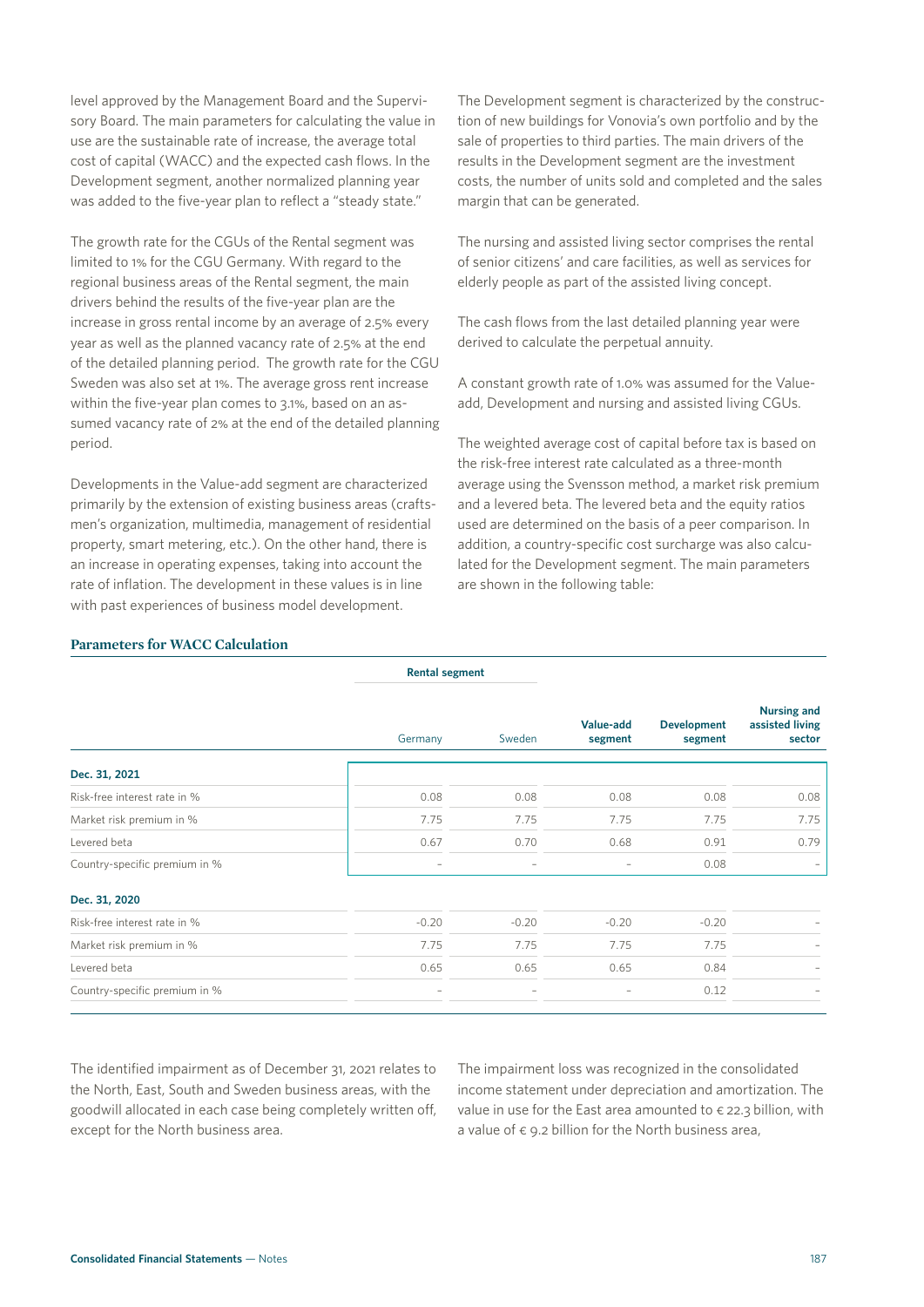$\epsilon$  11.3 billion for the South business area and  $\epsilon$  6.4 billion for the Sweden business area.

An increase in the cost of capital would result in the following need for impairment:

|                                                                        |            | <b>Rental segment</b> |                          |                                    |                               |                                                   |
|------------------------------------------------------------------------|------------|-----------------------|--------------------------|------------------------------------|-------------------------------|---------------------------------------------------|
|                                                                        | North area | West area             |                          | Value-<br>Central area add segment | Develop-<br>ment seg-<br>ment | <b>Nursing and</b><br>assisted liv-<br>ing sector |
|                                                                        |            |                       |                          |                                    |                               |                                                   |
| 2021 goodwill in € million                                             | 304.9      | 754.9                 | 22.7                     | 1,510.6                            | 138.2                         | 35.2                                              |
| Impairment starts with an increase of the WACC<br>in percentage points | 0.01       | 0.09                  | 0.51                     | 2.98                               | 1.96                          | 0.68                                              |
| Full write-off in the event of an increase in the WACC in %            | 0.09       | 0.27                  | 0.75                     | 16.70                              | 2.61                          | 1.01                                              |
| 2020 goodwill in € million                                             | 73.7       | 84.0                  |                          | 278.5                              | 138.2                         |                                                   |
| Impairment starts with an increase of the WACC<br>in percentage points | 0.05       | 0.17                  | $\overline{\phantom{0}}$ | 9.70                               | 3.40                          |                                                   |
| Full write-off in the event of an increase in the WACC in %            | 0.06       | 0.18                  | $\overline{\phantom{0}}$ | 19.50                              | 4.40                          |                                                   |

If the planned sustainable rate of increase were to decline by 0.25 percentage points, this would result in a full impairment loss of  $\epsilon$  304.9 million being recognized against the goodwill remaining in the North business area. In the West area, an impairment loss of  $\epsilon$  670.4 million would be recognized if the sustainable rate of increase were to decline by 0.25 percentage points. A 0.28 percentage point drop in the sustainable rate of increase in West would result in a complete impairment. The estimated recoverable amount for the West business area exceeds its carrying amount by  $\epsilon$  0.5 billion.

In the Central business area as well as in the Value-add and Development segments and the nursing and assisted living sector, a 0.25 percentage point drop in the sustainable rate of increase would not result in any goodwill impairment.

In the previous year, if the planned sustainable rate of increase had declined by 0.25 percentage points, this would have resulted in a full impairment loss of  $\epsilon$  73.7 million being recognized against the goodwill in the North business area. In the West area, a full impairment loss of  $\epsilon$  84.0 million would have been recognized if the sustainable rate of increase had declined by 0.25 percentage points. The estimated recoverable amount for the North business area exceeded its carrying amount by  $\epsilon$  184.8 million and that of the West business area by  $\epsilon$  810.3 million.

In the Value-add and Development segments, a 0.25 percentage point drop in the sustainable rate of increase in the previous year would not have resulted in any goodwill impairment.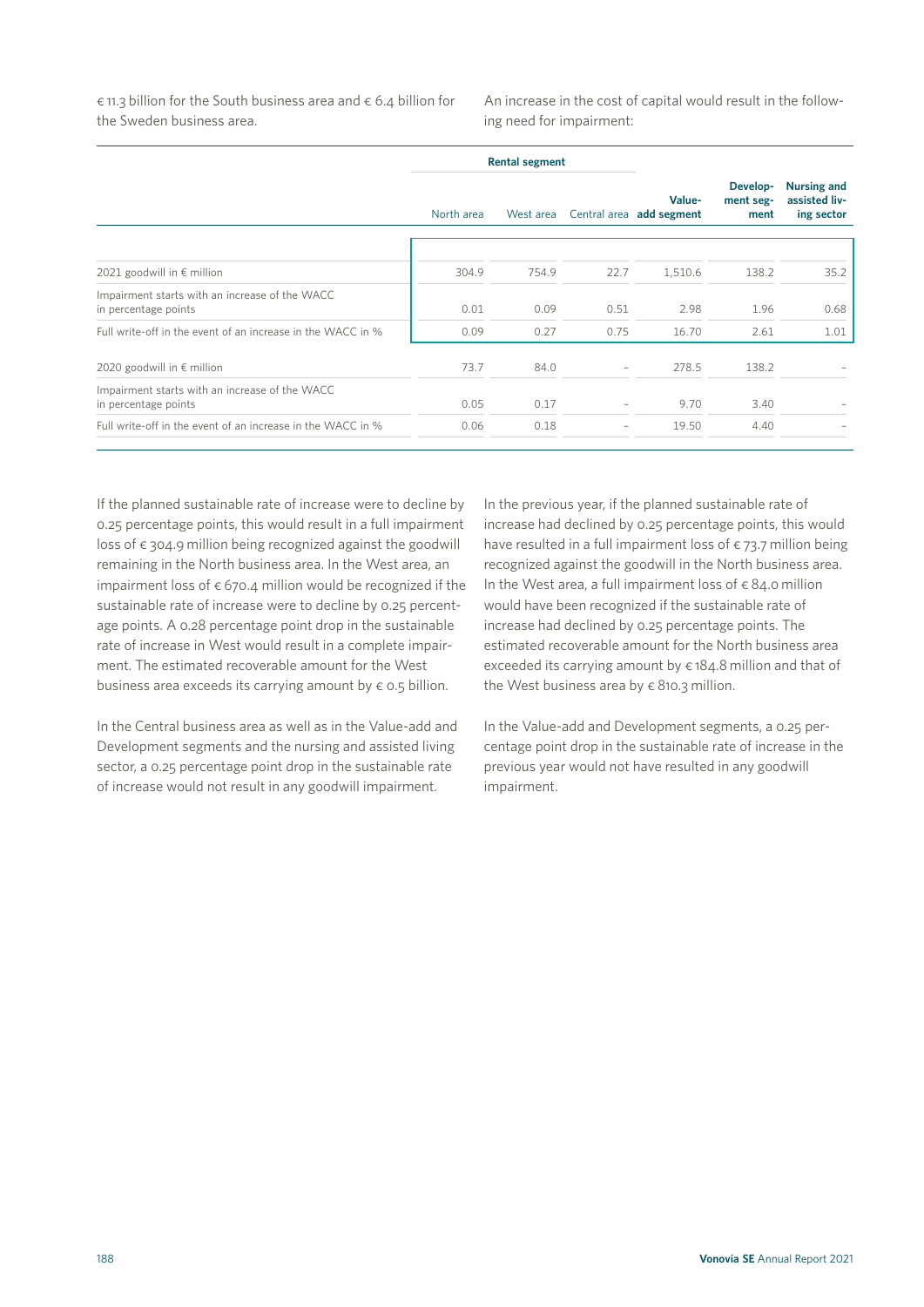# **27 Property, Plant and Equipment**

| in $\epsilon$ million                  | Owner-<br>occupied<br>properties | <b>Technical</b><br>equipment,<br>plant and<br>machinery | Other<br>equipment,<br>fixtures,<br>furniture<br>and office<br>equipment | Total   |
|----------------------------------------|----------------------------------|----------------------------------------------------------|--------------------------------------------------------------------------|---------|
|                                        |                                  |                                                          |                                                                          |         |
| Cost<br>As of Jan. 1, 2021             | 201.3                            | 65.2                                                     | 284.2                                                                    | 550.7   |
| Additions due to business combinations | 64.6                             | 9.8                                                      | 251.7                                                                    | 326.1   |
|                                        | 3.1                              |                                                          | 105.6                                                                    |         |
| Additions                              |                                  | 13.9                                                     |                                                                          | 122.6   |
| Capitalized modernization costs        | 2.3<br>$-0.4$                    | 0.4                                                      | 0.1                                                                      | 2.8     |
| Disposals                              |                                  | $-5.5$                                                   | $-52.8$                                                                  | $-58.7$ |
| Transfer from investment properties    | 12.6                             | L,                                                       |                                                                          | 12.6    |
| Transfer to investment properties      | $-11.6$                          |                                                          |                                                                          | $-11.6$ |
| Transfer to assets held for sale       | $-0.7$                           | $\overline{\phantom{a}}$                                 | 1.6                                                                      | 0.9     |
| Other transfers                        | 2.1                              | $-0.2$                                                   | 0.7                                                                      | 2.6     |
| Revaluation from currency effects      |                                  | 0.1                                                      | $-0.2$                                                                   | $-0.1$  |
| As of Dec. 31, 2021                    | 273.3                            | 83.7                                                     | 590.9                                                                    | 947.9   |
| Accumulated depreciation               |                                  |                                                          |                                                                          |         |
| As of Jan. 1, 2021                     | 10.0                             | 37.0                                                     | 116.1                                                                    | 163.1   |
| Additions due to business combinations | 7.6                              |                                                          | 97.7                                                                     | 105.3   |
| Depreciation in reporting year         | 3.8                              | 8.7                                                      | 64.0                                                                     | 76.5    |
| Impairment                             | 0.5                              | L.                                                       |                                                                          | 0.5     |
| Reversal of impairments                | $-0.4$                           |                                                          |                                                                          | $-0.4$  |
| Disposals                              | $-0.4$                           | $-5.4$                                                   | $-48.6$                                                                  | $-54.4$ |
| Transfer to assets held for sale       | $-0.1$                           | $\overline{a}$                                           | 1.8                                                                      | 1.7     |
| Other transfers                        | 0.9                              | $-0.8$                                                   | 1.4                                                                      | 1.5     |
| Revaluation from currency effects      |                                  | 0.0                                                      | 0.0                                                                      |         |
| As of Dec. 31, 2021                    | 21.9                             | 39.5                                                     | 232.4                                                                    | 293.8   |
| <b>Carrying amounts</b>                |                                  |                                                          |                                                                          |         |
| As of Dec. 31, 2021                    | 251.4                            | 44.2                                                     | 358.5                                                                    | 654.1   |
| Cost                                   |                                  |                                                          |                                                                          |         |
| As of Jan. 1, 2020                     | 193.5                            | 51.7                                                     | 228.9                                                                    | 474.1   |
| Additions due to business combinations | 2.2                              |                                                          | 0.6                                                                      | 2.8     |

| Additions due to business combinations | 2.2                      |        | 0.6     | 2.8     |
|----------------------------------------|--------------------------|--------|---------|---------|
| Additions                              | 12.0                     | 12.9   | 68.9    | 93.8    |
| Capitalized modernization costs        | 1.7                      | 0.6    | 0.2     | 2.5     |
| Disposals                              | $-6.0$                   | $-0.1$ | $-14.8$ | $-20.9$ |
| Transfer from investment properties    | 10.7                     |        |         | 10.7    |
| Transfer to investment properties      | $-12.8$                  |        |         | $-12.8$ |
| Other transfers                        |                          | 0.1    | 0.1     | 0.2     |
| Revaluation from currency effects      |                          | 0.0    | 0.3     | 0.3     |
| As of Dec. 31, 2020                    | 201.3                    | 65.2   | 284.2   | 550.7   |
| Accumulated depreciation               |                          |        |         |         |
| As of Jan. 1, 2020                     | 9.9                      | 26.9   | 78.7    | 115.5   |
| Depreciation in reporting year         | 4.3                      | 9.8    | 51.7    | 65.8    |
| Impairment                             | 0.5                      |        |         | 0.5     |
| Reversal of impairments                | $-0.6$                   |        |         | $-0.6$  |
| Disposals                              | $-4.1$                   | $-0.2$ | $-14.1$ | $-18.4$ |
| Other transfers                        | $\overline{\phantom{a}}$ | 0.4    | $-0.3$  | 0.1     |
| Revaluation from currency effects      |                          | 0.1    | 0.1     | 0.2     |
| As of Dec. 31, 2020                    | 10.0                     | 37.0   | 116.1   | 163.1   |
| Carrying amounts                       |                          |        |         |         |
| As of Dec. 31, 2020                    | 191.3                    | 28.2   | 168.1   | 387.6   |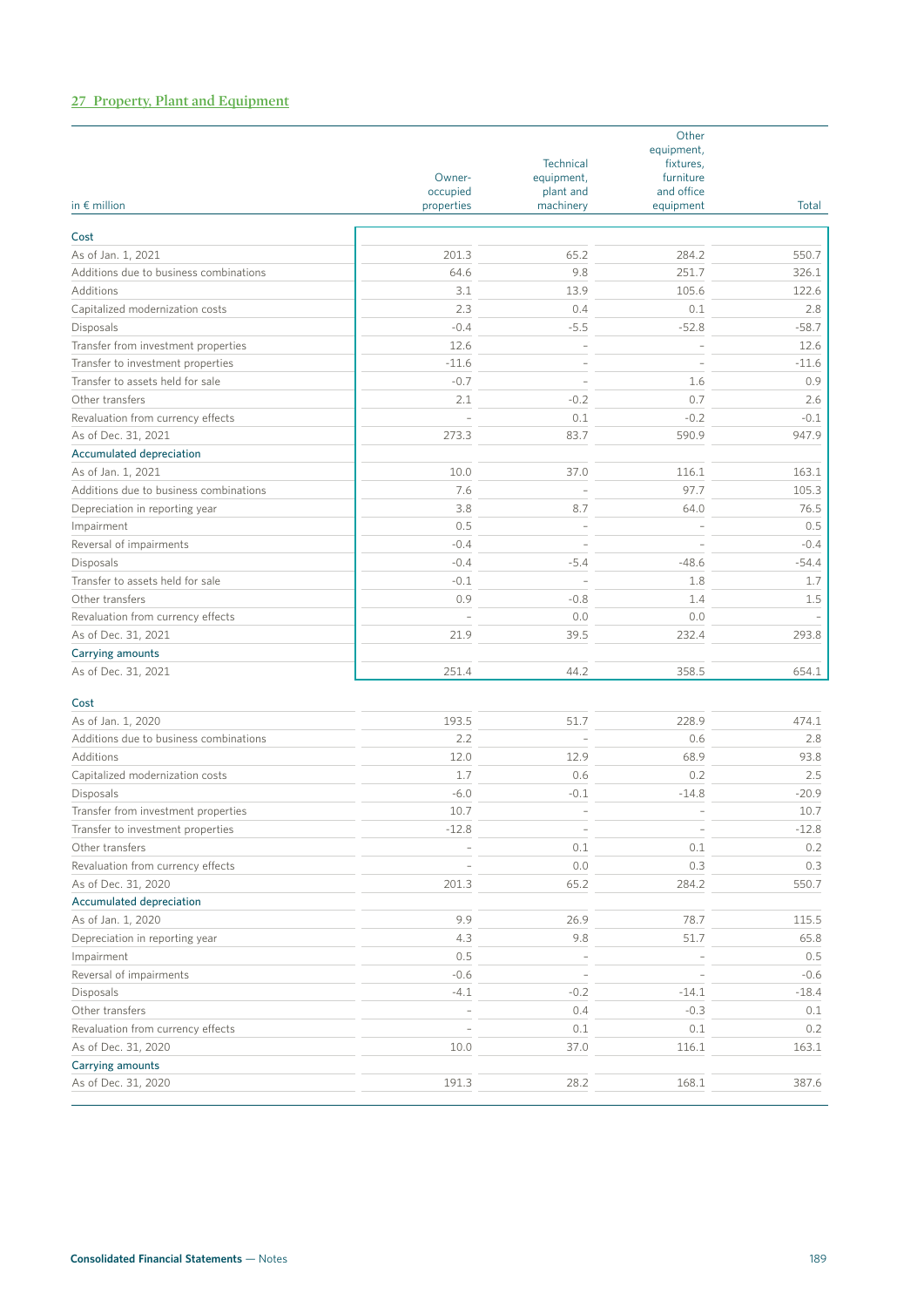#### **Accounting Policies**

Items of property, plant and equipment are carried at amortized cost less accumulated depreciation and are depreciated over their respective estimated useful lives on a straight-line basis. In accordance with IAS 36 "Impairment of Assets," the need for impairment is tested whenever there are signs or changed circumstances indicative of an impairment.

Subsequent costs of replacing part of an item of property, plant and equipment are capitalized provided it is probable that future economic benefits associated with the item will flow to Vonovia and the cost can be estimated reliably.

The properties used by the company itself are subject to depreciation over a term of 50 years, with fixtures, furniture and office equipment subject to depreciation over a period of 3–13 years and technical equipment, plant and machinery over a period of 5–20 years.

As of December 31, 2021 the item "Owner-occupied properties" includes € 151.8 million (Dec. 31, 2020: € 107.9 million), which mainly enclose amortized production costs for the construction of the new Vonovia headquarters in Bochum, the BUWOG headquarters in Vienna, Austria, and the Deutsche Wohnen headquarters in Berlin.

Carrying amounts of owner-occupied properties amounting to € 79.9 million as of December 31, 2021 (Dec. 31, 2020: € 36.3 million) are encumbered with land charges in favor of various lenders.

# **28 Investment Properties**

#### in € million

| As of Jan. 1, 2021                                                 | 58,071.8   |
|--------------------------------------------------------------------|------------|
| Additions due to business combinations                             | 28,181.7   |
| Additions                                                          | 792.3      |
| Capitalized modernization costs                                    | 1,124.2    |
| Grants received                                                    | $-2.7$     |
| Transfer to property, plant and equipment                          | $-12.6$    |
| Transfer from property, plant and equipment                        | 11.6       |
| Transfer from real estate inventories                              | 20.0       |
| Transfer to real estate inventories                                | $-27.4$    |
| Transfer to assets held for sale                                   | $-1,221.6$ |
| Other transfers                                                    | $-0.5$     |
| Disposals                                                          | $-167.7$   |
| Net income from fair value adjustments of investment<br>properties | 7,393.8    |
| Revaluation of assets held for sale                                | 87.4       |
| Revaluation from currency effects                                  | $-150.2$   |
| As of Dec. 31, 2021*                                               | 94,100.1   |

| As of Jan. 1, 2020                                                 | 52,736.6 |
|--------------------------------------------------------------------|----------|
| Additions due to business combinations                             | 123.0    |
| Additions                                                          | 605.1    |
| Capitalized modernization costs                                    | 1,114.5  |
| Grants received                                                    | $-19.6$  |
| Transfer to property, plant and equipment                          | $-10.7$  |
| Transfer from property, plant and equipment                        | 12.8     |
| Transfer from down payments made                                   | 42.2     |
| Transfer from real estate inventories                              | 14.2     |
| Transfer to real estate inventories                                | $-88.2$  |
| Transfer from assets held for sale                                 | 2.4      |
| Transfer to assets held for sale                                   | $-298.1$ |
| Disposals                                                          | $-217.6$ |
| Net income from fair value adjustments of investment<br>properties | 3,719.8  |
| Revaluation of assets held for sale                                | 78.2     |
| Revaluation from currency effects                                  | 257.2    |
| As of Dec. 31, 2020*                                               | 58,071.8 |

The values as of Dec. 31, 2021 include assets of € 1,270.2 million (Dec. 31, 2020: € 425.4 million) that are measured using the acquisition cost model, as their fair value cannot be measured reliably on a continuing basis.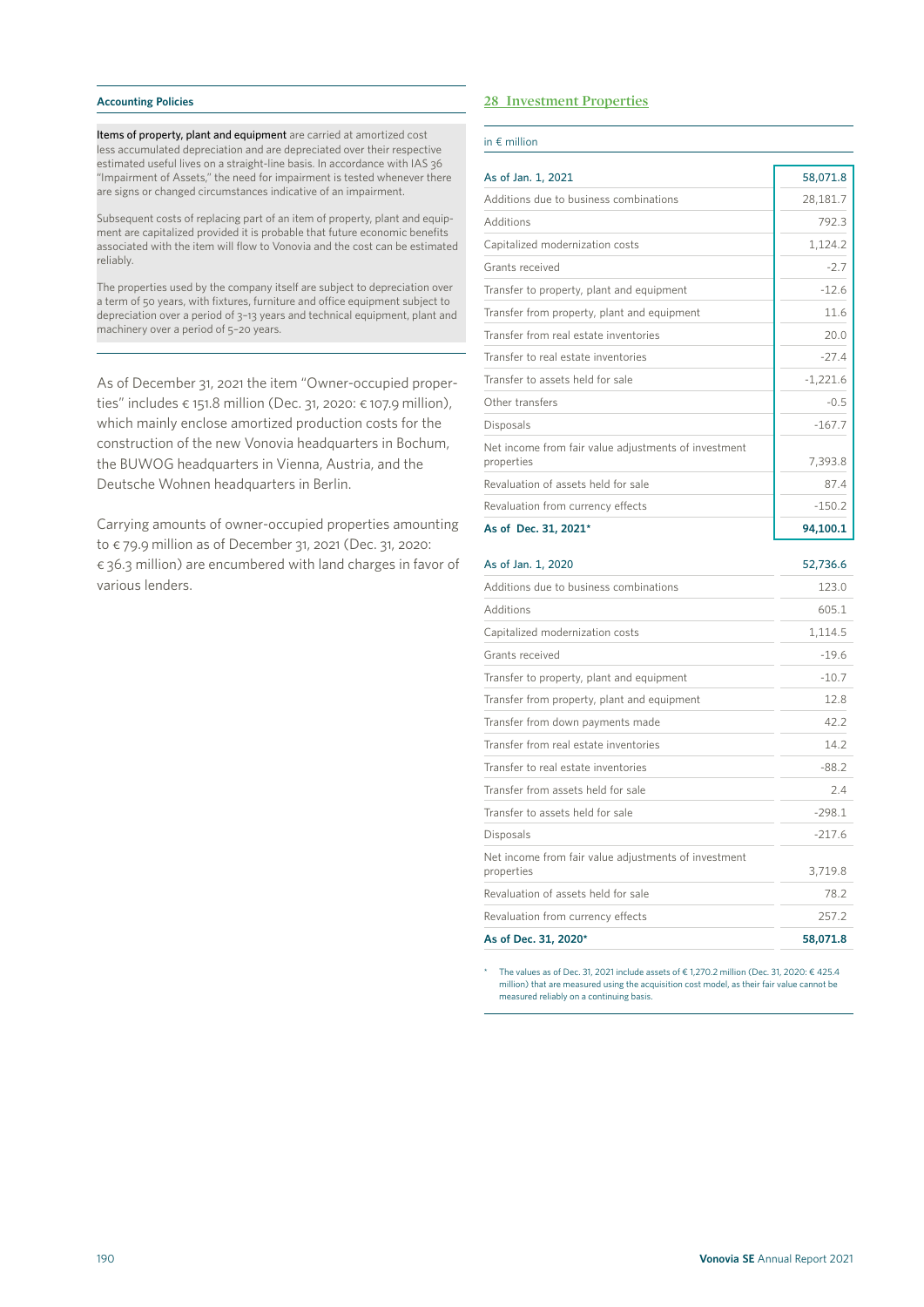#### **Accounting Policies**

When Vonovia acquires properties, whether through a business combination or as part of a separate transaction, the intended use determines whether such properties are classified as investment properties or as owner-occupied properties.

Investment properties are properties that are held for the purpose of earning rental income or for capital appreciation or both and are not owner-occupied or held for sale in the ordinary course of business. Investment properties include undeveloped land, land and land rights including buildings and land with hereditary building rights of third parties. Investment properties also include right-of-use assets from rented, developed and undeveloped land (hereditary building rights) and from rented residential and commercial properties (interim leasing) within the meaning of IFRS 16 that are classified as investment properties.

Investment properties are initially measured at cost. Related transaction costs, such as fees for legal services or real estate transfer taxes, are included in the initial measurement. If properties are purchased as part of a business combination and if the transaction relates to a "business," then IFRS 3 applies as far as recognition is concerned. Transaction costs are recognized as an expense.

Following initial recognition, investment properties are measured at fair value. Any change therein is recognized as affecting net income in the income statement. During the land or project development phase, reliable measurement at fair value is often not possible due to the lack of marketability and the lack of comparable transactions. In such cases, the cost model is continued until a reliable measurement can be carried out, but at the latest until the property in question is completed.

Investment properties are transferred to property, plant and equipment when there is a change in use evidenced by the commencement of owner-occupation. The properties' deemed cost for subsequent measurement corresponds to the fair value at the date of reclassification.

The additions in 2021 include  $\epsilon$  526.6 million (2020:  $\epsilon$  435.5 million) in production costs for new construction activities.

The total amount reported for investment properties as of December 31, 2021 includes right-of-use assets from recognized hereditary building rights (including right-of-use assets arising from leased and sublet care homes since first-time consolidation of Deutsche Wohnen as of September 30, 2021) in the amount of  $\epsilon$  1,689.1 million (2020: € 1,433.2 million). In this respect, we also refer to chapter [E43] Leases.

The majority of  $\epsilon$  1,685.3 million is attributable to right-ofuse assets from hereditary building rights (2020: € 1,431.9 million). This includes right-of-use assets of  $\epsilon$  80.9 million (2020:  $\epsilon$  76.3 million) relating to the Spree-Bellevue (Spree-Schlange) property in Berlin. The property has been leased from DB Immobilienfonds 11 Spree-Schlange von Quistorp KG until 2044. The lease agreement includes an obligation to pay compensation for loss of use as agreed by contract. At the end of 2028, each fund subscriber is entitled to return his share to the property fund at a fixed redemption price. If all of the fund investors make use of this option, Vonovia is obliged to acquire the property at a fixed purchase price after deduction of borrowings. If more than 75% of the shares are returned in this way, Vonovia has a call option for the purchase of all fund shares.

For the investment properties encumbered with land charges in favor of various lenders, see chapter [E41] Non-derivative Financial Liabilities.

# *Directly Attributable Operating Expenses*

Rental income from investment properties amounted to  $\epsilon$  2,571.9 million during the fiscal year (2020:  $\epsilon$  2,288.5 million). Operating expenses directly relating to these properties amounted to  $\epsilon$  317.6 million during the fiscal year (2020: € 260.4 million). These include expenses for maintenance, ancillary costs that cannot be passed on to the tenants, personnel expenses from the caretaker and craftsmen's organizations, and income from the capitalized internal expenses. The capitalized internal expenses relate to the work performed by the Group's own craftsmen's organization and the management costs for major modernization projects.

### *Long-Term Leases*

Vonovia as a lessor has concluded long-term leases on commercial properties. These are non-cancelable leases. The minimum future lease receipts from these leases are due as follows:

| in $\epsilon$ million        | Dec. 31, 2020 | Dec. 31, 2021 |
|------------------------------|---------------|---------------|
| Total minimum lease payments | 89.5          | 85.2          |
| Due within 1 year            | 25.7          | 27.0          |
| Due in 1 to 5 years          | 53.8          | 49.2          |
| Due after 5 years            | 10.0          | 9 N           |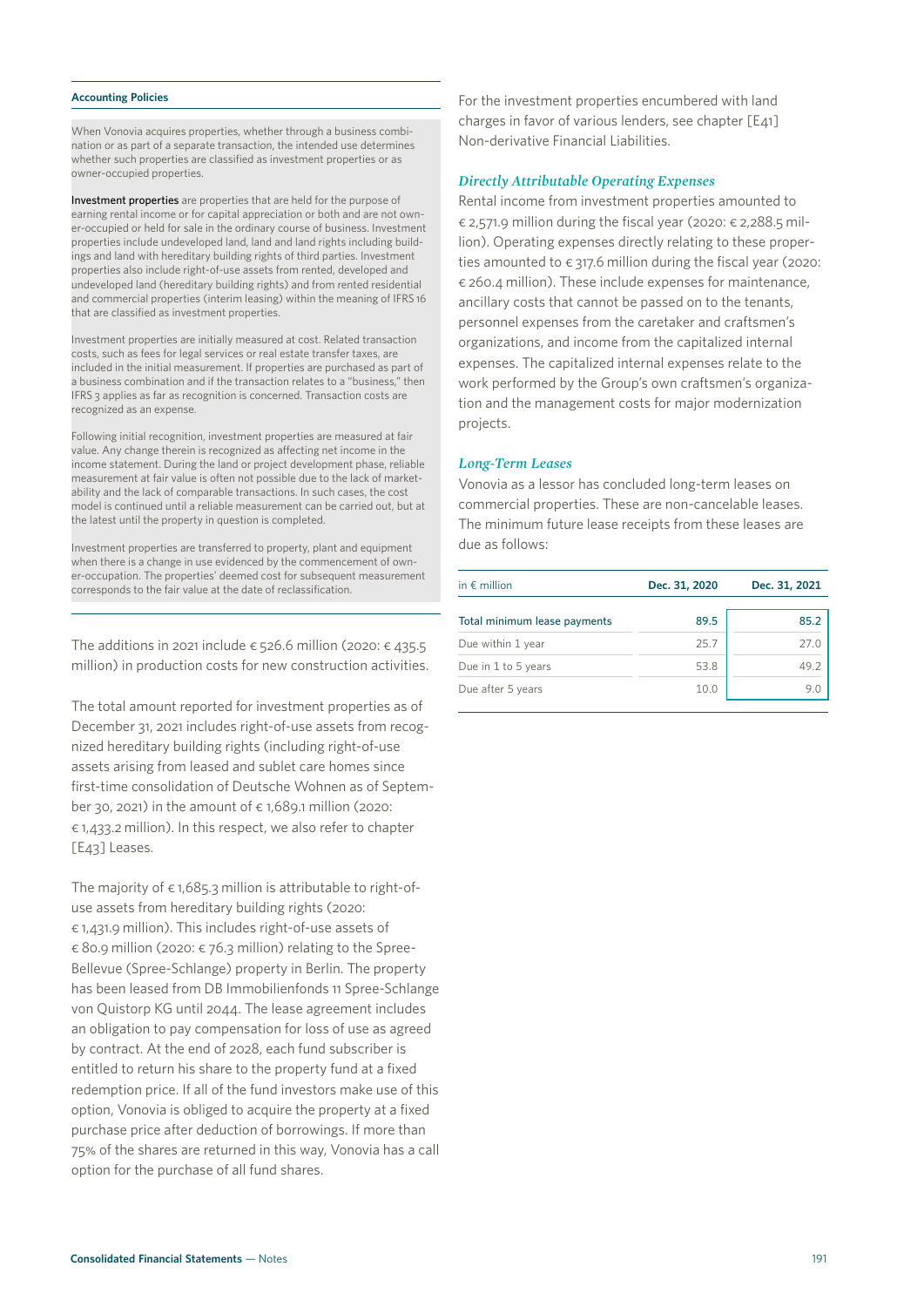# *Fair Values*

The value of the entire portfolio of residential properties was determined on the basis of the International Valuation Standard Committee's definition of market value. Portfolio premiums and discounts, which can be observed when portfolios are sold in market transactions, were not included. Nor were time restrictions in the marketing of individual properties. Vonovia determines fair value in accordance with the requirements of IAS 40 in conjunction with IFRS 13.

Vonovia, in principle, measures its portfolio on the basis of the discounted cash flow (DCF) method. Under the DCF methodology, the expected future income and costs of a property are forecasted over a detailed period and discounted to the date of valuation as the net present value. The detailed period for the German portfolio is ten years. Due to the particular market situation in Austria and in order to reflect the extensive Austrian rent restrictions, a sales scenario involving the recurring sales of apartments is assumed for a subportfolio. In order to present these sales in the correct accounting period, the detailed period for the Austrian DCF model has been extended to 100 years.

The income in the DCF model mainly comprises expected rental income (current in-place rent, market rents as well as their development) taking vacancy losses into account. In Austria, it also includes sales revenues from a subportfolio. The expected rental income is derived for each location from the latest rent indices and rent tables (including Value AG, IVD, the Austrian Economic Chambers [WKÖ]) as well as from studies on spatial prosperity (Federal Institute for Research on Building, Urban Affairs and Spatial Development [BBSR], Prognos, Value AG, the Federal Statistical Office of Germany, Statistik Austria, etc.). The expected sales revenues are derived from historical sale prices as well as market data (e.g., WKÖ, EHL).

On the cost side, maintenance expenses and administrative costs are taken into account. In Germany, these are taken into account in accordance with the II. Berechnungsverordnung and inflated in the reporting period. The II. Berechnungsverordnung (BV) is the German Regulation on Calculations for Residential Buildings in accordance with the Second Housing Construction Law, which stipulates how economic viability calculations for homes are to be performed. These cost approaches are also transferred to the Austrian market. Further cost items are, for example, ground rents, nonallocable ancillary costs, rent losses and, in Austria, selling costs. Modernization measures carried out in the housing stocks are factored in by decreasing the current maintenance expenses and adjusting market rents.

On this basis, the forecast cash flows are calculated on an annual basis and discounted to the date of valuation as the net present value. In addition, the terminal value of properties in the German portfolio at the end of the ten-year period is determined using the expected stabilized net operating income and again discounted to the date of valuation as the net present value. The discount rate applied reflects the market situation, location, type of property, special property features (e.g. hereditary building rights, rent restrictions), the yield expectations of a potential investor and the risk associated with the forecast future cash flows of the property. The derived market value is therefore the result of this net present value and includes standard market transaction costs such as real estate transfer taxes, agent and notary costs. As the detailed period in the Austrian DCF model has been extended to 100 years in order to present the sales scenarios in the correct accounting period, no terminal value is applied here.

The commercial properties in the portfolio are mainly small commercial units for the supply of the local residential environment. Different cost approaches are used to those for residential properties, and discount rates were adjusted to reflect the market specifics.

The valuation is, in principle, performed on the basis of homogeneous valuation units. These meet the criteria of economically cohesive and comparable land and buildings. They include:

- > Geographical location (identity of the microlocation and geographical proximity)
- > Comparable types of use, building class, construction year class and condition of property
- > Same property features such as rent restrictions, hereditary building rights and full or part ownership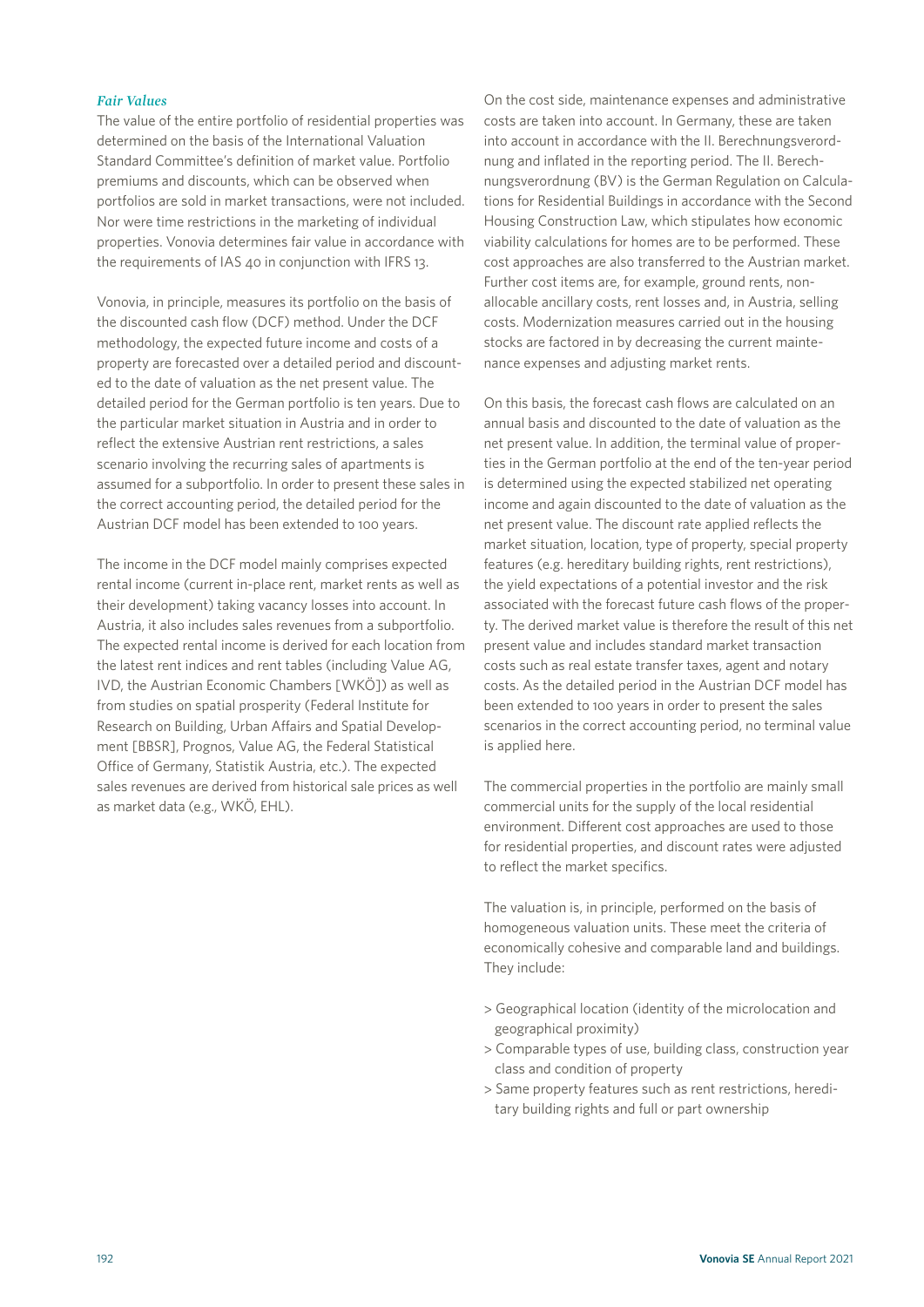The Vonovia portfolio also contains project developments, existing areas with construction potential and land areas with inheritable building rights granted. Project developments that are to be managed within Vonovia's own portfolio are measured using the cost approach until the construction work is complete. Following completion of construction work, they are measured at fair value using the DCF procedure described above. Existing areas with construction potential are valued using a comparable method on the basis of the local standard land value evaluated. Deductions are taken into account in particular for the readiness for construction and potential use as well as for likelihood of development and the development situation. Inheritable building rights granted are valued in the same way as the property portfolio using a DCF method. The input parameters here are the duration and amount of ground rent and the value of the land.

The right-of-use assets from leasehold contracts are recognized at their fair value. The fair value of the leasehold contracts corresponds to the present value of the standard market leasehold fee payments up until the end of the term of the hereditary building right in question. These are calculated based on the current amount of the ground rent. In order to calculate the present value, the leasehold fee payments are discounted using a property-specific interest rate.

Vonovia determined the fair values of its real estate portfolio in Germany and Austria as of December 31, 2021 in its in-house valuation department on the basis of the methodology described above. Vonovia's real estate portfolio, excluding Deutsche Wohnen, was also valued by the independent appraiser CBRE GmbH. The market value resulting from the external report deviates from the internal valuation result by 0.1%.

The Deutsche Wohnen real estate portfolio was also valued by the independent appraiser Jones Lang LaSalle SE. The market value resulting from this external report deviates from the internal valuation result by 0.6%.

For the portfolio in Sweden, the result of the external appraiser Savills Sweden AB was applied. The fair values for the Swedish portfolio were also calculated using a DCF method that is generally comparable to the procedure used by Vonovia, as explained above, but takes account of specific features of the Swedish real estate market. These include, by way of example, the reflection of the inclusive rents received (including costs for heating and water, among other things) and the explicit inclusion of expenses billed as ancillary expenses in Germany, for example, as operator costs on the owner's side.

Deutsche Wohnen's project developments were measured by Jones Lang LaSalle SE using the residual value method as of the cut-off date of September 30, 2021. These values were, as part of what was still the provisional purchase price allocation, reviewed and adopted and were updated to reflect the current reporting date.

For the care facility portfolio of Deutsche Wohnen as of the reporting date December 31, 2021 the result of the external appraiser W&P Immobilienberatung GmbH was applied.

The contractually fixed remuneration for the valuation report is not linked to the valuation results.

The real estate portfolio of Vonovia is to be found in the items investment properties, property, plant and equipment (owner-occupied properties), real estate inventories, contract assets and assets held for sale. The fair value of the portfolio comprising residential buildings, commercial properties, garages and parking spaces, project developments, as well as undeveloped land and any hereditary building rights granted was  $\epsilon$  97,845.3 million as of December 31, 2021 (Dec. 31, 2020: € 58,910.7 million). This corresponds to a net initial yield for the developed land of Vonovia, excluding Deutsche Wohnen, of 2.6% (total portfolio including Sweden and Austria; Dec. 31, 2020: 2.9%). For Germany, this results in an in-place-rent multiplier of 28.0 for the Vonovia portfolio excluding Deutsche Wohnen (Dec. 31, 2020: 25.4) and a fair value per m<sup>2</sup> of  $∈$  2,401 (Dec. 31, 2020: € 2,099). The in-place-rent multiplier and fair value for the Austrian portfolio come to 26.5 and  $\epsilon$  1,674 per m<sup>2</sup> (Dec. 31, 2020: 25.5 and  $\epsilon$  1,570 per m<sup>2</sup>), while the values for Sweden come to 20.6 and  $\epsilon$  2,475 per m<sup>2</sup> (Dec. 31, 2020: 17.4 and  $\epsilon$  2,090 per m<sup>2</sup>).

For the developed land in the subportfolio of Deutsche Wohnen real estate, the net initial yield stands at 2.1%, which represents a fair value of  $\epsilon$  2,894 per m<sup>2</sup> and an in-place rent multiplier of 33.5.

The Act on Rent Controls in the Housing Sector in Berlin passed by the Berlin House of Representatives was declared unconstitutional and, as a result, null and void by the German Federal Constitutional Court on April 15, 2021. The development then observed in Berlin in the period leading up to December 31, 2021 has been included in the year-end valuation for 2021.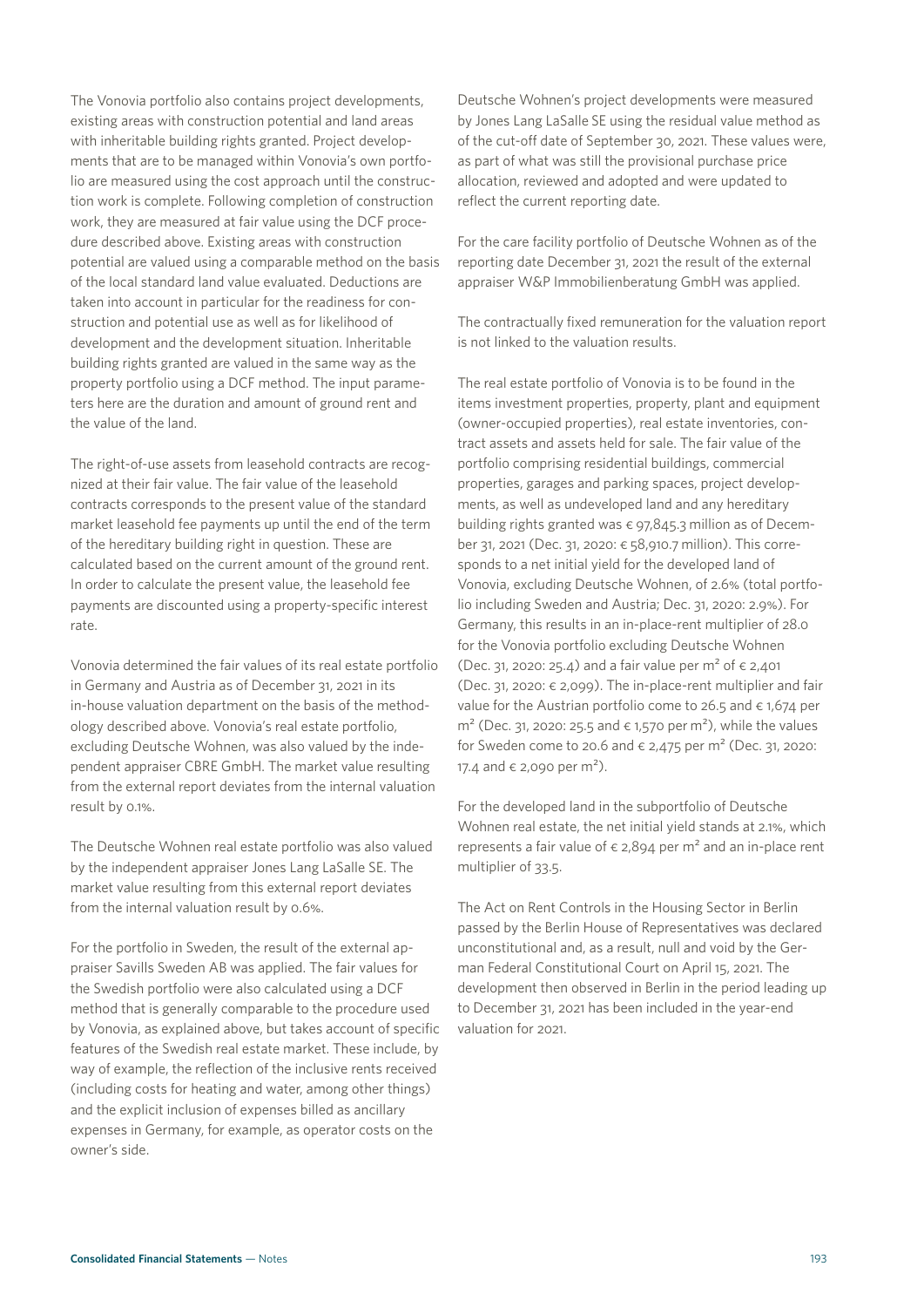The material valuation parameters for the investment properties (Level 3) in the real estate portfolio are as follows as of December 31, 2021 broken down by regional markets/ shown separately for the portfolio of Deutsche Wohnen:

|                                  | Valuation results*                    |                                                            |                                                                    |                                                                |  |
|----------------------------------|---------------------------------------|------------------------------------------------------------|--------------------------------------------------------------------|----------------------------------------------------------------|--|
| Regional market                  | Fair value<br>(in $\epsilon$ million) | thereof<br>assets held for sale<br>(in $\epsilon$ million) | thereof<br>owner-occupied<br>properties<br>(in $\epsilon$ million) | thereof<br>investment<br>properties<br>(in $\epsilon$ million) |  |
| Dec. 31, 2021                    |                                       |                                                            |                                                                    |                                                                |  |
| Berlin                           | 8,964.6                               | 817.4                                                      | 6.4                                                                | 8,140.8                                                        |  |
| Rhine Main area                  | 5,605.9                               | 17.6                                                       | 10.2                                                               | 5,578.1                                                        |  |
| Southern Ruhr area               | 5,267.0                               | 9.7                                                        | 9.5                                                                | 5,247.9                                                        |  |
| Rhineland                        | 4,963.1                               | 152.3                                                      | 5.7                                                                | 4,805.1                                                        |  |
| Dresden                          | 4,656.1                               | 0.4                                                        | 7.6                                                                | 4,648.1                                                        |  |
| Hamburg                          | 3,611.8                               | 3.3                                                        | 4.5                                                                | 3,604.1                                                        |  |
| Kiel                             | 3,005.5                               | 1.5                                                        | 5.1                                                                | 2,998.8                                                        |  |
| Munich                           | 2,742.7                               | 7.9                                                        | 6.3                                                                | 2,728.5                                                        |  |
| Stuttgart                        | 2,551.9                               | 3.2                                                        | 2.1                                                                | 2,546.6                                                        |  |
| Hanover                          | 2,392.3                               | $3.1\,$                                                    | 2.6                                                                | 2,386.6                                                        |  |
| Northern Ruhr area               | 2,179.9                               | $8.1\,$                                                    | 7.0                                                                | 2,164.8                                                        |  |
| Bremen                           | 1,484.2                               | 0.5                                                        | 2.5                                                                | 1,481.3                                                        |  |
| Leipzig                          | 1,229.6                               | 8.9                                                        | 1.4                                                                | 1,219.3                                                        |  |
| Westphalia                       | 1,173.3                               | 0.9                                                        | 2.0                                                                | 1,170.4                                                        |  |
| Freiburg                         | 788.7                                 | 0.9                                                        | 1.5                                                                | 786.3                                                          |  |
| Other strategic locations        | 3,611.2                               | 3.5                                                        | 6.1                                                                | 3,601.6                                                        |  |
| <b>Total strategic locations</b> | 54,227.8                              | 1,039.2                                                    | 80.5                                                               | 53,108.3                                                       |  |
| Non-strategic locations          | 236.6                                 | 16.4                                                       | $\sim$                                                             | 220.2                                                          |  |
| <b>Vonovia Germany</b>           | 54,464.5                              | 1,055.7                                                    | 80.5                                                               | 53,328.3                                                       |  |
| Vonovia Sweden**                 | 7,386.0                               | $\overline{\phantom{a}}$                                   | $\sim$                                                             | 7,386.0                                                        |  |
| Vonovia Austria**                | 2,932.5                               | 9.7                                                        | 50.0                                                               | 2,872.8                                                        |  |
| Deutsche Wohnen                  | 27,628.7                              | 1,633.3                                                    | $\sim$                                                             | 25,995.4                                                       |  |

\* Fair value of the developed land excl. € 5,433.6 million for development, undeveloped land, inheritable building rights granted and other; € 4,141.1 million of this amount relates to

investment properties. The investment properties balance sheet item also includes the present value in connection with payments for right-of-use assets in the amount of € 376.5 million. \*\* The valuation methods used for the portfolio in Austria and Sweden provide valuation parameters that are only partially comparable. Administrative and maintenance expenses

are not shown separately.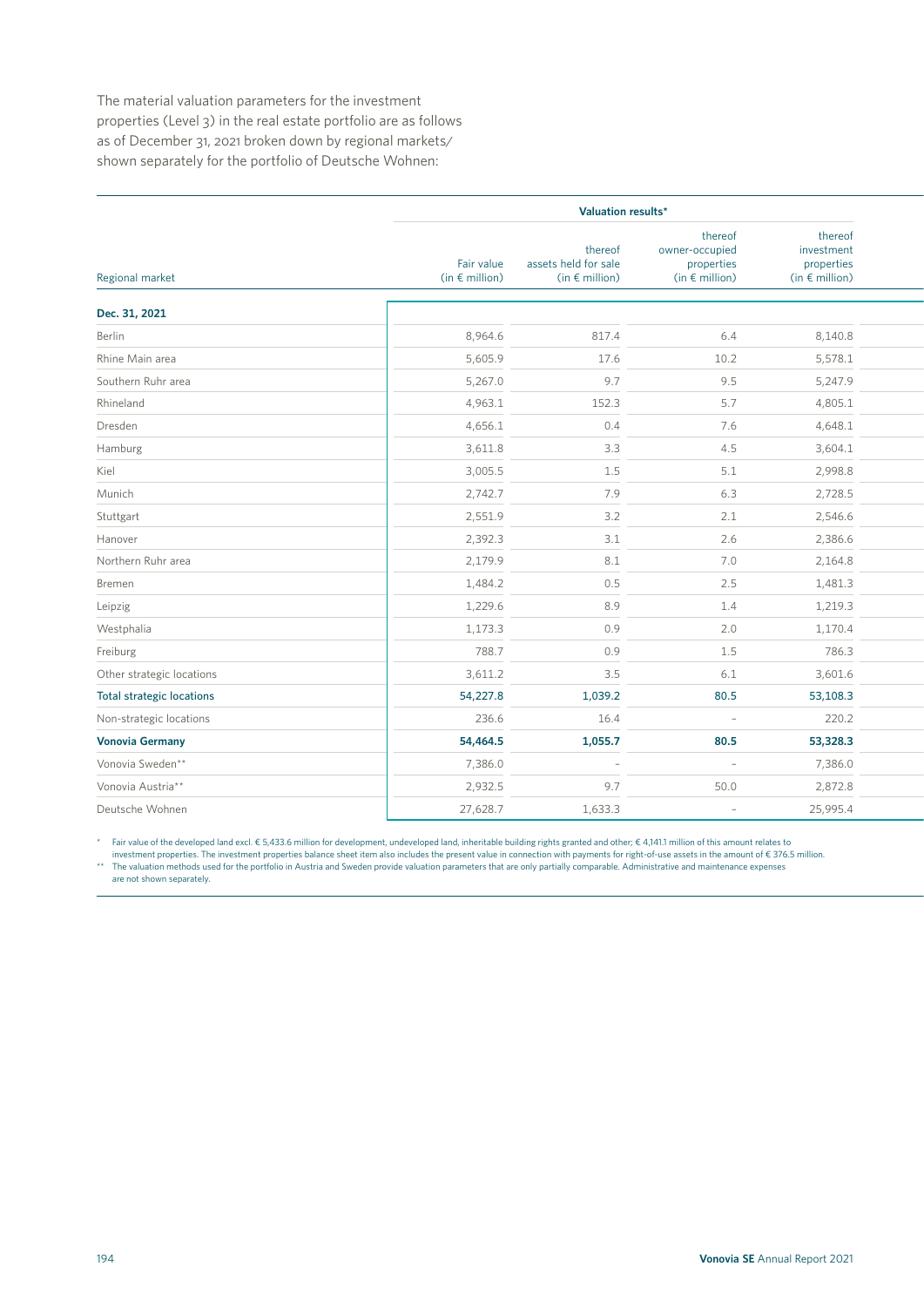|                                       |                        |                                           |                                        | Valuation parameters investment properties (Level 3)     |                                                                 |                                                                           |
|---------------------------------------|------------------------|-------------------------------------------|----------------------------------------|----------------------------------------------------------|-----------------------------------------------------------------|---------------------------------------------------------------------------|
| Capitalized<br>interest rate<br>total | Discount rate<br>total | Stabilized<br>vacancy rate<br>residential | Market rent<br>increase<br>residential | Market rent<br>residential<br>$(\epsilon/m^2$ per month) | Maintenance costs<br>total residential<br>$(\epsilon/m^2 p.a.)$ | Management costs<br>residential<br>$\xi$ per residential<br>unit $p.a.$ ) |
|                                       |                        |                                           |                                        |                                                          |                                                                 |                                                                           |
| $2.3\%$                               | 4.1%                   | 1.0%                                      | 1.8%                                   | 8.08                                                     | 14.12                                                           | 265                                                                       |
| 2.6%                                  | 4.3%                   | 1.1%                                      | 1.8%                                   | 9.67                                                     | 14.03                                                           | 286                                                                       |
| $3.0\%$                               | 4.3%                   | 2.6%                                      | 1.5%                                   | 7.27                                                     | 12.78                                                           | 279                                                                       |
| 2.9%                                  | 4.5%                   | 1.8%                                      | 1.6%                                   | 8.52                                                     | 13.73                                                           | 283                                                                       |
| 2.9%                                  | 4.4%                   | 2.4%                                      | 1.6%                                   | 6.74                                                     | 14.03                                                           | 251                                                                       |
| 2.7%                                  | 4.1%                   | 1.3%                                      | 1.6%                                   | 8.78                                                     | 14.49                                                           | 271                                                                       |
| $3.0\%$                               | 4.5%                   | 1.6%                                      | 1.6%                                   | 7.75                                                     | 14.93                                                           | 273                                                                       |
| 2.6%                                  | 4.4%                   | 0.6%                                      | 1.9%                                   | 12.03                                                    | 14.14                                                           | 275                                                                       |
| 2.9%                                  | 4.5%                   | 1.2%                                      | 1.8%                                   | 9.50                                                     | 14.73                                                           | 286                                                                       |
| 2.9%                                  | 4.3%                   | 2.0%                                      | 1.6%                                   | 7.77                                                     | 14.06                                                           | 273                                                                       |
| $3.7\%$                               | 4.6%                   | 3.3%                                      | 1.1%                                   | 6.56                                                     | 13.29                                                           | 281                                                                       |
| $3.0\%$                               | 4.4%                   | 2.1%                                      | 1.6%                                   | 7.21                                                     | 13.32                                                           | 278                                                                       |
| 2.9%                                  | 4.3%                   | 2.7%                                      | 1.6%                                   | 6.88                                                     | 14.93                                                           | 265                                                                       |
| $3.3\%$                               | 4.6%                   | 2.0%                                      | 1.5%                                   | 7.48                                                     | 13.32                                                           | 277                                                                       |
| $2.7\%$                               | 4.2%                   | 0.9%                                      | 1.6%                                   | 8.84                                                     | 15.45                                                           | 282                                                                       |
| $3.2\%$                               | 4.6%                   | 2.3%                                      | 1.5%                                   | 7.89                                                     | 14.26                                                           | 282                                                                       |
| 2.8%                                  | 4.4%                   | 1.9%                                      | 1.6%                                   | 8.00                                                     | 13.94                                                           | 274                                                                       |
| $3.2\%$                               | 4.6%                   | 2.8%                                      | 1.5%                                   | 7.67                                                     | 15.05                                                           | 314                                                                       |
| 2.8%                                  | 4.4%                   | 1.9%                                      | 1.6%                                   | 7.99                                                     | 13.95                                                           | 274                                                                       |
| $3.2\%$                               | 5.3%                   | 0.8%                                      | 2.0%                                   | 10.59                                                    | n.a.                                                            | n. a.                                                                     |
| n.a.                                  | 5.2%                   | 2.4%                                      | 1.7%                                   | 5.80                                                     | 19.72                                                           | n. a.                                                                     |
| $2.8\%$                               | 4.0%                   | 1.4%                                      | 1.3%                                   | 9.31                                                     | 13.49                                                           | 299                                                                       |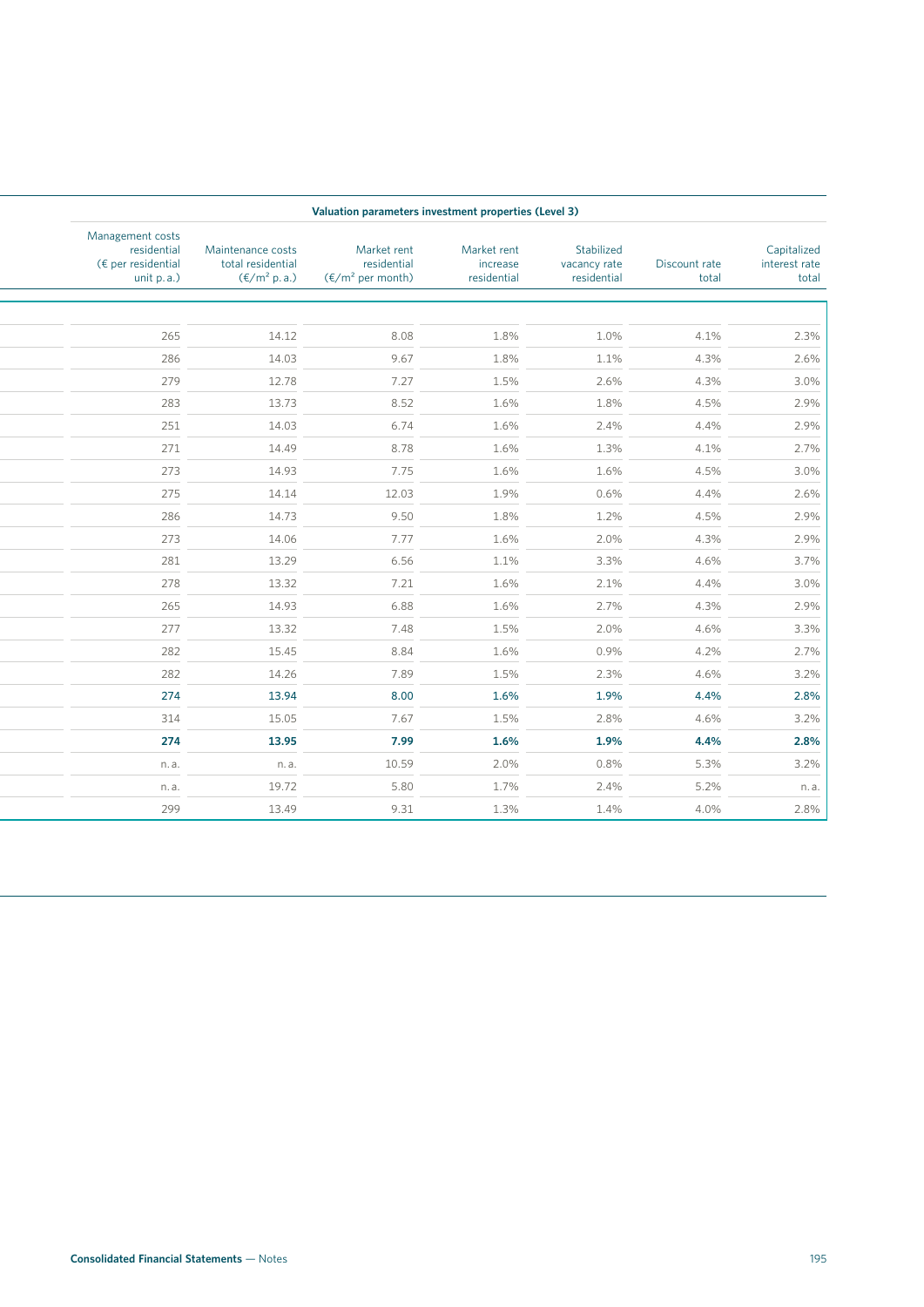|                                  |                                       | Valuation results*                                         |                                                                    |                                                                |  |  |
|----------------------------------|---------------------------------------|------------------------------------------------------------|--------------------------------------------------------------------|----------------------------------------------------------------|--|--|
| Regional market                  | Fair value<br>(in $\epsilon$ million) | thereof<br>assets held for sale<br>(in $\epsilon$ million) | thereof<br>owner-occupied<br>properties<br>(in $\epsilon$ million) | thereof<br>investment<br>properties<br>(in $\epsilon$ million) |  |  |
| Dec. 31, 2020                    |                                       |                                                            |                                                                    |                                                                |  |  |
| Berlin                           | 7,815.5                               | 2.4                                                        | 7.9                                                                | 7,805.1                                                        |  |  |
| Rhine Main area                  | 4,934.0                               | 22.2                                                       | 6.7                                                                | 4,905.2                                                        |  |  |
| Southern Ruhr area               | 4,483.3                               | 28.3                                                       | 8.6                                                                | 4,446.5                                                        |  |  |
| Rhineland                        | 4,213.1                               | 20.0                                                       | 7.0                                                                | 4,186.1                                                        |  |  |
| Dresden                          | 4,044.5                               | $6.4\,$                                                    | 6.5                                                                | 4,031.6                                                        |  |  |
| Hamburg                          | 3,087.2                               | 6.7                                                        | 3.8                                                                | 3,076.7                                                        |  |  |
| Kiel                             | 2,535.7                               | 1.4                                                        | 3.4                                                                | 2,531.0                                                        |  |  |
| Munich                           | 2,496.3                               | 5.1                                                        | 4.4                                                                | 2,486.8                                                        |  |  |
| Stuttgart                        | 2,319.9                               | 6.4                                                        | 2.1                                                                | 2,311.4                                                        |  |  |
| Hanover                          | 2,053.6                               | 0.9                                                        | 2.3                                                                | 2,050.4                                                        |  |  |
| Northern Ruhr area               | 1,893.8                               | 8.9                                                        | 6.2                                                                | 1,878.7                                                        |  |  |
| Bremen                           | 1,318.3                               | $1.1\,$                                                    | 2.0                                                                | 1,315.2                                                        |  |  |
| Leipzig                          | 1,054.8                               | 10.3                                                       | 1.2                                                                | 1,043.4                                                        |  |  |
| Westphalia                       | 1,028.7                               | 3.7                                                        | 1.8                                                                | 1,023.2                                                        |  |  |
| Freiburg                         | 696.8                                 | $0.2\,$                                                    | 2.0                                                                | 694.5                                                          |  |  |
| Other strategic locations        | 3,198.2                               | $6.1$                                                      | 5.0                                                                | 3,187.0                                                        |  |  |
| <b>Total strategic locations</b> | 47,173.7                              | 130.1                                                      | 70.9                                                               | 46,972.8                                                       |  |  |
| Non-strategic locations          | 609.2                                 | 12.9                                                       | 1.1                                                                | 595.2                                                          |  |  |
| <b>Vonovia Germany</b>           | 47,782.8                              | 142.9                                                      | 72.0                                                               | 47,567.9                                                       |  |  |
| Vonovia Sweden**                 | 6,219.4                               | $\sim$ $-$                                                 | $\overline{a}$                                                     | 6,219.4                                                        |  |  |
| Vonovia Austria**                | 2,832.2                               | 17.5                                                       | 50.2                                                               | 2,764.5                                                        |  |  |
|                                  |                                       |                                                            |                                                                    |                                                                |  |  |

\* Fair value of the developed land excluding € 2,076.3 million for development, undeveloped land, inheritable building rights granted and other; € 1,221.1 million of this amount relates to investment properties. The investment properties balance sheet item also includes the present value in connection with payments for right-of-use assets in the amount of € 298.9 million. The valuation methods used for the portfolio in Austria and Sweden provide valuation parameters that are only partially comparable. Administrative and maintenance expenses

are not shown separately.

The inflation rate applied to the valuation procedure comes to 1.6% (including Sweden). For the Austrian portfolio, a sales strategy with an average selling price of  $\epsilon$  2,282 per m<sup>2</sup> was assumed for 52.0 % of the portfolio. The inflation rate applied to the valuation of the subportfolio of Deutsche Wohnen real estate comes to 1.5%.

Net income from the valuation of investment properties amounted to  $\epsilon$  7,393.8 million in the 2021 fiscal year (Dec. 31, 2020: € 3,719.8 million).

# *Sensitivity Analyses*

The sensitivity analyses performed on Vonovia's real estate portfolio show the impact of value drivers dependent upon market developments. Those influenced in particular are the market rents and their development, the amount of recognized administrative and maintenance expenses, cost increases, the vacancy rate and interest rates. The effect of possible fluctuations in these parameters is shown separately for each parameter according to regional market in the following.

Interactions between the parameters are possible but cannot be quantified owing to the complexity of the interrelationships. The vacancy and market rent parameters, for example, can influence each other. If rising demand for housing is not met by adequate supply developments, then this can result in lower vacancy rates and, at the same time, rising market rents. If, however, the rising demand is com-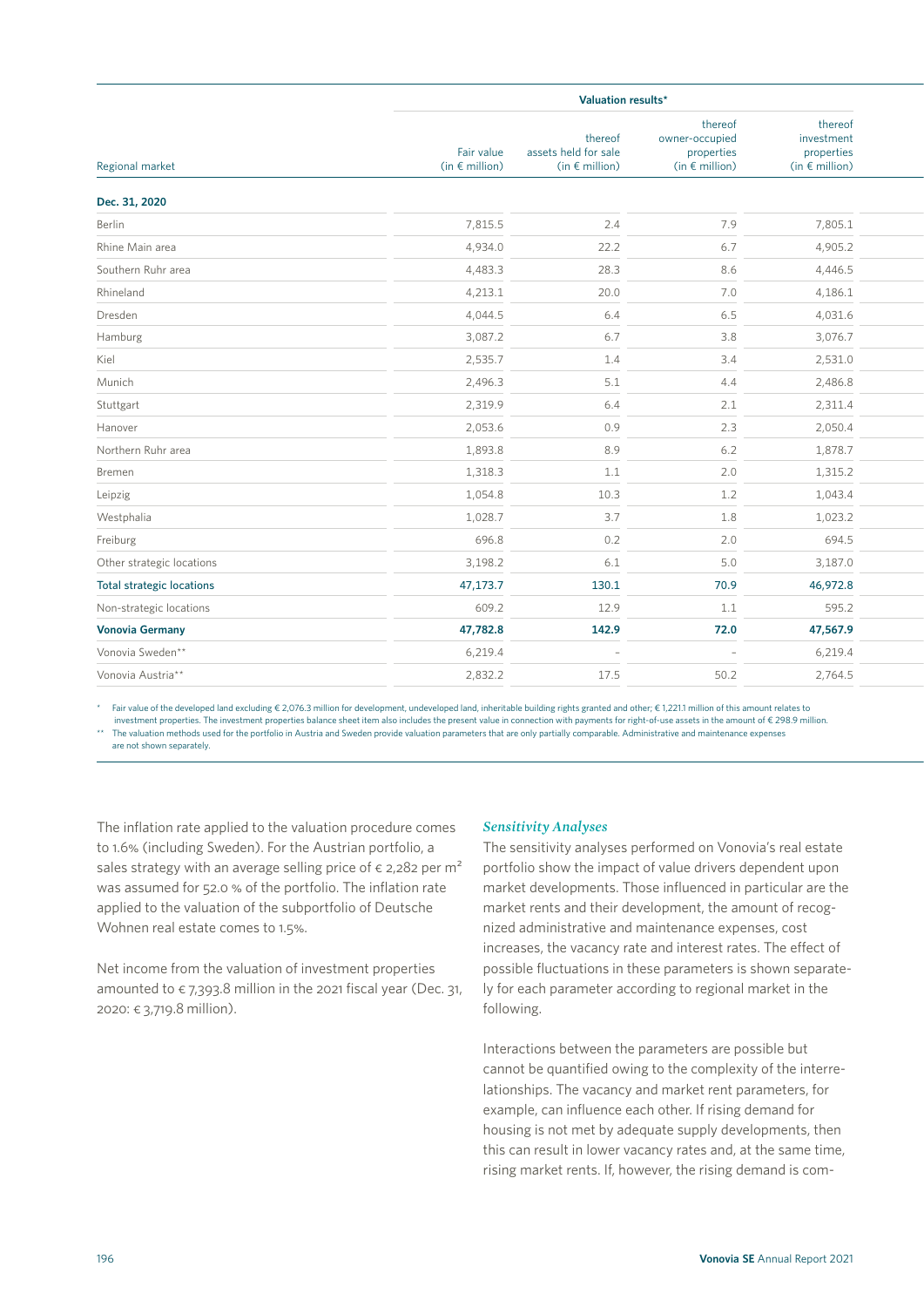| Valuation parameters investment properties (Level 3) |                                                                 |                                                  |  |                                                          |                                        |                                           |                        |                                       |
|------------------------------------------------------|-----------------------------------------------------------------|--------------------------------------------------|--|----------------------------------------------------------|----------------------------------------|-------------------------------------------|------------------------|---------------------------------------|
|                                                      | Maintenance costs<br>total residential<br>$(\epsilon/m^2 p.a.)$ | Management costs<br>residential<br>unit $p.a.$ ) |  | Market rent<br>residential<br>$(\epsilon/m^2$ per month) | Market rent<br>increase<br>residential | Stabilized<br>vacancy rate<br>residential | Discount rate<br>total | Capitalized<br>interest rate<br>total |
|                                                      |                                                                 |                                                  |  |                                                          |                                        |                                           |                        |                                       |
|                                                      | 14.00                                                           | 261                                              |  | 7.88                                                     | 1.8%                                   | 1.1%                                      | 3.9%                   | 2.1%                                  |
|                                                      | 13.97                                                           | 282                                              |  | 9.33                                                     | 1.8%                                   | 1.1%                                      | 4.6%                   | 2.9%                                  |
|                                                      | 12.69                                                           | 276                                              |  | 7.00                                                     | 1.5%                                   | 2.6%                                      | 4.8%                   | 3.5%                                  |
|                                                      | 13.71                                                           | 280                                              |  | 8.22                                                     | 1.7%                                   | 1.9%                                      | 4.9%                   | 3.3%                                  |
|                                                      | 14.08                                                           | 247                                              |  | 6.74                                                     | 1.7%                                   | 2.2%                                      | 4.8%                   | 3.3%                                  |
|                                                      | 14.36                                                           | 267                                              |  | 8.46                                                     | 1.6%                                   | 1.3%                                      | 4.5%                   | 3.1%                                  |
|                                                      | 14.67                                                           | 268                                              |  | 7.42                                                     | 1.7%                                   | 1.7%                                      | 4.9%                   | 3.4%                                  |
|                                                      | 13.97                                                           | 271                                              |  | 11.41                                                    | 1.9%                                   | 0.6%                                      | 4.4%                   | 2.7%                                  |
|                                                      | 14.61                                                           | 282                                              |  | 9.20                                                     | 1.8%                                   | 1.2%                                      | 4.7%                   | 3.1%                                  |
|                                                      | 14.00                                                           | 269                                              |  | 7.45                                                     | 1.7%                                   | 2.1%                                      | 4.8%                   | 3.3%                                  |
|                                                      | 13.22                                                           | 278                                              |  | 6.43                                                     | 1.3%                                   | 3.3%                                      | 5.2%                   | 4.2%                                  |
|                                                      | 13.27                                                           | 274                                              |  | 6.94                                                     | 1.8%                                   | 2.1%                                      | 4.8%                   | 3.2%                                  |
|                                                      | 14.87                                                           | 262                                              |  | 6.70                                                     | 1.7%                                   | 2.9%                                      | 4.9%                   | 3.3%                                  |
|                                                      | 13.17                                                           | 273                                              |  | 7.25                                                     | 1.5%                                   | 2.0%                                      | 4.9%                   | 3.6%                                  |
|                                                      | 15.22                                                           | 278                                              |  | 8.35                                                     | 1.7%                                   | 1.0%                                      | 4.5%                   | 2.9%                                  |
|                                                      | 14.09                                                           | 278                                              |  | 7.64                                                     | 1.6%                                   | 2.3%                                      | 4.9%                   |                                       |
|                                                      | 13.85                                                           | 270                                              |  | 7.74                                                     | 1.7%                                   | 1.9%                                      | 4.7%                   | 3.5%<br>3.1%                          |
|                                                      | 14.72                                                           | 274                                              |  | 7.58                                                     | 1.6%                                   | 2.7%                                      | 4.8%                   |                                       |
|                                                      | 13.86                                                           | 270                                              |  | 7.74                                                     | 1.7%                                   | 1.9%                                      | 4.7%                   | 3.2%<br>3.1%                          |
|                                                      | n.a.                                                            | n.a.                                             |  | 10.46                                                    | 2.0%                                   | 0.9%                                      | 5.3%                   |                                       |
|                                                      | 19.43                                                           | n.a.                                             |  | 5.61                                                     | 1.4%                                   | 2.4%                                      | 5.4%                   |                                       |
|                                                      |                                                                 |                                                  |  |                                                          |                                        |                                           |                        |                                       |

pensated for by a high vacancy reserve in the location in question, then the market rent level does not necessarily change.

Changes in the demand for housing can also impact the risk associated with the expected payment flows, which is then reflected in adjusted amounts recognized for discounting and capitalized interest rates. The effects do not, however, necessarily have to have a favorable impact on each other, for example, if the changes in the demand for residential real estate are overshadowed by macroeconomic developments.

In addition, factors other than demand can have an impact on these parameters. Examples include changes in the portfolio, in seller and buyer behavior, political decisions and developments on the capital market.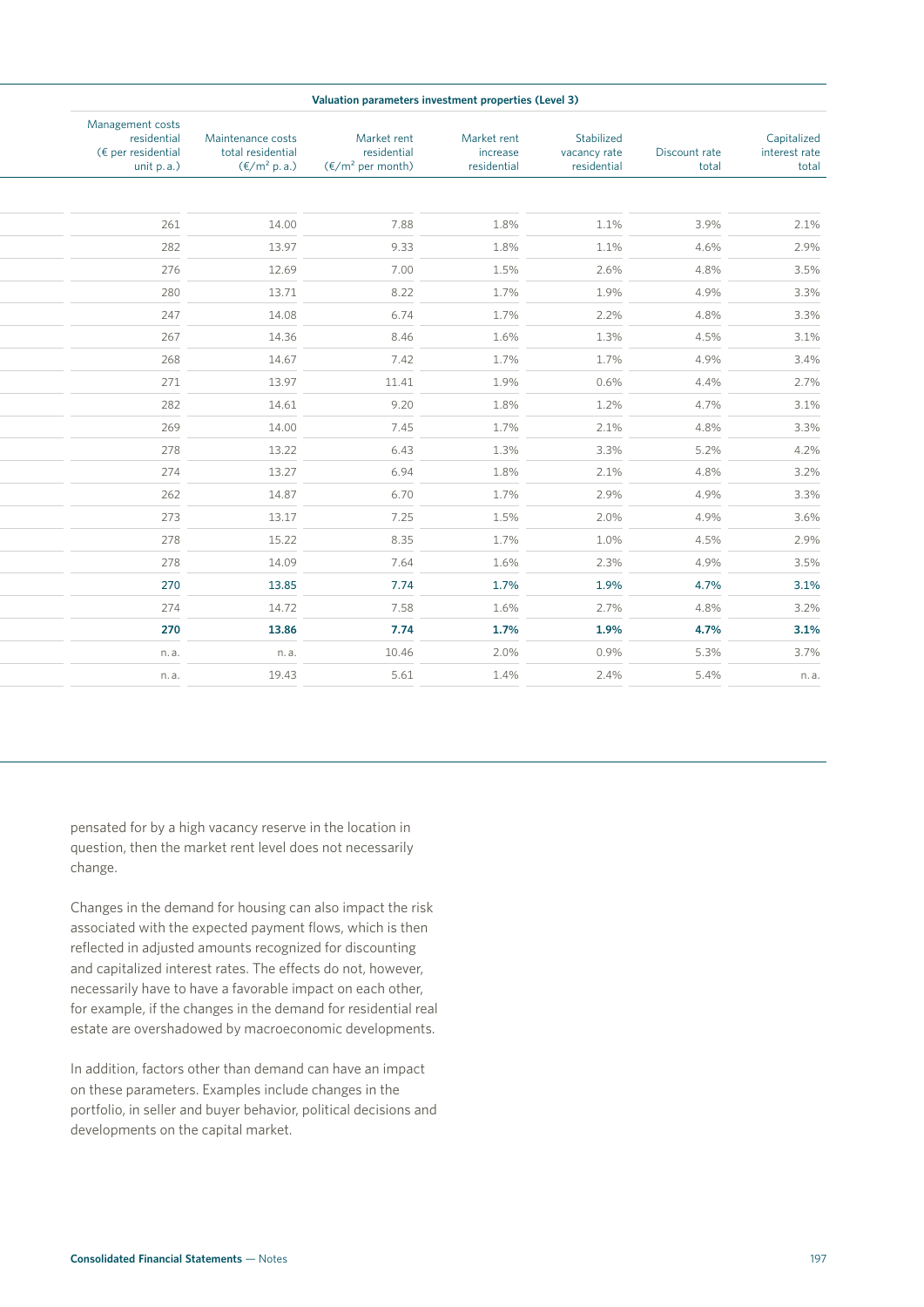The table below shows the percentage impact on values in the event of a change in the valuation parameters. The absolute impact on values is calculated by multiplying the percentage impact by the fair value of the investment properties.

|                                  |                                 | Change in value as a % under varying parameters |                         |
|----------------------------------|---------------------------------|-------------------------------------------------|-------------------------|
|                                  | Management costs<br>residential | Maintenance costs<br>residential                | Cost increase/inflation |
| Regional market                  | $-10\%/10\%$                    | $-10\%/10\%$                                    | $-0.5\%/+0.5\%$ points  |
| Dec. 31, 2021                    |                                 |                                                 |                         |
| Berlin                           | $0.5/-0.5$                      | $1.6/-1.6$                                      | $5.5/-5.5$              |
| Rhine Main area                  | $0.4/-0.4$                      | $1.3/-1.3$                                      | $3.5/-3.6$              |
| Southern Ruhr area               | $0.7/-0.7$                      | $2.0/-2.0$                                      | $5.1/-5.1$              |
| Rhineland                        | $0.5/-0.5$                      | $1.6/-1.6$                                      | $4.0/-4.1$              |
| Dresden                          | $0.7/-0.7$                      | $2.1/-2.1$                                      | $5.4/-5.4$              |
| Hamburg                          | $0.5/-0.5$                      | $1.7/-1.7$                                      | $4.5/-4.6$              |
| Kiel                             | $0.7/-0.7$                      | $2.0/-2.0$                                      | $4.8/-4.9$              |
| Munich                           | $0.3/-0.3$                      | $1.1/-1.1$                                      | $3.4/-3.5$              |
| Stuttgart                        | $0.5/-0.5$                      | $1.4/-1.4$                                      | $3.4/-3.6$              |
| Hanover                          | $0.6/-0.6$                      | $1.9/-1.9$                                      | $4.7/-4.7$              |
| Northern Ruhr area               | $1.0/-1.0$                      | $2.7/-2.7$                                      | $5.3/-5.3$              |
| Bremen                           | $0.7/-0.7$                      | $2.0/-2.0$                                      | $5.4/-5.4$              |
| Leipzig                          | $0.7/-0.7$                      | $2.3/-2.3$                                      | $5.8/-5.8$              |
| Westphalia                       | $0.7/-0.7$                      | $2.0/-2.0$                                      | $4.6/-4.7$              |
| Freiburg                         | $0.5/-0.5$                      | $1.7/-1.7$                                      | $4.1/-4.3$              |
| Other strategic locations        | $0.6/-0.6$                      | $1.9/-1.9$                                      | $4.2/-4.3$              |
| <b>Total strategic locations</b> | $0.6/-0.6$                      | $1.8/-1.8$                                      | $4.6/-4.7$              |
| Non-strategic locations          | $0.6/-0.6$                      | $2.0/-2.0$                                      | $4.4/-4.5$              |
| <b>Vonovia Germany</b>           | $0.6/-0.6$                      | $1.8/-1.8$                                      | $4.6/-4.7$              |
| Vonovia Sweden*                  | n.a.                            | n.a.                                            | $1.3/-1.3$              |
| Vonovia Austria*                 | n.a.                            | $0.3/-0.3$                                      | $0.4/-0.5$              |
| Deutsche Wohnen                  | $0.6/-0.6$                      | $1.3/-1.3$                                      | $4.0/-4.0$              |
|                                  |                                 |                                                 |                         |

\* The valuation methods used for the portfolio in Austria and Sweden provide valuation parameters that are only partially comparable. Administrative and maintenance expenses are not shown separately.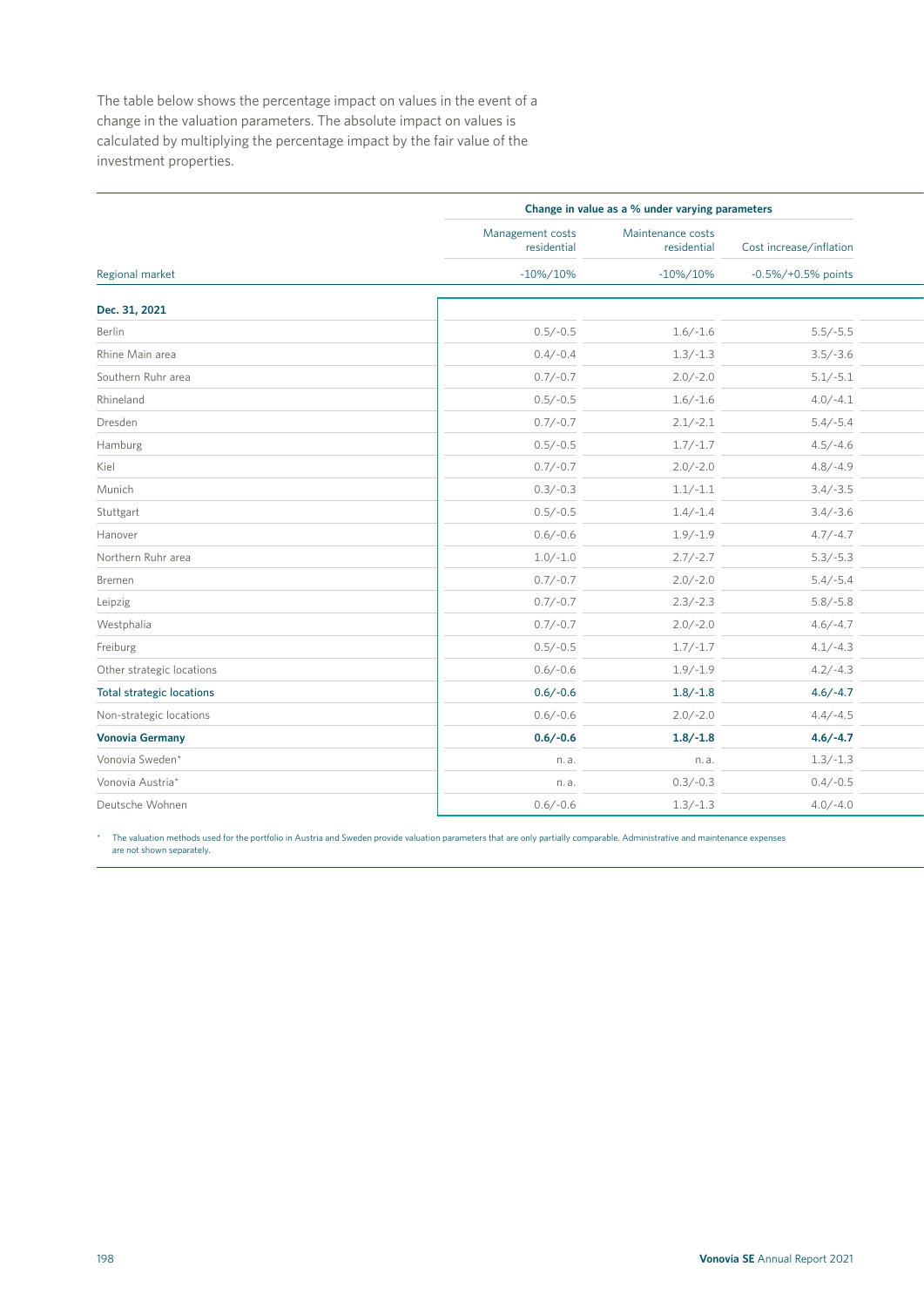| Change in value as a % under varying parameters     |                                        |                                     |                            |  |
|-----------------------------------------------------|----------------------------------------|-------------------------------------|----------------------------|--|
| Discounting and capitalized<br>interest rates total | Stabilized vacancy rate<br>residential | Market rent increase<br>residential | Market rent<br>residential |  |
| -0.25%/+0.25% points                                | $-1\%/+1\%$ points                     | $-0.2\%/+0.2\%$ points              | $-2\%/+2\%$                |  |
|                                                     |                                        |                                     |                            |  |
| $12.7/-10.2$                                        | $1.4/-1.7$                             | $-10.0/12.4$                        | $-2.4/2.4$                 |  |
| $10.5/-8.6$                                         | $1.0/-1.5$                             | $-8.2/9.7$                          | $-2.3/2.3$                 |  |
| $9.3/-7.8$                                          | $1.9/-1.8$                             | $-8.1/9.5$                          | $-2.5/2.5$                 |  |
| $9.6/-8.1$                                          | $1.6/-1.7$                             | $-7.9/9.2$                          | $-2.4/2.3$                 |  |
| $9.8/-8.2$                                          | $1.8/-1.8$                             | $-8.3/9.8$                          | $-2.5/2.5$                 |  |
| $11.0/-8.9$                                         | $1.2/-1.6$                             | $-8.7/10.5$                         | $-2.4/2.3$                 |  |
| $9.2/-7.8$                                          | $1.8/-1.8$                             | $-7.9/9.3$                          | $-2.4/2.4$                 |  |
| $11.3/-9.3$                                         | $0.7/-1.4$                             | $-8.4/10.1$                         | $-2.1/2.1$                 |  |
| $9.6/-8.1$                                          | $1.3/-1.6$                             | $-7.8/9.0$                          | $-2.3/2.3$                 |  |
| $9.6/-8.1$                                          | $1.7/-1.7$                             | $-8.1/9.5$                          | $-2.4/2.4$                 |  |
| $7.5/-6.5$                                          | $2.1/-2.1$                             | $-7.1/8.1$                          | $-2.6/2.6$                 |  |
| $9.7/-8.1$                                          | $1.8/-1.8$                             | $-8.3/9.8$                          | $-2.4/2.4$                 |  |
| $9.9/-8.3$                                          | $1.8/-1.8$                             | $-8.5/10.1$                         | $-2.5/2.5$                 |  |
| $8.6/-7.3$                                          | $1.7/-1.8$                             | $-7.5/8.8$                          | $-2.4/2.3$                 |  |
| $10.2/-8.5$                                         | $1.1/-1.6$                             | $-8.4/9.9$                          | $-2.4/2.3$                 |  |
|                                                     | $1.7/-1.7$                             | $-7.4/8.7$                          | $-2.4/2.4$                 |  |
| $10.2/-8.4$                                         | $1.5/-1.7$                             | $-8.3/9.9$                          | $-2.4/2.4$                 |  |
| $9.0/-7.6$                                          | $1.6/-1.7$                             | $-7.2/8.4$                          | $-2.3/2.3$                 |  |
| $10.2/-8.4$                                         | $1.5/-1.7$                             | $-8.3/9.9$                          | $-2.4/2.4$                 |  |
| $7.8/-6.8$                                          | $0.8/-1.3$                             | $-1.3/1.3$                          | $-3.0/3.0$                 |  |
|                                                     | $0.9/-0.9$                             | $-1.0/1.1$                          | $-0.4/0.4$                 |  |
| $10.3/-8.5$                                         | $1.2/-1.6$                             | $-7.0/8.2$                          | $-1.3/1.3$                 |  |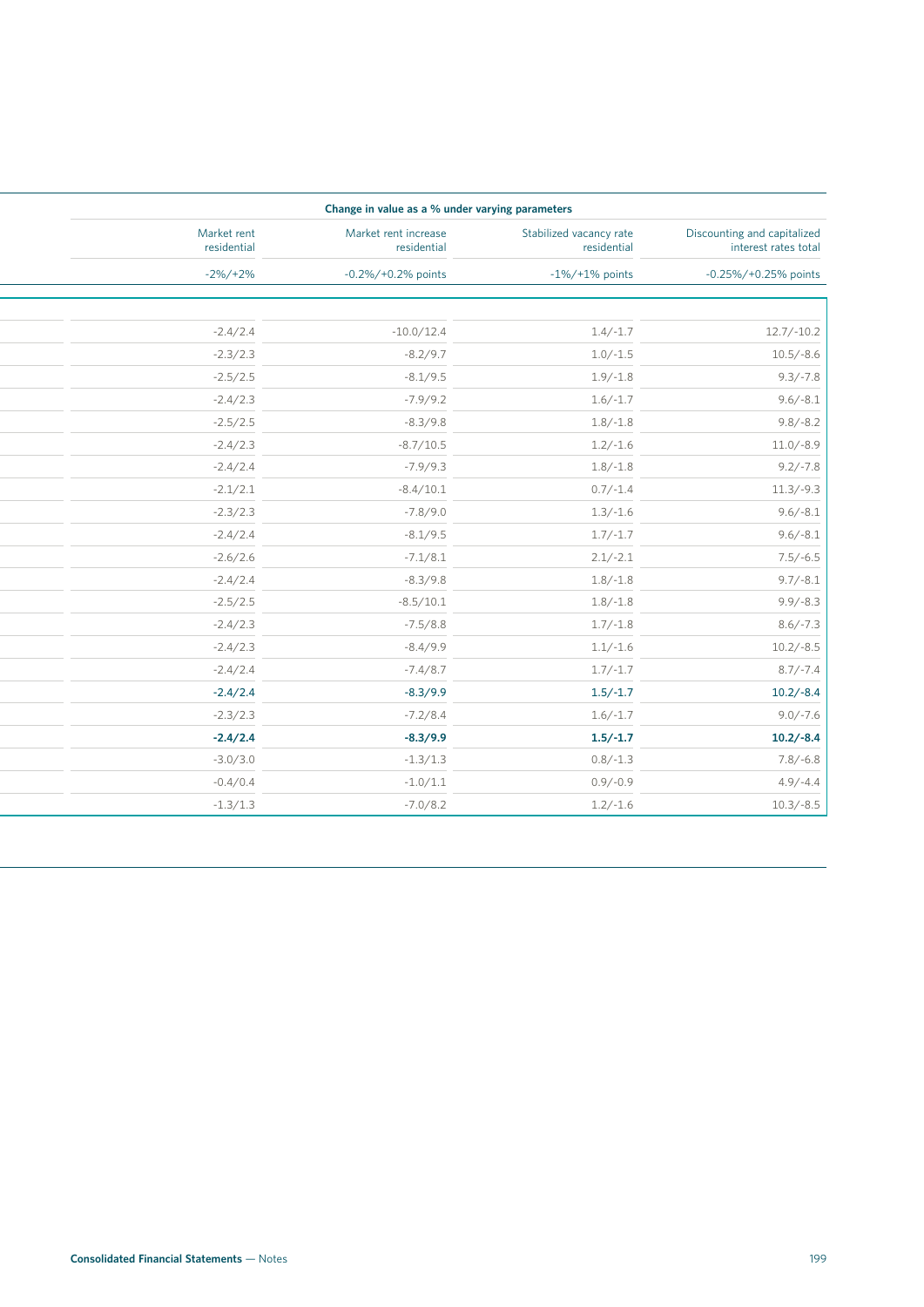|                                  |                                 | Change in value as a % under varying parameters |                         |  |  |
|----------------------------------|---------------------------------|-------------------------------------------------|-------------------------|--|--|
|                                  | Management costs<br>residential | Maintenance costs<br>residential                | Cost increase/inflation |  |  |
| Regional market                  | $-10\%/10\%$                    | $-10\%/10\%$                                    | $-0.5\%/+0.5\%$ points  |  |  |
| Dec. 31, 2020                    |                                 |                                                 |                         |  |  |
| Berlin                           | $0.6/-0.6$                      | $1.9/-1.9$                                      | $7.2/-7.1$              |  |  |
| Rhine Main area                  | $0.4/-0.4$                      | $1.3/-1.3$                                      | $3.2/-3.4$              |  |  |
| Rhineland                        | $0.5/-0.5$                      | $1.6/-1.6$                                      | $3.7/-3.8$              |  |  |
| Southern Ruhr area               | $0.8/-0.8$                      | $2.1/-2.1$                                      | $4.6/-4.7$              |  |  |
| Dresden                          | $0.7/-0.7$                      | $2.1/-2.1$                                      | $4.7/-4.8$              |  |  |
| Hamburg                          | $0.5/-0.5$                      | $1.7/-1.7$                                      | $4.0/-4.2$              |  |  |
| Munich                           | $0.3/-0.3$                      | $1.1/-1.1$                                      | $3.5/-3.6$              |  |  |
| Stuttgart                        | $0.5/-0.5$                      | $1.5/-1.5$                                      | $3.3/-3.5$              |  |  |
| Kiel                             | $0.7/-0.7$                      | $2.1/-2.1$                                      | $4.3/-4.4$              |  |  |
| Hanover                          | $0.6/-0.6$                      | $1.9/-1.9$                                      | $4.2/-4.3$              |  |  |
| Northern Ruhr area               | $0.9/-0.9$                      | $2.6/-2.6$                                      | $4.6/-4.7$              |  |  |
| Bremen                           | $0.7/-0.7$                      | $2.0/-2.0$                                      | $5.0/-5.1$              |  |  |
| Leipzig                          | $0.7/-0.7$                      | $2.2/-2.2$                                      | $5.0/-5.0$              |  |  |
| Westphalia                       | $0.7/-0.7$                      | $2.1/-2.1$                                      | $4.2/-4.3$              |  |  |
| Freiburg                         | $0.5/-0.5$                      | $1.7/-1.7$                                      | $4.0/-4.1$              |  |  |
| Other strategic locations        | $0.6/-0.6$                      | $1.9/-1.9$                                      | $3.9/-4.0$              |  |  |
| <b>Total strategic locations</b> | $0.6/-0.6$                      | $1.8/-1.8$                                      | $4.6/-4.7$              |  |  |
| Non-strategic locations          | $0.7/-0.7$                      | $2.4/-2.3$                                      | $6.5/-6.4$              |  |  |
| <b>Vonovia Germany</b>           | $0.6/-0.6$                      | $1.8/-1.8$                                      | $4.6/-4.7$              |  |  |
| Vonovia Sweden*                  | n.a.                            | n.a.                                            | $1.4/-1.4$              |  |  |
| Vonovia Austria*                 | n.a.                            | $0.3/-0.3$                                      | $0.3/-0.4$              |  |  |
|                                  |                                 |                                                 |                         |  |  |

The valuation methods for the portfolio in Austria and Sweden use valuation parameters that are only partially comparable. Administrative and maintenance expenses are not shown separately.

# *Contractual Obligations*

In connection with major acquisitions, Vonovia entered into contractual obligations or assumed such obligations indirectly via acquired companies, among other things in the form of Social Charters, which could limit its ability to freely sell parts of its portfolio, increase rents or terminate existing rent agreements for certain units and which, in the event of a breach, could give rise to substantial contractual penalties in some cases. Moreover, when acquiring and financing some of the properties in the portfolio, Vonovia also entered into an obligation to spend a certain average amount per square meter on maintenance and improvements.

After a certain period of time, these obligations often cease to apply either in full or in part. As of December 31, 2021 around 108,000 residential units in Vonovia's portfolio were subject to one or several contractual restrictions or other obligations.

- > Sale restrictions: As of December 31, 2021 around 67,000 units were subject to sale restrictions (excl. occupancy rights). Around 18,000 of these units cannot be freely sold before a certain date. Sale restrictions like these include a full or partial ban on the sale of residential units and provisions requiring the consent of certain representatives of the original seller prior to sale.
- > Preemptive rights on preferential terms: Around 6,000 units from the "Recurring Sales" subportfolio can only be sold if the tenants are offered preemptive rights on preferential terms. This means that Vonovia is obliged to offer these tenants the residential units at a price that is up to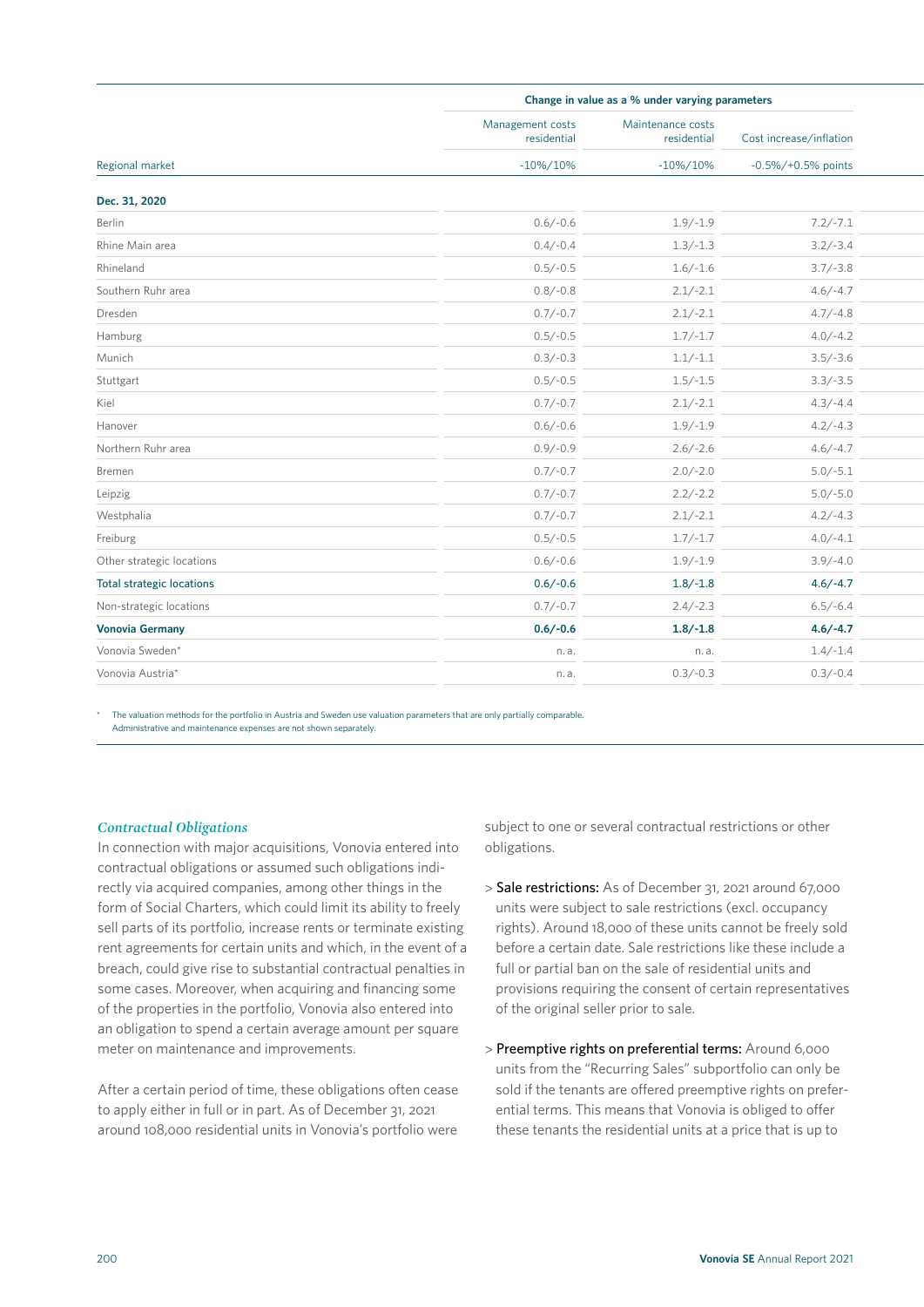| Change in value as a % under varying parameters     |                                        |                                     |                            |  |
|-----------------------------------------------------|----------------------------------------|-------------------------------------|----------------------------|--|
| Discounting and capitalized<br>interest rates total | Stabilized vacancy rate<br>residential | Market rent increase<br>residential | Market rent<br>residential |  |
| -0.25%/+0.25% points                                | $-1\%/+1\%$ points                     | -0.2%/+0.2% points                  | $-2\%/+2\%$                |  |
|                                                     |                                        |                                     |                            |  |
| $14.3/-11.1$                                        | $1.5/-1.7$                             | $-10.1/13.1$                        | $-2.2/2.2$                 |  |
| $9.3/-7.8$                                          | $1.0/-1.5$                             | $-7.4/8.7$                          | $-2.3/2.3$                 |  |
| $8.6/-7.4$                                          | $1.6/-1.6$                             | $-7.1/8.3$                          | $-2.3/2.3$                 |  |
| $8.1/-7.0$                                          | $1.9/-1.9$                             | $-7.2/8.4$                          | $-2.4/2.5$                 |  |
| $8.5/-7.3$                                          | $1.8/-1.8$                             | $-7.4/8.5$                          | $-2.5/2.5$                 |  |
| $9.4/-7.9$                                          | $1.2/-1.6$                             | $-7.7/9.1$                          | $-2.3/2.3$                 |  |
| $10.9/-8.9$                                         | $0.7/-1.5$                             | $-8.2/9.8$                          | $-2.1/2.1$                 |  |
| $9.0/-7.6$                                          | $1.3/-1.5$                             | $-7.3/8.6$                          | $-2.3/2.3$                 |  |
| $8.1/-7.0$                                          | $1.8/-1.8$                             | $-7.1/8.2$                          | $-2.4/2.3$                 |  |
| $8.5/-7.2$                                          | $1.7/-1.7$                             | $-7.2/8.4$                          | $-2.4/2.4$                 |  |
| $6.5/-5.8$                                          | $2.0/-2.0$                             | $-6.3/7.1$                          | $-2.6/2.6$                 |  |
| $8.9/-7.6$                                          | $1.8/-1.8$                             | $-7.7/9.0$                          | $-2.4/2.4$                 |  |
| $8.5/-7.2$                                          | $1.8/-1.8$                             | $-7.4/8.6$                          | $-2.4/2.5$                 |  |
| $7.7/-6.7$                                          | $1.7/-1.8$                             | $-6.8/7.8$                          | $-2.3/2.3$                 |  |
| $9.7/-8.1$                                          | $1.2/-1.6$                             | $-8.0/9.4$                          | $-2.4/2.4$                 |  |
| $7.9/-6.8$                                          | $1.6/-1.7$                             | $-6.9/7.9$                          | $-2.4/2.4$                 |  |
| $9.6/-8.0$                                          | $1.5/-1.7$                             | $-7.8/9.3$                          | $-2.3/2.3$                 |  |
| $10.8/-9.0$                                         | $1.9/-1.9$                             | $-8.5/10.2$                         | $-2.5/2.5$                 |  |
| $9.6/-8.0$                                          | $1.5/-1.7$                             | $-7.8/9.3$                          | $-2.3/2.3$                 |  |
| $7.5/-6.5$                                          | $0.8/-1.2$                             | $-1.3/1.3$                          | $-3.0/3.0$                 |  |
| $4.7/-4.3$                                          | $0.9/-0.9$                             | $-0.9/1.0$                          | $-0.3/0.3$                 |  |

15% below the price that could be achieved by selling the units in question to third parties.

- > Restrictions on the termination of rent agreements: Around 96,000 residential units are affected by restrictions on the termination of rent agreements. These restrictions include notice to vacate for personal use and notice to vacate for appropriate commercial utilization. In some cases, units are covered by a lifelong security of tenure.
- > Expenses for minimum maintenance and restrictions on maintenance and modernization measures: Due to the expiration of one minimum maintenance obligation and the overfulfillment of another, there are no longer any units subject to a minimum maintenance obligation. Consequently, the annual average maintenance and moderniza-

tion expenses have been reduced to  $\epsilon$  0.00 per m<sup>2</sup>. Around 52,000 residential units are affected by restrictions relating to modernization and maintenance measures, which are designed to prevent changes in socio-economic tenant composition (i.e., to limit luxury modernization). Some of the restrictions to prevent luxury modernization have been agreed on a permanent basis.

> Restrictions on rent increases: Restrictions on rent increases (including provisions stating that "luxury modernization" measures are subject to approval) affect around 44,000 units. These restrictions could prevent Vonovia from realizing the rent that could potentially be generated from the units in question.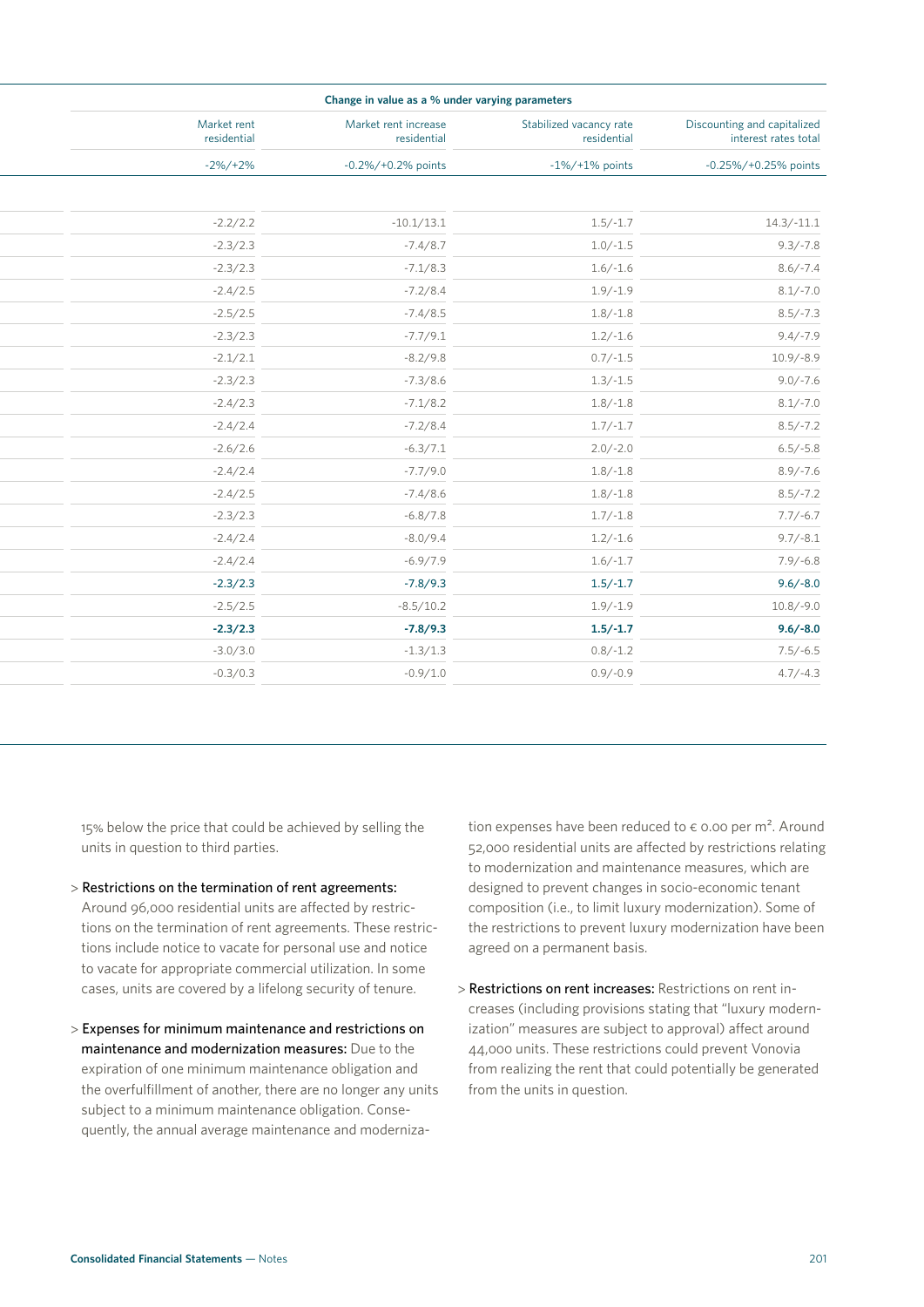In many cases, in the event that all or part of a portfolio is transferred or individual residential units are sold, the aforementioned obligations are to be assumed by the buyers, who are in turn subject to the obligation to pass them on to any future buyers.

Under structured financing programs, Vonovia is subject to fundamental restrictions on the use of excess property

disposal proceeds, such restrictions being particularly in the form of mandatory minimum capital repayments. Excess cash from property management is also restricted to a certain extent.

All contractual obligations that have a material impact on the valuation were taken into account accordingly.

# **29 Financial Assets**

|                                                                 | Dec. 31, 2020 |                          | Dec. 31, 2021 |         |  |
|-----------------------------------------------------------------|---------------|--------------------------|---------------|---------|--|
| in $\epsilon$ million                                           | non-current   | current                  | non-current   | current |  |
| Non-consolidated subsidiaries                                   | 1.5           | $\overline{\phantom{0}}$ | 2.4           |         |  |
| Other investments                                               | 309.7         | $\overline{\phantom{0}}$ | 374.6         |         |  |
| Loans to other investments                                      | 33.3          | $\overline{\phantom{0}}$ | 33.2          |         |  |
| Securities                                                      | 4.9           | $\overline{\phantom{0}}$ | 5.2           |         |  |
| Other non-current loans                                         | 11.3          | $\overline{\phantom{0}}$ | 511.8         | 563.1   |  |
| Receivables from finance leases                                 |               | $\overline{\phantom{0}}$ | 23.7          |         |  |
| Other current financial receivables from financial transactions |               | $\overline{\phantom{0}}$ |               | 499.6   |  |
| Derivatives                                                     | 22.4          | 0.4                      | 65.8          | 0.6     |  |
|                                                                 | 383.1         | 0.4                      | 1,016.7       | 1,063.3 |  |

#### **Accounting Policies**

Financial assets are recognized in the balance sheet when Vonovia becomes a contracting party of the financial instrument. A financial asset is derecognized when the contractual rights to the cash flows from a financial asset expire, or the financial asset is transferred and Vonovia neither retains control nor retains material risks and rewards associated with ownership of the financial asset.

In accordance with IFRS 9, the classification of financial assets takes into account both the business model in which financial assets are held and the characteristics of the cash flows of the assets in question. These criteria determine whether the assets are measured at amortized cost using the effective interest method or at fair value.

With regard to the business model criterion, all financial investments at Vonovia are to be assigned to the "hold to collect" model pursuant to IFRS 9.4.1.2(a). Whenever financial investments are categorized as equity instruments, Vonovia has exercised the irrevocable option to state future changes to the fair value in other comprehensive income in equity. Gains and losses recognized in other comprehensive income are never reclassified from total equity to the income statement on their disposal.

The carrying amount of financial assets corresponds to maximum risk of loss as of the reporting date.

Other investments comprise the Vesteda Residential Fund FGR, Amsterdam, in the amount of  $\epsilon$  193.5 million (Dec. 31, 2020: € 160.2 million) and OPPCI JUNO, Paris, in the amount of € 109.7 million (Dec. 31, 2020: € 110.7 million).

The loans to other investments not yet due relate to a loan to the property fund DB Immobilienfonds 11 Spree-Schlange von Quistorp KG.

The increase in other non-current loans is connected, on the one hand, with the takeover of a Lombard loan in the amount of some € 250 million, which was issued to Aggregate Holdings S.A. by a banking consortium in the period until October 7, 2021 and that is secured by means of 26.6% of shares in the Adler Group.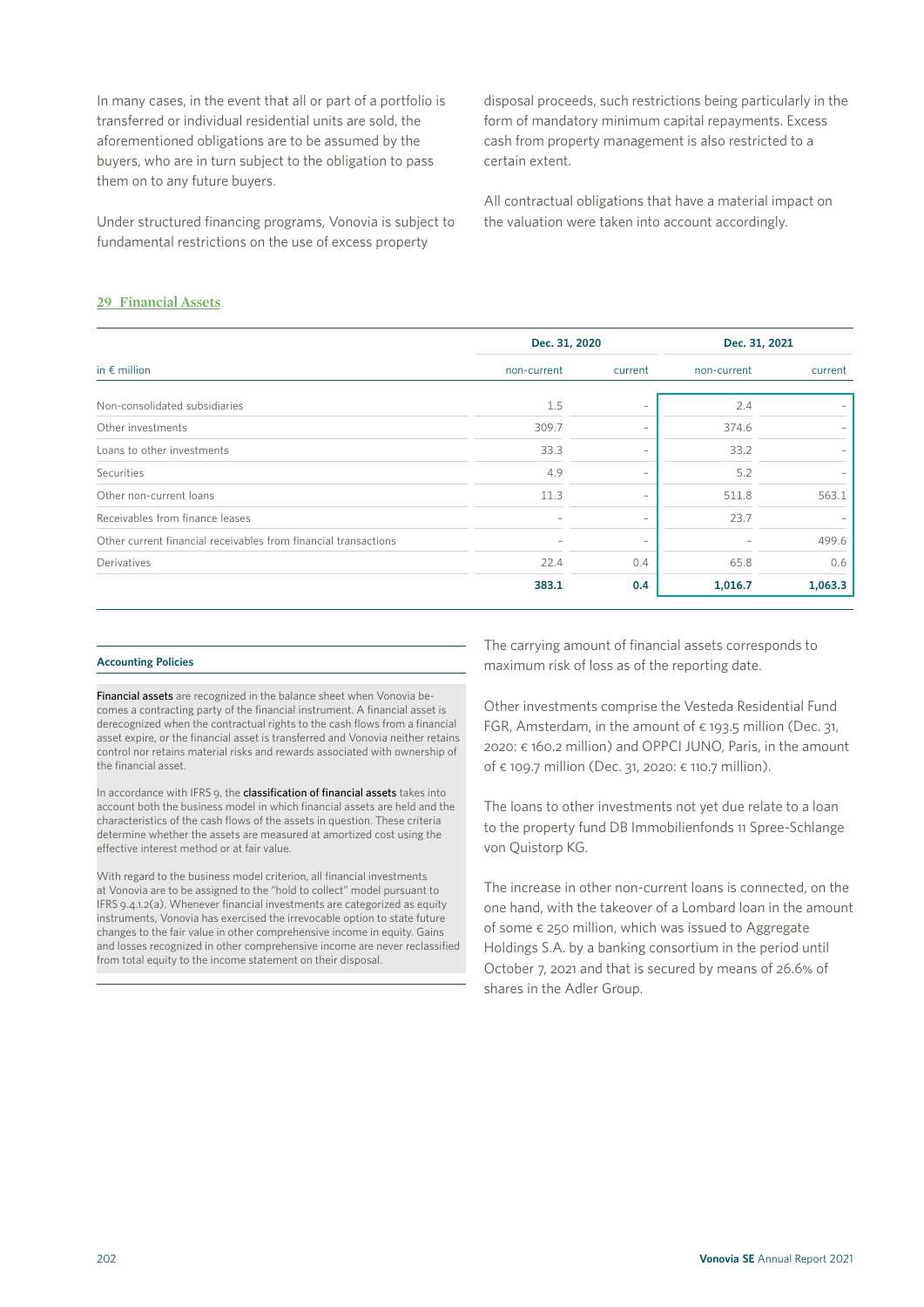As the two transactions are linked economically and depend on each other, they are considered as a linked transaction in accordance with IFRS.

Vonovia also concluded a call option for 13.3% of the shares in Adler-Group S.A. with a term of eighteen months with

There was a positive fair value of  $\epsilon$  20.2 million for the call option at the time of addition. The fair value of the Lombard loan granted therefore came to  $\epsilon$  229.8 million.

In line with the IFRS 9 classification model, subsequent measurement was at fair value through profit and loss for the call option and at amortized cost for the Lombard loan. The conditions required under IFRS 9 for measuring the loan at amortized cost were sufficiently checked and fulfilled by means of the "Business Model Test" and the "SPPI test."

As of December 31, 2021 the subsequent measurement of the call option results in positive net interest from the valuation of  $\epsilon$  6.1 million. The positive fair value of this option is recognized under derivatives in the amount of  $\epsilon$  26.3 million.

Amortization within net interest of  $\epsilon$  +3.3 million was applied to the Lombard loan based on the amortized cost approach using the effective interest method. In addition, and in line with IFRS 9.5.5, as of the reporting date the lifetime expected credit losses (ECL) of  $\epsilon$  15.9 million were recognized affecting net income within impairment losses on financial assets. The expected credit losses were calculated in accordance with the IFRS 9 general approach. As there was no significant increase in credit risk as of the reporting date, the calculations were performed on the basis of a twelve-month probability of default in line with IFRS 7.35M. Subsequently, the criterion of a significant increase in credit risk pursuant to IFRS 9.5.5.7. will be reviewed on every reporting date. As of the reporting date, the Lombard loan was therefore recognized in the amount of  $\epsilon$  217.2 million.

On the other hand the non-current loans include loan receivables from the QUARTERBACK Immobilien Group based on standard market conditions in the amount of  $\epsilon$  261.8 million.

The majority of other non-current loans are held with the QUARTERBACK Immobilien Group as the counterparty.

The expected credit losses for the loans granted to the QUARTERBACK Immobilien Group totaling € 806.5 million were calculated based on the general approach under IFRS 9. These credit losses were not recognized in the balance sheet as they are not considered to be material.

The loans generally include a risk concentration. As there was no significant increase in credit risk as of the reporting date, the calculations were performed on the basis of a twelve-month probability of default in accordance with IFRS 7.35M. As a result, these loans are recognized at their face value as of the reporting date.

The receivables from finance leases were added to the Group as part of the acquisition of Deutsche Wohnen. Receivables from the letting of certain broadband cable networks totaled  $\epsilon$  23.7 million as of the reporting date, with interest income of  $\epsilon$  0.3 million. The debt maturity profile of the receivables is as follows:

| in $\notin$ million                            | Dec. 31, 2020 | Dec. 31, 2021 |
|------------------------------------------------|---------------|---------------|
| Nominal value of outstanding lease<br>payments |               | 28.2          |
| thereof due within one year                    |               |               |
| thereof due between one and<br>two years       |               | 3.5           |
| thereof due between two and<br>three years     |               | 36            |
| thereof due between three and<br>four years    |               | 3.0           |
| thereof due between four and<br>five years     |               | 3.0           |
| thereof due after more than five<br>years      |               | 15.1          |
| plus unguaranteed residual values              |               | 0.2           |
| less unrealized financial income               |               | $-4.7$        |
| Present value of outstanding lease<br>payments |               | 23.7          |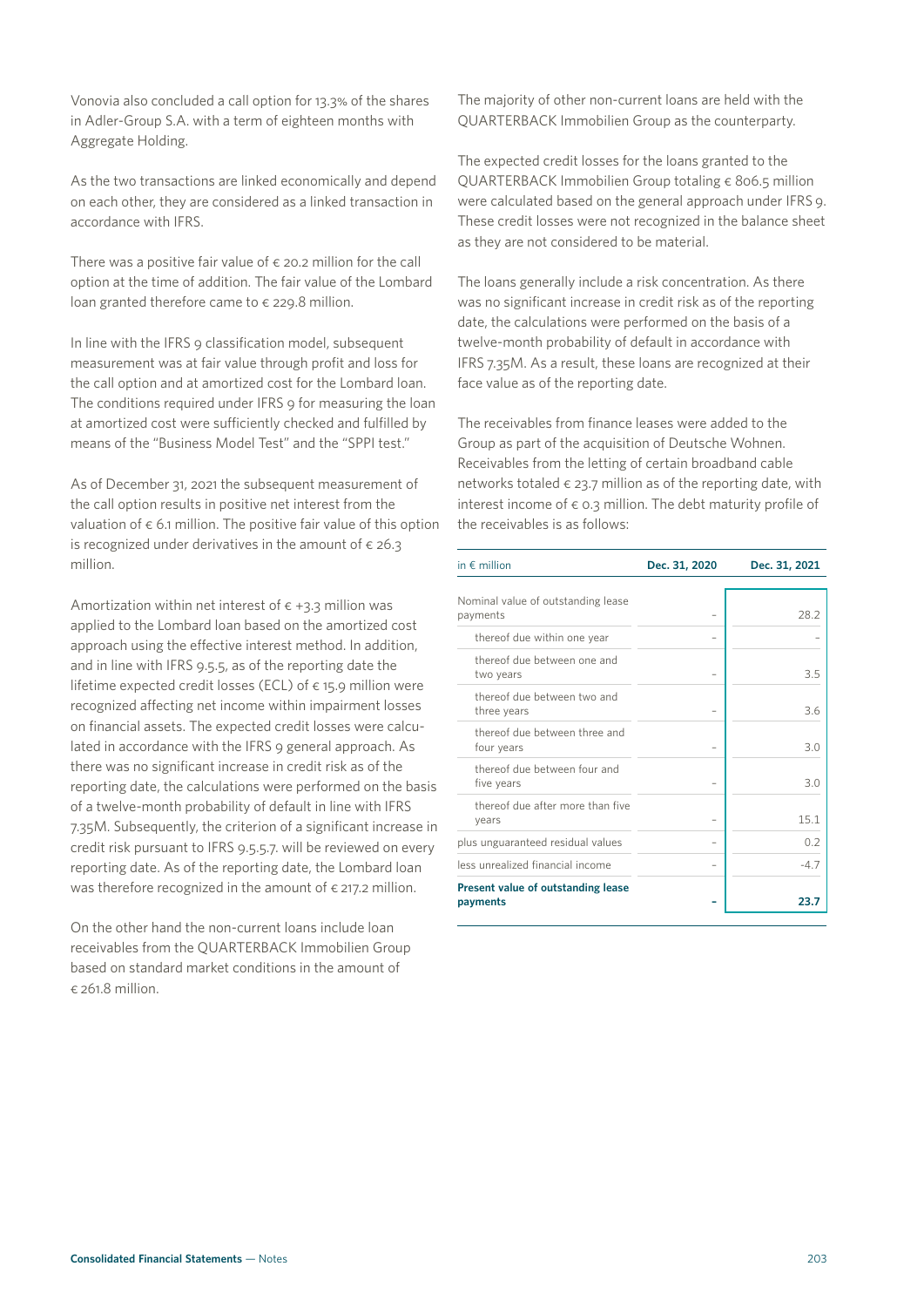Other non-current financial receivables from financial transactions include time deposits and short-term financial investments in highly liquid money market funds that have an original term of more than three months.

In addition to the call option, non-current derivatives include positive market values from cross currency swaps in the amount of  $\epsilon$  35.2 million (Dec. 31, 2020:  $\epsilon$  18.4 million), together with positive market values in the amount of € 4.3 million (Dec. 31, 2020: € 4.0 million) from other interest rate derivatives. Due to the high prepayment fees, embedded derivatives from loan termination rights were no longer recognized as of the reporting date. The positive fair value of the previous year in the amount of  $\epsilon$  3.6 million was derecognized accordingly in profit or loss.

# **30 Long-Term Financial Assets Accounted for Using the Equity Method**

As of the reporting date, Vonovia held interests in 26 joint ventures and seven associates (previous year: five joint ventures and two associates).

Vonovia holds 40% of the non-listed QUARTERBACK Immobilien AG (QBI) with registered office in Leipzig, which was classed as an associate. Pursuant to its IFRS financial information, the QUARTERBACK Group comprises 133 fully owned subsidiaries and 38 financial investments, accounted for using the equity method, as of December 31, 2021. The operations of QBI and its subsidiaries are focused on the development, realization and marketing of project development properties, as well as in the rental of various existing real estate.

Vonovia also holds interests in eleven non-listed financial investments of QBI, with equity interests of between 44% and 50% (QUARTERBACK property companies), that were classified as joint ventures. The purpose of these property companies and/or holding companies of property companies is real estate project development, either directly or indirectly.

Due to the close proximity of the acquisition date to the time of preparing these financial statements, the purchase price allocation could only be made on a provisional basis as of the reporting date of September 30, 2021.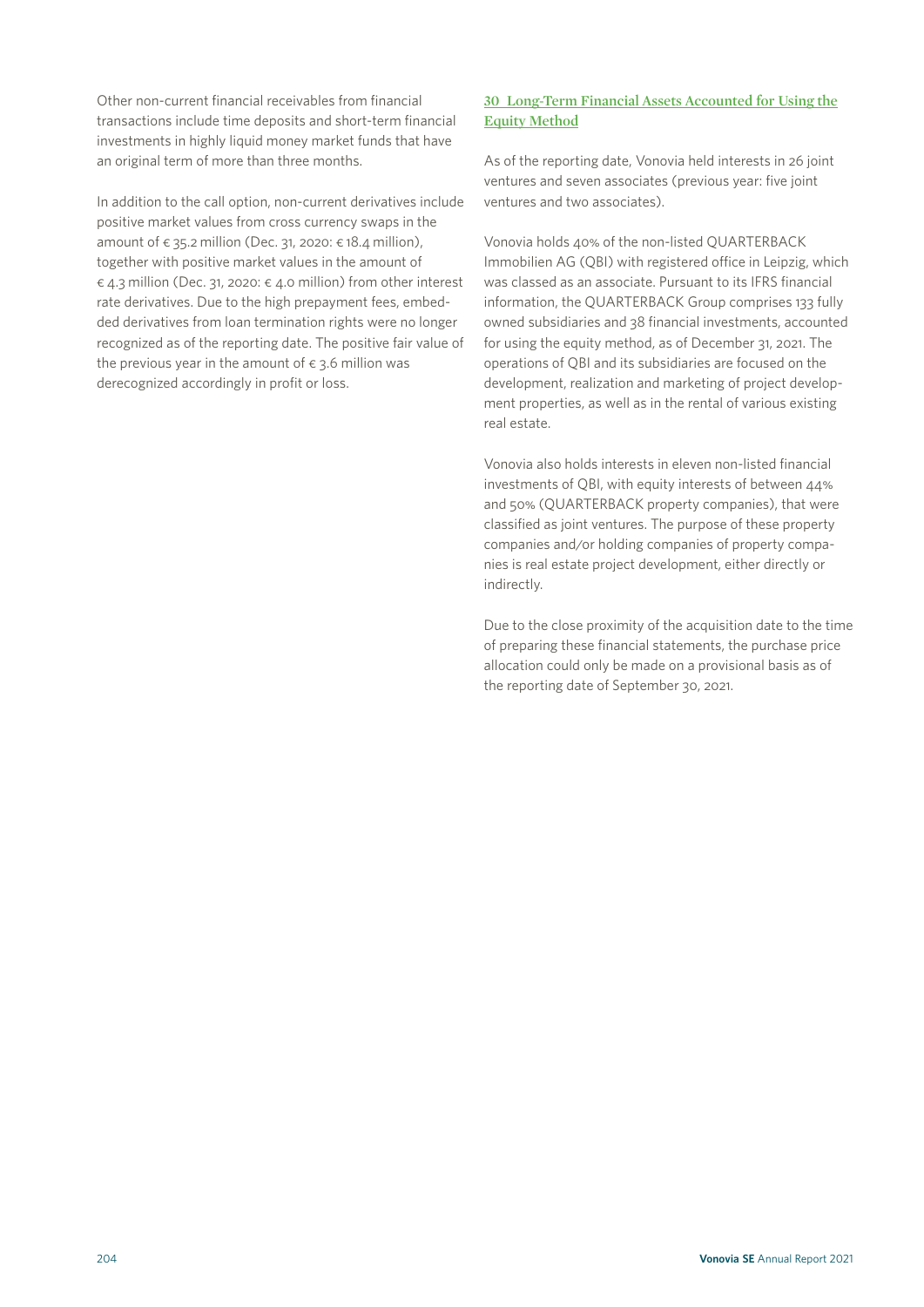The table below summarizes the financial information of QBI and the QUARTERBACK property companies as of September 30, 2021 and December 31, 2021. The table also shows a

reconciliation of the combined financial statements with the carrying amount of Vonovia's interest in QBI and the combined QUARTERBACK property companies.

| in $\epsilon$ million                                             | Sept. 30, 2021<br><b>QUARTERBACK</b><br><b>Immobilien AG</b> | Sept. 30, 2021<br><b>QUARTERBACK</b><br>property companies | Dec. 31, 2021<br><b>QUARTERBACK</b><br><b>Immobilien AG</b> | Dec. 31, 2021<br><b>QUARTERBACK</b><br>property companies |
|-------------------------------------------------------------------|--------------------------------------------------------------|------------------------------------------------------------|-------------------------------------------------------------|-----------------------------------------------------------|
|                                                                   |                                                              |                                                            |                                                             |                                                           |
| Non-current assets                                                | 705.3                                                        | 227.4                                                      | 774.3                                                       | 234.3                                                     |
| Current assets                                                    |                                                              |                                                            |                                                             |                                                           |
| Cash and cash equivalents                                         | 108.0                                                        | 18.5                                                       | 112.7                                                       | 15.7                                                      |
| Other current assets                                              | 1,090.0                                                      | 572.3                                                      | 1,133.6                                                     | 567.9                                                     |
| Total non-current assets                                          | 1,198.0                                                      | 590.8                                                      | 1,246.3                                                     | 583.6                                                     |
| Non-current liabilities                                           |                                                              |                                                            |                                                             |                                                           |
| <b>Financial liabilities</b><br>(without trade payables)          | 264.6                                                        | 87.5                                                       | 353.7                                                       | 83.0                                                      |
| Other liabilities                                                 | 83.1                                                         | 35.6                                                       | 416.2                                                       | 28.9                                                      |
| Total non-current liabilities                                     | 347.7                                                        | 123.1                                                      | 769.9                                                       | 111.9                                                     |
| Current liabilities                                               |                                                              |                                                            |                                                             |                                                           |
| <b>Financial liabilities</b><br>(without trade payables)          | 112.4                                                        | 64.4                                                       | 203.2                                                       | 75.9                                                      |
| Other liabilities                                                 | 1,106.4                                                      | 401.1                                                      | 705.5                                                       | 386.3                                                     |
| Total current liabilities                                         | 1,218.8                                                      | 465.5                                                      | 908.7                                                       | 462.2                                                     |
| Non-controlling interests                                         | 38.0                                                         | 10.7                                                       | 40.9                                                        | 11.9                                                      |
| Net assets (100%)                                                 | 298.8                                                        | 218.9                                                      | 301.1                                                       | 231.9                                                     |
| Group share in %                                                  | 40%                                                          | 44% to 50%                                                 | 40%                                                         | 44% to 50%                                                |
| Group share of net assets in EUR                                  | 119.5                                                        | 103.1                                                      | 120.4                                                       | 108.8                                                     |
| Group adjustments                                                 | 1.2                                                          | $-4.6$                                                     | $-1.6$                                                      | $-4.6$                                                    |
| Goodwill                                                          | 252.3                                                        |                                                            | 252.3                                                       |                                                           |
| Carrying amount of share in<br>joint venture                      | 373.0                                                        | 98.5                                                       | 371.0                                                       | 104.2                                                     |
| Net revenue                                                       |                                                              | $\overline{a}$                                             | 891.6                                                       | 85.2                                                      |
| Interest income                                                   |                                                              |                                                            | 4.3                                                         | 9.1                                                       |
| Depreciation and amortization                                     | $\overline{\phantom{0}}$                                     | $\overline{a}$                                             | $-3.0$                                                      | $-0.2$                                                    |
| Interest expenses                                                 | $\overline{a}$                                               | $\overline{a}$                                             | $-48.3$                                                     | $-17.1$                                                   |
| Income taxes                                                      |                                                              |                                                            | $-13.7$                                                     | $-1.9$                                                    |
| Total gain and comprehensive income<br>for the fiscal year (100%) |                                                              |                                                            | 16.5                                                        | 7.2                                                       |

On the basis of the provisional purchase price allocation as of September 30, 2021 the carrying amount of QUARTER-BACK Immobilien AG stands at  $\epsilon$  373.0 million, and at  $\epsilon$  98.5 million for the QUARTERBACK property companies.

The equity measurement of the investments in the QUARTERBACK Immobilien Group results in a figure of € 3.7 million for the period from October 1, 2021 to December 31, 2021.

Vonovia had business dealings with the QUARTERBACK Immobilien Group in the 2021 fiscal year. These transactions generally resulted from the normal exchange of deliveries and services and all balances were concluded on an arm'slength basis. There were loan receivables of  $\epsilon$  806.5 million as of the reporting date. During the fiscal year, an interest rate of 5.5% applied in respect of these loans. Real estate project sales of the QUARTERBACK Immobilien Group to subsidiaries of Vonovia SE totaling € 583.5 million were completed in the 2021 fiscal year as a whole, in respect of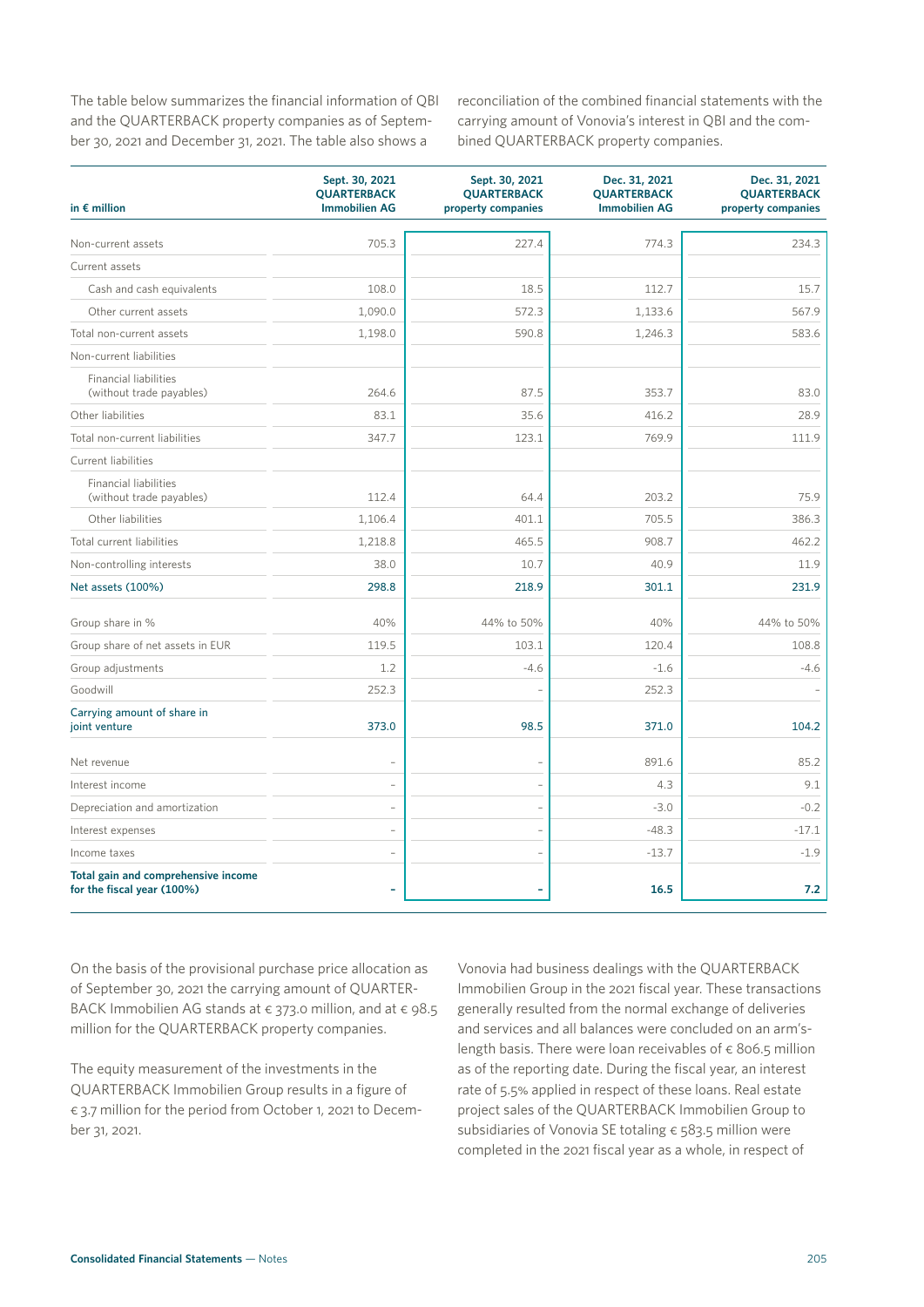which Vonovia made advance payments totaling  $\epsilon$  117.5 million. As of December 31, 2021 outstanding balances on receivables were recognized in the amount of  $\epsilon$  0.0 million. Furthermore, a guarantee was granted to the QUARTER-BACK Immobilien Group in the amount of  $\epsilon$  12.3 million in the 2021 fiscal year.

In addition to these investments, Vonovia also holds interests in 21 other entities that, when taken individually, are of minor importance and that are accounted for using the equity method; quoted market prices are not available.

The following table shows, in aggregated form, the carrying amount and the share of profit and other comprehensive income of these companies:

| in $\epsilon$ million                                                                    | Dec. 31, 2020 | Dec. 31, 2021 |
|------------------------------------------------------------------------------------------|---------------|---------------|
| Carrying amount of shares in<br>companies accounted for using<br>the equity method       | 329           | 73.7          |
| Group share of net income from<br>companies not accounted for using<br>the equity method | 25% to 50%    | 10% to 50%    |
| Pro rata total comprehensive<br>income                                                   | 2.7           | 12.0          |

In connection with the 21 other entities, Vonovia has no significant financial obligations or guarantees in respect of joint ventures and associates.

# **31 Other Assets**

|                                                 | Dec. 31, 2020 | Dec. 31, 2021            |             |         |
|-------------------------------------------------|---------------|--------------------------|-------------|---------|
| in $\epsilon$ million                           | non-current   | current                  | non-current | current |
| Right to reimbursement for transferred pensions | 4.3           | $\overline{\phantom{a}}$ | 3.5         |         |
| Receivables from insurance claims               | 0.8           | 17.8                     | 1.0         | 19.2    |
| Miscellaneous other assets                      | 123.4         | 101.2                    | 195.1       | 201.7   |
|                                                 | 128.5         | 119.0                    | 199.6       | 220.9   |

The right to reimbursement for transferred pensions is in connection with the indirect obligation shown under provisions for pensions arising from pension entitlements transferred to former affiliated companies of the Viterra Group.

The receivables from insurance claims include the recognition of the excess of the fair value of plan assets over the corresponding pension obligations amounting to  $\epsilon$  1.0 million (Dec. 31, 2020: € 0.8 million).

Outside the acquisition, the increase in miscellaneous other assets is due largely to the increase in payments made in advance for residential property in the amount of  $\epsilon$  184.5 million (Dec. 31, 2020: € 116.1 million).

## **32 Income Tax Receivables**

The income tax receivables disclosed relate to corporate income tax and trade tax receivables for the current fiscal year and prior years as well as capital gains tax.

The increase in the 2021 fiscal year results mainly from first-time inclusion of the Deutsche Wohnen Group in the consolidated financial statements of Vonovia SE and from a rise in rebate entitlements on tax prepayments and capital gains tax to be credited both at Vonovia SE and certain domestic subsidiaries as well as the Swedish companies.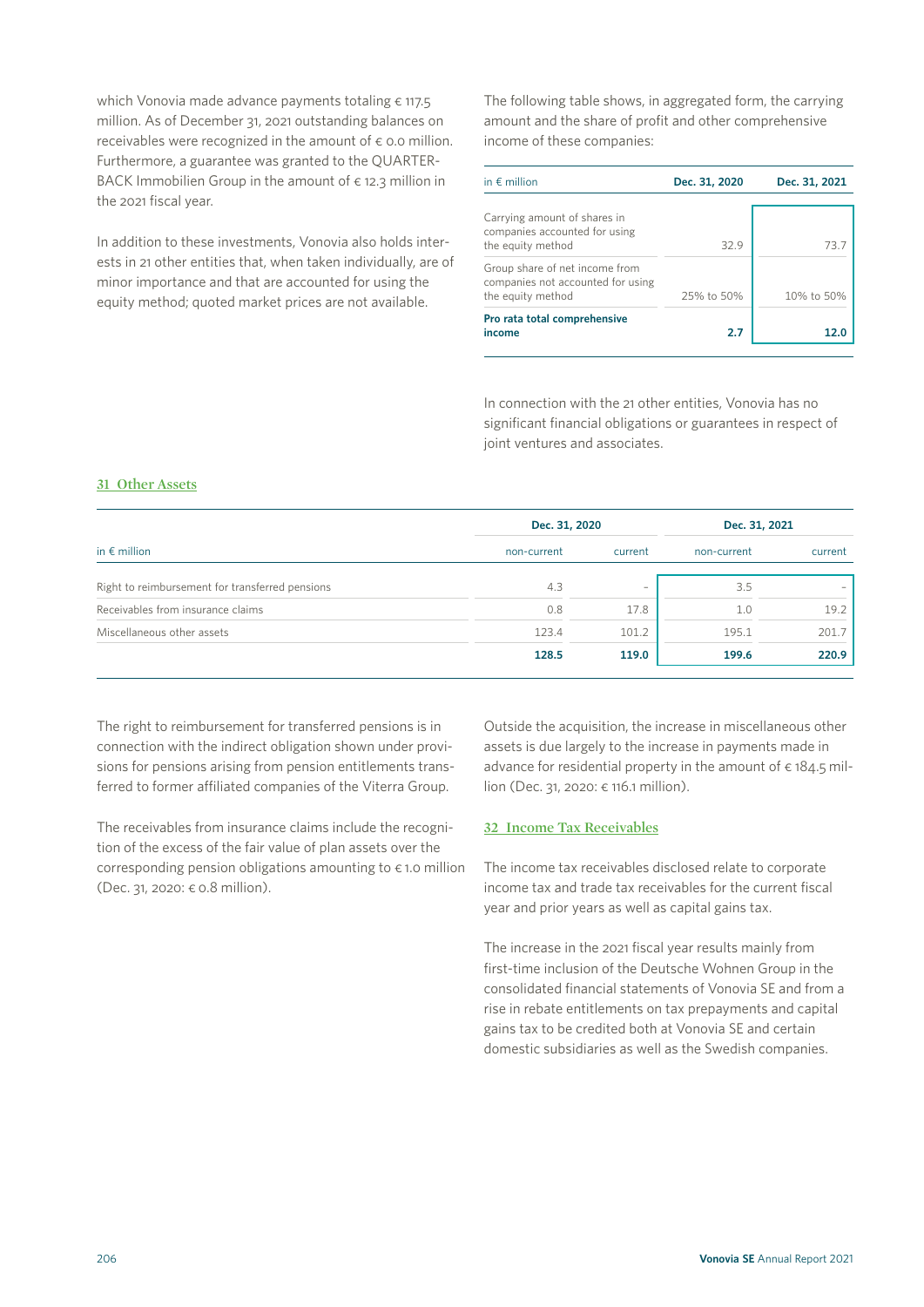# **33 Inventories**

# **34 Trade Receivables**

# **Accounting Policies**

Inventories are valued at cost or at their net realizable value, whichever is lower.

The raw materials, consumables and supplies recognized mainly relate to repair materials for the internal craftsmen's organization.

|                                                             | <b>Impaired</b> |                           |                                                                                      |                                                              | <b>Not impaired</b>          |                               |                                |                       | <b>Carrying</b><br>amount                            |
|-------------------------------------------------------------|-----------------|---------------------------|--------------------------------------------------------------------------------------|--------------------------------------------------------------|------------------------------|-------------------------------|--------------------------------|-----------------------|------------------------------------------------------|
|                                                             |                 |                           |                                                                                      | Overdue in the following time bands as at the reporting date |                              |                               |                                |                       |                                                      |
| in $\epsilon$ million                                       | Gross<br>amount | Impair-<br>ment<br>losses | Neither im-<br>paired nor<br>past due at<br>the end<br>of the<br>reporting<br>period | less than<br>30 days                                         | between<br>30 and<br>90 days | between<br>91 and<br>180 days | between<br>181 and<br>360 days | more than<br>360 days | Corre-<br>sponds to<br>maximum<br>risk of<br>$loss*$ |
| Receivables from<br>the sale<br>of investment<br>properties | 2.2             | $-2.2$                    | 74.9                                                                                 | 2.5                                                          | 9.9                          | 11.6                          | 1.6                            | 4.1                   | 104.6                                                |
| Receivables from<br>the sale of real<br>estate properties   | 0.7             | $-0.2$                    | 9.6                                                                                  | 1.7                                                          | 0.6                          | 1.9                           | 0.7                            | 2.0                   | 17.0                                                 |
| Contract assets                                             |                 |                           | 239.0                                                                                | 1.6                                                          | 1.8                          | 0.7                           | 3.6                            | 0.3                   | 247.0                                                |
| Receivables from<br>property letting                        | 103.3           | $-54.7$                   |                                                                                      |                                                              |                              |                               |                                |                       | 48.6                                                 |
| Receivables from<br>other management                        | 0.1             | $-0.1$                    | 1.0                                                                                  |                                                              |                              |                               |                                |                       | 1.0                                                  |
| Receivables from<br>other supplies and<br>services          | 9.2             | $-3.0$                    | 22.2                                                                                 | 2.9                                                          | 0.4                          |                               |                                |                       | 31.7                                                 |
| As of Dec. 31,<br>2021                                      | 115.5           | $-60.2$                   | 346.7                                                                                | 8.7                                                          | 12.7                         | 14.2                          | 5.9                            | 6.4                   | 449.9                                                |
| Receivables from<br>the sale of invest-<br>ment properties  | 7.1             | $-5.6$                    | 20.7                                                                                 | 11.0                                                         | 18.3                         | 3.3                           | 5.7                            | 4.8                   | 65.3                                                 |
| Receivables from<br>the sale of real<br>estate properties   | 0.7             | $-0.2$                    | 24.5                                                                                 |                                                              |                              | 0.9                           | 1.6                            | 0.6                   | 28.1                                                 |
| Contract assets                                             |                 |                           | 119.2                                                                                | 0.6                                                          | 0.8                          | 0.3                           | 0.6                            |                       | 121.5                                                |
| Receivables from<br>property letting                        | 85.2            | $-47.2$                   |                                                                                      |                                                              |                              |                               |                                |                       | 38.0                                                 |
| Receivables from<br>other management                        | 0.1             | $-0.1$                    | 0.5                                                                                  | 0.6                                                          |                              |                               |                                |                       | 1.1                                                  |
| Receivables from<br>other supplies and<br>services          | 6.9             | $-2.1$                    | 9.9                                                                                  |                                                              | 0.2                          |                               |                                |                       | 14.9                                                 |
| As of Dec. 31,<br>2020                                      | 100.0           | $-55.2$                   | 174.8                                                                                | 12.2                                                         | 19.3                         | 4.5                           | 7.9                            | 5.4                   | 268.9                                                |

The maximum default risk on the receivables from the sale of properties is limited to the margin and the transaction unwinding costs as the title to the properties remains with Vonovia as security until receipt of payment.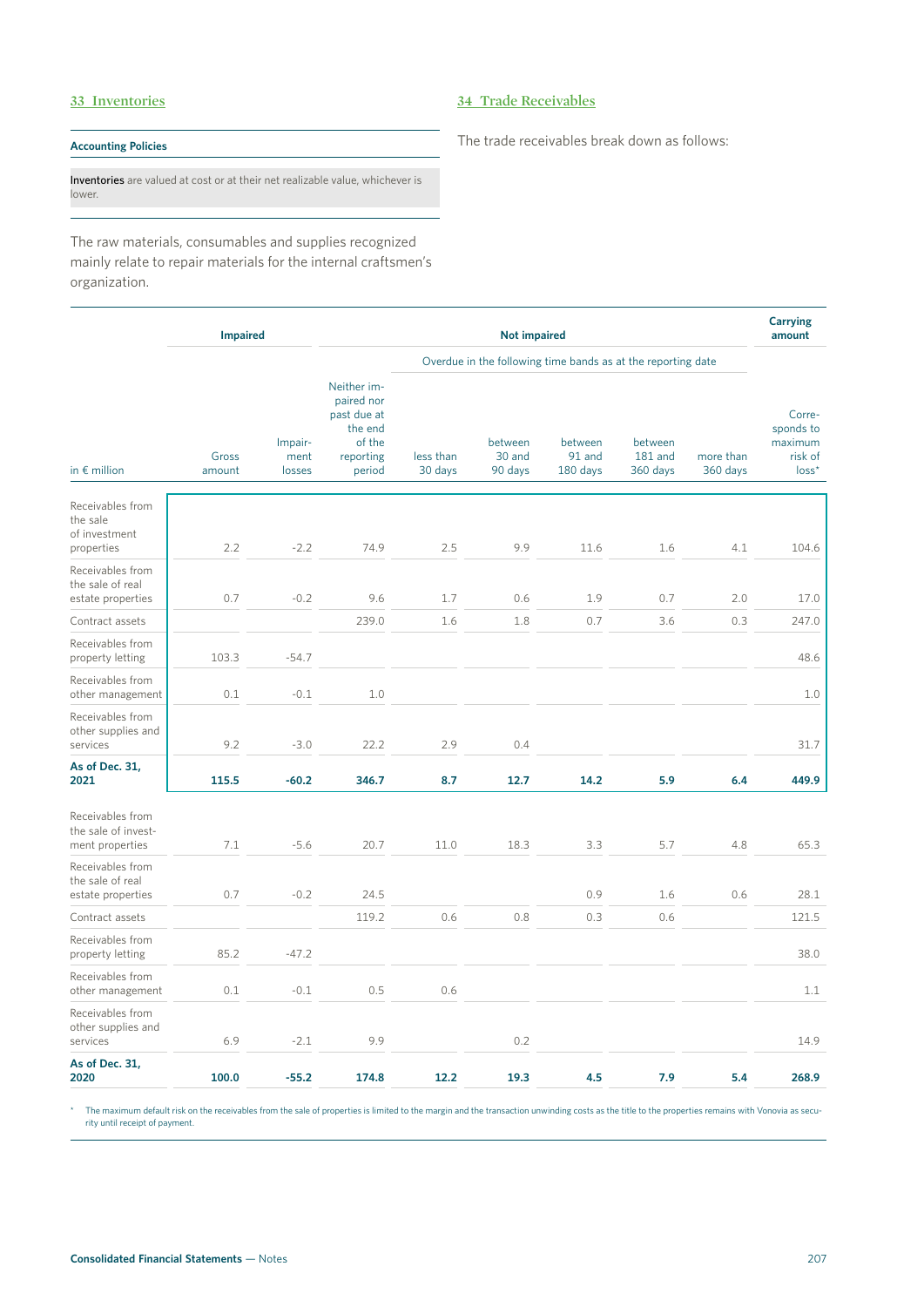### **Accounting Policies**

Impairment losses on financial assets are determined based on the expected credit loss model. The guiding principle of the model is to reflect the general pattern of deterioration or improvement in the credit quality of financial instruments, taking losses that are already expected into account.

The IFRS 9 approach includes the following measurement levels:

- > Level 1: Twelve-month expected credit losses (ECLs), which applies to all items (from initial recognition) as long as there is no significant deterioration in credit quality.
- > Level 2: Lifetime ECLs (homogeneous debtor portfolios), which applies when a significant increase in credit risk has occurred on an individual or a collective basis of financial instruments.
- > Level 3: Lifetime ECLs (based on an individual assessment): If an individual assessment of assets produces objective indications of a need for impairment, then an assessment of the entire maturity of the financial instrument is decisive.

The simplified impairment approach is used with regard to trade receivables (e. g., rent receivables, receivables from ancillary costs, receivables from the sale of properties) and for contract assets pursuant to IFRS 15. This means that there is no need to track the changes in credit risk. Instead, Vonovia has to set up loan loss provisions in the amount of the lifetime expected credit losses both at the time of initial recognition and on each following reporting date.

The carrying amounts of current trade receivables correspond to their fair values.

In principle, all impaired trade receivables are due and payable. As regards the trade receivables that are neither impaired nor past due, there was no indication on the reporting date that the debtors would not meet their payment obligations.

Receivables from the sale of properties arise on economic transfer of ownership. The due date of the receivable may, however, depend on the fulfillment of contractual obligations. Some purchase contracts provide for the purchase price to be deposited in an escrow account. Impairment losses for doubtful debts are recorded up to the amount of the posted proceeds from sales.

Vonovia's receivables from property letting generally arise at the beginning of the month, are of a short-term nature and result from claims in relation to tenants relating to operating business activities. Due to the (subsequent) measurement at amortized cost, an impairment test has to be performed. The receivables fall under the scope of the calculation of expected credit losses.

In accordance with the general provisions set out in IFRS 9, expected credit losses are to be recognized using the simplified approach for current trade receivables without any significant financing component.

Irrespective of their term, Vonovia initially assigns receivables to Level 2 of the impairment model. In the further course, they need to be moved to Level 3 of the impairment model if there is objective evidence of impairment. The transfer from Level 2 to Level 3 is to be made at the latest when the contractual payments have been overdue for more than 90 days. This assumption can, however, be refuted in individual cases if there are no other objective indications pointing towards a default. Receivables always have to be transferred to the next level if a legally enforceable instrument has been obtained against the tenant as part of a dunning procedure. If the objective evidence of impairment ceases to apply, the receivable is transferred (back) to Level 2 of the impairment model.

If Vonovia becomes aware of any major changes in market conditions and/or a debtor's circumstances, it reevaluates the expected credit losses without delay. This procedure ensures that receivables are transferred to the right level in the impairment model as soon as possible.

Vonovia uses a credit loss matrix when calculating expected credit losses for trade receivables. The matrix is based on historical default rates and takes current expectations into account, including macroeconomic indicators (e.g., GDP). The matrix can be used to calculate the expected credit losses for various homogeneous portfolios.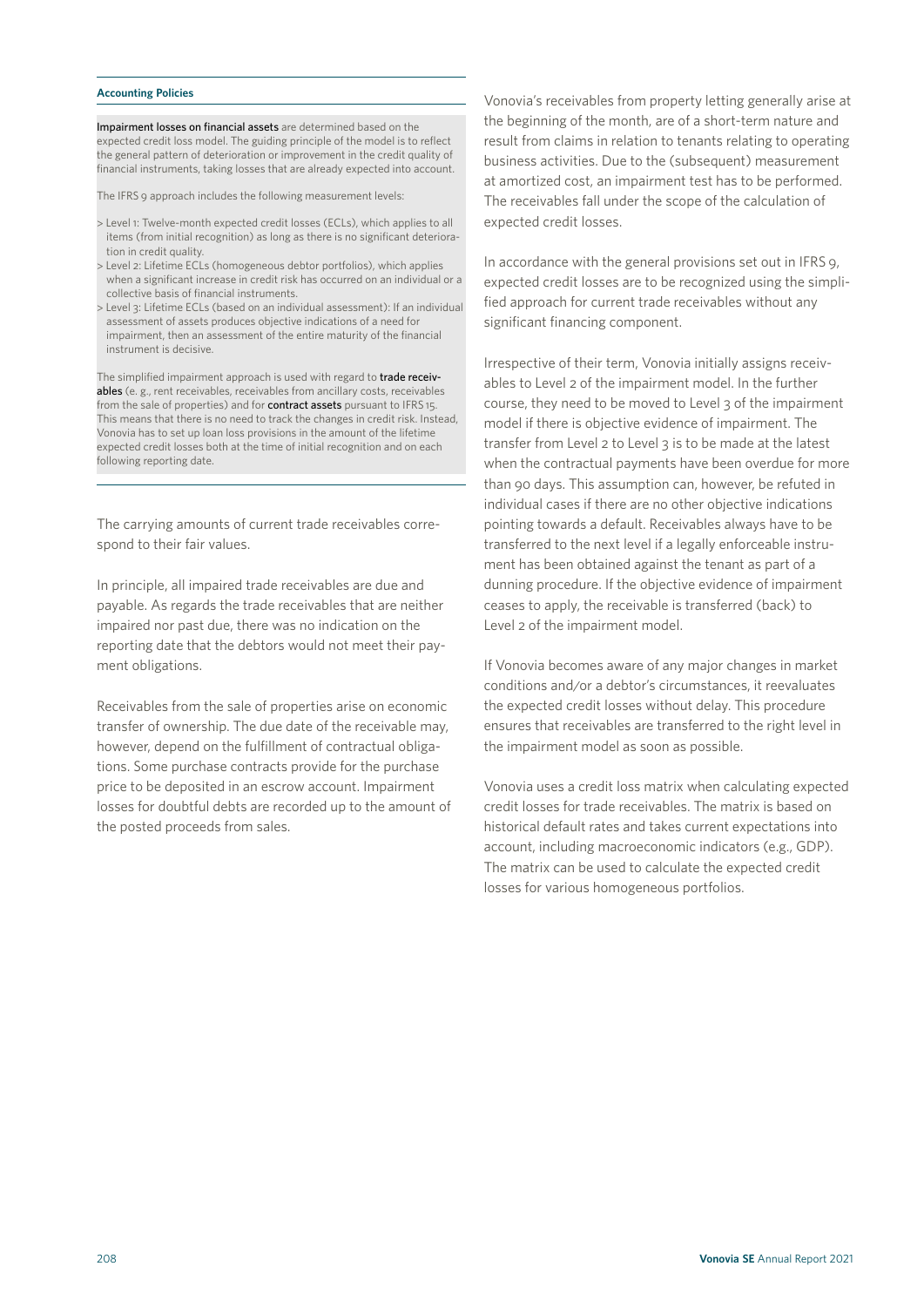In order to create portfolios for the purpose of assessing the probability of default, the individual clusters of receivables need to have homogeneous credit risk characteristics. As far as receivables from its operating business activities are concerned, i.e., the letting of rental properties, Vonovia makes a distinction between receivables from existing tenants and receivables from former tenants. Both portfolios include current receivables that are exposed to a low level of volatility, as the company's core operating business is hardly exposed to any major fluctuations. Main effects on receivables in the past are attributable to corporate takeovers by Vonovia.

### *Calculation Method for Receivables from Former Tenants*

The calculation of the probability of default is based on the results of an analysis of the historical probability of default. Cash flows relating to outstanding receivables over the last three years have been analyzed and an average amount of incoming payments for the year in question was calculated on a monthly basis. The average monthly incoming payments were compared against the average monthly receivables for the year in question. Ultimately, Vonovia has been able to collect approx. 4.5% of the average receivables over the last three years. This means that Vonovia sets up risk provisions corresponding to a rounded total of 95% for its receivables from former tenants.

The loss given default comprises the following:

The receivables of former tenants that are being analyzed (amount of the receivable at the time of default) are corrected to reflect retained deposits that serve as security for Vonovia. This is already taken into account as part of the calculation method used for the probability of default.

The average receivables taken as a basis do not include receivables subject to specific valuation allowances that were written off in full.

### *Receivables from Existing Tenants*

When it comes to determining the probability of default with regard to receivables associated with ongoing lease agreements, Vonovia analyzes those receivables that have actually been derecognized over the last three years.

This is performed systematically by way of a receivables management system according to the aspects receivables relating to ancillary expenses, those connected to the product, rent adjustments and payment difficulties.

Impairment losses on trade receivables developed as follows:

| in $\notin$ million                   |         |
|---------------------------------------|---------|
| Impairment losses as of Jan. 1, 2021  | 55.2    |
| Addition                              | 24.1    |
| Addition due to business combinations | 19.5    |
| Utilization                           | $-37.7$ |
| Reversal                              | $-0.9$  |
| Impairment losses as of Dec. 31, 2021 | 60.2    |
| Impairment losses as of Jan. 1, 2020  | 40.3    |
| Addition                              | 40.7    |
| Addition due to business combinations | 0.2     |
| Utilization                           | $-25.3$ |
| Reversal                              | $-0.7$  |
| Impairment losses as of Dec. 31, 2020 | 55.2    |

Within the impairment losses on receivables from property letting, the risk provisions are generally taken into account as follows: For existing tenants, a risk provision corresponding to between 18% and 40% of the receivables, in a total amount of  $\epsilon$  12.7 million (Dec. 31, 2020:  $\epsilon$  9.6 million) was set up depending on the term. In cases involving payment difficulties, the provision corresponded to between 40% and 95% of the receivables and amounted to  $\epsilon$  14.5 million in total (Dec. 31, 2020: € 10.4 million). The risk provisions for former tenants correspond to 95% of the receivables and amount to  $\epsilon$  26.2 million in total (Dec. 31, 2020:  $\epsilon$  17.5 million).

For contracts with customers who are assigned to Vonovia's development business, the payment terms pursuant to Section 3 (2) of the Real Estate Agent and Commercial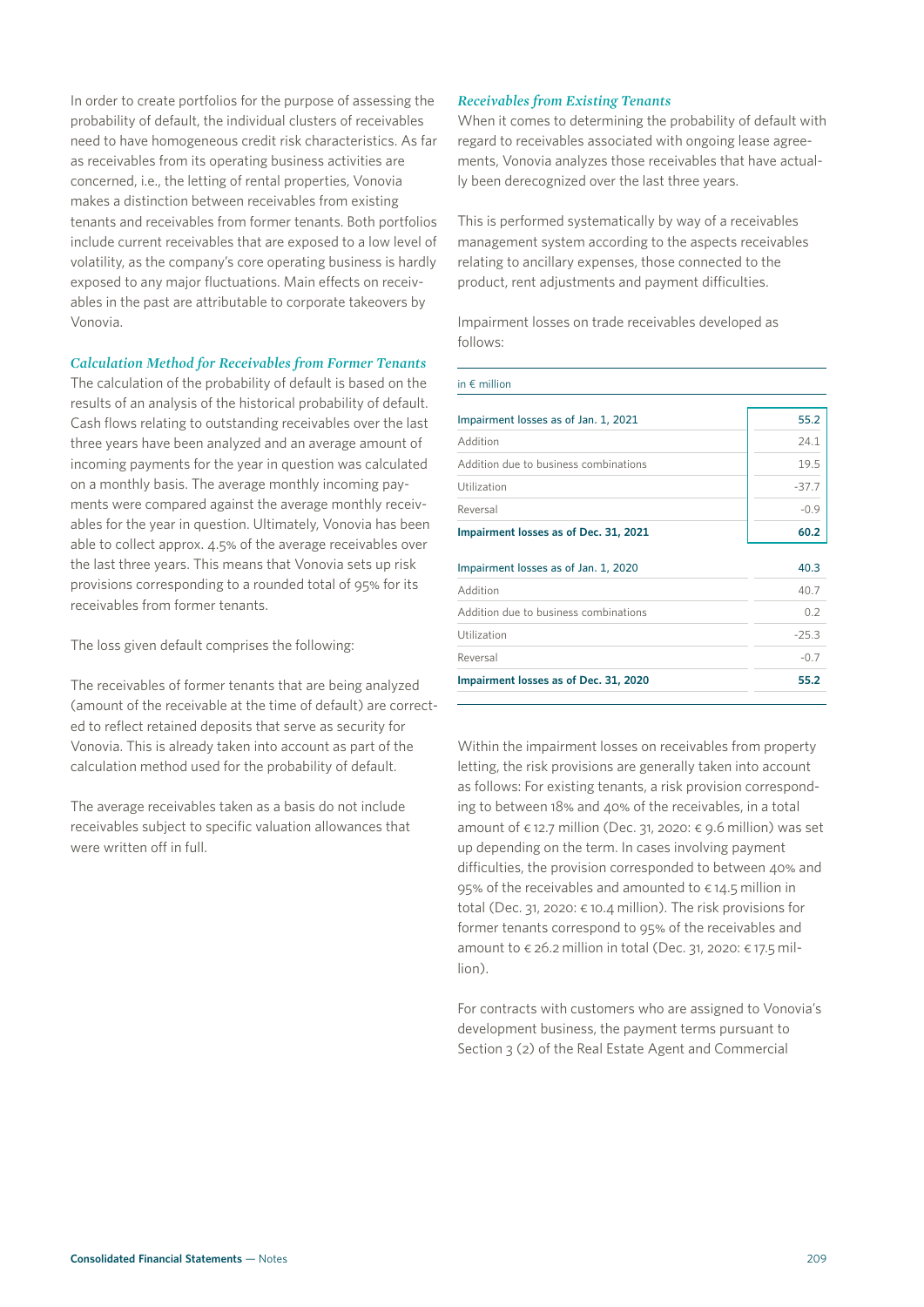Contractor Regulation (MaBV) generally apply in Germany. Customers also have a contractual obligation to present a financing commitment issued by a credit institution for the entire purchase price. Otherwise, Vonovia is entitled to withdraw from the agreement. In Austria, the installment plan pursuant to Section 10 (2) of the Austrian Property Development Contract Act (BTVG) is normally applied, with customers obliged to pay the entire purchase price into an escrow account. Due to the structure of the standard payment terms in the development business, no separate impairment losses are taken into account on corresponding receivables from customer contracts.

For example, receivables are derecognized if tenants die and have no heirs, if they move to an unknown location or move abroad, if execution is impossible for the court bailiff, in cases involving bankruptcy or if a settlement was reached.

The following table shows the expenses for the full derecognition of receivables as well as income from the receipt of derecognized receivables:

| in $\notin$ million                                    | 2020 | 2021 |
|--------------------------------------------------------|------|------|
| Expenses for the derecognition<br>of receivables       | 37   | 5.4  |
| Income from the receipt of<br>derecognized receivables | 3.7  | つ9   |

# **35 Cash and Cash Equivalents**

### **Accounting Policies**

Cash and cash equivalents include cash on hand, checks and deposits at banking institutions as well as marketable securities with an original term of up to three months.

Cash and cash equivalents are measured using the general impairment approach in accordance with IFRS 9.

Cash and cash equivalents include cash on hand, checks and deposits at banking institutions totaling € 1,134.0 million (Dec. 31, 2020: € 613.3 million), as well as marketable securities amounting to  $\epsilon$  298.8 million (Dec. 31, 2020:  $\epsilon$  - million).

In the amount of  $\epsilon$  117.6 million (Dec. 31, 2020:  $\epsilon$  159.9 million) of the bank balances are restricted with regard to their use.

# **36 Real Estate Inventories**

### **Accounting Policies**

Buildings in the sales-related development business as well as land and buildings that are held for sale are disclosed within Real Estate Inventories. The sales-related development business refers to subsidized or independently financed condominiums that are under construction or have already been completed. These properties are not held with the aim of generating rental income or achieving increases in value within the meaning of IAS 40, but rather are developed and constructed to be sold at a later date. These development projects are recognized depending on whether there is a customer contract for the residential units that are intended for sale. If this is not the case, the valuation is performed, due to the intention to sell according to IAS 2 at amortized cost or at net realizable value, whichever is lower, with a corresponding disclosure under real estate inventories.

The land and buildings held for sale are properties that are sold in line with usual business operations, so that this can exceed a period of 12 months. The initial measurement takes place at acquisition or production cost. The acquisition costs include directly attributable acquisition and handling costs, especially acquisition costs for the property as well as incidental acquisition costs.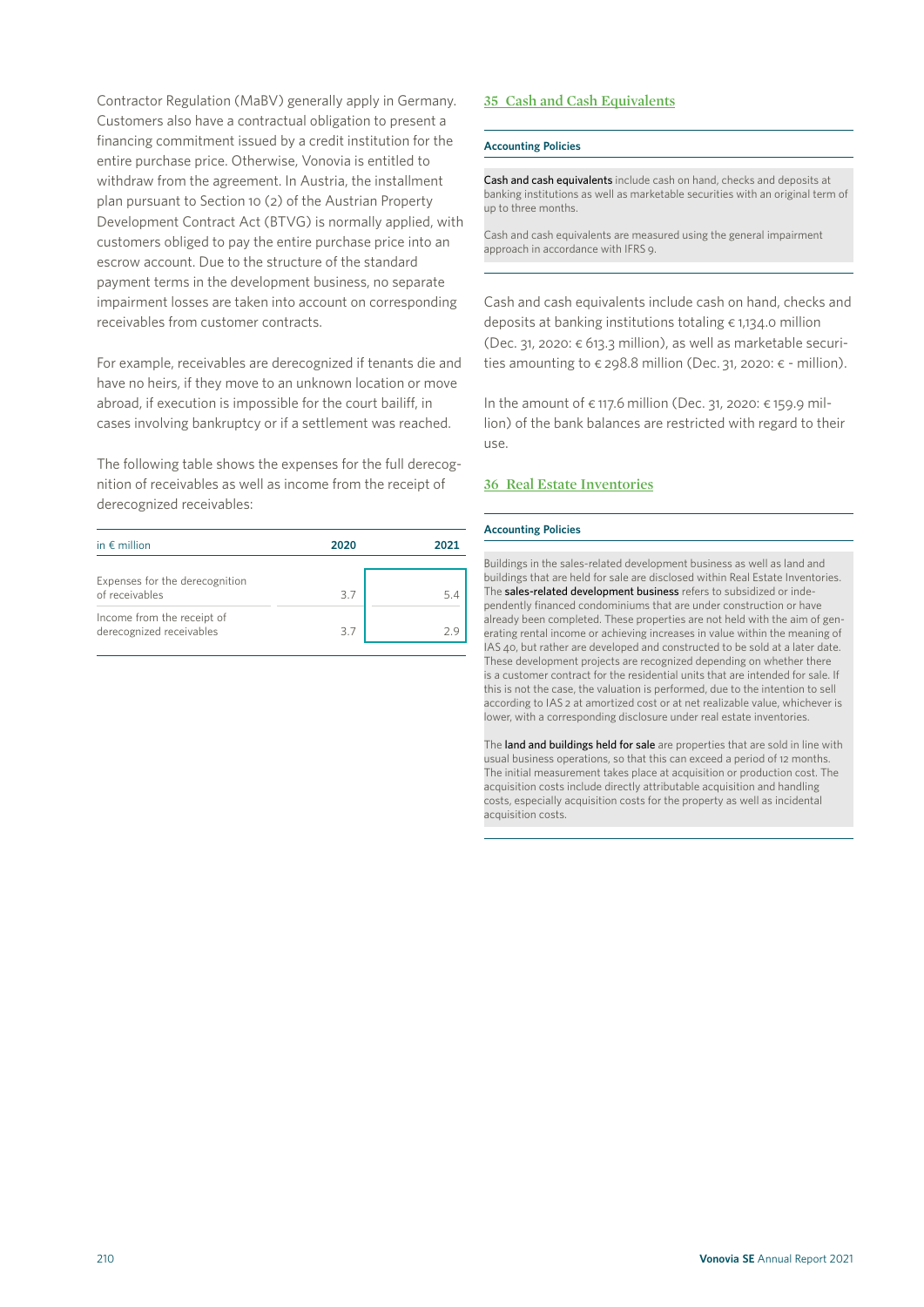Recognized real estate inventories in the amount of € 671.2 million (Dec. 31, 2020: € 570.4 million) mainly concern development projects. These are projects to construct residential units planned for sale that are currently being built in the amount of  $\epsilon$  347.7 million (Dec. 31, 2020:  $\epsilon$  522.6 million) or that have been completed but have not yet been sold in the amount of  $\epsilon$  108.2 million (Dec. 31, 2020:  $\epsilon$  47.8 million). The item also includes the properties and buildings intended for sale in the ordinary course of business in the amount of  $\epsilon$  215.3 million (Dec. 31, 2020:  $\epsilon$  - million).

### **37 Assets and Liabilities Held for Sale**

### **Accounting Policies**

To be classified as **held for sale**, the assets must be available for immediate sale in their present condition subject only to terms that are usual and customary for sales of such assets, and it must be highly probable that a sale will take place. A sale is deemed to be highly probable if there is a commitment to a plan to sell the asset, an active program to locate a buyer and complete the plan has been initiated, the asset is being actively marketed for sale at a reasonable price, and a sale is expected to be completed within one year of the date on which the asset is classified as held for sale.

Vonovia accounts for investment properties as assets held for sale when notarized purchase contracts have been signed or a declaration of intent to purchase has been signed by both parties as of the reporting date but transfer of title will, under the contract, not take place until the subsequent reporting period. Initially they are recognized at the contractually agreed selling price and subsequently at fair value following deductions for costs to sell, if the latter is lower.

Vonovia and Deutsche Wohnen sold around 14,750 residential and commercial units to public housing companies in Berlin in September 2021. In addition to properties (asset deal), 17 property-holding companies (share deal) were also sold, with most of the transfers of ownership to be made in 2022.

As of the reporting date, the value of the property stocks sold (asset deal) stood at € 1,358.9 million.

The property-holding companies sold (share deal) were recognized as a disposal group on the balance sheet. To this end, the property stocks and the remaining assets and liabilities were reclassified as of the reporting date as follows:

#### in € million

| Investment properties                                                         | 1,039.1      |
|-------------------------------------------------------------------------------|--------------|
| Trade receivables                                                             | 0.7          |
| Cash and cash equivalents                                                     | 113          |
| Other assets                                                                  | 6.8          |
| Transfer to assets held for sale                                              | 1,057.9      |
| Provisions<br>Non-derivative financial liabilities                            | 2.1<br>200.5 |
| Deferred tax liabilities                                                      | 160.8        |
| Other liabilities                                                             | 23           |
| Transfer to liabilities associated with assets<br>classified as held for sale | 365.7        |

The assets held for sale also include properties totaling € 302.6 million (Dec. 31, 2020: € 164.9 million) for which notarized purchase contracts had already been signed as of the reporting date.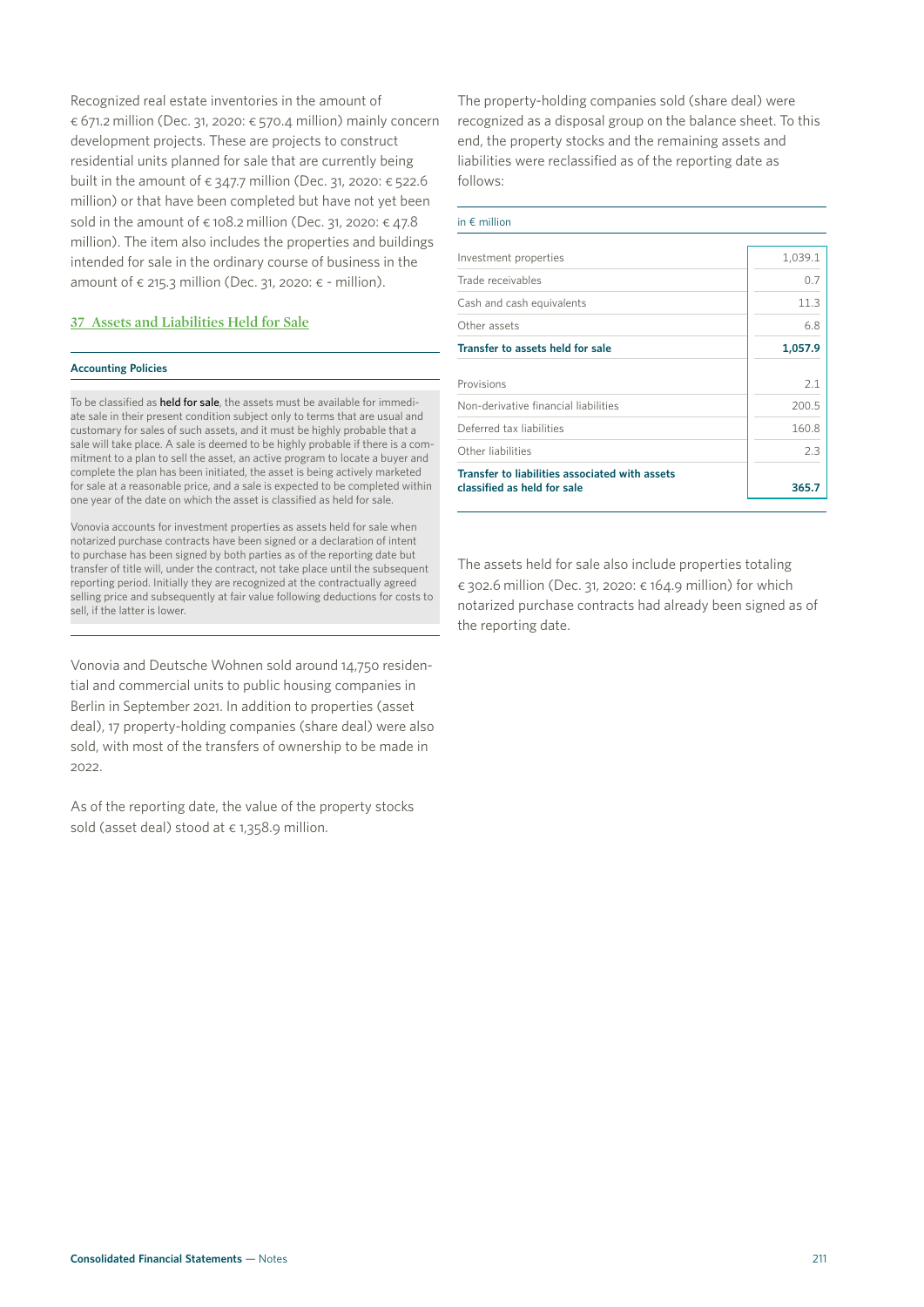# **Section (E): Capital Structure**

# **38 Total Equity**

#### **Accounting Policies**

Other comprehensive income includes changes in total comprehensive income not affecting net income except that resulting from capital transactions with equity holders (e.g., capital increases or dividend distributions). Vonovia includes under this item unrealized gains and losses from the fair value measurement of equity instruments and derivative financial instruments that are designated as cash flow hedges. The item also includes actuarial gains and losses from defined benefit pension commitments as well as certain currency translation differences.

The other reserves contain cumulative changes in equity not affecting income. At Vonovia, the effective portion of the net change in the fair value of cash flow hedging instruments, the equity instruments at fair value as well as currency translation differences are recognized in other comprehensive income.

The other reserves from cash flow hedges and from currency translation differences can be reclassified. When the underlying hedged item of the cash flow hedge affects net income, the reserves attributable thereto are reclassified to profit or loss. If a foreign business is disposed of, the reserves attributable thereto are reclassified.

## **Development of the Subscribed Capital**

| in $f$ .                                                                            |                |
|-------------------------------------------------------------------------------------|----------------|
| As of Jan. 1, 2021                                                                  | 565,887,299.00 |
| Capital increase against non-cash contributions<br>on May 17, 2021 (scrip dividend) | 9,370,028.00   |
| Capital increase against cash contributions<br>on December 2, 2021                  | 201,340,062.00 |
| As of Dec. 31, 2021                                                                 | 776,597,389.00 |

### **Development of the Capital Reserves**

in € As of Jan. 1, 2021 9,037,861,361.33 Premium from capital increase for scrip dividend on May 17, 2021 460,939,787.40 Premium from capital increase on December 2, 2021 7,879,165,876.50 Transaction costs on the issue of new shares  $(after allowing for deferred taxes)$   $-93,372,009.30$ Withdrawal from capital reserve  $\vert$  -1,826,175,134.25 Other changes not affecting net income 10,481.30 **As of Dec. 31, 2021 15,458,430,362.98**

## *Cash Capital Increase*

On November 21, 2021 the Management Board of Vonovia SE, with the consent of the Supervisory Board, decided to carry out a fully subscribed capital increase with subscription rights for the existing shareholders of Vonovia. The shares

were issued in exchange for cash contributions. To this end, the share capital of Vonovia was increased by € 201,340,062.00 from € 575,257,327.00 to € 776,597,389.00, partially using the 2021 authorized capital. This was achieved by issuing 201,340,062 new no-par-value registered shares, each accounting for  $\epsilon$  1.00 of the share capital and carrying dividend rights as of January 1, 2021.

During the subscription period, the existing shareholders of Vonovia were offered a total of 201,340,062 new no-parvalue registered shares at a subscription price of  $\epsilon$  40.00 per new share. By the end of the subscription period on December 7, 2021 subscription rights had been exercised for 198,508,119 new shares, corresponding to a subscription rate of 98.59% of the new shares. The remaining 2,831,943 new shares were issued to institutional investors at € 49.50 per share through a private placement. The increase was entered in the commercial register on December 2, 2021.

### *Dividend*

The Annual General Meeting held on April 16, 2021 resolved to pay a dividend for the 2020 fiscal year in the amount of € 1.69 per share, € 956.3 million in total.

As in previous years, shareholders were offered the option of choosing between being paid the dividend in cash or being granted new shares. During the subscription period, shareholders holding a total of 49.18% of the shares carrying dividend rights opted for the scrip dividend instead of the cash dividend. As a result, 9,370,028 new shares were issued using the company's authorized capital pursuant to Section 5b of the Articles of Association ("2018 authorized capital") at a subscription price of  $\epsilon$  50.193, i.e., a total amount of € 470,309,815.40. The total amount of the dividend distributed in cash therefore came to  $\epsilon$  486,039,719.91.

### *Authorized Capital*

By way of a resolution of the Annual General Meeting on April 16, 2021 the 2018 authorized capital was canceled. A further resolution at this same Annual General Meeting created new authorized capital in the amount of € 282,943,649.00. On the basis of this resolution, the Management Board is authorized, with the consent of the Supervisory Board, to increase the company's share capital by up to € 282,943,649.00 once or several times on or before April 15, 2026 by issuing up to 282,943,649 new registered no-par-value shares in return for cash contributions and/or contributions in kind (2021 authorized capital). Shareholders shall be granted a subscription right. Shareholder subscription rights can be excluded. As part of the capital increase with subscription rights on December 2, 2021 the authorized capital was utilized in the amount of 201,340,062 shares, meaning that 2021 authorized capital stands at € 81,603,587.00 as of December 31, 2021.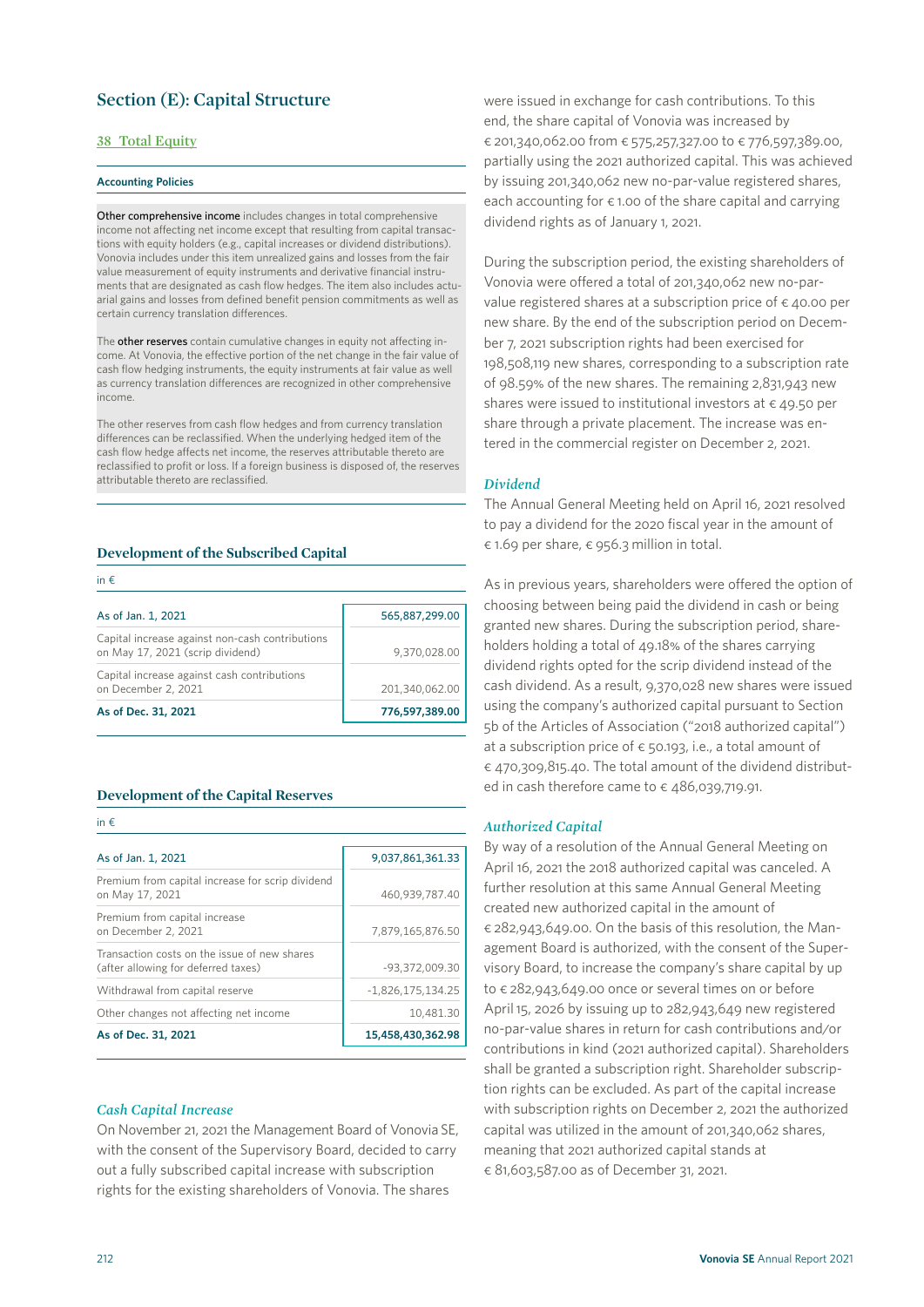# *Conditional Capital*

By way of a resolution of the Annual General Meeting on April 16, 2021 the 2018 conditional capital was canceled. In order to serve the authorization, passed by the Annual General Meeting of April 16, 2021 to issue convertible bonds, bonds carrying option rights, participating rights, and participating bonds, 2021 conditional capital was created. On the basis of the resolution of this Annual General Meeting, the share capital is conditionally increased by up to € 282,943,649.00 through the issuing of 282,943,649 new no-par-value registered shares carrying dividend rights.

### *Retained Earnings*

As of December 31, 2021 retained earnings amounted to € 16,925.9 million (Dec. 31, 2020: € 13,368.2 million). This figure includes actuarial gains and losses of  $\epsilon$  -93.4 million (Dec. 31, 2020: € -117.2 million), which cannot be reclassified and therefore may no longer be recognized in profit or loss in subsequent reporting periods.

# *Other Reserves*

Changes in other comprehensive income during the period in the amount of  $\epsilon$  0.7 million (2020:  $\epsilon$  153.9 million) are mainly the result of currency translation differences due to changes in the exchange rate for the Swedish krona against the euro, as well as the offsetting development of equity instruments at fair value in other comprehensive income and the cash flow hedges.

# *Equity Attributable to Hybrid Capital Investors*

In December 2014, Vonovia issued a hybrid bond with a nominal volume of € 1.0 billion via a subsidiary, Vonovia Finance B.V., Amsterdam/Netherlands (issuer). This subordinated hybrid bond was of unlimited duration and could only be terminated by Vonovia on certain contractually fixed dates or occasions.

The hybrid bond was terminated and repaid as of December 2021.

Pursuant to IAS 32, the hybrid bond was classified as equity in full. The interest payments to be made to the bondholders were recognized directly in equity.

# *Non-Controlling Interests*

Shares of third parties in Group companies are recognized under non-controlling interests.

Non-controlling interests increased by  $\epsilon$  2,571.7 million in the 2021 fiscal year, from  $\epsilon$  686.3 million as of January 1, 2021 to € 3,258.0 million as of December 31, 2021. This increase is chiefly due to the acquisition of the Deutsche Wohnen Group, with the addition of non-controlling interests in the amount of  $\epsilon$  2,436.6 million, which, in turn, are primarily due to the 12.64% of Deutsche Wohnen SE shares not tendered to Vonovia SE.

# **39 Provisions**

|                                                                  | Dec. 31, 2020 |                          | Dec. 31, 2021 |         |
|------------------------------------------------------------------|---------------|--------------------------|---------------|---------|
| in $\epsilon$ million                                            | non-current   | current                  | non-current   | current |
| Provisions for pensions and similar obligations                  | 627.8         | $\overline{\phantom{0}}$ | 684.5         |         |
| Provisions for taxes (current income taxes excl. deferred taxes) |               | 124.2                    |               | 233.2   |
| Other provisions                                                 |               |                          |               |         |
| Environmental remediation                                        | 11.5          | $\overline{\phantom{0}}$ | 19.8          | 16.8    |
| Personnel obligations                                            | 52.3          | 56.3                     | 39.0          | 84.4    |
| Outstanding trade invoices                                       |               | 93.4                     |               | 267.2   |
| Miscellaneous other provisions                                   | 19.7          | 115.1                    | 123.0         | 125.6   |
| Total other provisions                                           | 83.5          | 264.8                    | 181.8         | 494.0   |
| <b>Total provisions</b>                                          | 711.3         | 389.0                    | 866.3         | 727.2   |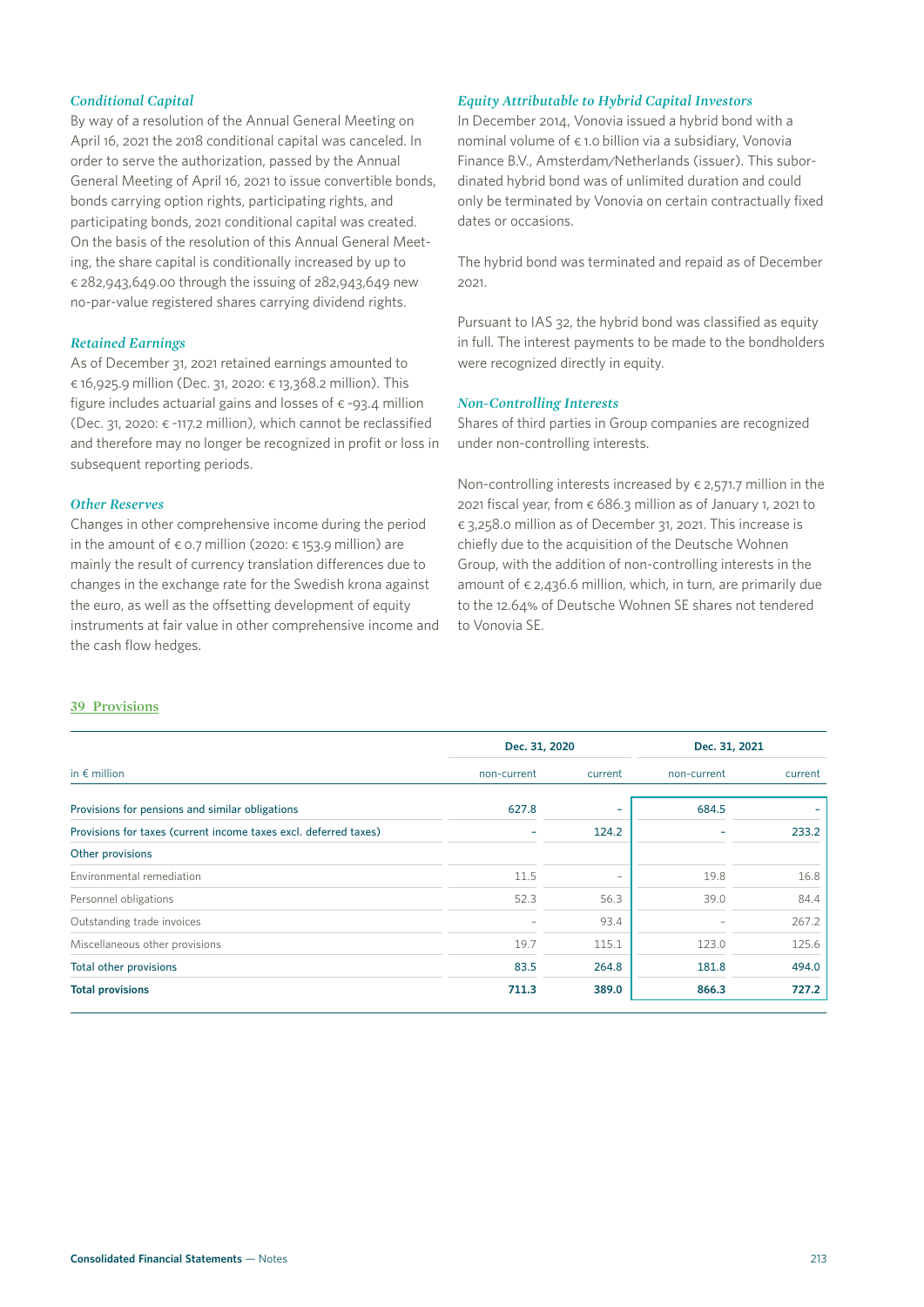### *Provisions for Pensions and Similar Obligations*

#### **Accounting Policies**

When valuing the **provisions for pensions**, the company pension obligations are determined using the projected unit credit method pursuant to IAS 19 "Employee Benefits," whereby current pensions and vested pension rights as of the reporting date as well as expected future increases in salaries and pensions, are included in the valuation. An actuarial valuation is performed .<br>at every reporting date.

The amount shown in the balance sheet is the total present value of the defined benefit obligations (DBO) after offsetting against the fair value of plan assets.

Actuarial gains and losses are accounted for in full in the period in which they occur and recognized in retained earnings as a component of other comprehensive income and not in profit or loss. The actuarial gains and losses are also no longer recognized with effect on net income in subsequent periods.

Service cost is shown in personnel expenses. The service cost is the increase in the present value of a defined benefit obligation resulting from employee service in the reporting period.

The interest expense is recognized in the financial result. Interest expense is the increase during a period in the present value of a defined benefit obligation that generally arises due to the fact that the benefit obligation is one period closer to being discharged.

Reinsurance contracts that qualify as plan assets have been taken out to cover the pension obligations toward particular individuals. Where the value of those reinsurance contracts exceeds the related pension obligations, the excess is recognized as an asset and shown under other assets.

Obligations from joint defined benefit multi-employer plans at Versorgungsanstalt des Bundes und der Länder (VBL), a pension institution of the Federal Republic of Germany and the Federal States, are stated, in line with IAS 19.34, in the same way as obligations from defined contribution plans, insofar as the information required for the statement of defined benefit plans is not available. The obligations are based on the amounts to be paid for the current period.

Vonovia has pension obligations towards various employees which are based on the length of service. Defined benefit and defined contribution obligations – for which Vonovia guarantees a certain level of benefit – are financed through provisions for pensions. Vonovia has taken out reinsurance contracts for individual people.

Generally, they are pension benefits that depend on the final salary with percentage increases depending on the number of years of service.

The pension commitments cover 6,545 (Dec. 31, 2020: 4,523) eligible persons. The increase results mainly from first-time inclusion of the eligible personnel of the Deutsche Wohnen Group in the pension valuation.

Executives currently working for companies belonging to Vonovia have the opportunity to participate in the "Pension Instead of Cash Remuneration" model (Versorgungsbezüge anstelle von Barbezügen) (eligible persons: 307, incl. persons no longer active). Retirement, invalidity and surviving dependent benefits in the form of a lifelong pension are offered under this deferred compensation model. The retirement benefits can also be paid out as a one-time capital sum. The model was closed in 2021.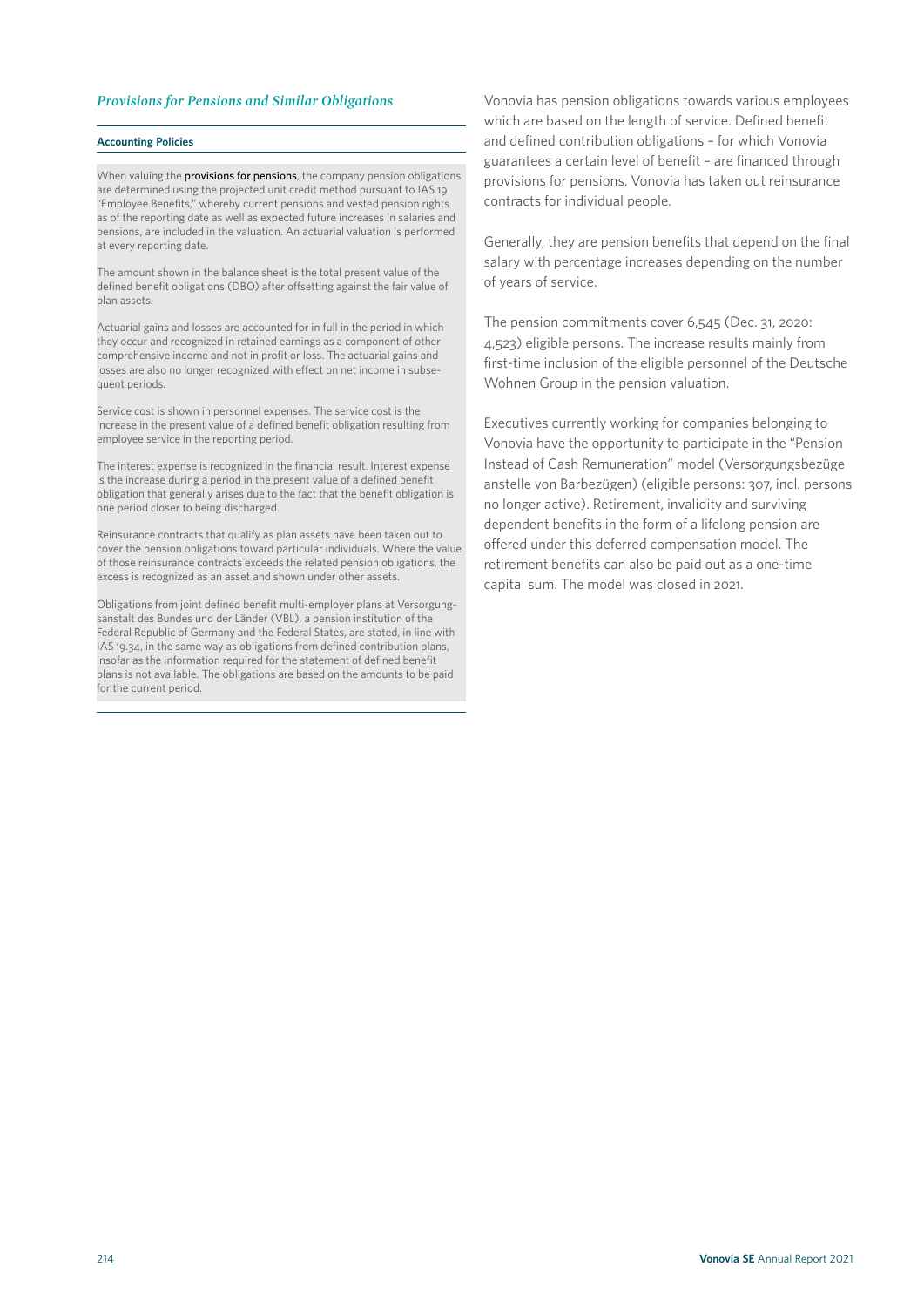Overview of the most important basic data for existing pension plans (all of which have already been closed):

|                                           | VO 1/VO 2 Veba Immobilien                                  | VO 60/VO 91 Eisenbahnges.                                  | <b>Bochumer Verband</b>                                                            |
|-------------------------------------------|------------------------------------------------------------|------------------------------------------------------------|------------------------------------------------------------------------------------|
| Type of benefits                          | Retirement, invalidity and<br>surviving dependent benefits | Retirement, invalidity and<br>surviving dependent benefits | Retirement, invalidity and<br>surviving dependent benefits                         |
| Pensionable remuneration                  | Final salary                                               | Final salary                                               | Not applicable                                                                     |
| Max. pension level                        | Yes                                                        | Yes                                                        | Depends on<br>individual grouping                                                  |
| Total pension model based on final salary | Yes                                                        | No.                                                        | <b>No</b>                                                                          |
| Net benefit limit incl. state pension     | None                                                       | Yes                                                        | None                                                                               |
| Gross benefit limit                       | Yes                                                        | None                                                       | None                                                                               |
| Adjustment of pensions                    | Section 16 (1,2) BetrAVG                                   | Section 16 (1,2) BetrAVG                                   | Adjustment every 3 years by<br>Bochumer Verband (Manage-<br>ment Board resolution) |
| Supplementary periods                     | Age of 55                                                  | Age of 55                                                  | Age of 55 (half)                                                                   |
| Legal basis                               | Works agreement                                            | Works agreement                                            | Commitment to executives in<br>individual contracts                                |
| Number of eligible persons                | 374                                                        | 654                                                        | 391                                                                                |

|                                           | VO 1991/VO 2002 GAGFAH                                     | VO guideline GAGFAH M                                      | VO 2017 VBL-Ersatzversorgung                               |
|-------------------------------------------|------------------------------------------------------------|------------------------------------------------------------|------------------------------------------------------------|
| Type of benefits                          | Retirement, invalidity and<br>surviving dependent benefits | Retirement, invalidity and<br>surviving dependent benefits | Retirement, invalidity and<br>surviving dependent benefits |
| Pensionable remuneration                  | Salary for September of each year                          | Final salary                                               | Salary of each year                                        |
| Max. pension level                        | Module p.a.                                                | Yes                                                        | Module p.a.                                                |
| Total pension model based on final salary | No.                                                        | Yes                                                        | N <sub>o</sub>                                             |
| Net benefit limit incl. state pension     | None                                                       | None                                                       | None                                                       |
| Gross benefit limit                       | None                                                       | Yes                                                        | None                                                       |
| Adjustment of pensions                    | 1% p.a.                                                    | Section 16 (1,2) BetrAVG                                   | 1% p.a.                                                    |
| Supplementary periods                     | Age of 55                                                  | Age of 55                                                  | None                                                       |
| Legal basis                               | Works agreement                                            | Works agreement                                            | Individual agreement                                       |
| Number of eligible persons                | 1,110                                                      | 379                                                        | 107                                                        |

The current pensions according to the classic pension benefit regulations of Bochumer Verband are adjusted in line with Section 20 of those regulations. Section 20 is a rule which is based on Section 16 (1,2) of the German Occupational Pensions Improvement Act (BetrAVG) but which, according to a ruling of the Federal Labor Court of Germany, is an independent rule. Other company pensions are reviewed and adjusted under the terms of the agreement according to Section 16 (1,2) BetrAVG. On every review date, the development of the cost of living since the individual retirement date is reviewed and compensated for. Only in the aforementioned deferred compensation model is the option, available since January 1, 1999, used to raise the current pensions every year by 1% (Section 16 [3] No. 1 BetrAVG). No further risks are seen.

The company has decided to use the internal financing effect of the provisions for pensions and only to back a relatively small portion of the pension obligations with plan assets. Reinsurance policies have been taken out for former Management Board members against payment of a onetime insurance premium in order to provide additional protection against insolvency; these reinsurance policies

were pledged to the eligible persons. They constitute plan assets, which are offset against the gross obligation. The fair value of the reinsurance policies for individual persons is higher than the extent of the obligations towards the respective person. This surplus of the fair values of the assets over the obligation is shown under non-current other assets. The conclusion of further reinsurance policies is not planned.

Pension plan obligations and the expenses necessary to cover these obligations are determined using the projected unit credit method prescribed by IAS 19. Both pensions known on the reporting date and vested rights as well as expected future increases in salaries and pensions are included in the measurement. The following actuarial assumptions were made at the reporting date – in each case related to the end of the year and with economic effect for the following year.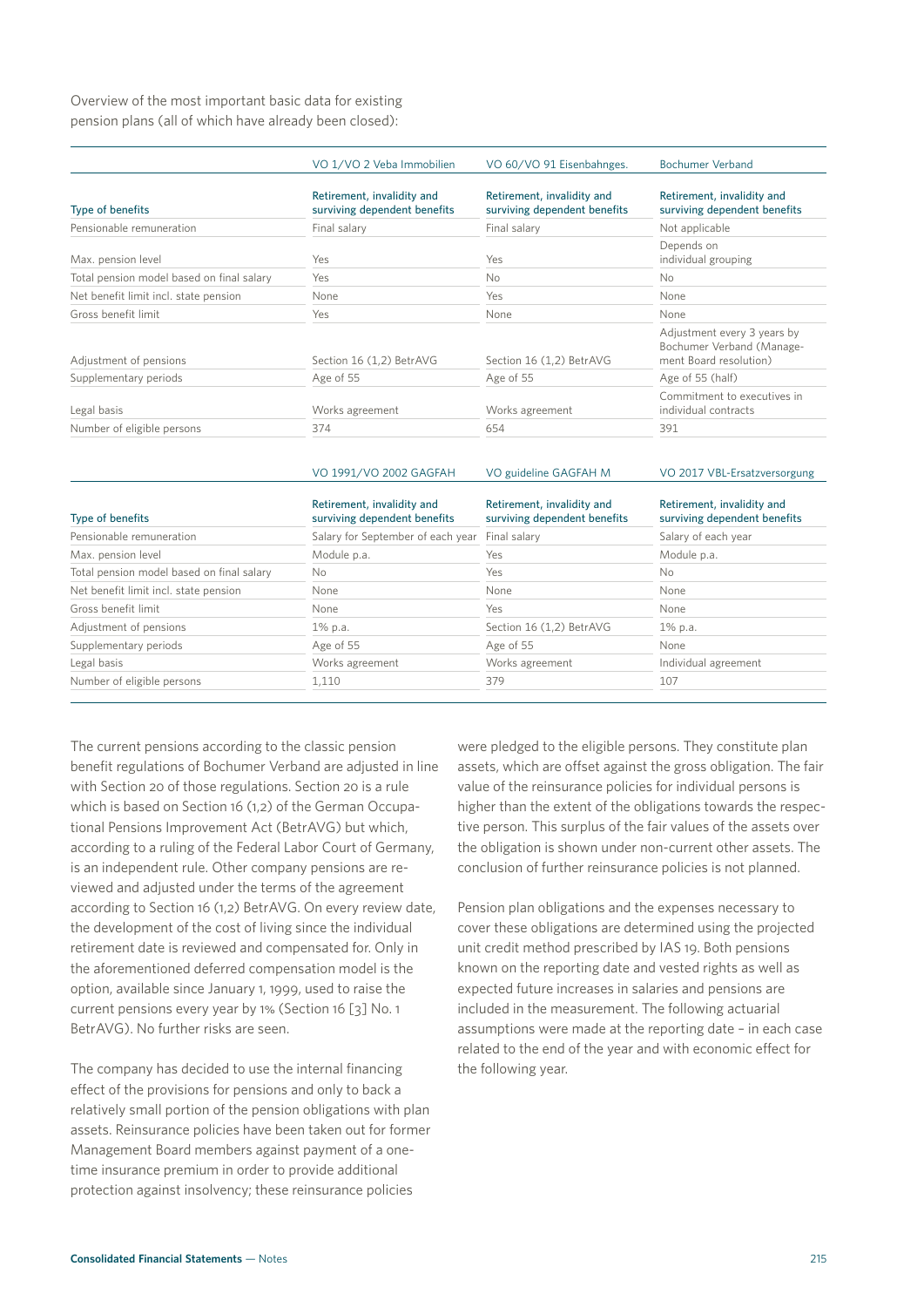# *Actuarial Assumptions*

| in $%$                  | Dec. 31, 2020 | Dec. 31, 2021 |
|-------------------------|---------------|---------------|
|                         |               |               |
| Actuarial interest rate | 0.70          | 1.10          |
| Pension trend           | 1.75          | 1.75          |
| Salary trend            | 2.50          | 2.50          |
|                         |               |               |

The 2018 G mortality tables of Prof. Dr. Klaus Heubeck have been taken for the biometric assumptions without any changes.

The defined benefit obligation (DBO) developed as follows:

| in $\epsilon$ million                     | 2020    | 2021    |
|-------------------------------------------|---------|---------|
| DBO as of Jan. 1                          | 591.0   | 648.1   |
| Additions due to business<br>combinations |         | 110.4   |
| Interest expense                          | 5.8     | 4.6     |
| Current service cost                      | 12.2    | 14.6    |
| Actuarial gains and losses:               |         |         |
| Changes in the biometric<br>assumptions   | $-8.4$  | 4.8     |
| Changes in the financial<br>assumptions   | 27.4    | $-41.1$ |
| Transfer                                  | 44.9    |         |
| Benefits paid                             | $-24.8$ | $-29.6$ |
| DBO as of Dec. 31                         | 648.1   | 711.8   |

The present value of the pension obligation is divided among the groups of eligible persons as follows:

| in $\epsilon$ million                          | Dec. 31, 2020 | Dec. 31, 2021 |
|------------------------------------------------|---------------|---------------|
| Active employees                               | 140.0         | 157.3         |
| Former employees with vested<br>pension rights | 134.4         | 141.2         |
| Pensioners                                     | 373.7         | 413.3         |
| DBO as of Dec. 31                              | 648.1         | 711.8         |

Plan assets comprise solely reinsurance contracts. The fair value of the plan assets has developed as follows:

| in $\notin$ million                                    | 2020   | 2021           |
|--------------------------------------------------------|--------|----------------|
| Fair value of plan assets<br>as of Jan. 1              | 21.8   | 21.2           |
| Additions due to business<br>combinations              |        | 7.7            |
| Return calculated using the<br>actuarial interest rate | 0.2    | 0 <sub>1</sub> |
| Actuarial gains:                                       |        |                |
| Changes in the financial<br>assumptions                | 0.4    | 0.7            |
| Benefits paid                                          | $-1.2$ | $-1.4$         |
| Fair value of plan assets<br>as of Dec. 31             | 21.2   | 28.3           |

The actual return on plan assets amounted to  $\epsilon$  o.8 million during the fiscal year (2020: € 0.6 million).

The following table shows a reconciliation of the defined benefit obligation to the pension obligation recognized in the balance sheet:

| in $\notin$ million                                        | Dec. 31, 2020 | Dec. 31, 2021 |
|------------------------------------------------------------|---------------|---------------|
|                                                            | 31.2          | 36.2          |
| Present value of funded obligations                        |               |               |
| Present value of unfunded<br>obligations                   | 616.9         | 675.6         |
| Total present value of defined<br>benefit obligations      | 648.1         | 711.8         |
| Fair value of plan assets                                  | $-21.1$       | $-28.3$       |
| Net liability recognized in the<br>balance sheet           | 627.0         | 683.5         |
| Other assets to be recognized                              | 0.8           | 1.0           |
| Provisions for pensions recognized<br>in the balance sheet | 627.8         | 684.5         |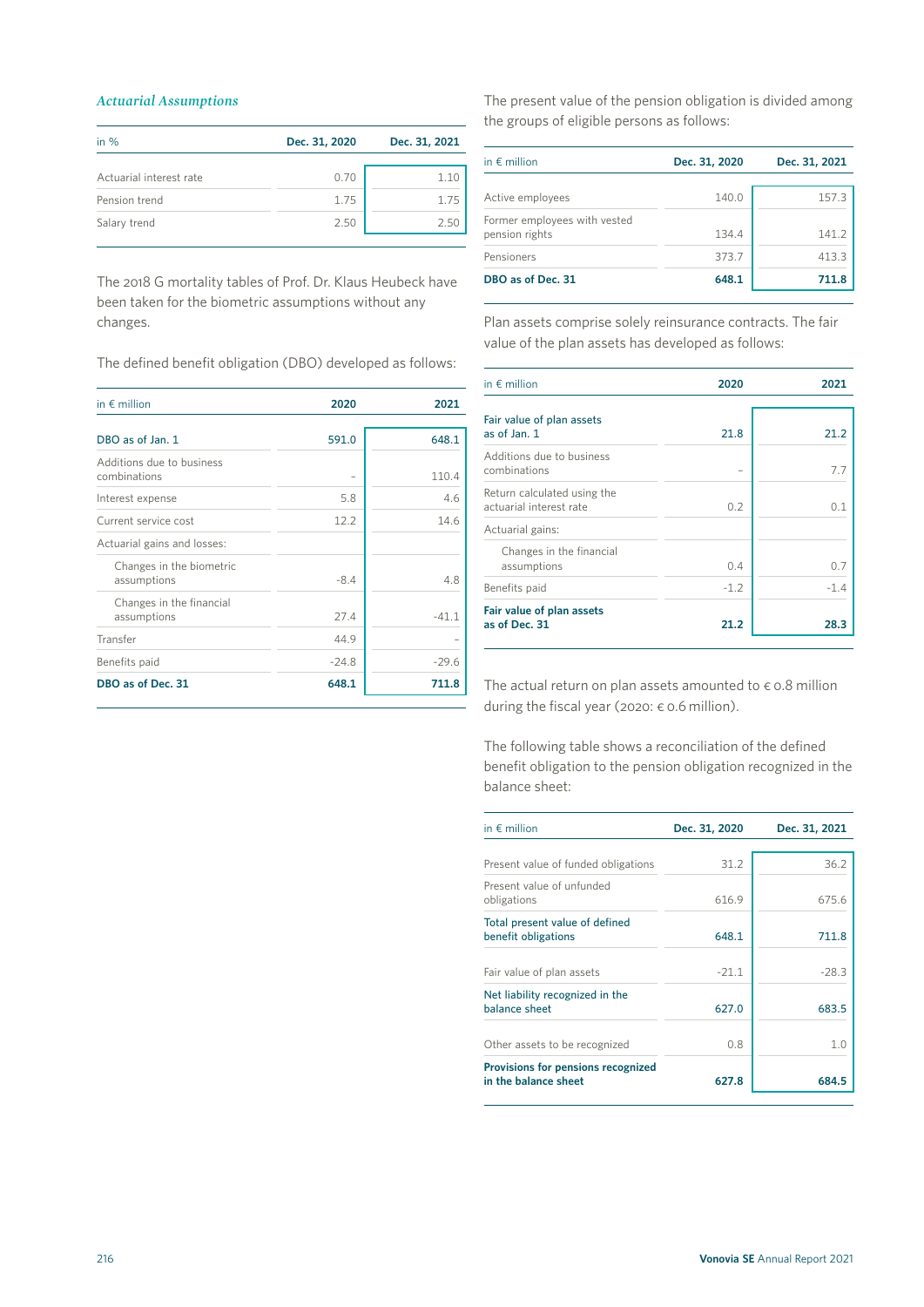In 2021, actuarial gains of  $\epsilon$  37.0 million (excluding deferred taxes) were recognized in other comprehensive income (2020: € -18.6 million).

The weighted average term of the defined benefit obligations is 15.5 years (Dec. 31, 2020: 16.1 years).

The following table contains the estimated, undiscounted pension payments of the coming five fiscal years and the total of those in the subsequent five fiscal years:

| in $\epsilon$ million | Projected pension payments |
|-----------------------|----------------------------|
| 2022                  | 31.6                       |
| 2023                  | 30.9                       |
| 2024                  | 30.8                       |
| 2025                  | 31.0                       |
| 2026                  | 30.5                       |
| 2027-2031             | 149.6                      |

## *Sensitivity Analyses*

An increase or decrease in the material actuarial assumptions would have led to the following defined benefit obligation, providing the other assumptions did not change:

| in $\epsilon$ million      |                   | Dec. 31,<br>2020 | Dec. 31,<br>2021 |
|----------------------------|-------------------|------------------|------------------|
| Actuarial interest<br>rate | Increase of 0.5%  | 599.5            | 660.4            |
|                            | Decrease of 0.5%  | 703.5            | 769.6            |
| Pension trend              | Increase of 0.25% | 660.7            | 726.5            |
|                            | Decrease of 0.25% | 635.2            | 6969             |

An increase in life expectancy of 4.9% would have resulted in an increase in the DBO of  $\epsilon$  27.9 million as of December 31, 2021 (Dec. 31, 2020:  $\epsilon$  31.0 million). This percentage rise corresponds to a one-year increase in the life expectancy of a man who was 65 at the reporting date.

If several assumptions are changed simultaneously, the cumulative effect is not necessarily the same as if there had been a change in just one of the assumptions.

The provisions for pensions include  $\epsilon$  3.5 million (Dec. 31, 2020:  $\epsilon$  4.3 million) for pension obligations which were transferred to third parties as part of an assumption of debt and which relate to vested rights and the payment of current pensions. A corresponding non-current receivable is shown under miscellaneous other assets.

## *Other Provisions*

#### **Accounting Policies**

Other provisions are recognized when there is a present obligation, either legal or constructive, vis-à-vis third parties as a result of a past event if it is probable that a claim will be asserted and the probable amount of the required provision can be reliably estimated. Provisions are discounted if the resulting effect is material. The carrying amount of discounted provisions increases in each period to reflect the passage of time and the unwinding of the discount is recognized within interest expense. The discount rate is a pre-tax rate that reflects current market assessments.

Provisions for restructuring expenses are recognized when the Group has set up and communicated a detailed formal plan for restructuring and has no realistic possibility of withdrawing from these obligations.

Provisions for onerous contracts are recognized when the expected benefits from a contract are lower than the unavoidable cost of meeting the obligations under the contract. The provision is stated at the lower of the present value of the fulfillment obligation and the cost of terminating the contract, i.e., a possible indemnity or fine for breach or non-fulfillment of contract.

Provisions are reviewed regularly and adjusted to reflect new information or changed circumstances.

The provisions for pre-retirement part-time work arrangements are basically to be classified as other long-term employee benefits that are to be accrued over the employees' service periods.

The assets of the insolvency policy to secure fulfillment shortfalls arising from pre-retirement part-time work arrangements are offset against the amounts for fulfillment shortfalls contained in the provisions for pre-retirement part-time work arrangements.

A contingent liability is a possible obligation toward third parties that arises from past events and whose existence will be confirmed only by the occurrence or non-occurrence of one or more uncertain future events or a present obligation that arises from past events for which an outflow of resources is not probable or the amount of which cannot be estimated with sufficient reliability. According to IAS 37, contingent liabilities are not generally recognized.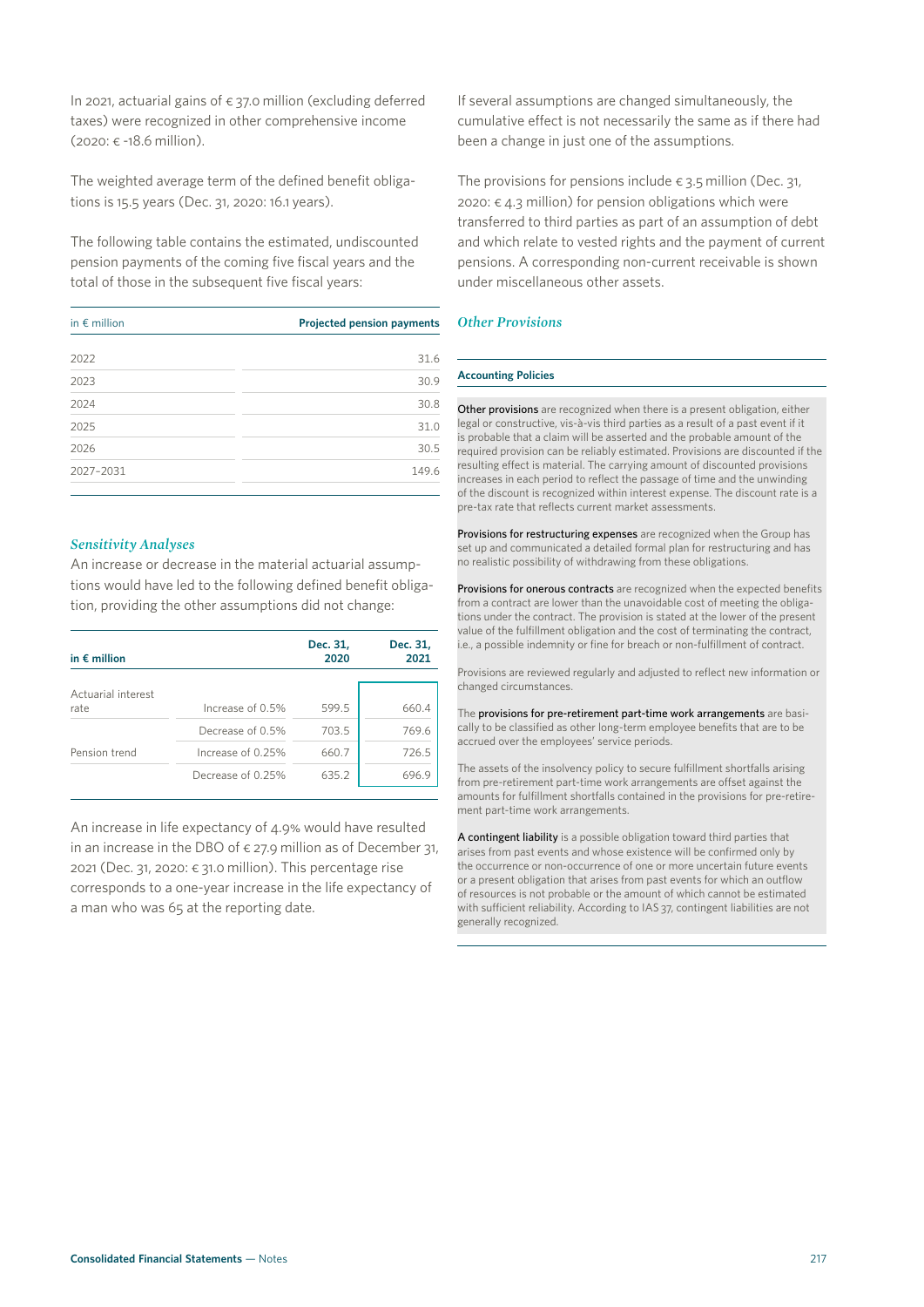## **Development of Other Provisions During the Fiscal Year**

| in $\epsilon$ million          | As of<br>Jan. 1,<br>2021 | Changes in<br>scope of<br>consolidation | Additions | Reversals                | Interest<br>accretion to<br>provisions | Revaluation<br>from curren-<br>cy effects | <b>Utilization</b> | As of<br>Dec. 31,<br>2021 |
|--------------------------------|--------------------------|-----------------------------------------|-----------|--------------------------|----------------------------------------|-------------------------------------------|--------------------|---------------------------|
| Other provisions               |                          |                                         |           |                          |                                        |                                           |                    |                           |
| Environmental remediation      | 11.5                     | 10.7                                    | 16.6      | $\overline{\phantom{0}}$ |                                        | $\overline{\phantom{0}}$                  | $-2.2$             | 36.6                      |
| Personnel obligations          | 108.6                    | 37.2                                    | 55.1      | $-3.1$                   | 0.1                                    | $-0.1$                                    | $-74.4$            | 123.4                     |
| Outstanding trade invoices     | 93.4                     | 172.0                                   | 156.5     | $-8.6$                   | $\overline{\phantom{m}}$               | $-0.1$                                    | $-146.0$           | 267.2                     |
| Miscellaneous other provisions | 134.8                    | 124.3                                   | 45.1      | $-31.6$                  | 5.6                                    | $-0.1$                                    | $-29.5$            | 248.6                     |
|                                | 348.3                    | 344.2                                   | 273.3     | $-43.3$                  | 5.7                                    | $-0.3$                                    | $-252.1$           | 675.8                     |

## **Development of Other Provisions During the Previous Year**

| in $\epsilon$ million          | As of<br>Jan. 1, | Changes in<br>scope of<br>2020 consolidation | <b>Additions</b>         | Reversals | Interest<br>accretion to<br>provisions | <b>Netting</b><br>plan<br>assets | <b>Utilization</b> | As of<br>Dec. 31,<br>2020 |
|--------------------------------|------------------|----------------------------------------------|--------------------------|-----------|----------------------------------------|----------------------------------|--------------------|---------------------------|
| Other provisions               |                  |                                              |                          |           |                                        |                                  |                    |                           |
| Environmental remediation      | 13.0             | $\overline{\phantom{0}}$                     | $\overline{\phantom{a}}$ | -         | 0.2                                    | $\overline{\phantom{0}}$         | $-1.7$             | 11.5                      |
| Personnel obligations          | 133.5            | 0.1                                          | 55.8                     | $-5.1$    | 0.1                                    | $\overline{\phantom{0}}$         | $-75.8$            | 108.6                     |
| Outstanding trade invoices     | 109.8            | 2.8                                          | 97.2                     | $-13.6$   |                                        | $\overline{\phantom{0}}$         | $-102.8$           | 93.4                      |
| Miscellaneous other provisions | 155.3            | 13.9                                         | 45.5                     | $-17.2$   | 0.4                                    | -                                | $-63.1$            | 134.8                     |
|                                | 411.6            | 16.8                                         | 198.5                    | $-35.9$   | 0.7                                    | -                                | $-243.4$           | 348.3                     |

Reversals of provisions are generally offset against the expense items for which they were originally established.

The provisions for environmental remediation primarily refer to site remediation of locations of the former Raab Karcher companies and the Kabelwerk Köpenick cable factory. Remediation has either already begun or an agreement has been reached with the authorities as to how the damage is to be remedied. The cost estimates are based on expert opinions detailing the anticipated duration of the remediation work and the anticipated cost.

The personnel obligations are provisions for pre-retirement part-time work arrangements, provisions for bonuses, severance payments not relating to restructuring and other personnel expenses. The other personnel expenses include a provision for the long-term incentive plan (LTIP) determined in accordance with IFRS 2 of € 22.6 million (Dec. 31, 2020: € 30.0 million) (see chapter [E48] Share-Based Payments).

The material individual cost items under miscellaneous other provisions include costs associated with legal disputes in the amount of  $\epsilon$  34.2 million (Dec. 31, 2020:  $\epsilon$  23.6 million), litigation costs in the amount of  $\epsilon$  31.4 million (Dec. 31, 2020:

€ 10.7 million), costs associated with company tax audits in the amount of  $\epsilon$  8.2 million (Dec. 31, 2020:  $\epsilon$  6.0 million), provisions for other contractually agreed guarantees in the amount of  $\epsilon$  4.2 million (Dec. 31, 2020:  $\epsilon$  3.2 million) and onerous contracts in the amount of  $\epsilon$  1.8 million (Dec. 31, 2020: € 2.1 million).

The Group expects to settle the lion's share of the provision over the coming year.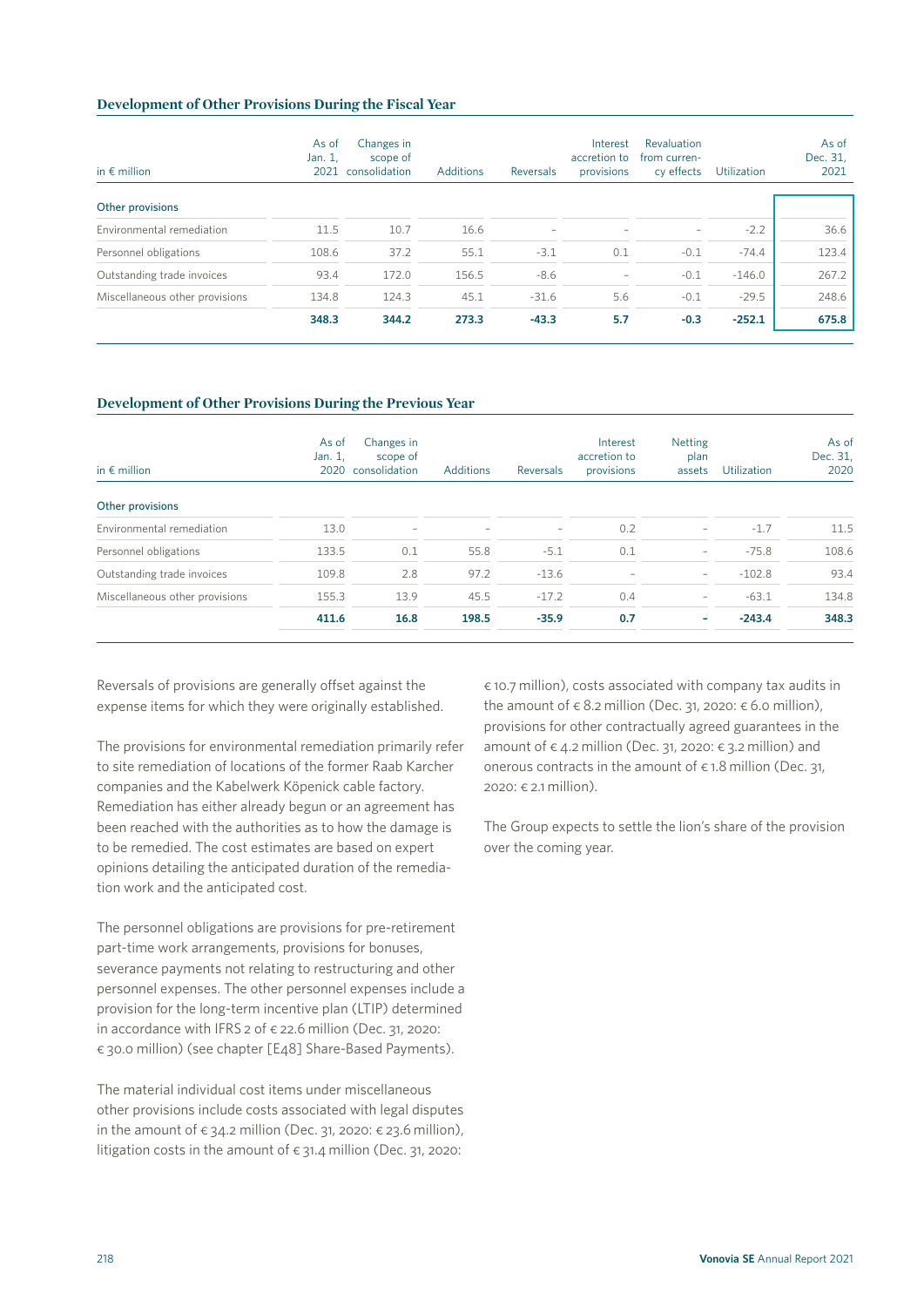# **40 Trade Payables**

|                                  | Dec. 31, 2020            |       | Dec. 31, 2021     |         |  |
|----------------------------------|--------------------------|-------|-------------------|---------|--|
| in $\epsilon$ million            | non-current              |       | non-current       | current |  |
| <b>Liabilities</b>               |                          |       |                   |         |  |
| from property letting            | $\overline{\phantom{a}}$ | 85.0  | $\qquad \qquad -$ | 133.7   |  |
| from other supplies and services | 5.0                      | 144.5 | 5.4               | 310.7   |  |
|                                  | 5.0                      | 229.5 | 5.4               | 444.4   |  |

# **41 Non-derivative Financial Liabilities**

|                                                             | Dec. 31, 2020 |         | Dec. 31, 2021            |         |  |
|-------------------------------------------------------------|---------------|---------|--------------------------|---------|--|
| in $\epsilon$ million                                       | non-current   | current | non-current              | current |  |
| Non-derivative financial liabilities                        |               |         |                          |         |  |
| Liabilities to banks                                        | 6,375.2       | 533.8   | 16,997.3                 | 4,266.1 |  |
| Liabilities to other creditors                              | 15.999.9      | 1,060.7 | 23,174.6                 | 2,418.3 |  |
| Deferred interest from non-derivative financial liabilities |               | 115.1   | $\overline{\phantom{a}}$ | 172.7   |  |
|                                                             | 22,375.1      | 1,709.6 | 40,171.9                 | 6,857.1 |  |

#### **Accounting Policies**

Vonovia recognizes non-derivative financial liabilities, which mainly include liabilities to banks and to investors, at their fair value on the day of trading, less the directly attributable transaction costs (this generally corresponds to the acquisition cost). These liabilities are subsequently measured at amortized cost using the effective interest method. Financial liabilities are derecognized when Vonovia's obligations specified in the contract expire or are discharged or canceled.

Liabilities bearing no interest or interest below market rates in return for occupancy rights at rents below the prevailing market rates are recorded at present value.

Deferred interest is presented as current in order to show the cash effectiveness of the interest payments transparently. In principle, the deferred interest is part of the nonderivative financial liability. Of the deferred interest from non-derivative financial liabilities, € 166.2 million (Dec. 31, 2020: € 109.8 million) is from bonds reported under nonderivative financial liabilities to other creditors.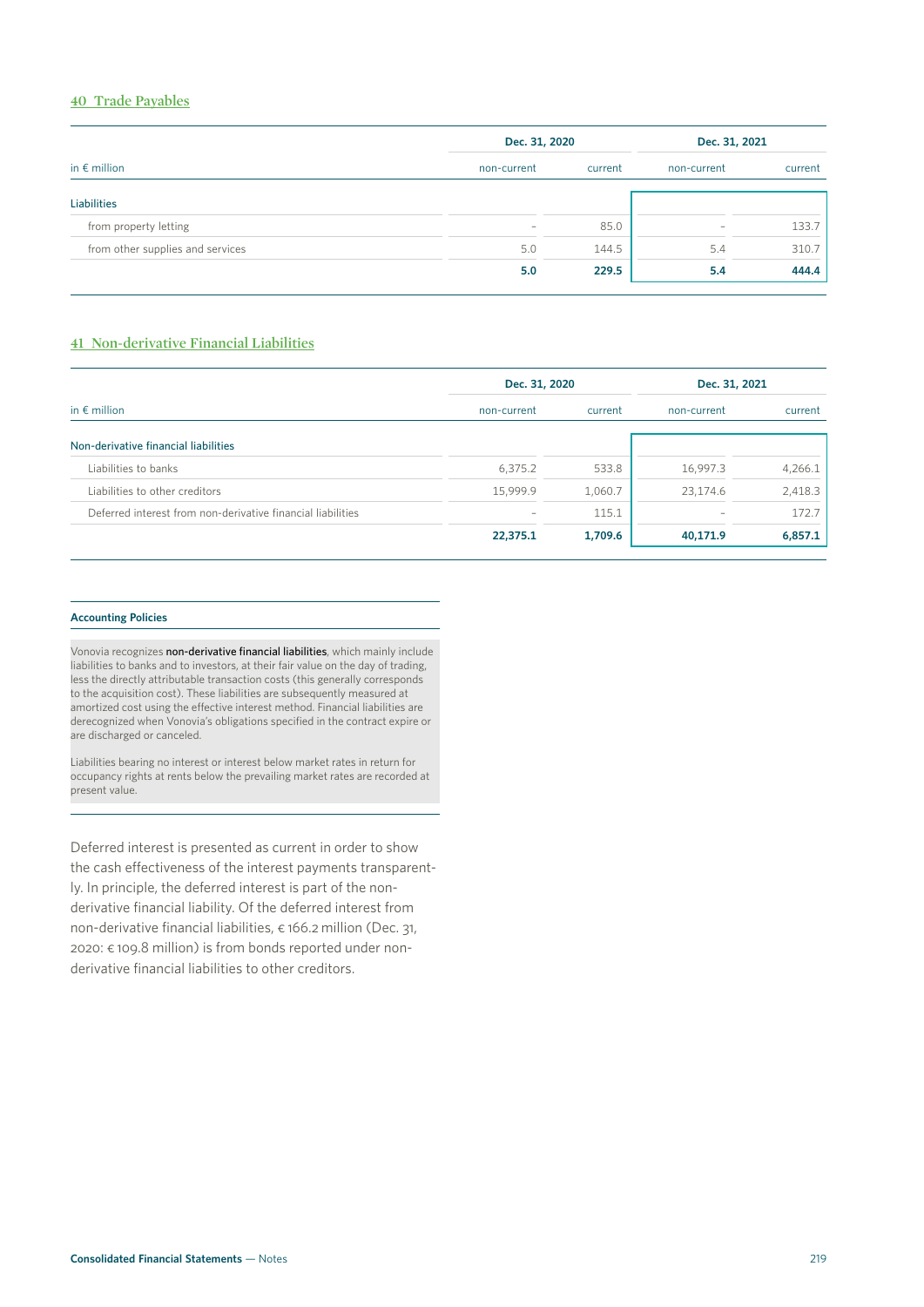The non-derivative financial liabilities developed as follows in the fiscal year under review:

| in $\epsilon$ million | As of<br>Jan. 1,<br>2021 | First-time<br>consoli-<br>dation |           | Scheduled<br>New loans repayments | Unsched-<br>uled repay-<br>ments | Adjusted<br>for effec-<br>tive inter-<br>est method | Other<br>adjust-<br>ments | Exchange<br>rate dif-<br>ferences | As of<br>Dec. 31,<br>2021 |
|-----------------------|--------------------------|----------------------------------|-----------|-----------------------------------|----------------------------------|-----------------------------------------------------|---------------------------|-----------------------------------|---------------------------|
| Bond (US dollar)      | 202.0                    |                                  |           |                                   |                                  | 17.3                                                |                           |                                   | 219.3                     |
| Bond (EMTN)           | 15,186.5                 |                                  | 9,500.0   | $-500.0$                          |                                  | $-76.2$                                             |                           |                                   | 24,110.3                  |
| Bond (Green Bond)     |                          |                                  | 600.0     |                                   |                                  | $-3.4$                                              |                           |                                   | 596.6                     |
| Promissory note loan  | 49.9                     |                                  | 224.0     | $-4.0$                            | $-40.0$                          | 0.1                                                 |                           |                                   | 230.0                     |
| Bridge financing      |                          |                                  | 12,950.0* | $-9,460.0*$                       |                                  | $-8.4$                                              |                           |                                   | 3,481.6                   |
| Mortgages             | 8,531.2                  | 12.3                             | 575.8     | $-521.6$                          | $-287.3$                         | $-24.2$                                             | $-123.7$                  | $-35.8$                           | 8,126.7                   |
| Deferred interest     | 115.1                    |                                  |           |                                   |                                  |                                                     | 24.5                      |                                   | 139.6                     |
| Deutsche Wohnen       |                          |                                  |           |                                   |                                  |                                                     |                           |                                   |                           |
| Other financing**     |                          | 10,752.0                         | 150.2     | $-61.4$                           | $-723.7$                         | $-23.8$                                             | $-1.5$                    |                                   | 10,091.8                  |
| Deferred interest     |                          | 25.8                             |           |                                   |                                  |                                                     | 7.3                       |                                   | 33.1                      |
|                       | 24,084.7                 | 10,790.1                         | 24,000.0  | $-10,547.0$                       | $-1,051.0$                       | $-118.6$                                            | $-93.4$                   | $-35.8$                           | 47,029.0                  |

\* This includes short-term bridge financing from Société Générale of € 1,500.0 million.

\*\* This includes mortgages, convertible bonds, registered bonds and bearer bonds.

The non-derivative financial liabilities developed as follows in the previous year:

| in $\epsilon$ million | As of<br>Jan. 1,<br>2020 | First-time<br>consoli-<br>dation |         | New loans repayments | Unsched-<br>Scheduled uled repay-<br>ments | Adjusted<br>for effec-<br>tive inter-<br>est method | Other<br>adjust-<br>ments | Exchange<br>rate differ-<br>ences | As of<br>Dec. 31,<br>2020 |
|-----------------------|--------------------------|----------------------------------|---------|----------------------|--------------------------------------------|-----------------------------------------------------|---------------------------|-----------------------------------|---------------------------|
| Bond (US dollar)      | 219.4                    |                                  |         |                      |                                            | $-17.4$                                             |                           |                                   | 202.0                     |
| Bond (EMTN)           | 13,545.9                 |                                  | 2,700.0 | $-1,052.3$           |                                            | $-7.1$                                              |                           |                                   | 15,186.5                  |
| Commercial paper      | 300.0                    |                                  |         | $-300.0$             |                                            |                                                     |                           |                                   | 0.0                       |
| Promissory note loan  | 49.9                     |                                  |         |                      |                                            |                                                     |                           |                                   | 49.9                      |
| Mortgages             | 9,359.5                  | 97.9                             | 1,476.6 | $-874.2$             | $-1,498.2$                                 | $-125.7$                                            |                           | 95.3                              | 8,531.2                   |
| Deferred interest     | 100.2                    |                                  |         |                      |                                            |                                                     | 14.9                      |                                   | 115.1                     |
|                       | 23,574.9                 | 97.9                             | 4,176.6 | $-2,226.5$           | $-1,498.2$                                 | $-150.2$                                            | 14.9                      | 95.3                              | 24,084.7                  |

The U.S. dollar bond issued in 2013 is translated at the exchange rate at the end of the reporting period in line with applicable IFRS provisions. Allowing for the hedging rate prescribed through the interest hedging transaction entered into, this financial liability would be  $\epsilon$  36.1 million lower than the recognized value (Dec. 31, 2020: € 18.9 million).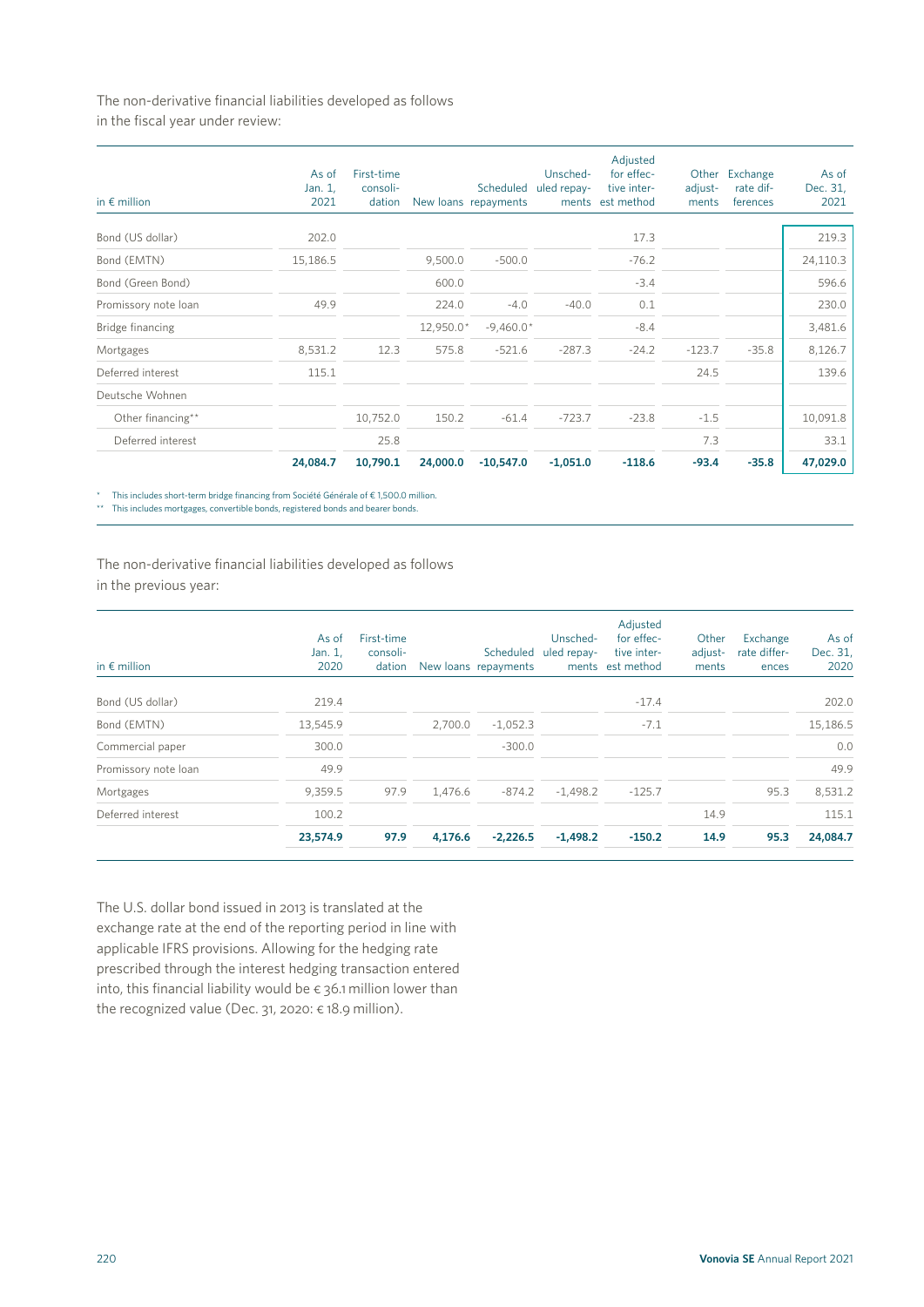The maturities and average interest rates of the nominal obligations of the liabilities to banks and the liabilities to other creditors are as follows during the fiscal year:

|                       |                                           |          | Repayment of the nominal obligations is as follows: |         |         |         |         |       |           |  |
|-----------------------|-------------------------------------------|----------|-----------------------------------------------------|---------|---------|---------|---------|-------|-----------|--|
| in $\epsilon$ million | Nominal<br>obligation<br>Dec. 31,<br>2021 | Maturity | Average<br>interest<br>rate                         | 2022    | 2023    | 2024    | 2025    | 2026  | from 2027 |  |
| Bond (US dollar)*     | 185.0                                     | 2023     | 4.58%                                               |         | 185.0   |         |         |       |           |  |
| Bond (EMTN)*          | 500.0                                     | 2022     | 2.13%                                               | 500.0   |         |         |         |       |           |  |
| Bond (EMTN)*          | 500.0                                     | 2025     | 1.50%                                               |         |         |         | 500.0   |       |           |  |
| Bond (EMTN)*          | 1,000.0                                   | 2023     | 2.25%                                               |         | 1,000.0 |         |         |       |           |  |
| Bond (EMTN)*          | 500.0                                     | 2022     | 0.88%                                               | 500.0   |         |         |         |       |           |  |
| Bond (EMTN)*          | 500.0                                     | 2026     | 1.50%                                               |         |         |         |         | 500.0 |           |  |
| Bond (EMTN)*          | 1,000.0                                   | 2024     | 1.25%                                               |         |         | 1,000.0 |         |       |           |  |
| Bond (EMTN)*          | 500.0                                     | 2022     | 0.75%                                               | 500.0   |         |         |         |       |           |  |
| Bond (EMTN)*          | 500.0                                     | 2027     | 1.75%                                               |         |         |         |         |       | 500.0     |  |
| Bond (EMTN)*          | 500.0                                     | 2025     | 1.13%                                               |         |         |         | 500.0   |       |           |  |
| Bond (EMTN)*          | 500.0                                     | 2024     | 0.75%                                               |         |         | 500.0   |         |       |           |  |
| Bond (EMTN)*          | 500.0                                     | 2028     | 1.50%                                               |         |         |         |         |       | 500.0     |  |
| Bond (EMTN)*          | 600.0                                     | 2022     | 0.79%                                               | 600.0   |         |         |         |       |           |  |
| Bond (EMTN)*          | 700.0                                     | 2026     | 1.50%                                               |         |         |         |         | 700.0 |           |  |
| Bond (EMTN)*          | 500.0                                     | 2030     | 2.13%                                               |         |         |         |         |       | 500.0     |  |
| Bond (EMTN)*          | 500.0                                     | 2038     | 2.75%                                               |         |         |         |         |       | 500.0     |  |
| Bond (EMTN)*          | 500.0                                     | 2023     | 0.88%                                               |         | 500.0   |         |         |       |           |  |
| Bond (EMTN)*          | 500.0                                     | 2025     | 1.80%                                               |         |         |         | 500.0   |       |           |  |
| Bond (EMTN)*          | 500.0                                     | 2029     | 0.50%                                               |         |         |         |         |       | 500.0     |  |
| Bond (EMTN)*          | 500.0                                     | 2034     | 1.13%                                               |         |         |         |         |       | 500.0     |  |
| Bond (EMTN)*          | 500.0                                     | 2023     | 0.13%                                               |         | 500.0   |         |         |       |           |  |
| Bond (EMTN)*          | 500.0                                     | 2027     | 0.63%                                               |         |         |         |         |       | 500.0     |  |
| Bond (EMTN)*          | 500.0                                     | 2039     | 1.63%                                               |         |         |         |         |       | 500.0     |  |
| Bond (EMTN)*          | 500.0                                     | 2024     | 1.63%                                               |         |         | 500.0   |         |       |           |  |
| Bond (EMTN)*          | 500.0                                     | 2030     | 2.25%                                               |         |         |         |         |       | 500.0     |  |
| Bond (EMTN)*          | 750.0                                     | 2026     | 0.63%                                               |         |         |         |         | 750.0 |           |  |
| Bond (EMTN)'          | 750.0                                     | 2030     | 1.00%                                               |         |         |         |         |       | 750.0     |  |
| Bond (EMTN)*          | 500.0                                     | 2041     | 1.00%                                               |         |         |         |         |       | 500.0     |  |
| Bond (Green Bond)*    | 600.0                                     | 2031     | 0.63%                                               |         |         |         |         |       | 600.0     |  |
| Bond (EMTN)*          | 500.0                                     | 2024     | 0.00%                                               |         |         | 500.0   |         |       |           |  |
| Bond (EMTN)*          | 1,000.0                                   | 2027     | 0.38%                                               |         |         |         |         |       | 1,000.0   |  |
| Bond (EMTN)*          | 1,000.0                                   | 2029     | 0.63%                                               |         |         |         |         |       | 1,000.0   |  |
| Bond (EMTN)*          | 1,000.0                                   | 2033     | 1.00%                                               |         |         |         |         |       | 1,000.0   |  |
| Bond (EMTN)*          | 500.0                                     | 2041     | 1.50%                                               |         |         |         |         |       | 500.0     |  |
| Bond (EMTN)*          | 500.0                                     | 2023     | 0.00%                                               |         | 500.0   |         |         |       |           |  |
| Bond (EMTN)*          | 1,250.0                                   | 2025     | 0.00%                                               |         |         |         | 1,250.0 |       |           |  |
| Bond (EMTN)*          | 1,250.0                                   | 2028     | 0.25%                                               |         |         |         |         |       | 1,250.0   |  |
| Bond (EMTN)*          | 1,250.0                                   | 2032     | 0.75%                                               |         |         |         |         |       | 1,250.0   |  |
| Bond (EMTN)*          | 750.0                                     | 2051     | 1.63%                                               |         |         |         |         |       | 750.0     |  |
| Bridge financing      | 3,490.0                                   | 2022     | 0.65%                                               | 3,490.0 |         |         |         |       |           |  |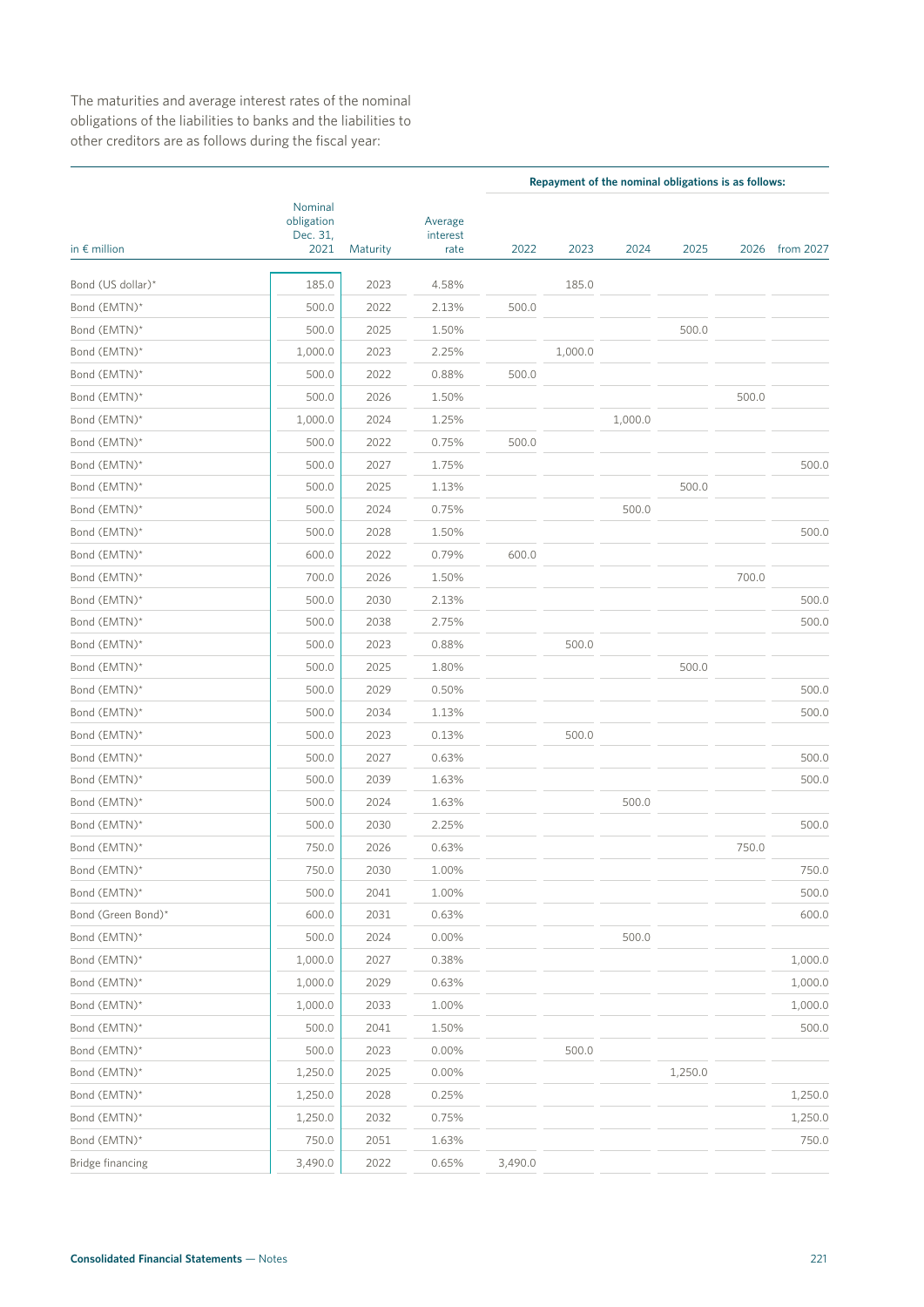|                       |                                           |           |                             |         |         |         | Repayment of the nominal obligations is as follows: |         |           |
|-----------------------|-------------------------------------------|-----------|-----------------------------|---------|---------|---------|-----------------------------------------------------|---------|-----------|
| in $\epsilon$ million | Nominal<br>obligation<br>Dec. 31,<br>2021 | Maturity  | Average<br>interest<br>rate | 2022    | 2023    | 2024    | 2025                                                | 2026    | from 2027 |
| Promissory note loan* | 230.0                                     | 2025      | 0.12%                       |         | 120.0   |         |                                                     | 50.0    | 60.0      |
| Mortgages**           | 8,142.3                                   | $2034***$ | $1.17\%$ ***                | 814.5   | 782.9   | 1.016.6 | 734.0                                               | 502.0   | 4,292.3   |
| Deutsche Wohnen       |                                           |           |                             |         |         |         |                                                     |         |           |
| Other financing****   | 9,704.1                                   | $2028***$ | $1.33\%$ ***                | 279.9   | 744.7   | 202.4   | 1,562.0                                             | 889.2   | 6,025.9   |
|                       | 46,651.4                                  |           |                             | 6.684.4 | 4,332.6 | 3,719.0 | 5,046.0                                             | 3.391.2 | 23,478.2  |

\* Under the conditions of existing loan agreements, Vonovia is obliged to fulfill certain financial covenants, which it fulfilled.<br>\*\* For a portion of the mortgages, Vonovia is obliged to fulfill certain financial covenant

"Assets and liabilities held for sale" as at December 31, 2021. \*\*\*\* This includes mortgages, convertible bonds, registered bonds and bearer bonds.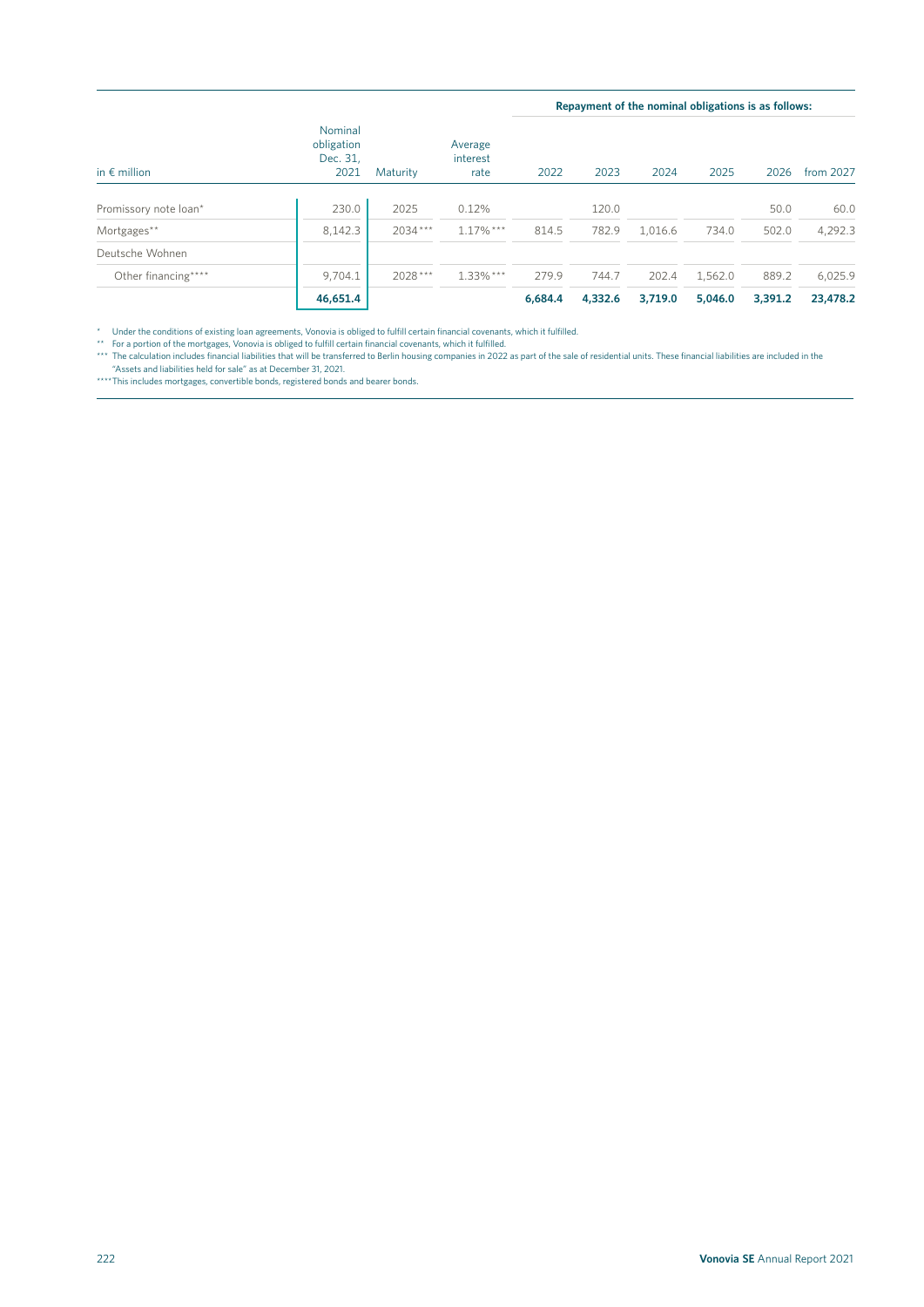In the previous year, the maturities and average interest rates of the nominal obligations were as follows:

|                       |                                           |          |                             |         |         | Repayment of the nominal obligations is as follows: |         |         |           |
|-----------------------|-------------------------------------------|----------|-----------------------------|---------|---------|-----------------------------------------------------|---------|---------|-----------|
| in $\epsilon$ million | Nominal<br>obligation<br>Dec. 31,<br>2020 | Maturity | Average<br>interest<br>rate | 2021    | 2022    | 2023                                                | 2024    | 2025    | from 2026 |
|                       | 185.0                                     | 2023     | 4.58%                       |         |         | 185.0                                               |         |         |           |
| Bond (US dollar)*     |                                           |          |                             | 500.0   |         |                                                     |         |         |           |
| Bond (EMTN)*          | 500.0                                     | 2021     | 3.63%                       |         |         |                                                     |         |         |           |
| Bond (EMTN)*          | 500.0                                     | 2022     | 2.13%                       |         | 500.0   |                                                     |         |         |           |
| Bond (EMTN)*          | 500.0                                     | 2025     | 1.50%                       |         |         |                                                     |         | 500.0   |           |
| Bond (EMTN)*          | 1,000.0                                   | 2023     | 2.25%                       |         |         | 1,000.0                                             |         |         |           |
| Bond (EMTN)*          | 500.0                                     | 2022     | 0.88%                       |         | 500.0   |                                                     |         |         |           |
| Bond (EMTN)*          | 500.0                                     | 2026     | 1.50%                       |         |         |                                                     |         |         | 500.0     |
| Bond (EMTN)*          | 1,000.0                                   | 2024     | 1.25%                       |         |         |                                                     | 1,000.0 |         |           |
| Bond (EMTN)*          | 500.0                                     | 2022     | 0.75%                       |         | 500.0   |                                                     |         |         |           |
| Bond (EMTN)*          | 500.0                                     | 2027     | 1.75%                       |         |         |                                                     |         |         | 500.0     |
| Bond (EMTN)*          | 500.0                                     | 2025     | 1.13%                       |         |         |                                                     |         | 500.0   |           |
| Bond (EMTN)*          | 500.0                                     | 2024     | 0.75%                       |         |         |                                                     | 500.0   |         |           |
| Bond (EMTN)*          | 500.0                                     | 2028     | 1.50%                       |         |         |                                                     |         |         | 500.0     |
| Bond (EMTN)*          | 600.0                                     | 2022     | 0.79%                       |         | 600.0   |                                                     |         |         |           |
| Bond (EMTN)*          | 700.0                                     | 2026     | 1.50%                       |         |         |                                                     |         |         | 700.0     |
| Bond (EMTN)*          | 500.0                                     | 2030     | 2.13%                       |         |         |                                                     |         |         | 500.0     |
| Bond (EMTN)*          | 500.0                                     | 2038     | 2.75%                       |         |         |                                                     |         |         | 500.0     |
| Bond (EMTN)*          | 500.0                                     | 2023     | 0.88%                       |         |         | 500.0                                               |         |         |           |
| Bond (EMTN)*          | 500.0                                     | 2025     | 1.80%                       |         |         |                                                     |         | 500.0   |           |
| Bond (EMTN)*          | 500.0                                     | 2029     | 0.50%                       |         |         |                                                     |         |         | 500.0     |
| Bond (EMTN)*          | 500.0                                     | 2034     | 1.13%                       |         |         |                                                     |         |         | 500.0     |
| Bond (EMTN)*          | 500.0                                     | 2023     | 0.13%                       |         |         | 500.0                                               |         |         |           |
| Bond (EMTN)*          | 500.0                                     | 2027     | 0.63%                       |         |         |                                                     |         |         | 500.0     |
| Bond (EMTN)*          | 500.0                                     | 2039     | 1.63%                       |         |         |                                                     |         |         | 500.0     |
| Bond (EMTN)*          | 500.0                                     | 2024     | 1.63%                       |         |         |                                                     | 500.0   |         |           |
| Bond (EMTN)*          | 500.0                                     | 2030     | 2.25%                       |         |         |                                                     |         |         | 500.0     |
| Bond (EMTN)*          | 750.0                                     | 2026     | 0.63%                       |         |         |                                                     |         |         | 750.0     |
| Bond (EMTN)*          | 750.0                                     | 2030     | 1.00%                       |         |         |                                                     |         |         | 750.0     |
| Promissory note loan* | 50.0                                      | 2026     | 0.29%                       |         |         |                                                     |         |         | 50.0      |
| Mortgages**           | 8,516.6                                   | 2029     | 1.33%                       | 1,095.3 | 482.5   | 876.8                                               | 943.1   | 745.1   | 4,373.8   |
|                       | 24,051.6                                  |          |                             | 1,595.3 | 2,582.5 | 3,061.8                                             | 2,943.1 | 2,245.1 | 11,623.8  |

\* Under the conditions of existing loan agreements, Vonovia is obliged to fulfill certain financial covenants, which it fulfilled.

\*\*\*\*\* For a portion of the mortgages, Vonovia is obliged to fulfill certain financial covenants, which it fulfilled.

The loan repayments shown for the following years contain contractually fixed minimum repayment amounts.

Of the nominal obligations to creditors,  $\epsilon$  13,060.3 million (Dec. 31, 2020:  $\epsilon$  7,287.6 million) are secured by land charges and other collateral (account pledge agreements, assignments, pledges of company shares and guarantees of Vonovia SE or other Group companies). In the event that

payment obligations are not fulfilled, the securities provided are used to satisfy the claims of the banks.

Financial liabilities to banks and other creditors have an average interest rate of approximately 1.14 %. The financial liabilities as a whole do not contain any significant shortterm interest rate risks as they relate either to loans with long-term fixed interest rates or variable-interest liabilities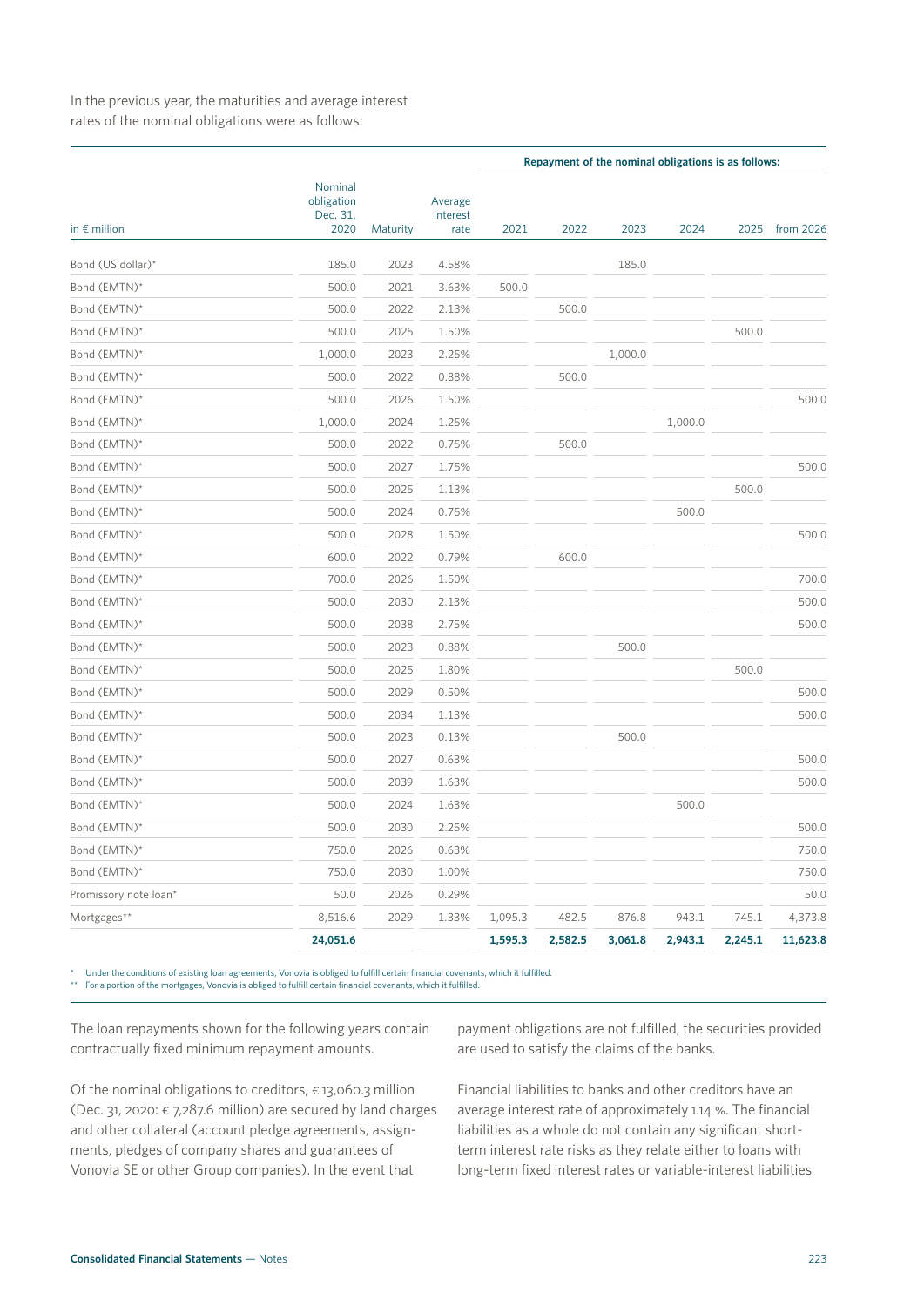that are hedged using suitable derivative financial instruments (see chapter [G54] Financial Risk Management).

## *Repayment of Secured Financing*

In October 2021, a secured financing agreement of some € 148.0 million that had reached full maturity was repaid.

A  $\epsilon$  500.0 million bond issued in 2013 was also repaid in October 2021.

In December 2021, the perpetual hybrid of  $\epsilon$  1,000 million taken out in 2014 – and recognized as equity attributable to Vonovia's hybrid capital investors – was terminated and repaid on the first possible repayment date.

Liabilities amounting to around SEK 2,800.0 million (around  $\epsilon$  260.0 million) were repaid as scheduled in the Swedish subgroup in the 2021 fiscal year.

## *Issue of Bonds Under the European Medium-Term Notes Program (EMTN)*

Via its Dutch subsidiary Vonovia Finance B.V., Vonovia issued an EMTN bond of  $\epsilon$  500.0 million that runs until January 2041 with effect from January 28, 2021. The bond will bear interest at a rate of 1.00% p.a.

On March 24, 2021 Vonovia SE issued a green bond with a total volume of  $\epsilon$  600.0 million. The bond will bear interest at a rate of 0.625% and have a term of ten years.

Vonovia SE placed bonds with a total volume of  $\epsilon$  4,000.0 million on June 16, 2021. The various tranches have terms of 3, 6, 8, 12 and 20 years and an average annual interest rate of 0.6875%.

Vonovia SE placed bonds with a total volume of  $\epsilon$  5,000.0 million on September 1, 2021. They have terms of 2, 4, 7, 11 and 30 years and an average annual interest rate of 0.49%.

### *Promissory Note Loans*

M.M. Warburg provided Vonovia SE with  $\epsilon$  20.0 million as part of a fully digital registered bond in January 2021. This bond was repaid in full in the fourth quarter of 2021.

Deutsche Pfandbriefbank issued Vonovia SE with a promissory note loan of  $\epsilon$  100.0 million with a term of two years in March 2021.

A promissory note loan in the amount of  $\epsilon$  60.0 million with an eight-year term was provided by Degussa Bank in March 2021.

Also in March, M.M. Warburg subscribed to two further promissory notes of Vonovia SE, each in the amount of € 20.0 million and with a two-year term. A promissory note in the amount of  $\epsilon$  20.0 million was repaid in full in June 2021.

## *New Portfolio Loans*

Berlin Hyp provided Vonovia Finance B.V. with secured financing of  $\epsilon$  200.0 million with a term of ten years, with the agreement signed in December 2020 and the funds disbursed in February 2021.

### *Bridge Financing*

Morgan Stanley, Société Générale and Bank of America provided Vonovia SE with bridge financing in an original amount of  $\epsilon$  20,150.0 million on August 5, 2021 with a term of up to two years as part of the acquisition of Deutsche Wohnen. This was utilized in the amount of  $\epsilon$  11,450.0 million and still valued at around  $\epsilon$  3,490.0 million as of December 31, 2021. This bridge financing was syndicated with eleven further banks.

## *Working Capital Facility*

With an agreement dated September 30, 2021 Commerzbank, Bank of America, BNP Paribas, Deutsche Bank, ING, Morgan Stanley, Société Générale and UniCredit provided Vonovia with a working capital facility of  $\epsilon$  2,000.0 million with an initial term of three years; on December 13, 2021 the facility was increased to  $\epsilon$  3,000.0 million with the addition of Goldman Sachs, JPMorgan, Citibank and UBS. This credit line had not been used as of December 31, 2021.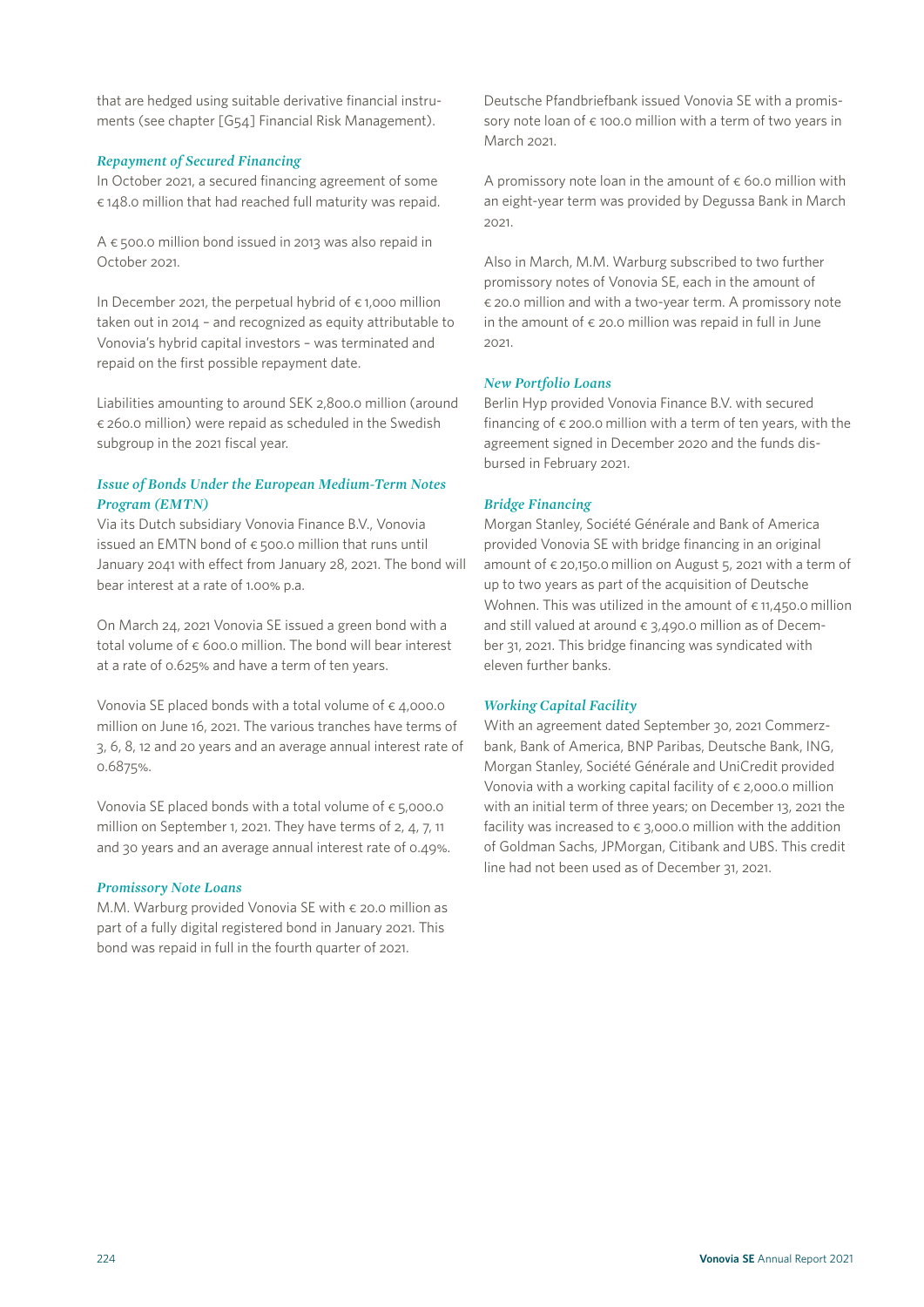## **42 Derivatives**

|                                                                     | Dec. 31, 2020          |       | Dec. 31, 2021 |         |  |
|---------------------------------------------------------------------|------------------------|-------|---------------|---------|--|
| in $\epsilon$ million                                               | non-current<br>current |       | non-current   | current |  |
| <b>Derivatives</b>                                                  |                        |       |               |         |  |
| Purchase price liabilities from put options/rights to reimbursement |                        | 220.5 |               | 264.0   |  |
| Cash flow hedges                                                    | 29.6                   |       | 12.3          |         |  |
| Stand-alone derivatives                                             | 47.2                   |       | 53.9          |         |  |
| Deferred interest from derivatives                                  |                        | 1.7   |               | 2.0     |  |
|                                                                     | 76.8                   | 222.2 | 66.2          | 266.0   |  |

Regarding derivative financial liabilities please refer to chapter [G52] Additional Financial Instrument Disclosures and chapter [G56] Cash Flow Hedges and Stand-alone Interest Rate Swaps.

#### **43 Leases**

#### **Accounting Policies**

IFRS 16 "Leases," which is applied as a mandatory requirement since January 1, 2019 introduces only one accounting model (right-of-use model) for lessees, based on which all leases are to be recognized in the balance sheet as a matter of principle. The distinction between operating and finance leases only remains in place for accounting as the lessor.

All contracts that give the Vonovia Group the right to control the use of an identified asset over a certain period of time in return for consideration are considered leases within the meaning of IFRS 16.

For all lease contracts that meet the definition of leases according to IFRS 16, Vonovia recognizes lease liabilities equal to the present value of the future lease payments, discounted using the term-specific incremental borrowing rate. Correspondingly, right-of-use assets are recognized in the amount of the lease liabilities, plus any advance payments or any initial direct costs.

The lease liabilities are adjusted in line with financial principles. They are increased by the periodic interest expenses and reduced by the lease payments made.

The right-of-use assets are generally recognized at amortized cost, taking depreciation and impairments into account. Right-of-use assets that meet the definition of investment properties (IAS 40) are recognized at fair value in line with the recognition and measurement rules set out in IAS 40.

Changes within the lease term or within the lease payments lead to a remeasurement of the present value and, as a result, to an adjustment of the lease liability and the right-of-use asset.

Periods resulting from extension or termination options granted on an unilateral basis are assessed on a case-by-case basis and are only taken into account if their use is sufficiently probable – for example, due to financial incentives.

There is an accounting option available for short-term leases and leases of low-value assets. Vonovia makes use of this option, meaning that such leases are not recognized. As far as rented IT equipment is concerned, portfolios are, in some cases, set up for lease contracts with similar terms and a single discount rate is applied to these portfolios.

Those variable lease payments, which are not included in the measurement of the lease liabilities, as well as lease payments associated with short-term leases, with leases of low-value assets and with lease contracts that do not meet the definition of leases according to IFRS 16 are recognized as expenses on a straight-line basis over the lease term.

In addition to conventional vehicle leasing over a fixed lease term of three to five years, the Vonovia Group also leases IT equipment (IT leasing), rented residential, commercial and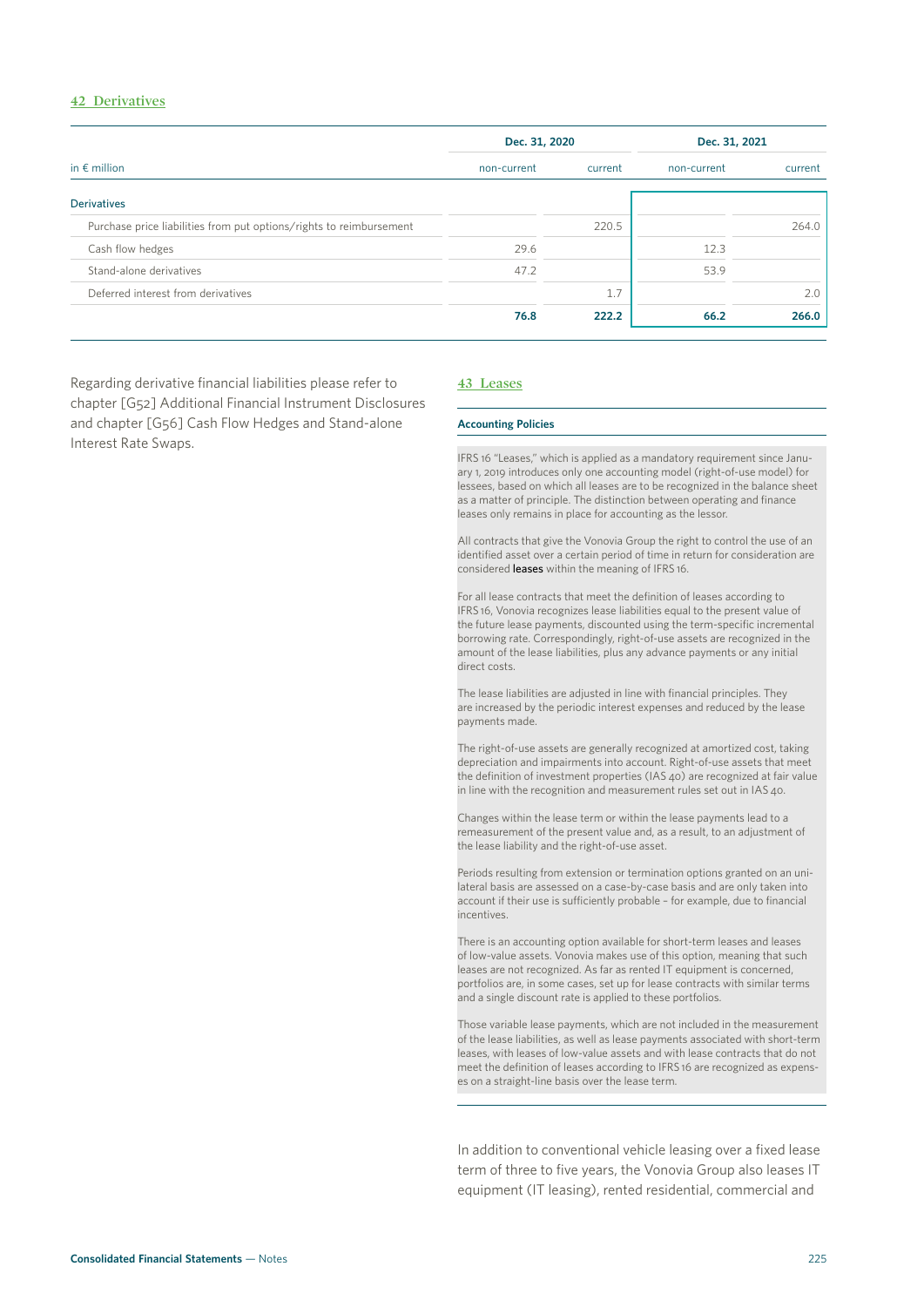care home properties for subleasing (interim rental agreements), heat generation plants to supply the Group's own properties with heat (contracting), smoke detectors and heat meters (metering technology), leasing of land for the construction of owner-occupied commercial properties, as well as office buildings, office spaces, warehouse spaces and parking spaces (lease agreements). Under license agreements with public-sector institutions, Vonovia is granted the right to use public properties as storage locations or parking spaces, to lay cables or heating pipes, or to construct playgrounds. Long-term leasehold contracts, however, have the biggest impact on the company's net assets, financial position and results of operations. These involve Vonovia leasing land for the rental of constructed residential and commercial properties. These contracts generally have a term of 99 years.

### **Development of Right-of-use Assets**

| in $\notin$ million                                                                | Dec. 31, 2020 | Dec. 31, 2021 |
|------------------------------------------------------------------------------------|---------------|---------------|
| Right-of-use assets                                                                |               |               |
| Leasehold contracts                                                                | 1.431.9       | 1,685.3       |
| Interim rental agreements                                                          | 1.3           | 3.8           |
| Right-of-use assets within<br>investment properties                                | 1.433.2       | 1,689.1       |
| Leasing of land for the<br>construction of owner-occupied<br>commercial properties | 27.3          | 27.4          |
| Lease agreements                                                                   | 22.9          | 45.1          |
| Contracting                                                                        | 15.9          | 56.8          |
| Vehicle leases                                                                     | 2.6           | 4.8           |
| Tenancy and license agree-<br>ments                                                | 0.6           | 0.5           |
| Leases of IT equipment                                                             | 3.0           | 2.1           |
| Metering technology                                                                |               | 38.2          |
| Right-of-use assets within<br>property, plant and equipment                        | 72.3          | 174.9         |
|                                                                                    | 1,505.5       | 1,864.0       |

As of December 2021 the right-of-use assets resulting from leases amount to  $\epsilon$  1,864.0 million (2020:  $\epsilon$  1,505.5 million).

The majority of the right-of-use assets amounting to € 1,689.1 million is reported under investment properties and does not only result from interim lease agreements (residential and commercial properties) and agreements on subleased care home properties ( $\epsilon$  3.8 million), but mainly from leasehold contracts ( $\epsilon$  1,685.3 million). The other right-ofuse assets totaling  $\epsilon$  174.9 million are reported under property, plant and equipment and mainly include right-of-use assets resulting from heat contracting ( $\epsilon$  56.8 million), concluded lease agreements ( $\epsilon$  45.1 million), contracts connected with leased metering technology ( $\epsilon$  38.2 million), the leasing of land for the construction of owner-occupied comercial properties ( $\epsilon$  27.4 million) and vehicle leases  $(6.4.8 \text{ million}).$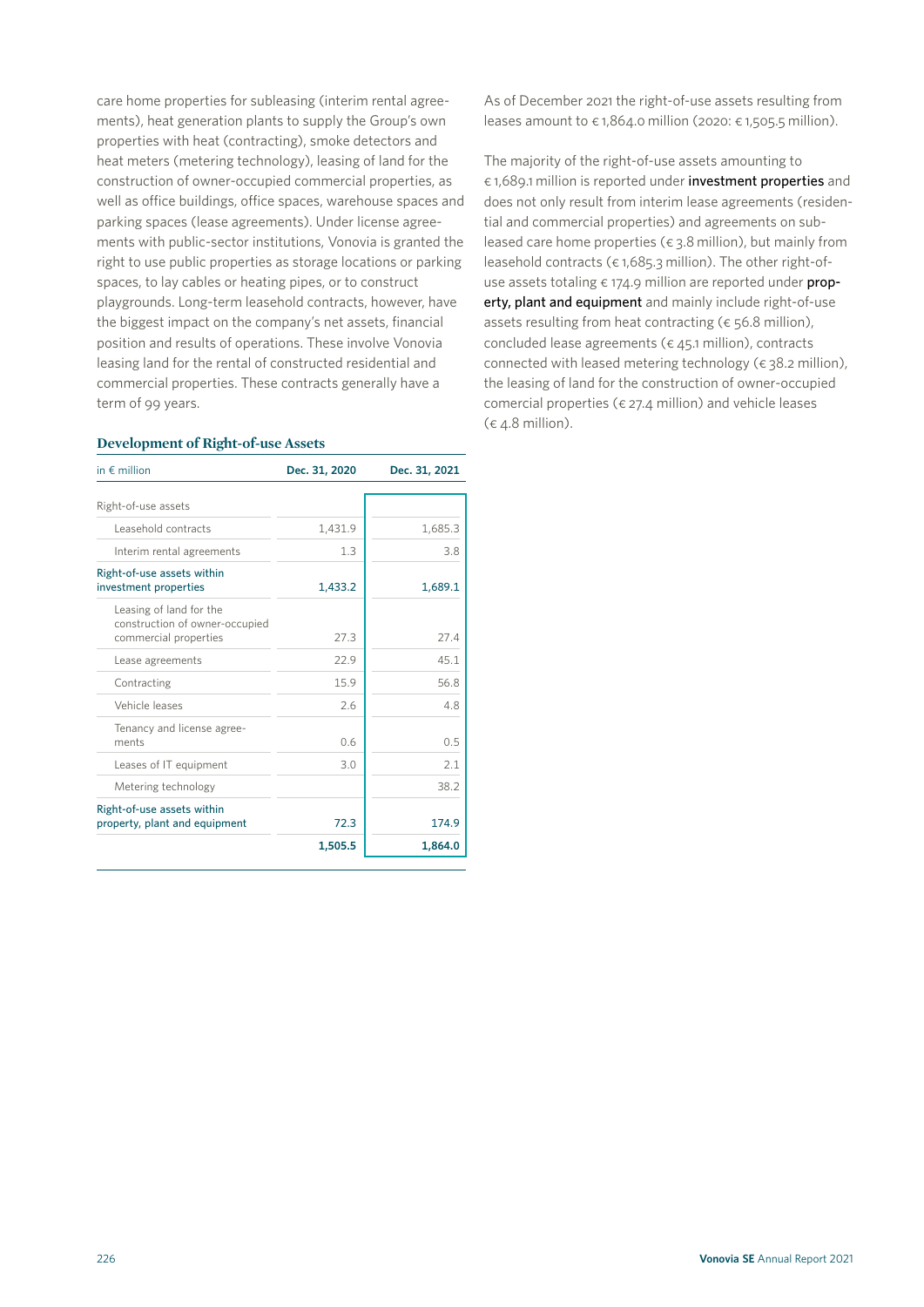## *Development of Lease Liabilities*

|                                                                                    |                        | Dec. 31, 2020          |                          | Dec. 31, 2021          |                        |                      |  |  |
|------------------------------------------------------------------------------------|------------------------|------------------------|--------------------------|------------------------|------------------------|----------------------|--|--|
| in $\epsilon$ million                                                              | Due within<br>one year | Due in<br>1 to 5 years | Due after<br>5 years     | Due within<br>one year | Due in<br>1 to 5 years | Due after<br>5 years |  |  |
| <b>Lease liabilities</b>                                                           |                        |                        |                          |                        |                        |                      |  |  |
| Leasehold contracts (IAS 40)                                                       | 10.6                   | 35.3                   | 371.9                    | 11.5                   | 40.3                   | 446.1                |  |  |
| Interim rental agreements                                                          | 0.9                    | 0.4                    |                          | 1.4                    | 2.6                    | 0.0                  |  |  |
| Leasing of land for the<br>construction of owner-occupied<br>commercial properties | 0.1                    | 0.5                    | 27.3                     | 0.1                    | 0.5                    | 27.4                 |  |  |
| Lease agreements                                                                   | 8.3                    | 13.4                   | 1.5                      | 10.4                   | 23.1                   | 11.8                 |  |  |
| Contracting                                                                        | 5.0                    | 5.7                    | 7.9                      | 11.8                   | 32.1                   | 14.1                 |  |  |
| Vehicle leases                                                                     | 1.5                    | 1.1                    | $\overline{\phantom{0}}$ | 2.2                    | 2.6                    |                      |  |  |
| Tenancy and license agreements                                                     | 0.1                    | 0.1                    | 0.5                      | 0.0                    | 0.0                    | 0.5                  |  |  |
| Leases of IT equipment                                                             | 1.3                    | 1.7                    | $\overline{\phantom{0}}$ | 1.2                    | 1.0                    |                      |  |  |
| Metering technology                                                                |                        |                        |                          | 5.6                    | 19.9                   | 12.8                 |  |  |
|                                                                                    | 27.8                   | 58.2                   | 409.1                    | 44.2                   | 122.1                  | 512.8                |  |  |

As of December 31, 2021 the lease liabilities amount to € 679.1 million (2020: € 495.1 million).

The year-over-year increase in lease liabilities of  $\epsilon$  184.0 million is primarily acquisition-related, with  $\epsilon$  129.8 million of this figure attributable to the takeover of Deutsche Wohnen SE as of Sep. 30, 2021. Increased lease payments and renewals of leasehold contracts led to a rise in leasing obligations of  $\epsilon$  31.4 million. A further  $\epsilon$  18.2 million results from the office complex in Essen leased for customer services in December 2021 (rental agreements).

Totaling  $\epsilon$  512.8 million, the majority of the lease liabilities recognized as of December 31, 2021 are due after more than five years. Of this amount,  $\epsilon$  446.1 million is attributable to lease liabilities from leasehold contracts. € 44.2 million is due within the next year.  $\epsilon$  11.5 million of this amount is attributable to leasehold contracts.

The following table shows the development of the right-ofuse assets reported under property, plant and equipment:

| in $\epsilon$ million                                                           | Carrying<br>amount of<br>right-of-use<br>assets<br>Jan. 1, 2021 | <b>Additions</b><br>2021 | Depreciation<br>2021 | Carrying<br>amount of<br>right-of-use<br>assets<br>Dec. 31, 2021 | Interest<br>expenses<br>2021 |
|---------------------------------------------------------------------------------|-----------------------------------------------------------------|--------------------------|----------------------|------------------------------------------------------------------|------------------------------|
| Leasing of land for the construction of owner-occupied<br>commercial properties | 27.3                                                            | 0.3                      | $-0.4$               | 27.4                                                             | 0.8                          |
| Lease agreements                                                                | 22.9                                                            | 35.1                     | $-10.2$              | 45.1                                                             | 0.2                          |
| Contracting                                                                     | 15.9                                                            | 47.4                     | $-6.1$               | 56.8                                                             | 0.6                          |
| Vehicle leases                                                                  | 2.6                                                             | 5.0                      | $-2.7$               | 4.8                                                              | 0.0                          |
| Tenancy and license agreements                                                  | 0.6                                                             | 0.0                      | $-0.1$               | 0.5                                                              | 0.0                          |
| Leases of IT equipment                                                          | 3.0                                                             | 1.4                      | $-1.3$               | 2.1                                                              | 0.0                          |
| Metering technology                                                             |                                                                 | 40.4                     | $-1.2$               | 38.2                                                             | 0.0                          |
|                                                                                 | 72.3                                                            | 129.6                    | $-22.0$              | 174.9                                                            | 1.6                          |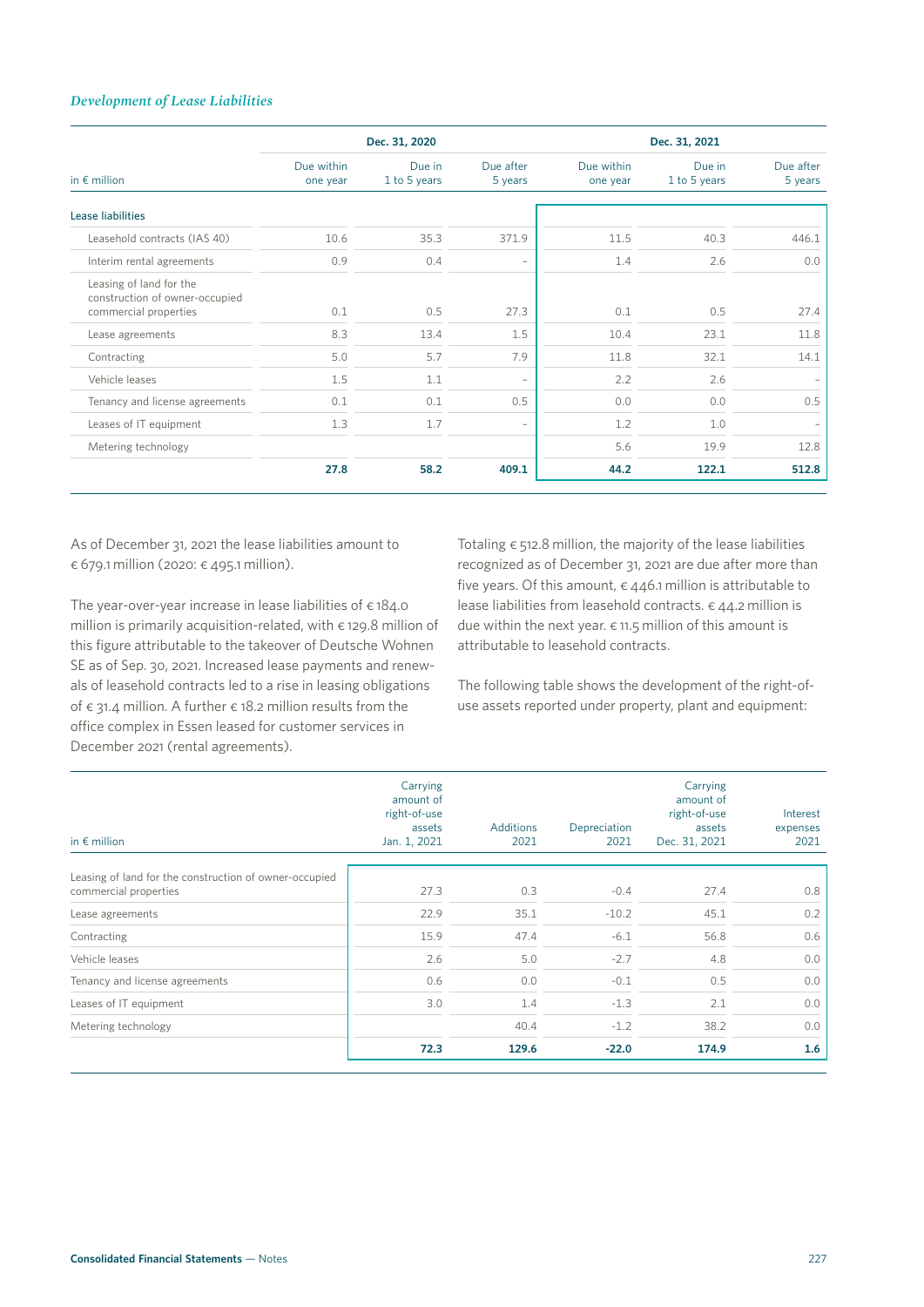| in $\epsilon$ million                                  | Carrying<br>amount of<br>right-of-use<br>assets<br>Jan. 1, 2020 | Additions<br>2020 | Depreciation<br>2020 | Carrying<br>amount of<br>right-of-use<br>assets<br>Dec. 31, 2020 | Interest<br>expenses<br>2020 |
|--------------------------------------------------------|-----------------------------------------------------------------|-------------------|----------------------|------------------------------------------------------------------|------------------------------|
| Leasing of land for the construction of owner-occupied |                                                                 |                   |                      |                                                                  |                              |
| commercial properties                                  | 26.2                                                            | 1.5               | $-0.3$               | 27.3                                                             | 0.7                          |
| Lease agreements                                       | 21.4                                                            | 9.3               | $-7.7$               | 22.9                                                             | 0.3                          |
| Contracting                                            | 19.7                                                            | 0.8               | $-4.5$               | 15.9                                                             | 0.5                          |
| Vehicle leases                                         | 6.3                                                             | 1.4               | $-4.9$               | 2.6                                                              | $\overline{\phantom{0}}$     |
| Tenancy and license agreements                         | 2.4                                                             | 1.7               | $-1.5$               | 0.6                                                              |                              |
| Leases of IT equipment                                 | 4.4                                                             | 0.2               | $-1.6$               | 3.0                                                              |                              |
|                                                        | 80.4                                                            | 14.9              | $-20.5$              | 72.3                                                             | 1.5                          |

The interest expenses recognized in the 2021 fiscal year resulting from leases pursuant to IFRS 16 amounted to € 15.8 million (2020: € 16.1 million), mainly from leasehold contracts ( $\epsilon$  14.2 million).

In the 2021 fiscal year, a total of 279 lease contracts (2020: 479) were classified as short-term leases and thus were not recognized in line with the accounting option available. The corresponding expenses, recognized in the 2021 fiscal year, amounted to  $\epsilon$  0.7 million (2020:  $\epsilon$  1.7 million). Expenses relating to leases of low-value assets amounting  $\epsilon$  1.2 million in the 2021 fiscal year (2020:  $\epsilon$  0.0 million) mostly result from leased office equipment. Expenses totaling  $\epsilon$  7.2 million were incurred in connection with variable lease payments made in the 2021 fiscal year (2020: € 9.1 million). These have not been included in the measurement of lease liabilities.

In addition to variable lease payments as well as payments resulting from short-term leases and leases of low-value assets, each included in the cash flow from operating activities, interest payments and repayments of lease liabilities totaling  $\epsilon$  43.1 million were incurred in the 2021 fiscal year (2020:  $\epsilon$  38.4 million). Thus, the total cash outflow for leases in 2021 amounted to  $\epsilon$  52.2 million (2020:  $\epsilon$  49.2 million).

Total income from subleasing, mostly from subleasing of right-of-use assets in connection with rented residential, commercial and care home properties, amounts to  $\epsilon$  9.4 million (2020:  $\epsilon$  8.3 million). As of the reporting date, there were no significant non-cancellable subleases on the Spree-Bellevue property.

The loss arising from the rental of the sold Spree-Bellevue property (sale and leaseback transaction) in 2021 amounted to € 0.9 million (2020: loss of € 0.7 million). This does not have any material impact on the Group's cash flows.

## **44 Liabilities to Non-controlling Interests**

#### **Accounting Policies**

Liabilities to non-controlling interests, which include obligations from the guaranteed dividend agreements, in particular, are stated at fair value when they are recognized for the first time. The fair value is, in principle, determined by the value of the respective company; if a contractually agreed minimum purchase price is higher than this amount, this purchase price is recognized.

The liabilities to non-controlling interests relate especially to the obligations to pay multiple guaranteed dividends as part of the valid profit-and-loss transfer agreements or co-investor agreements in an amount of  $\epsilon$  240.5 million (Dec. 31, 2020: € 43.1 million).

## **45 Financial Liabilities from Tenant Financing**

#### **Accounting Policies**

Financial liabilities from tenant financing include tenant financing contributions. The financing contributions relate to the contributions collected from tenants in Austria for subsidized apartments. These are reimbursed upon the termination of the rental contract following the deduction of a depreciation amount. The amount refunded can be collected again relating to new tenants. As these are generally rental contracts that can be terminated at any time, these liabilities are reported as current liabilities.

Financial liabilities from tenant financing also include maintenance and improvement contributions deposited by tenants (EVB). These contributions are paid by tenants in Austria to finance the costs associated with modernization work. The payment depends on the age of the building and must be used up for modernization work within 20 years of their receipt. Otherwise, the contributions have to be refunded to the tenant.

First-time recognition is at fair value. Subsequent measurement is at amortized cost.

The financial liabilities from tenant financing as of the reporting date include € 112.0 million (Dec. 31, 2020: € 117.4 million) in tenant financing contributions. In addition, the financial liabilities from tenant financing include  $\epsilon$  45.5 million (Dec. 31, 2020:  $\epsilon$  46.0 million) in maintenance and improvement contributions deposited by tenants (EVB).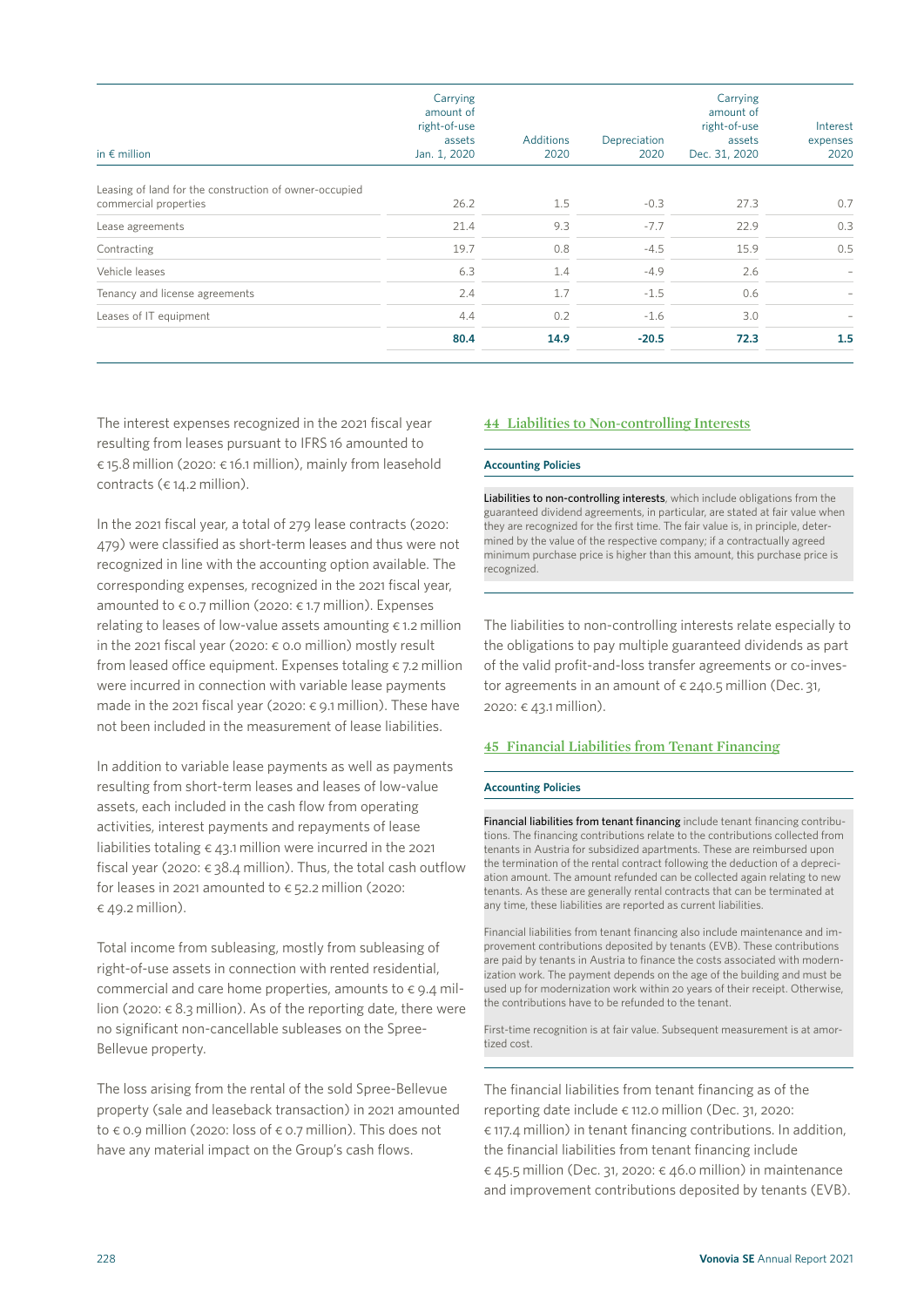## **46 Other Liabilities**

|                                 | Dec. 31, 2020                   |         | Dec. 31, 2021            |         |
|---------------------------------|---------------------------------|---------|--------------------------|---------|
| in $\epsilon$ million           | non-current                     | current | non-current              | current |
| Advance payments received       | $\hspace{0.1mm}-\hspace{0.1mm}$ | 79.6    | $\overline{\phantom{0}}$ | 101.2   |
| Miscellaneous other liabilities | 2.6                             | 123.7   | 5.2                      | 127.6   |
|                                 | 2.6                             | 203.3   | 5.2                      | 228.8   |

The advance payments received include on-account payments of  $\epsilon$  38.6 million (Dec. 31, 2020:  $\epsilon$  53.1 million) from tenants for ancillary costs after offsetting against the corresponding trade receivables.

The miscellaneous other liabilities include purchase price liabilities in the amount of  $\epsilon$  22.9 million (Dec. 31, 2020: € 32.7 million) for the acquisition of further shares in companies that are already consolidated.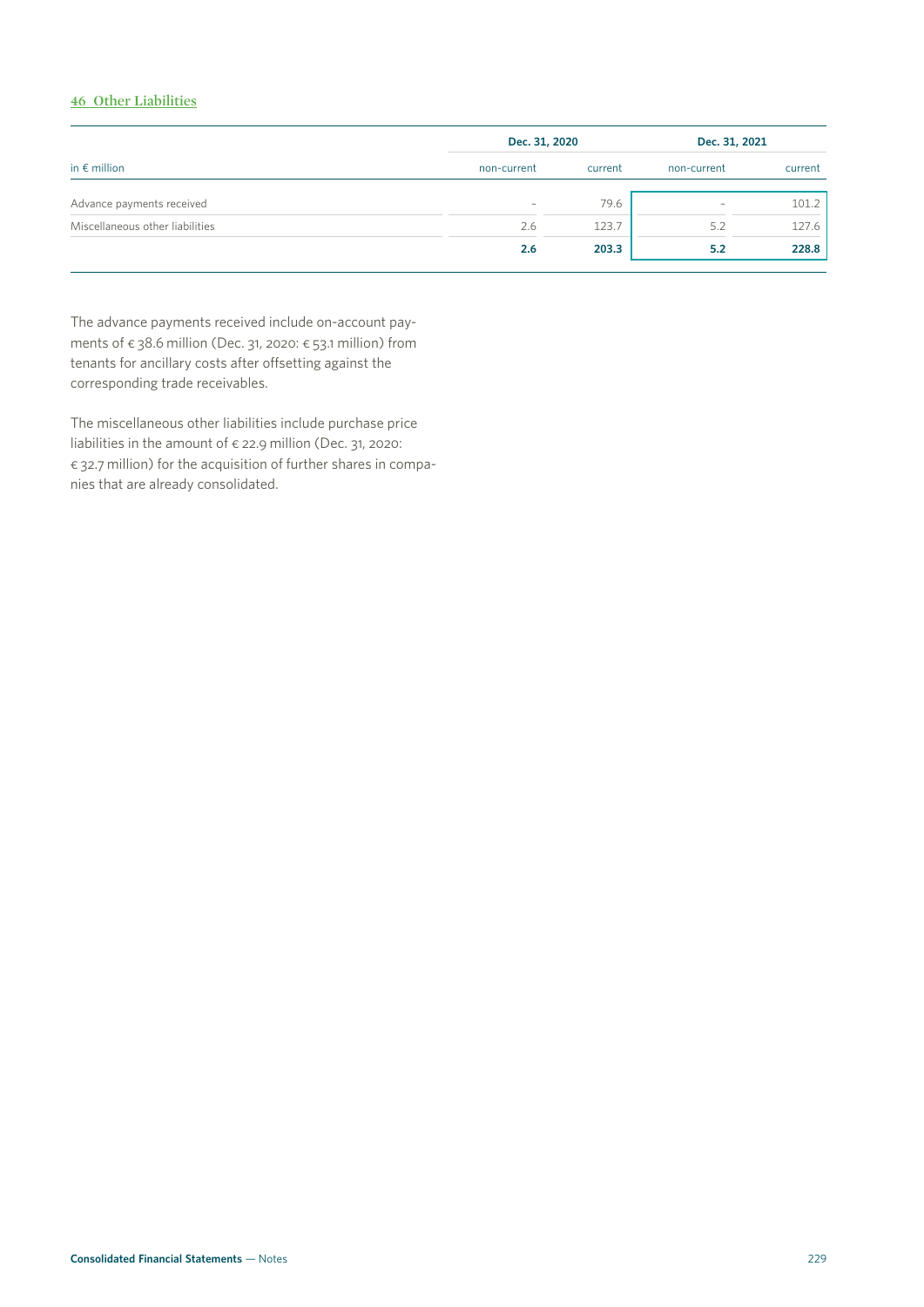# **Section (F): Corporate Governance Disclosures**

## **47 Related Party Transactions**

Vonovia had business relationships with unconsolidated subsidiaries in the 2021 fiscal year. These transactions

resulted from the normal exchange of deliveries and services and are shown in the table below:

| in $\epsilon$ million                  | <b>Purchased services</b> |      | <b>Receivables</b> |       | <b>Liabilities</b> |      | <b>Advance payments</b> |       |
|----------------------------------------|---------------------------|------|--------------------|-------|--------------------|------|-------------------------|-------|
|                                        | 2020                      | 2021 | 2020               | 2021  | 2020               | 2021 | 2020                    | 2021  |
| Associated companies                   | 5.8                       | 28.8 | 3.9                | 657.9 | 3.0                | 0.9  |                         | 110.0 |
| Joint ventures                         |                           |      |                    | 148.6 |                    |      |                         | 8.8   |
| Other non consolidated<br>subsidiaries |                           |      | 5.0                | 1.8   |                    |      |                         |       |
|                                        | 5.8                       | 28.8 | 8.9                | 808.3 | 3.0                | 0.9  | ۰                       | 118.8 |

Through the acquisition of Deutsche Wohnen, there were business dealings with the QUARTERBACK Group in the 2021 fiscal year. These transactions generally resulted from the normal exchange of deliveries and services, and all were concluded based on customary market conditions. As of the reporting date, loan receivables were recognized in the amount of  $\epsilon$  806.5 million (previous year:  $\epsilon$  252.4 million), which are payable at the latest twelve months after the reporting date. The average interest rate for the loans is 5.05%. As of December 31, 2021 the QUARTERBACK Group concluded additional project development sales to subsidiaries of Deutsche Wohnen SE in the amount of  $\epsilon$  876.0 million (previous year: € 292.5 million), for which the Deutsche Wohnen Group made advance payments of € 135.8 million (previous year: € 17.0 million). As of December 31, 2021 outstanding balances on receivables were recognized in the amount of  $\epsilon$  0.0 million (previous year:  $\epsilon$  0.8 million). In connection with new agency services contracted by the QUARTERBACK Group in the amount of  $\epsilon$  16.6 million, Deutsche Wohnen has outstanding balances on receivables as of December 31, 2021 of  $\epsilon$  0.9 million (previous year: € 0.0 million). Furthermore, a guarantee was granted to the OUARTERBACK Group in the amount of  $\epsilon$  12.3 million in the fiscal year under review. In addition, Isaria München Projektentwicklungs GmbH was sold to the QUARTERBACK Immobilien Group for  $\epsilon$  12.5 million in the first quarter of 2021.

At Vonovia, the individuals in key positions pursuant to IAS 24 include the members of the Management Board and the Supervisory Board of Vonovia SE.

The emoluments to key management personnel, which are subject to a disclosure requirement under IAS 24, include the remuneration of the active members of the Management Board and of the Supervisory Board.

The active members of the Management Board and Supervisory Board received the following remuneration:

| in $\epsilon$ million                                | 2020 | 2021 |
|------------------------------------------------------|------|------|
| Short-term benefits<br>(without share-based payment) | 7.9  | 8.0  |
| Post-employment benefits                             | 2.2  | 2.4  |
| Termination benefits                                 | 1.4  | 0.6  |
| Share-based payment                                  | 8.4  | 4.4  |
|                                                      | 19.9 | 15.4 |

The service cost resulting from provisions for pensions for the active Management Board members is reported under post-employment benefits. The disclosure on share-based payments is based on the expenses in the fiscal year, which are also reported in chapter [F48] Share-Based Payments.

The Management Board and Supervisory Board members were not granted any loans or advances.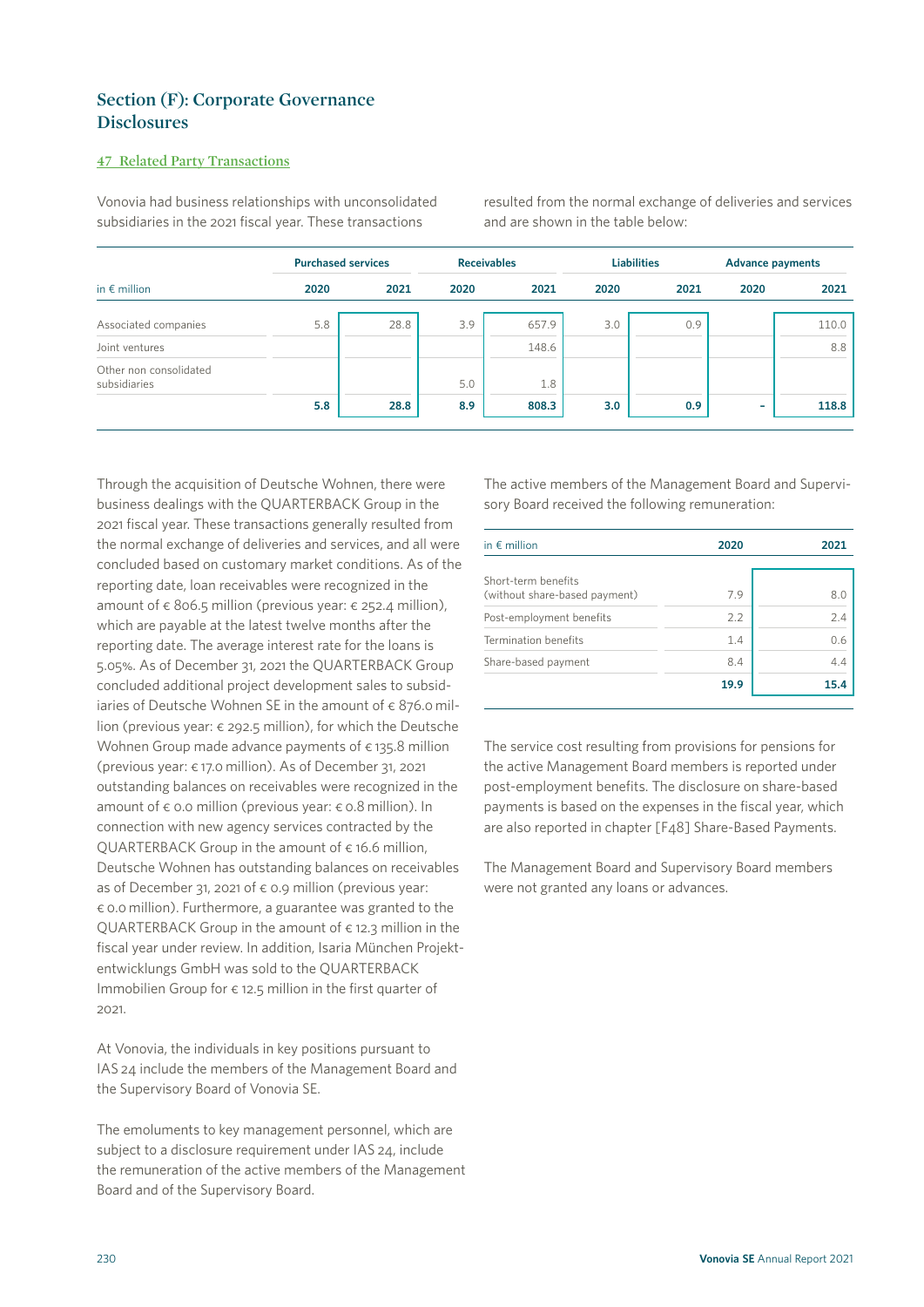### **48 Share-Based Payments**

#### **Accounting Policies**

The obligations arising from share-based payments are calculated using standard valuation methods based on option pricing models.

Equity-settled share-based payments are recognized at the grant date at the fair value of the equity instruments vested by that date. The fair value of the obligation is therefore recognized as personnel expenses proportionally over the vesting period and is offset directly against the capital reserves.

The cash-settled share-based payments are shown under other provisions and remeasured at fair value at each reporting date. The expenses are also recognized as personnel expenses over the vesting period (see chapter [E39] Provisions).

### *Management Board*

As part of the LTIP plan in place since 2015, the Management Board members are granted a fixed number of phantom stocks (performance share units or "PSU") annually, which are paid out at the end of a four-year performance period based on the extent to which a pre-defined target achievement level has been reached and on the development of the share price. The pre-defined target achievement level is based on the targets Relative Total Shareholder Return (RTSR), since this year the development of EPRA Net Tangible Assets (NTA) per share, the development of the Group FFO per share, and since this year the Sustainability Performance Index (SPI), with each target weighted equally at 25%. As a result, this LTIP plan constitutes a form of cash-settled share-based payment pursuant to IFRS 2; in turn, the payout claim can be lost entirely if the defined target achievement level has not been reached.

The value of the total phantom stocks that had been granted but not paid out from the LTIP as of December 31, 2021 was calculated by an external expert based on recognized actuarial principles. The obligation disclosed as of the reporting date breaks down as follows:

| End of<br>vesting period | Dec. 31, 2021 |
|--------------------------|---------------|
| Dec. 31, 2021            | 4,976,286     |
| Dec. 31, 2022            | 4.533.910     |
| Dec. 31, 2023            | 2.792.495     |
| Dec. 31, 2024            | 1,154,750     |
|                          |               |

The LTIP plan program resulted in expenses pursuant to IFRS 2 totaling  $\epsilon$  5.1 million in the 2021 reporting year (2020:  $\in$  8.4 million).

## *Management Boards of Deutsche Wohnen*

In the 2021 reporting year, the Management Board members of Deutsche Wohnen received the value of phantom stocks – Restricted Share Units (RSU) – for a total period of four years, which were granted every April 1 when they first assumed the office of company Board Members. The Restricted Share Units represented the virtual value of the Deutsche Wohnen share based on a 30-trading day reference price as of the granting date and the gross dividends accrued (under the law of obligations). Expenses of  $\epsilon$  0.1 million were incurred by the Deutsche Wohnen Group for the RSU program in the fourth quarter of 2021. RSUs are no longer in place as instruments of remuneration and were no longer a component of the 2021 remuneration system.

### *Executives Below Management Board Level*

The LTIP plan has been in place for the first level of management since 2016. This LTIP plan is based largely on the LTIP in place for the Management Board, also  regarding the identical performance objectives and the calculation of the objective values with regard to the minimum value, the "target achievement value," and the maximum value.

The value of the total phantom stocks that had been granted but not paid out from the LTIP as of December 31, 2021 was calculated by an external expert based on recognized actuarial principles. The obligation disclosed as of the reporting date breaks down as follows:

| Tranche in $f$ . | End of<br><b>Vesting Period</b> | Dec. 31, 2021 |
|------------------|---------------------------------|---------------|
| 2018             | Dec. 31, 2021                   | 2,288,526     |
| 2019             | Dec. 31, 2022                   | 1,938,886     |
| 2020             | Dec. 31, 2023                   | 1,030,527     |
| 2021             | Dec. 31, 2024                   | 416,961       |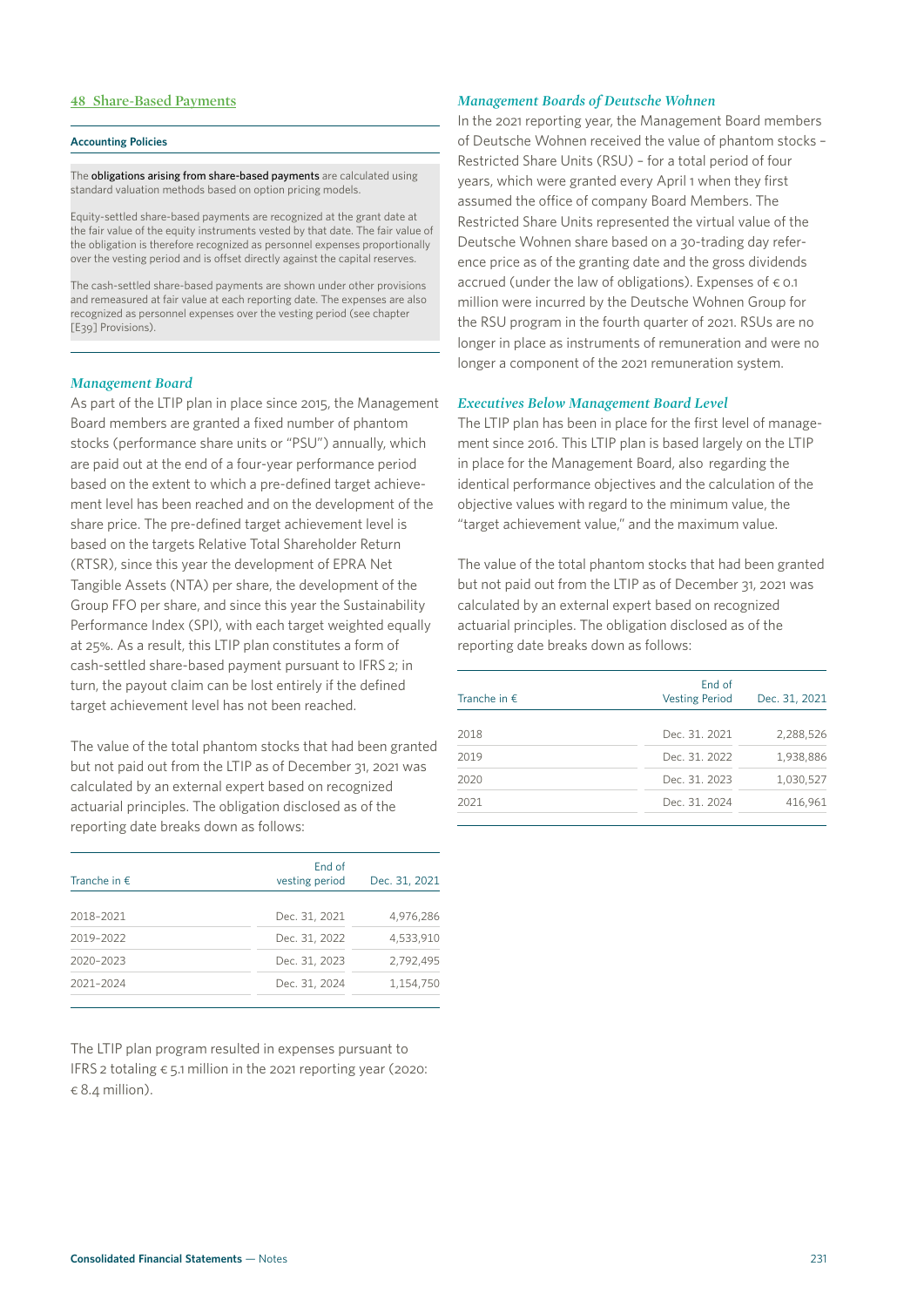The LTIP plan program results, in accordance with IFRS, in expenses of  $\epsilon$  1.7 million in the 2021 reporting year (2020:  $\epsilon$  4.4 million).

## *Employees*

The Group works council "Employee Share Program" was concluded in 2014. The program started in the 2015 calendar year, with the shares granted subject to a vesting period of six months. The costs associated with the securities deposit account are borne by Vonovia. Shares with a value of between  $\epsilon$  90.00 and  $\epsilon$  360.00 at the most are granted to employees, depending on their gross annual salary, without the employees having to make any contribution of their own.

The new employee share program resulted in expenses totaling € 2.4 million in the 2021 reporting year (2020:  $\epsilon$  2.3 million), which have been offset directly against the capital reserves.

## **49 Remuneration**

## *Remuneration of the Supervisory Board*

The members of the Supervisory Board received total remuneration of  $\epsilon$  1.8 million during the 2021 fiscal year (2020:  $\epsilon$  1.8 million) for their work.

## *Total Remuneration of the Management Board*

The total remuneration paid to the members of the Management Board comprises the following:

| Total remuneration of                                      | <b>Total remuneration</b> |            |  |  |  |  |  |
|------------------------------------------------------------|---------------------------|------------|--|--|--|--|--|
| the Management Board<br>in $\epsilon$                      | 2020                      | 2021       |  |  |  |  |  |
| Fixed remuneration and short-term<br>variable remuneration | 6,800,995                 | 7,186,465  |  |  |  |  |  |
| Total long-term variable share-based<br>remuneration       | 5,412,866                 | 4,828,565  |  |  |  |  |  |
| of which                                                   |                           |            |  |  |  |  |  |
| 2020-2023                                                  | 5,412,866                 |            |  |  |  |  |  |
| 2021-2024                                                  |                           | 4,828,565  |  |  |  |  |  |
| (number of shares)                                         | 97,115                    | 88,524     |  |  |  |  |  |
| <b>Total remuneration</b>                                  | 12,213,861                | 12,015,030 |  |  |  |  |  |

The remuneration paid to the Management Board members includes the remuneration for all mandates at Vonovia Group companies, subsidiaries and participating interests.

## *Remuneration of Former Management Board Members and Their Surviving Dependents*

Total remuneration of former Management Board members and their surviving dependents amounts to  $\epsilon$  0.9 million for the 2021 fiscal year (2020: € 1.7 million). In accordance with the provisions of the termination agreement with Klaus Freiberg, this remuneration includes compensation payable following termination of his contract of employment on December 31, 2019 amounting to  $\epsilon$  0.6 million.

The defined benefit obligation (DBO) to former members of the Management Board and their surviving dependents amounts to  $\epsilon$  20.5 million (2020:  $\epsilon$  22.1 million).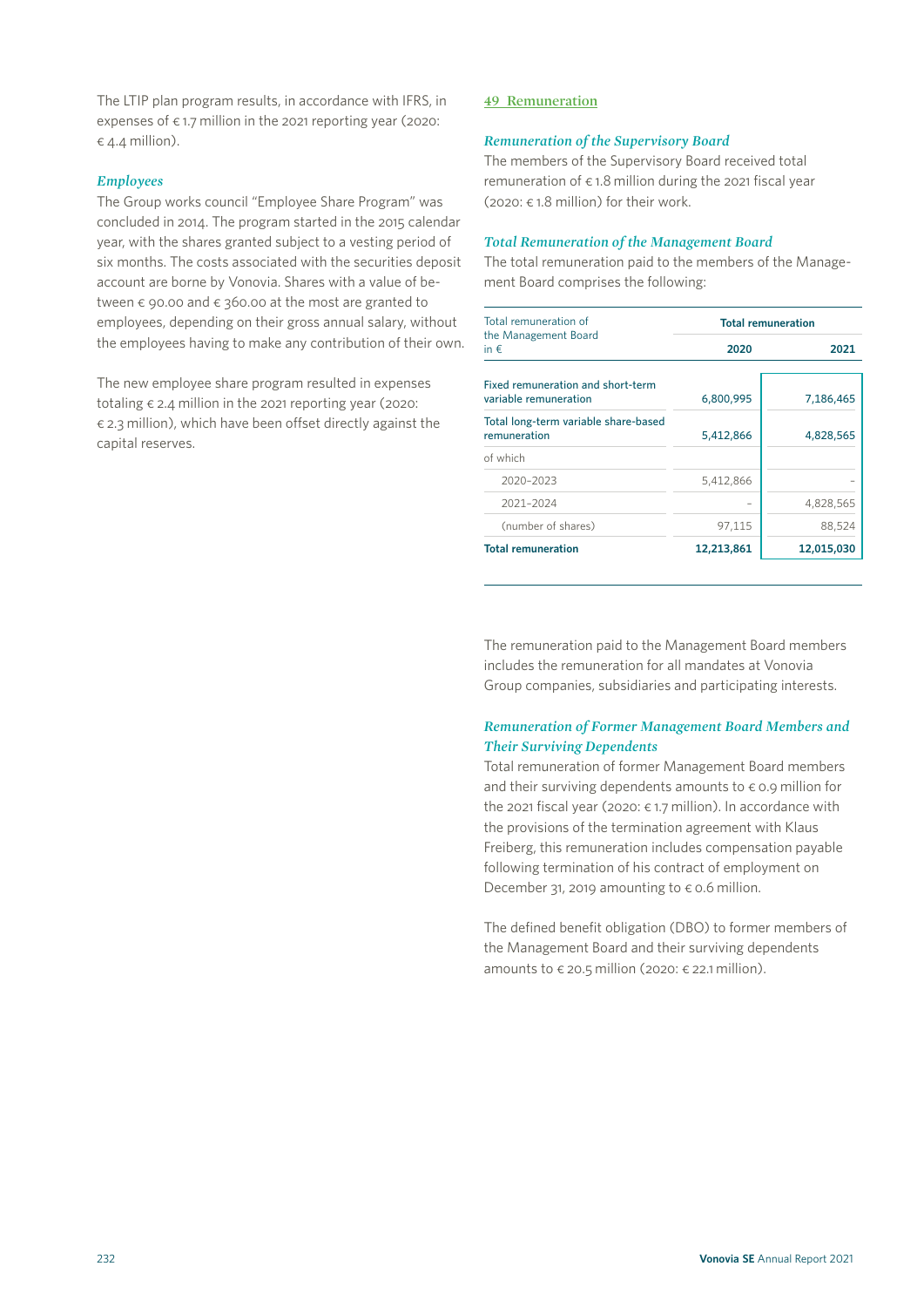## **50 Auditors' Fees**

In the fiscal year, the following fees (including expenses and excluding VAT) have been credited for the services rendered by the Group auditors KPMG Wirtschaftsprüfungsgesellschaft:

| in $\epsilon$ million       | 2020 | 2021 |
|-----------------------------|------|------|
| Audits                      | 5.0  | 8.4  |
| Other confirmation services | 0.4  | 3.   |
|                             | 5.4  | 11.5 |

All of the services rendered were consistent with the activities performed as the auditor of the annual financial statements and consolidated financial statements of Vonovia SE.

The fee paid for auditing services performed by KPMG AG Wirtschaftsprüfungsgesellschaft relates to the audit of the consolidated financial statements and annual financial statements of Vonovia SE as well as to various audits of annual financial statements and a review of one set of annual financial statements of Group companies. The consolidated interim financial statements were reviewed and the financial statements were audited in accordance with audit standard IDW PS 490.

The other confirmation services comprised reviews of reconciliations on the interest threshold based on audit standard IDW PS 900, business audits performed in accordance with ISAE 3000 relating to various housing assistance reports and the use of funds from KfW loans. Other confirmation services also included services associated with the issue of comfort letters, the review of the pro forma financial information and the issue of valuation certificates.

## **51 Declaration of Conformity with the German Corporate Governance Code**

In December 2021, the Management Board and the Supervisory Board issued a Declaration of Conformity with the recommendations of the German Corporate Governance Code in accordance with Section 161 of the German Stock Corporation Act (AktG) and made it permanently available on the **[company's website](https://www.vonovia.de/en)**.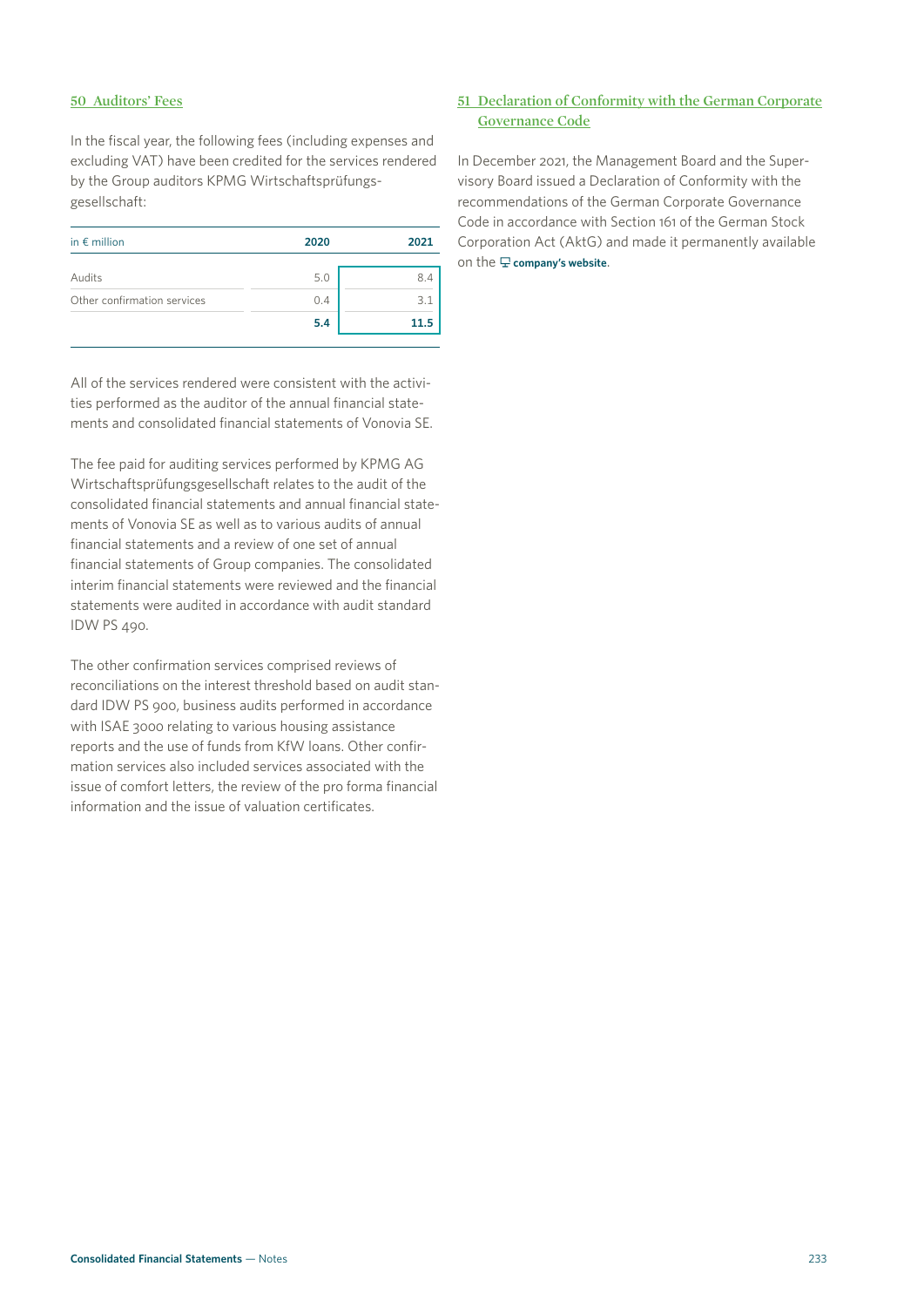# **Section (G): Additional Financial Management Disclosures**

# **Other Notes and Disclosures**

## **52 Additional Financial Instrument Disclosures**

#### **Measurement categories and classes:**

| in $\epsilon$ million                                                                  | Carrying amounts<br>Dec. 31, 2021 |
|----------------------------------------------------------------------------------------|-----------------------------------|
|                                                                                        |                                   |
| Assets                                                                                 |                                   |
| Cash and cash equivalents                                                              |                                   |
| Cash on hand and deposits at banking institutions                                      | 1,134.0                           |
| Money market funds                                                                     | 298.8                             |
| Trade receivables                                                                      |                                   |
| Receivables from the sale of properties                                                | 104.6                             |
| Receivables from property letting                                                      | 48.6                              |
| Other receivables from trading                                                         | 32.7                              |
| Receivables from the sale of real estate inventories (Development)                     | 264.0                             |
| Financial assets                                                                       |                                   |
| Investments valued at equity                                                           | 548.9                             |
| Finance lease receivables                                                              | 23.7                              |
| Other current financial receivables from financial transactions*                       | 499.6                             |
| Loans to other investments                                                             | 33.2                              |
| Other non-current loans                                                                | 511.8                             |
| Other non-current loans to associates and joint ventures                               | 563.1                             |
| Non-current securities                                                                 | 5.2                               |
| Other investments                                                                      | 377.0                             |
| Derivative financial assets                                                            |                                   |
| Cash flow hedges (cross currency swaps)                                                | 35.8                              |
| Stand-alone interest rate swaps and interest rate caps as well as embedded derivatives | 30.6                              |
|                                                                                        |                                   |
| <b>Liabilities</b>                                                                     |                                   |
| Trade payables                                                                         | 449.8                             |
| Non-derivative financial liabilities                                                   | 47,029.0                          |
| Derivative financial liabilities                                                       |                                   |
| Purchase price liabilities from put options/rights to reimbursement                    | 264.0                             |
| Stand-alone interest rate swaps and interest rate caps                                 | 53.9                              |
| Cash flow hedges                                                                       | 14.3                              |
| Lease liabilities                                                                      | 679.1                             |
| Liabilities from tenant financing                                                      | 157.5                             |
| Liabilities to non-controlling interests                                               | 240.5                             |

\* This includes time deposits and short-term investments in highly liquid money market funds with an original maturity of more than three months.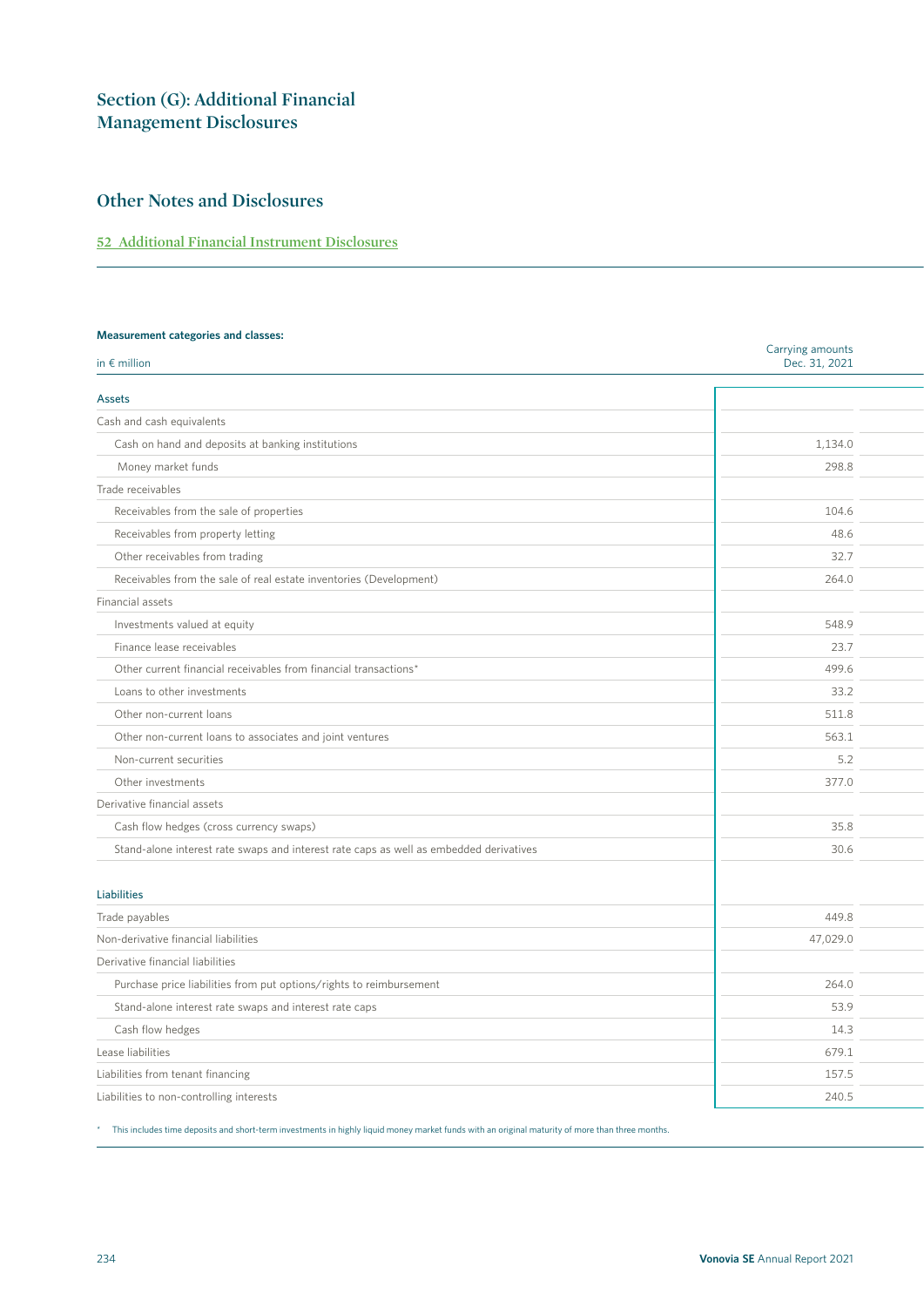|                               |                             |                                                                             |                                                                   | Amounts recognized in balance sheet in accordance with IFRS 9  |                                       |                   |
|-------------------------------|-----------------------------|-----------------------------------------------------------------------------|-------------------------------------------------------------------|----------------------------------------------------------------|---------------------------------------|-------------------|
| Fair value<br>hierarchy level | Fair value<br>Dec. 31, 2021 | Amounts<br>recognized in<br>balance sheet<br>in acc. with<br>IFRS 16/IAS 28 | Fair value<br>recognized<br>in equity without<br>reclassification | Fair value<br>recognized<br>in equity with<br>reclassification | Fair value<br>affecting<br>net income | Amortized<br>cost |
|                               |                             |                                                                             |                                                                   |                                                                |                                       |                   |
|                               |                             |                                                                             |                                                                   |                                                                |                                       |                   |
|                               | 1,134.0                     |                                                                             |                                                                   |                                                                |                                       | 1,134.0           |
|                               | 298.8                       |                                                                             |                                                                   |                                                                |                                       | 298.8             |
|                               |                             |                                                                             |                                                                   |                                                                |                                       |                   |
|                               | 104.6                       |                                                                             |                                                                   |                                                                |                                       | 104.6             |
|                               | 48.6                        |                                                                             |                                                                   |                                                                |                                       | 48.6              |
|                               | 32.7                        |                                                                             |                                                                   |                                                                |                                       | 32.7              |
|                               | 264.0                       |                                                                             |                                                                   |                                                                |                                       | 264.0             |
|                               |                             |                                                                             |                                                                   |                                                                |                                       |                   |
| n.a.                          | 548.9                       | 548.9                                                                       |                                                                   |                                                                |                                       |                   |
|                               | 23.7                        | 23.7                                                                        |                                                                   |                                                                |                                       |                   |
|                               | 499.6                       |                                                                             |                                                                   |                                                                |                                       | 499.6             |
|                               | 54.8                        |                                                                             |                                                                   |                                                                |                                       | 33.2              |
|                               | 511.8                       |                                                                             |                                                                   |                                                                |                                       | 511.8             |
|                               | 563.1                       |                                                                             |                                                                   |                                                                |                                       | 563.1             |
|                               | 5.2                         |                                                                             | 5.2                                                               |                                                                |                                       |                   |
|                               | 377.0                       |                                                                             | 377.0                                                             |                                                                |                                       |                   |
|                               | 35.8                        |                                                                             |                                                                   | 49.8                                                           | $-14.0$                               |                   |
|                               | 30.6                        |                                                                             |                                                                   |                                                                | 30.6                                  |                   |
|                               |                             |                                                                             |                                                                   |                                                                |                                       |                   |
|                               |                             |                                                                             |                                                                   |                                                                |                                       |                   |
|                               | 449.8                       |                                                                             |                                                                   |                                                                |                                       | 449.8             |
|                               | $-47,596.5$                 |                                                                             |                                                                   |                                                                |                                       | 47,029.0          |
|                               |                             |                                                                             |                                                                   |                                                                |                                       |                   |
|                               | 264.0                       |                                                                             |                                                                   |                                                                |                                       | 264.0             |
|                               | 53.9                        |                                                                             |                                                                   |                                                                | 53.9                                  |                   |
|                               | 14.3                        |                                                                             |                                                                   | 2.9                                                            | 11.4                                  |                   |
|                               | 157.5                       | 679.1                                                                       |                                                                   |                                                                |                                       | 157.5             |
|                               |                             |                                                                             |                                                                   |                                                                |                                       |                   |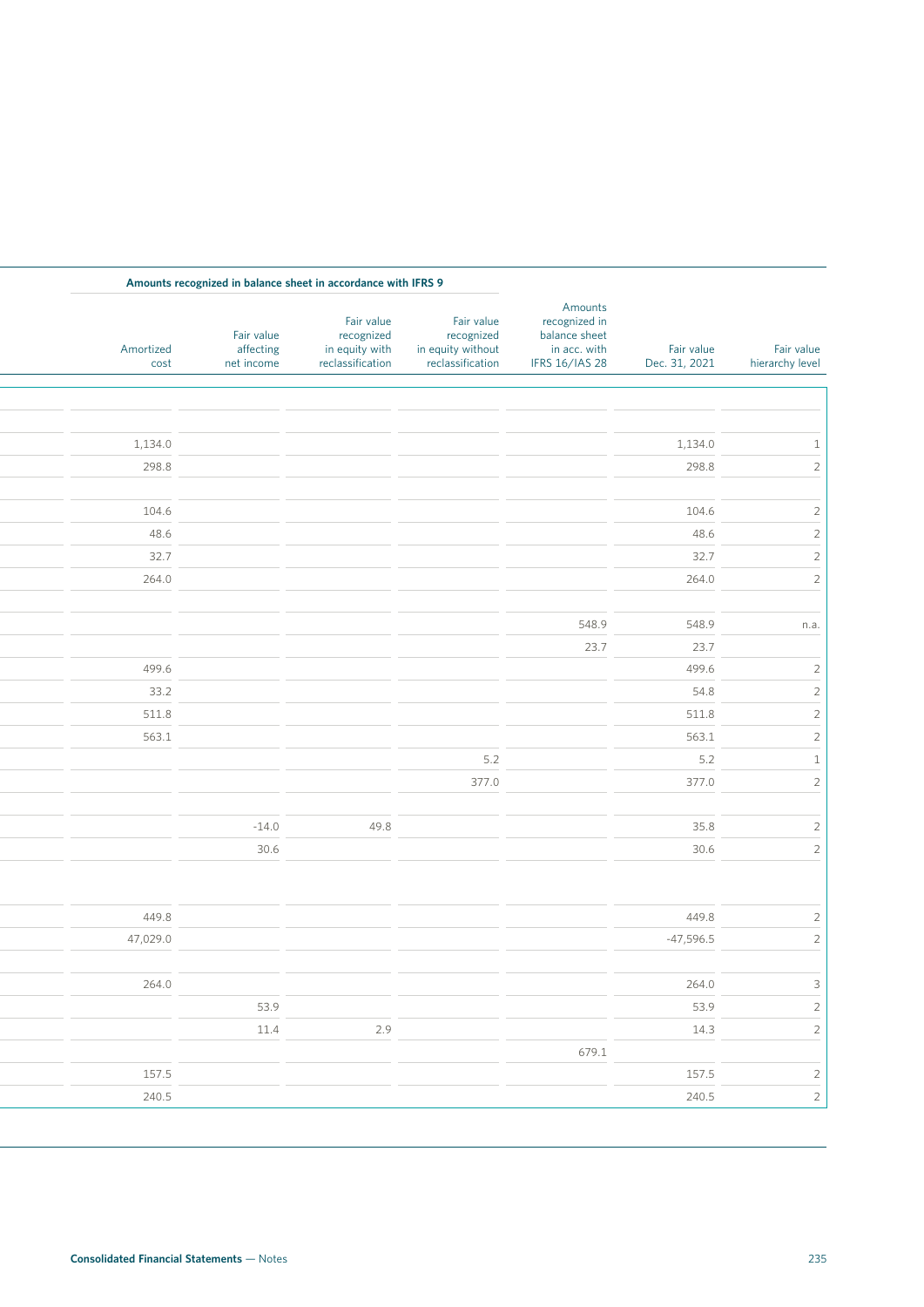## **Measurement categories and classes:**

| measarement eategories and elasses.                                                    | Carrying amounts |  |
|----------------------------------------------------------------------------------------|------------------|--|
| in $\epsilon$ million                                                                  | Dec. 31, 2020    |  |
| Assets                                                                                 |                  |  |
| Cash and cash equivalents                                                              |                  |  |
| Cash on hand and deposits at banking institutions                                      | 613.3            |  |
| Trade receivables                                                                      |                  |  |
| Receivables from the sale of properties                                                | 65.3             |  |
| Receivables from property letting                                                      | 38.0             |  |
| Other receivables from trading                                                         | 16.0             |  |
| Receivables from the sale of real estate inventories (Development)                     | 149.6            |  |
| Financial assets                                                                       |                  |  |
| Investments valued at equity                                                           | 32.9             |  |
| Loans to other investments                                                             | 33.3             |  |
| Other non-current loans                                                                | 11.3             |  |
| Non-current securities                                                                 | 4.9              |  |
| Other investments                                                                      | 311.2            |  |
| Derivative financial assets                                                            |                  |  |
| Cash flow hedges (cross currency swaps)                                                | 18.8             |  |
| Stand-alone interest rate swaps and interest rate caps as well as embedded derivatives | 4.0              |  |

### Liabilities

| Trade payables                                                      | 234.5    |
|---------------------------------------------------------------------|----------|
| Non-derivative financial liabilities                                | 24,084.7 |
| Derivative financial liabilities                                    |          |
| Purchase price liabilities from put options/rights to reimbursement | 220.5    |
| Stand-alone interest rate swaps and interest rate caps              | 47.2     |
| Cash flow hedges                                                    | 31.3     |
| Lease liabilities                                                   | 495.1    |
| Liabilities from tenant financing                                   | 163.4    |
| Liabilities to non-controlling interests                            | 43.1     |
|                                                                     |          |

The section below provides information on the financial assets and financial liabilities not covered by IFRS 9:

- > Employee benefits in accordance with IAS 19: Gross presentation of right to reimbursement arising from transferred pension obligations in the amount of  $\epsilon$  3.5 million (Dec. 31, 2020: € 4.3 million).
- > Amount by which the fair value of plan assets exceeds the corresponding obligation of € 1.0 million (Dec. 31, 2020: € 0.8 million).
- > Provisions for pensions and similar obligations: € 684.5 million (Dec. 31, 2020: € 627.8 million).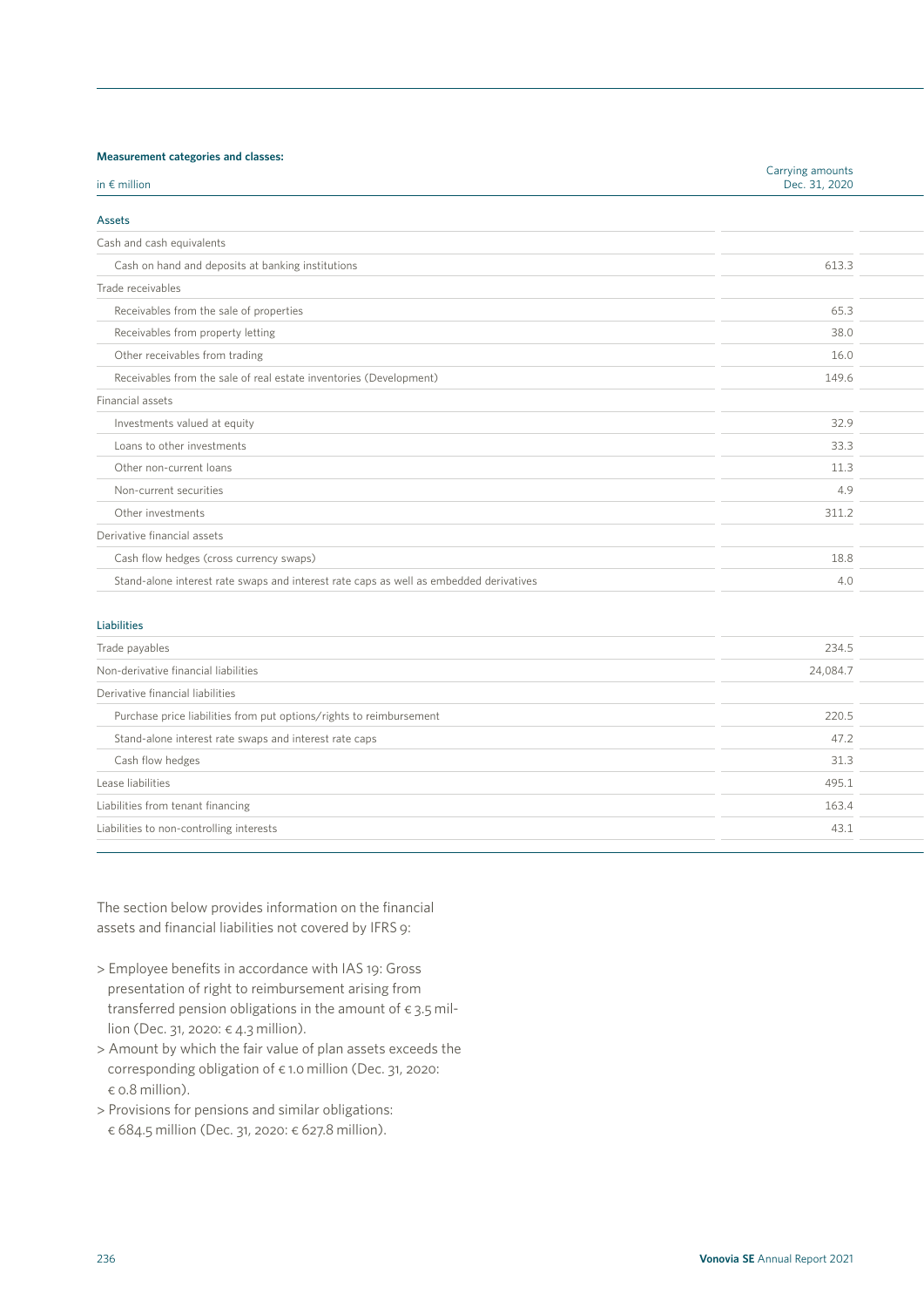|                               |                             |                                                                             | Amounts recognized in balance sheet in accordance with IFRS 9     |                                                                |                                       |                   |
|-------------------------------|-----------------------------|-----------------------------------------------------------------------------|-------------------------------------------------------------------|----------------------------------------------------------------|---------------------------------------|-------------------|
| Fair value<br>hierarchy level | Fair value<br>Dec. 31, 2020 | Amounts<br>recognized in<br>balance sheet<br>in acc. with<br>IFRS 16/IAS 28 | Fair value<br>recognized<br>in equity without<br>reclassification | Fair value<br>recognized<br>in equity with<br>reclassification | Fair value<br>affecting<br>net income | Amortized<br>cost |
|                               |                             |                                                                             |                                                                   |                                                                |                                       |                   |
|                               | 613.3                       |                                                                             |                                                                   |                                                                |                                       | 613.3             |
|                               |                             |                                                                             |                                                                   |                                                                |                                       |                   |
|                               | 65.3                        |                                                                             |                                                                   |                                                                |                                       | 65.3              |
|                               | 38.0                        |                                                                             |                                                                   |                                                                |                                       | 38.0              |
|                               | 16.0                        |                                                                             |                                                                   |                                                                |                                       | 16.0              |
|                               | 149.6                       |                                                                             |                                                                   |                                                                |                                       | 149.6             |
|                               | 32.9                        | 32.9                                                                        |                                                                   |                                                                |                                       |                   |
|                               | 63.3                        |                                                                             |                                                                   |                                                                |                                       | 33.3              |
|                               | 11.3                        |                                                                             |                                                                   |                                                                |                                       | 11.3              |
|                               | 4.9                         |                                                                             | 4.9                                                               |                                                                |                                       |                   |
|                               | 311.2                       |                                                                             | 311.2                                                             |                                                                |                                       |                   |
|                               |                             |                                                                             |                                                                   |                                                                |                                       |                   |
|                               | 18.8                        |                                                                             |                                                                   | 31.9                                                           | $-13.1$                               |                   |
|                               | 4.0                         |                                                                             |                                                                   |                                                                | 4.0                                   |                   |
|                               | 234.5                       |                                                                             |                                                                   |                                                                |                                       | 234.5             |
|                               | 25,767.7                    |                                                                             |                                                                   |                                                                |                                       | 24,084.7          |
|                               |                             |                                                                             |                                                                   |                                                                |                                       |                   |
|                               | 220.5                       |                                                                             |                                                                   |                                                                |                                       | 220.5             |
|                               | 47.2                        |                                                                             |                                                                   |                                                                | 47.2                                  |                   |
|                               | 31.3                        |                                                                             |                                                                   | 19.2                                                           | 12.1                                  |                   |
|                               |                             | 495.1                                                                       |                                                                   |                                                                |                                       |                   |
|                               | 163.4                       |                                                                             |                                                                   |                                                                |                                       | 163.4             |
|                               | 43.1                        |                                                                             |                                                                   |                                                                |                                       | 43.1              |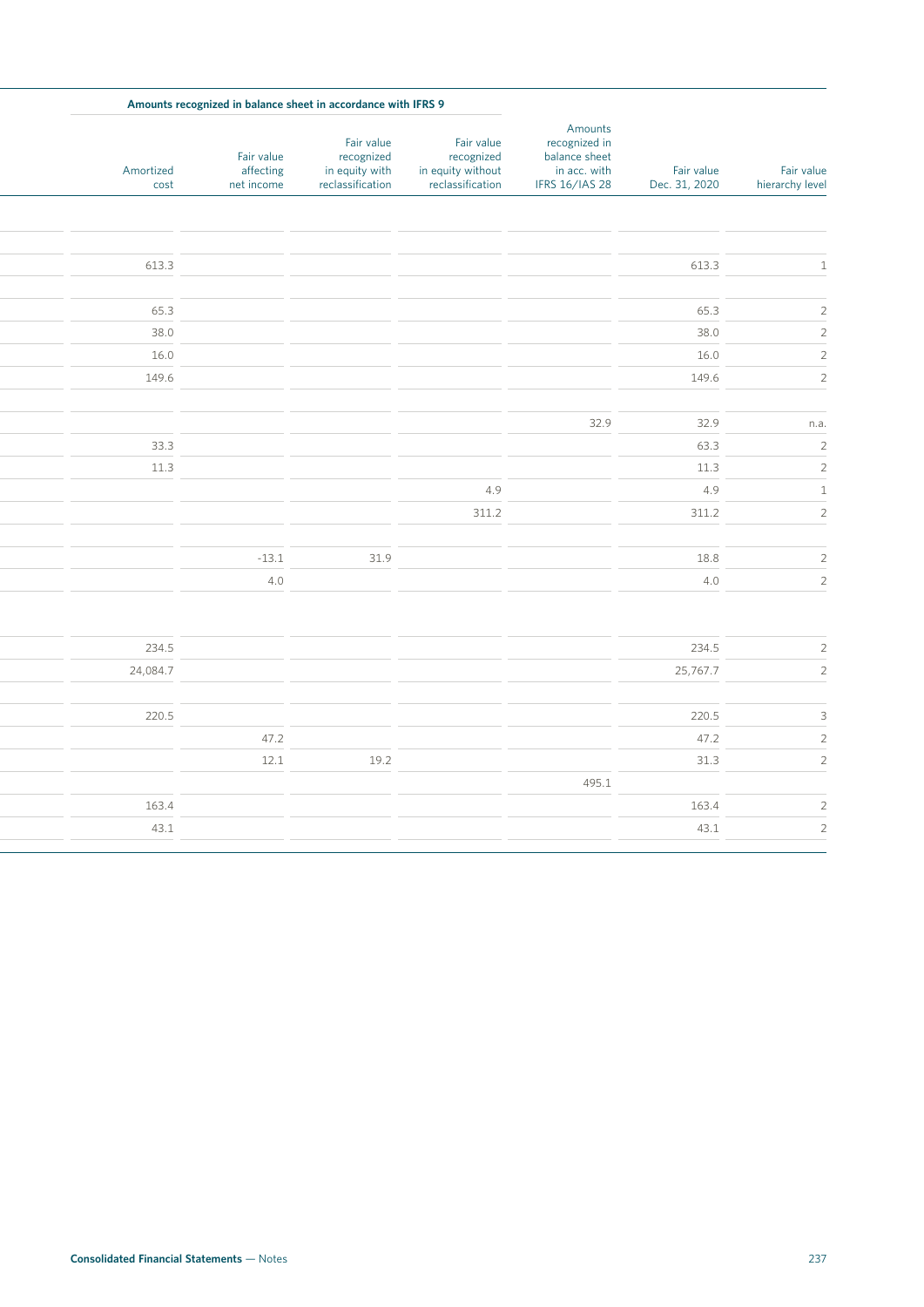The following table shows the assets and liabilities that are recognized in the balance sheet at fair value and their classification according to the fair value hierarchy:

| in $\epsilon$ million                                                       | Dec. 31, 2021 | Level 1 | Level 2 | Level 3  |
|-----------------------------------------------------------------------------|---------------|---------|---------|----------|
| <b>Assets</b>                                                               |               |         |         |          |
| Investment properties                                                       | 94,100.1      |         |         | 94,100.1 |
| Financial assets                                                            |               |         |         |          |
| Non-current securities                                                      | 5.2           | 5.2     |         |          |
| Other investments                                                           | 377.0         |         | 377.0   |          |
| Assets held for sale                                                        |               |         |         |          |
| Investment properties (contract closed)                                     | 1,661.5       |         | 1,661.5 |          |
| Derivative financial assets                                                 |               |         |         |          |
| Cash flow hedges (cross currency swaps)                                     | 35.8          |         | 35.8    |          |
| Stand-alone interest rate swaps and caps<br>as well as embedded derivatives | 30.6          |         | 30.6    |          |
| <b>Liabilities</b>                                                          |               |         |         |          |
| Derivative financial liabilities                                            |               |         |         |          |
| Cash flow hedges                                                            | 14.3          |         | 14.3    |          |
| Stand-alone interest rate swaps and caps                                    | 53.9          |         | 53.9    |          |

| in $\epsilon$ million                                                       | Dec. 31, 2020 | Level 1 | Level 2 | Level 3  |
|-----------------------------------------------------------------------------|---------------|---------|---------|----------|
| Assets                                                                      |               |         |         |          |
| Investment properties                                                       | 58,071.8      |         |         | 58,071.8 |
| Financial assets                                                            |               |         |         |          |
| Non-current securities                                                      | 4.9           | 4.9     |         |          |
| Other investments                                                           | 311.2         |         | 311.2   |          |
| Assets held for sale                                                        |               |         |         |          |
| Investment properties (contract closed)                                     | 164.9         |         | 164.9   |          |
| Derivative financial assets                                                 |               |         |         |          |
| Cash flow hedges (cross currency swaps)                                     | 18.8          |         | 18.8    |          |
| Stand-alone interest rate swaps and caps<br>as well as embedded derivatives | 4.0           |         | 4.0     |          |
| <b>Liabilities</b>                                                          |               |         |         |          |
| Derivative financial liabilities                                            |               |         |         |          |
| Cash flow hedges                                                            | 31.3          |         | 31.3    |          |
| Stand-alone interest rate swaps and caps                                    | 47.2          |         | 47.2    |          |

In general, Vonovia measures its investment properties on the basis of the discounted cash flow (DCF) methodology (Level 3). The material valuation parameters and valuation results can be found in chapter [D28] Investment Properties. The investment properties classified as assets held for sale are recognized at the time of their transfer to assets held for sale at their new fair value, the agreed purchase price (Level 2).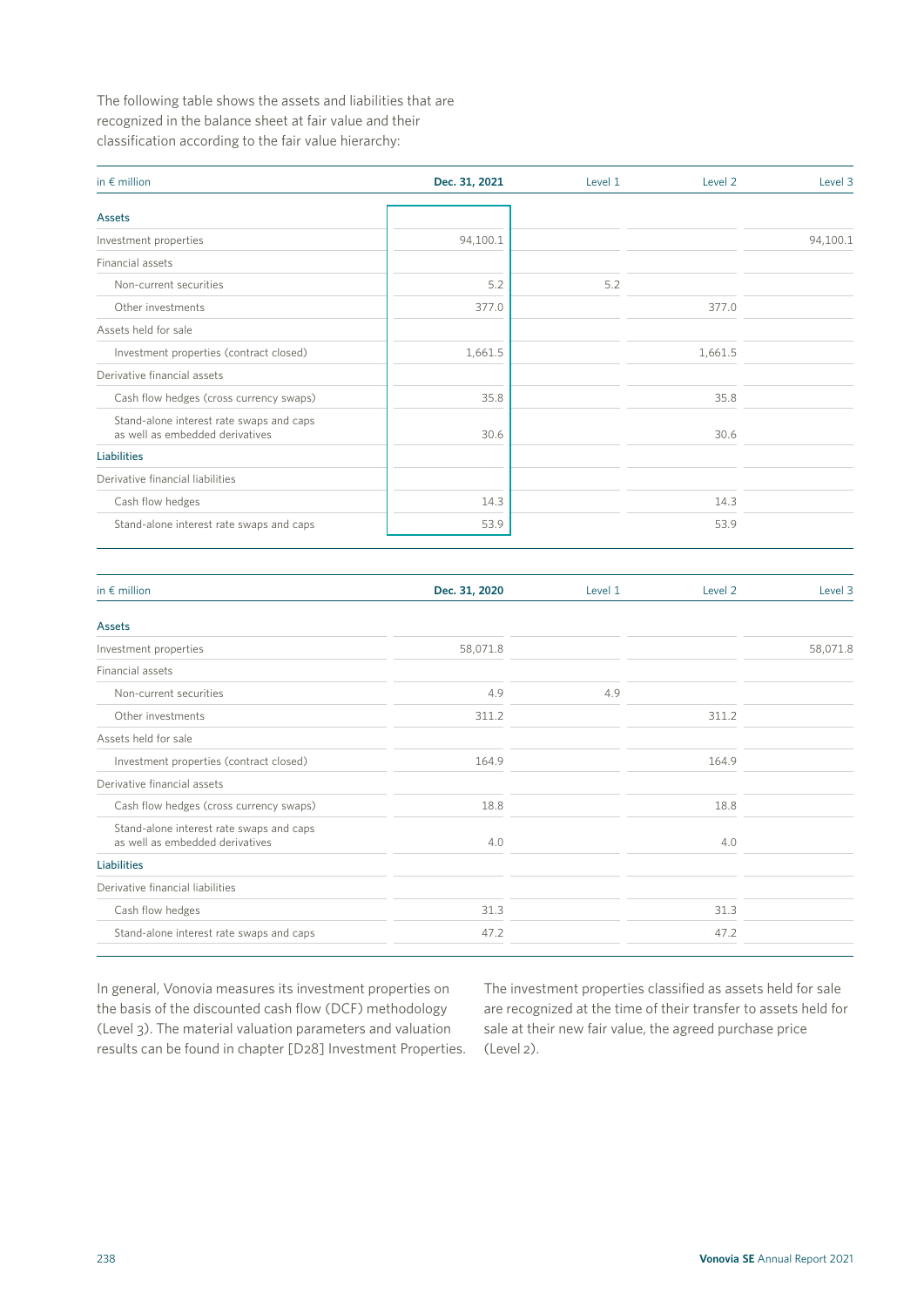No financial instruments were reclassified to different hierarchy levels as against the comparative period.

Securities and shares in listed companies included in other investments are generally measured using the quoted prices in active markets (Level 1).

For the measurement of financial instruments, cash flows are initially calculated and then discounted. In addition to the tenor-specific EURIBOR/STIBOR rates (3M; 6M), the respective credit risk is taken as a basis for discounting. Depending on the expected cash flows, either Vonovia's own credit risk or the counterparty risk is taken into account in the calculation.

For the consolidated financial statements, Vonovia's own credit risk was fundamentally relevant for interest rate swaps. This credit risk is derived for material risks from rates observable on the capital markets and ranges from 5 to 155 basis points, depending on the residual maturities of financial instruments. Regarding the positive market values of the cross currency swaps, a counterparty risk of 15 basis points was taken into account.

The calculated cash flows of the cross currency swaps result from the forward curves for USD/EUR. The cash flows are discounted on the basis of the reference interest rate of each currency (STIBOR and EURIBOR) and translated into euros at the current exchange rate (Level 2).

The fair values of the cash and cash equivalents, trade receivables and other financial receivables approximate their carrying amounts at the reporting date owing to their mainly short maturities. The amount of the estimated impairment loss on cash and cash equivalents was calculated based on the losses expected over a period of twelve months. It was determined that the cash and cash equivalents have a low risk of default due to the external ratings and short residual maturities and that there is no need for any material impairment of cash and cash equivalents.

The fair value of the purchase price liabilities from put options/rights to reimbursement granted to minority shareholders is generally based on the going concern value of the respective company; if a contractually agreed minimum purchase price is higher than this amount, this purchase price is recognized (Level 3). The unobservable valuation parameters may fluctuate depending on the going concern values of these companies. However, a major change in value is not likely, as the business model is very predictable.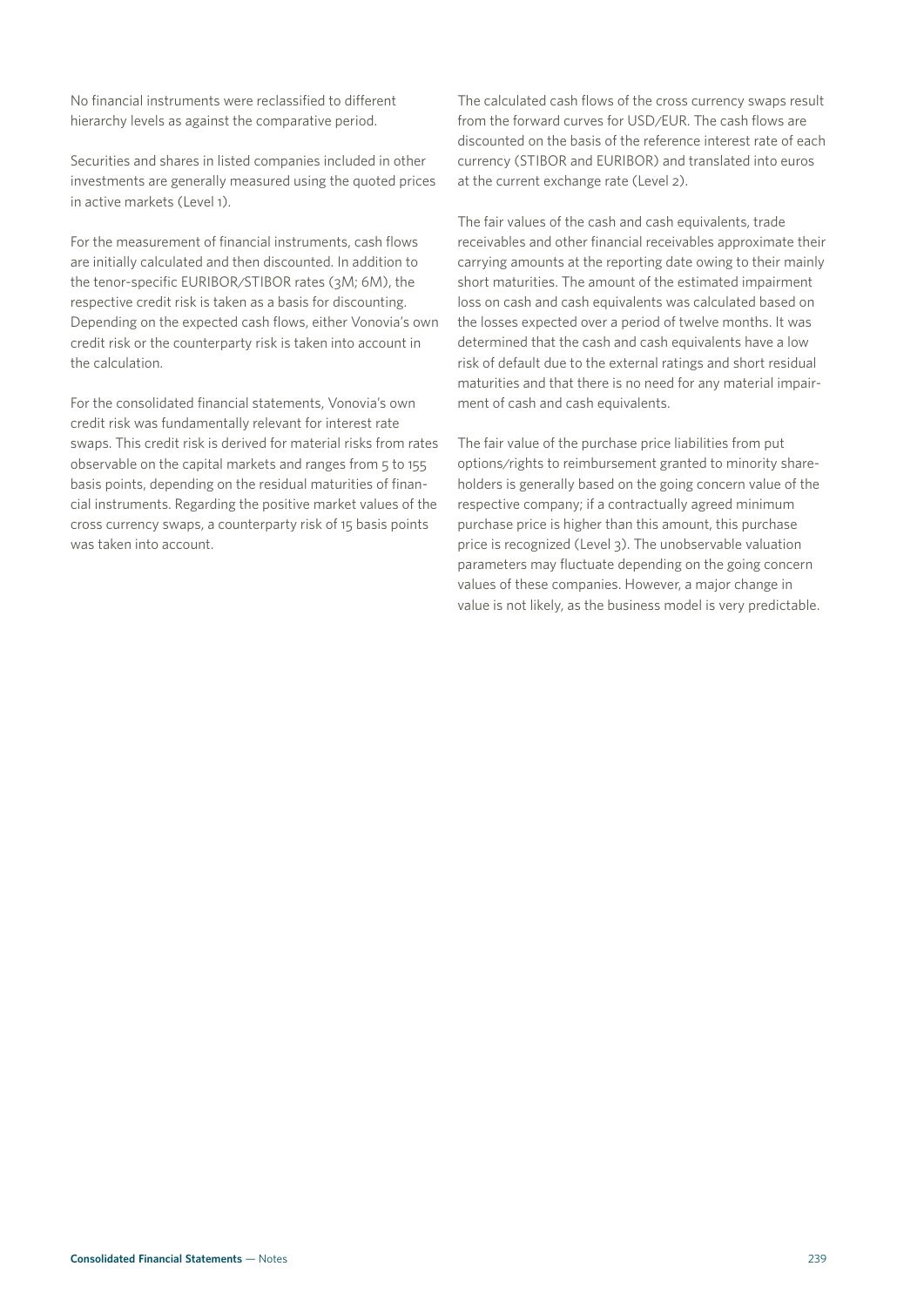### **From subsequent measurement**

| in $\epsilon$ million<br>2021                                          | interest | Income<br>from other<br>From non-current<br>loans | <b>Dividends</b><br>from other<br>ments | invest- Impairment<br>losses | Derecog-<br>ceivables | Derecog-<br>nized re- nized liabil-<br>ities | Financial<br>result<br>affecting<br>income<br>2021 | ment of<br>cash flow<br>hedges | Measure-<br>ment of fi-<br>nancial in-<br>struments<br>Measure-categorized<br>as equity<br>instru-<br>ments | Total<br>financial<br>result<br>2021 |
|------------------------------------------------------------------------|----------|---------------------------------------------------|-----------------------------------------|------------------------------|-----------------------|----------------------------------------------|----------------------------------------------------|--------------------------------|-------------------------------------------------------------------------------------------------------------|--------------------------------------|
|                                                                        |          |                                                   |                                         |                              |                       |                                              |                                                    |                                |                                                                                                             |                                      |
| Debt instruments<br>carried at (amortized)<br>cost                     | 21.1     | 13.1                                              |                                         | $-23.2$                      | $-2.5$                |                                              | 8.5                                                |                                |                                                                                                             | 8.5                                  |
| Debt instruments<br>measured at FVOCI                                  |          |                                                   | 27.7                                    |                              |                       |                                              | 27.7                                               |                                |                                                                                                             | 27.7                                 |
| Derivatives measured<br>at FV through P&L<br>with reclassification     | $-0.2$   |                                                   |                                         |                              |                       |                                              | $-0.2$                                             |                                |                                                                                                             | $-0.2$                               |
| Debt instruments<br>measured at FVOCI<br>with reclassification         |          |                                                   |                                         |                              |                       |                                              |                                                    | 26.1                           |                                                                                                             | 26.1                                 |
| Equity instruments<br>measured at FVOCI<br>without<br>reclassification |          |                                                   |                                         |                              |                       |                                              |                                                    |                                | 81.1                                                                                                        | 81.1                                 |
| <b>Financial liabilities</b><br>measured at<br>(amortized) cost        | $-385.4$ |                                                   |                                         |                              |                       | 3.5                                          | $-381.9$                                           |                                |                                                                                                             | $-381.9$                             |
|                                                                        | $-364.5$ | 13.1                                              | 27.7                                    | $-23.2$                      | $-2.5$                | 3.5                                          | $-345.9$                                           | 26.1                           | 81.1                                                                                                        | $-238.7$                             |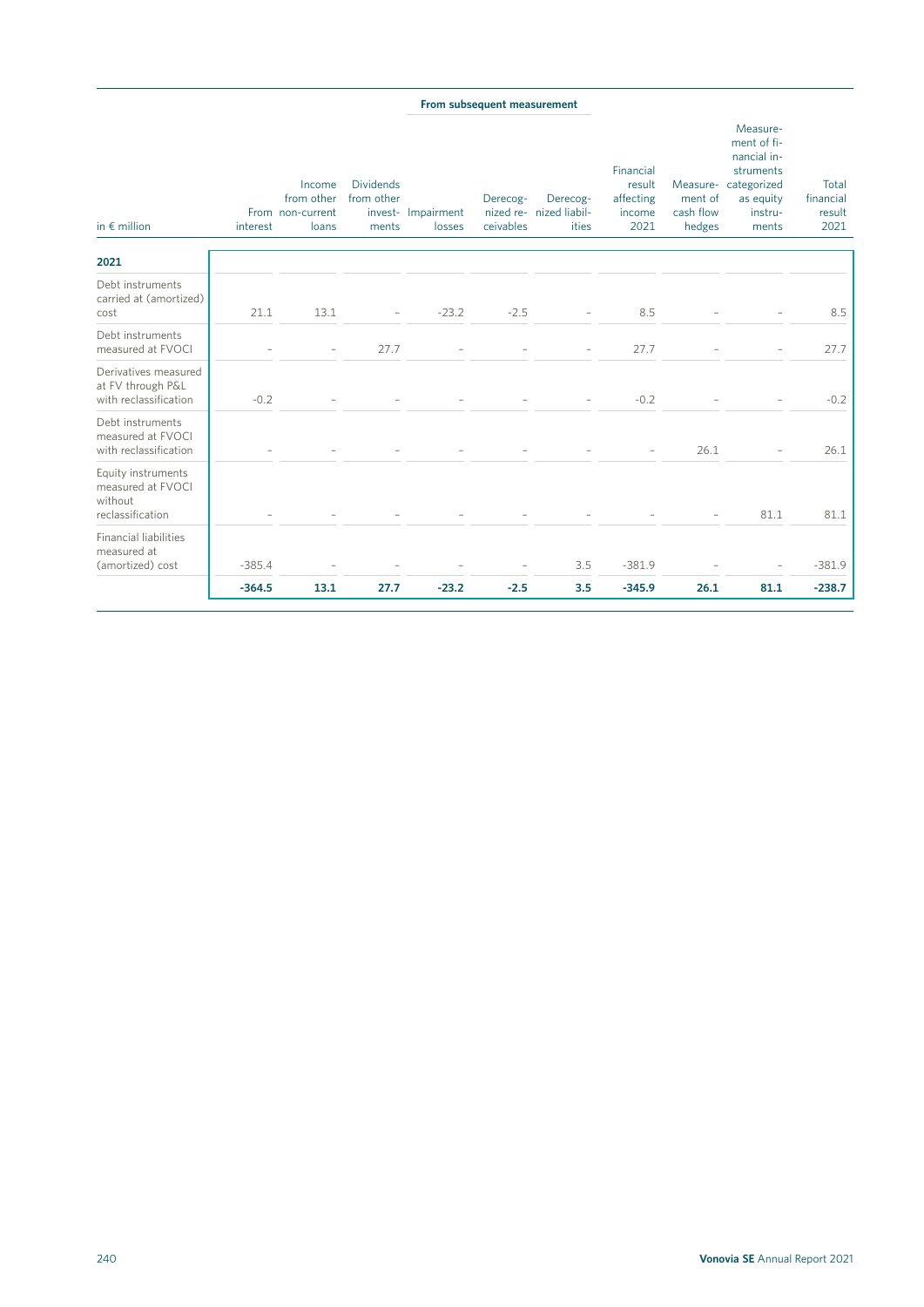### **From subsequent measurement**

| in $\epsilon$ million                                                   | From<br>interest         | <b>Dividends</b><br>from other<br>ments | invest- Impairment<br>losses | Derecog-<br>ceivables | Derecog-<br>nized re- nized liabil-<br>ities | Financial<br>result<br>affecting<br>income<br>2020 | Measure-<br>ment of<br>cash flow<br>hedges | Measure-<br>ment of fi-<br>nancial in-<br>struments<br>categorized<br>as equity<br>instru-<br>ments | Total<br>financial<br>result<br>2020 |
|-------------------------------------------------------------------------|--------------------------|-----------------------------------------|------------------------------|-----------------------|----------------------------------------------|----------------------------------------------------|--------------------------------------------|-----------------------------------------------------------------------------------------------------|--------------------------------------|
| 2020                                                                    |                          |                                         |                              |                       |                                              |                                                    |                                            |                                                                                                     |                                      |
| Debt instruments carried<br>at (amortized) cost                         | 21.8                     | $\overline{\phantom{0}}$                | $-40.0$                      | 0.0                   |                                              | $-18.2$                                            |                                            |                                                                                                     | $-18.2$                              |
| Debt instruments measured at<br><b>FVOCI</b>                            | $\overline{\phantom{0}}$ | 13.4                                    |                              |                       |                                              | 13.4                                               |                                            |                                                                                                     | 13.4                                 |
| Derivatives measured at FV through<br>P&L with reclassification         | $-59.2$                  |                                         |                              |                       |                                              | $-59.2$                                            |                                            |                                                                                                     | $-59.2$                              |
| Debt instruments measured at<br>FVOCI with reclassification             |                          |                                         |                              |                       |                                              |                                                    | 24.0                                       |                                                                                                     | 24.0                                 |
| Equity instruments measured at<br><b>FVOCI</b> without reclassification |                          |                                         |                              |                       |                                              |                                                    |                                            | 9.0                                                                                                 | 9.0                                  |
| Financial liabilities measured<br>at (amortized) cost                   | $-329.8$                 |                                         |                              |                       | 0.7                                          | $-329.1$                                           |                                            | $\overline{\phantom{0}}$                                                                            | $-329.1$                             |
|                                                                         | $-367.2$                 | 13.4                                    | $-40.0$                      | 0.0                   | 0.7                                          | $-393.1$                                           | 24.0                                       | 9.0                                                                                                 | $-360.1$                             |
|                                                                         |                          |                                         |                              |                       |                                              |                                                    |                                            |                                                                                                     |                                      |

## **53 Information on the Consolidated Statement of Cash Flows**

The statement of cash flows shows how Vonovia's cash has changed during the reporting year as a result of cash inflows and outflows. In accordance with IAS 7 (Statement of Cash Flows), a distinction is made between changes in cash flow from operating activities, investing activities and financing activities.

The cash flow from operating activities is determined from the profit for the period using the indirect method, the profit for the period being adjusted for effects of transactions that are not cash-effective, any deferrals or accruals of past or future operating cash receipts or payments as well as items of income or expense associated with investing or financing cash flows.

The effects of changes in the scope of consolidation are shown separately. Therefore, direct comparison with the corresponding changes in the items of the consolidated balance sheet is not possible.

The proceeds from the disposal of intangible assets, property, plant and equipment and investment properties are shown in cash flow from investing activities.

Exercising the IAS 7 option, interest received is shown under cash flow from investing activities and interest paid is shown under cash flow from financing activities.

The item "Payments for acquisition of investment properties" mainly shows expenses for modernization measures.

## **54 Financial Risk Management**

In the course of its business activities, Vonovia is exposed to various financial risks. The Group-wide financial risk management system aims to identify any potentially negative impact on the financial position of the Group early on and take suitable measures to limit this impact. For the structure and organization of financial risk management, we refer to the management report (see  $\rightarrow$  Risk Management Structure and **Instruments**). This system was implemented on the basis of Group guidelines, which were approved by the Management Board and which are continually reviewed. The risks associated with financial instruments and the corresponding risk management are described in detail as follows: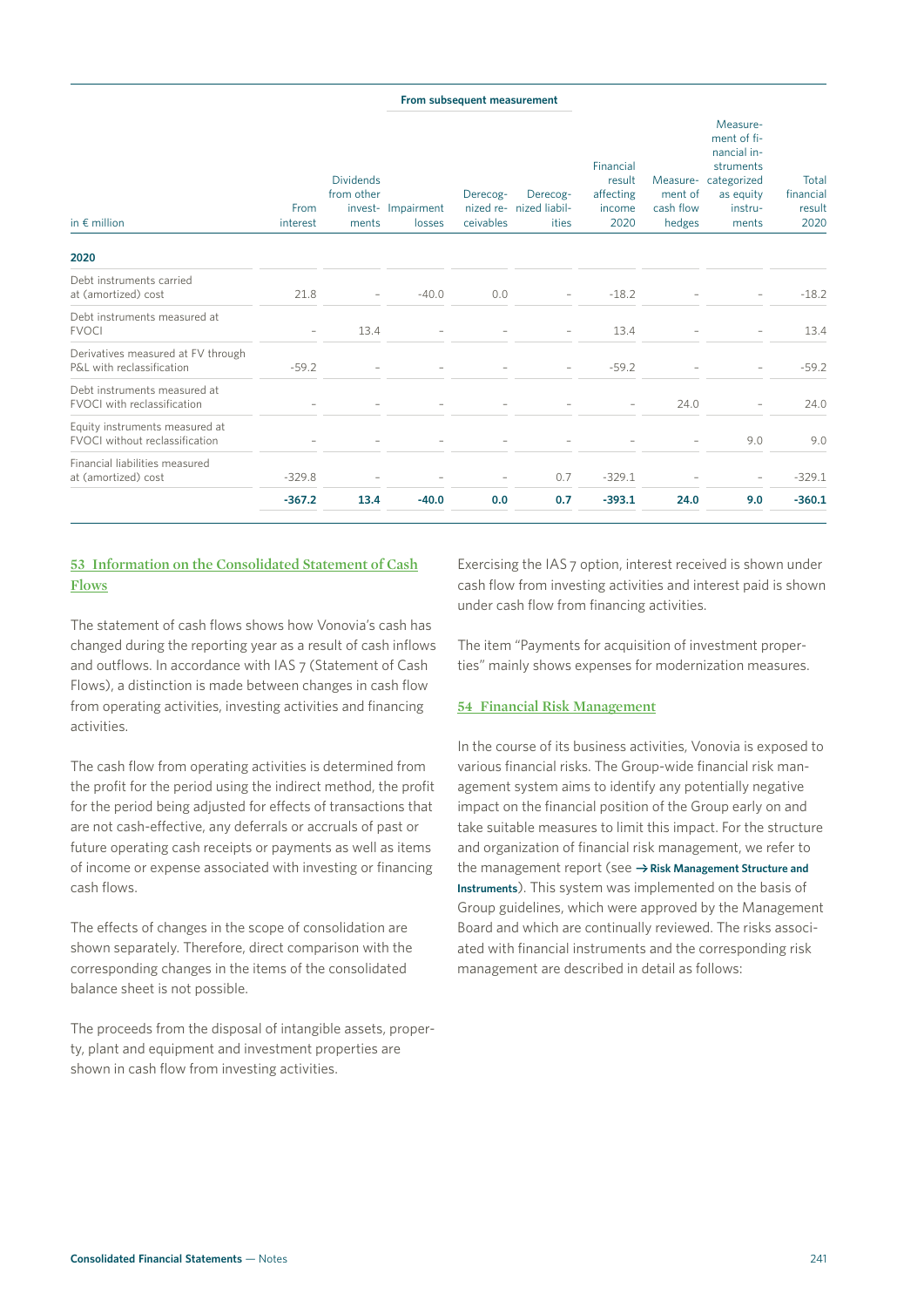## *Market Risks*

## Currency Risks

The cash-effective currency risks arising in connection with the still to be issued USD bond were eliminated by the contracting of cross currency swaps. Liquidity transfers from the German subgroup to Swedish subsidiaries are usually secured through the conclusion of foreign currency forwards. Nevertheless, currency fluctuations are expected to result from financing relationships with Swedish subsidiaries. The loans paid in Swedish krona to Swedish subsidiaries rose to SEK 20,271.3 million (Dec. 31, 2020: SEK 20,226.3 million). Based on the exchange rate as of December 31, 2021, a -5% change in the value of the Swedish krona against the euro would result in currency gains of  $\epsilon$  9.9 million, while a change of +5% would result in a currency loss of  $\epsilon$  9.8 million. Vonovia is subject to no further material currency risks in the scope of its usual business activities.

## Interest Rate Risks

In the course of its business activities, Vonovia is exposed to cash-effective interest rate risks as a result of floating-rate debt as well as new and follow-on loans. Within this context, the interest markets are continually monitored by the Finance and Treasury department. Its observations are incorporated into the financing strategy.

As part of its financing strategy, Vonovia uses derivative financial instruments, in particular interest rate swaps and caps, to limit or manage interest rate risks. Vonovia's policies permit the use of derivatives only if they are associated with underlying assets or liabilities, contractual rights or obligations and planned, highly probable transactions.

A sensitivity analysis for cash flow hedges is provided under chapter [G56] Cash Flow Hedges and Stand-alone Interest Rate Swaps.

### Other Risks

Vonovia also acts as an energy supply company through its subsidiary Vonovia Energie Service GmbH. Contracts used for procurement and in the context of sales do not constitute financial instruments under IFRS 9. However, because the contracts used are managed in a comparable manner, this business area is also presented below. Due in particular to the current strong fluctuations in energy procurement conditions, there is a risk that planned energy procurement prices may not be realized. This indirectly results in the risk of the energy sales business becoming loss-making. Vonovia hedges against these risks with a broad range of risk management instruments, which, in addition to a structured multi-year procurement strategy and systematic risk monitoring, also offers the option of price adjustments during the year. This has significantly reduced market price risks in the current highly dynamic situation on the energy procurement markets.

## *Credit Risks*

Vonovia is exposed to a default risk resulting from the potential failure of a counterparty to fulfill its part of the contract. In order to minimize risks, financial transactions are generally only executed with banks and partners whose credit rating has been found by a rating agency to be at least equivalent to Vonovia's. These counterparties are assigned volume limits set by the Management Board. The counterparty risks are managed and monitored centrally by the Finance and Treasury department.

## *Liquidity Risks*

The companies of Vonovia are financed by borrowings to a notable degree. Due to their high volume, the loans are in some cases exposed to a considerable refinancing risk. The liquidity risks arising from financing transactions with high volumes (volume risks) have become apparent in the financial sector, especially in the wake of the financial crisis. In order to limit these risks, Vonovia is in constant contact with many different market players, continuously monitors all financing options available on the capital and banking markets and uses these options in a targeted manner. Moreover, Vonovia subjects its existing financings to an early review prior to the respective final maturity date in order to ensure refinancing.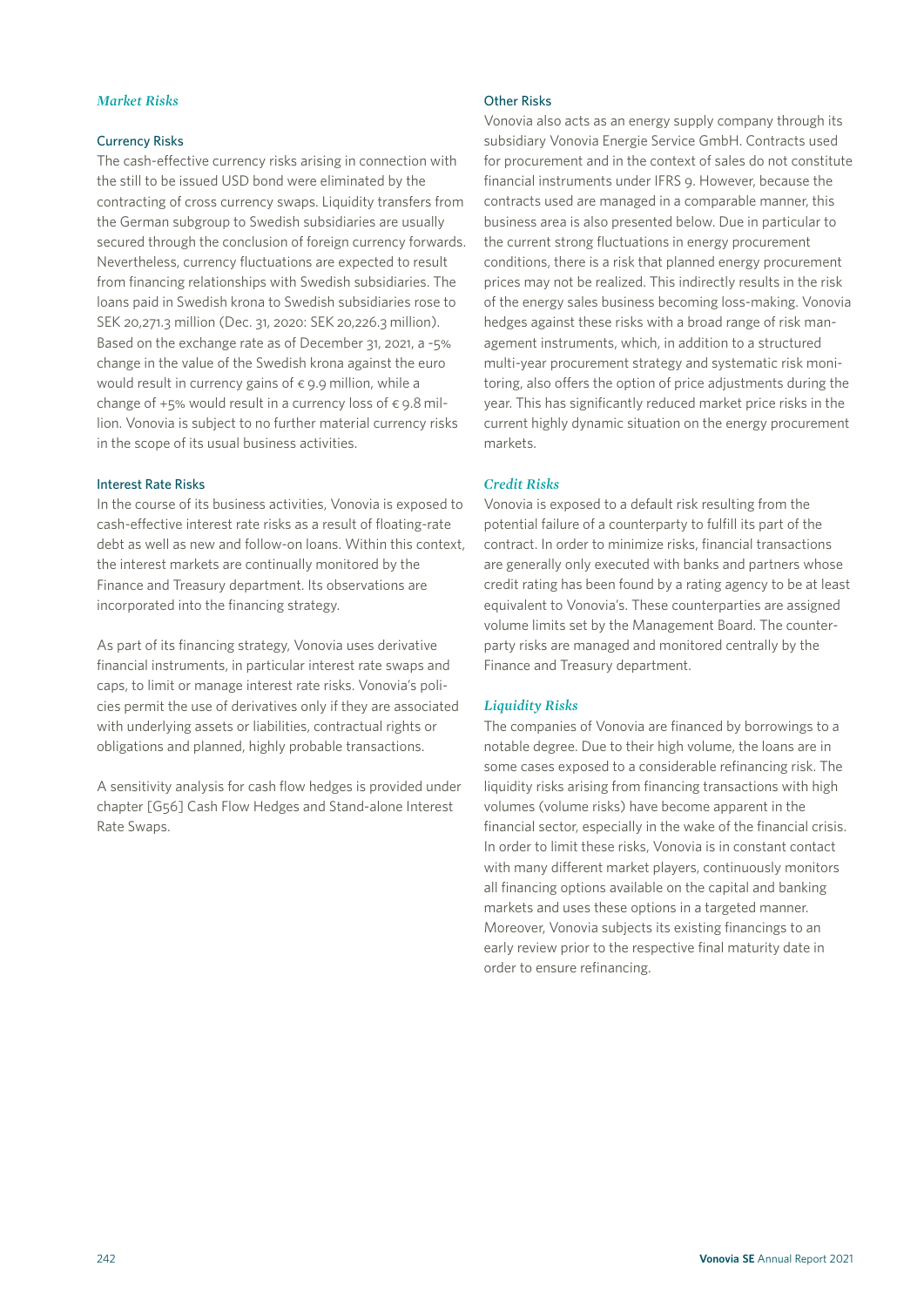Under the conditions of existing loan agreements, Vonovia is obliged to fulfill certain financial covenants such as the debt service coverage ratio or debt-equity ratio. If financial covenants are violated, the breach is not rectified within so-called cure periods and no mutually acceptable agreement can be reached with the lenders, the financing may be restructured and the cost structure changed. Should all commonly practiced solutions be unsuccessful, the lenders could call in the loan. The fulfillment of these financial covenants is continually monitored by the Finance and Treasury department on the basis of current actual figures and budgetary accounting.

In order to ensure its ability to pay at all times, Vonovia has put a system-supported cash management system in place. This system monitors and optimizes Vonovia's cash flows on an ongoing basis and provides the Management Board with

regular reports on the Group's current liquidity situation. Liquidity management is supplemented by short-term rolling, monthly liquidity planning for the current fiscal year, of which the Management Board is also promptly notified. In order to minimize credit risks, large amounts of cash on hand are avoided wherever possible. In the event that large reserves are necessary on a short-term basis due to pending investments or refinancing, these are distributed among various instruments and banking partners with good credit ratings.

The following table shows the forecast for undiscounted cash flows of the non-derivative financial liabilities and derivative financial instruments for the 2021 reporting year. The loan repayments shown for the following years contain only contractually fixed minimum repayment amounts:

|                                                                        |                                              | 2022     |           | 2023     |           | 2024 to 2028 |           |
|------------------------------------------------------------------------|----------------------------------------------|----------|-----------|----------|-----------|--------------|-----------|
| in $\epsilon$ million                                                  | Carrying<br>amount as of<br>Dec. 31,<br>2021 | Interest | Repayment | Interest | Repayment | Interest     | Repayment |
| Non-derivative financial liabilities                                   |                                              |          |           |          |           |              |           |
| Liabilities to banks                                                   | 21,263.4                                     | 118.0    | 846.7     | 149.2    | 1,619.4   | 484.1        | 7,437.7   |
| Liabilities to other creditors                                         | 25,592.9                                     | 200.7    | 5,837.7   | 307.0    | 2,713.2   | 1,100.2      | 11,956.1  |
| Deferred interest from other non-derivative<br>financial liabilities   | 172.7                                        | 172.7    |           |          |           |              |           |
| Lease liabilities                                                      | 679.1                                        | 15.1     | 22.4      | 14.8     | 14.2      | 71.5         | 40.0      |
| Financial liabilities from tenant financing                            | 157.5                                        |          | 114.6     |          | 2.1       |              | 10.2      |
| Derivative financial liabilities                                       |                                              |          |           |          |           |              |           |
| Purchase price liabilities from put options/rights<br>to reimbursement | 264.0                                        |          | 47.8      |          |           |              | 34.0      |
| Cash flow hedges/stand-alone interest rate<br>derivatives              | 35.6                                         | 46.0     |           | 35.5     |           | 28.4         |           |
| Cash flow hedges (cross currency swap) USD in $\epsilon$               | $-35.2$                                      | $-10.2$  |           | $-10.2$  | $-185.0$  |              |           |
| Cash flow hedges (cross currency swap) in $\epsilon$                   |                                              | 8.4      |           | 8.4      | 185.0     |              |           |
| Deferred interest from swaps                                           | 1.4                                          | 1.4      |           |          |           |              |           |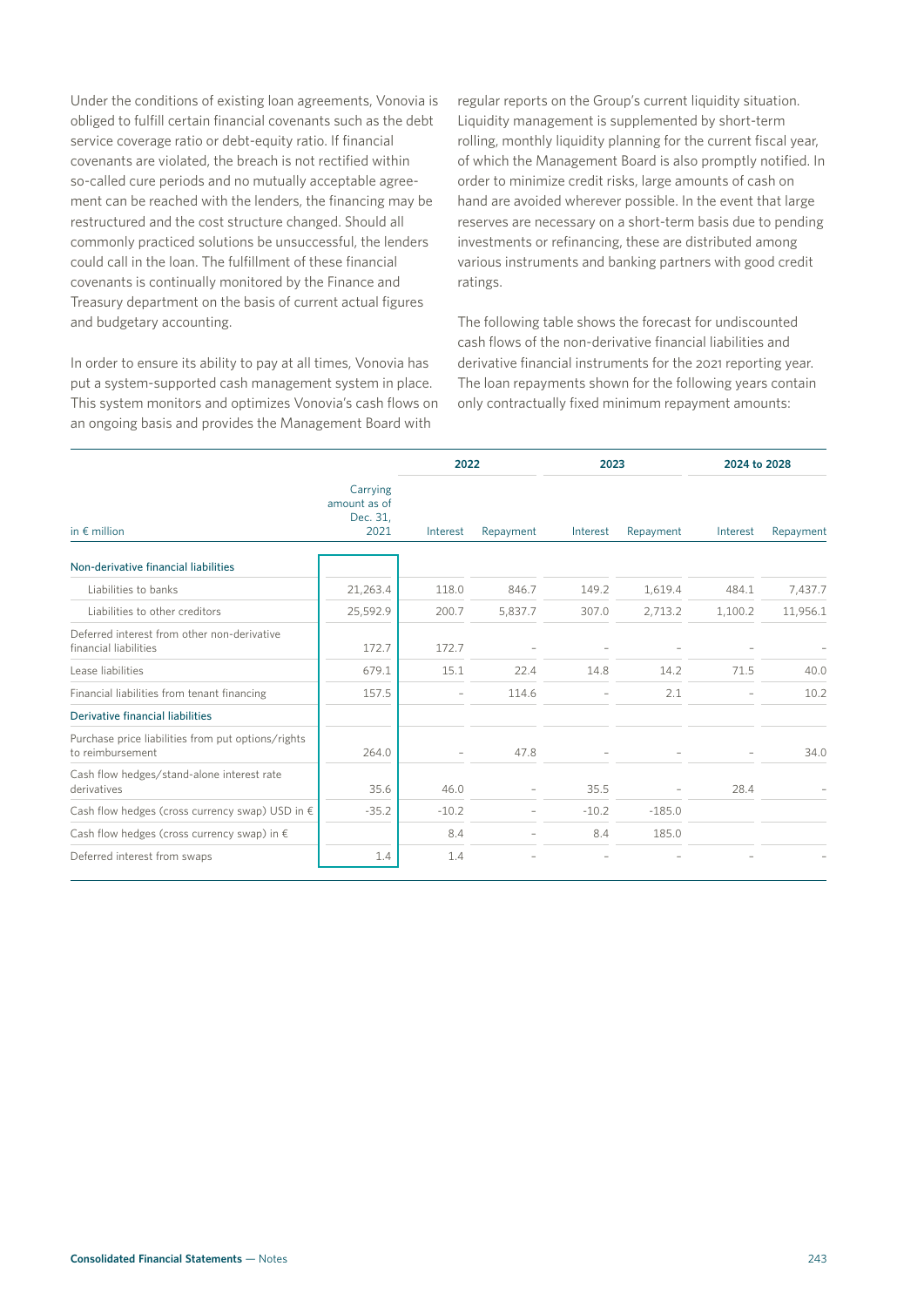|                                                                        |                                              | 2021     |           | 2022     |           | 2023 to 2027 |           |
|------------------------------------------------------------------------|----------------------------------------------|----------|-----------|----------|-----------|--------------|-----------|
| in $\notin$ million                                                    | Carrying<br>amount as of<br>Dec. 31,<br>2020 | Interest | Repayment | Interest | Repayment | Interest     | Repayment |
| Non-derivative financial liabilities                                   |                                              |          |           |          |           |              |           |
| Liabilities to banks                                                   | 6,909.0                                      | 93.0     | 1,075.0   | 83.2     | 410.0     | 282.6        | 3,599.0   |
| Liabilities to other creditors                                         | 17,060.5                                     | 124.5    | 520.3     | 216.5    | 2,172.5   | 668.8        | 8,744.8   |
| Deferred interest from other non-derivative<br>financial liabilities   | 115.2                                        |          |           |          |           |              |           |
| Lease liabilities                                                      | 495.1                                        | 15.1     | 22.4      | 14.8     | 14.2      | 71.5         | 40.0      |
| Financial liabilities from tenant financing                            | 163.4                                        |          | 118.1     |          | 2.1       |              | 10.4      |
| Derivative financial liabilities                                       |                                              |          |           |          |           |              |           |
| Purchase price liabilities from put options/rights<br>to reimbursement | 220.5                                        |          | 51.0      |          |           |              | 27.8      |
| Cash flow hedges/stand-alone interest rate<br>derivatives              | 72.8                                         | 39.2     |           | 37.5     |           | 42.7         |           |
| Cash flow hedges (cross currency swap) USD in $\epsilon$               | $-18.4$                                      | $-10.2$  |           | $-10.2$  |           | $-10.2$      | $-185.0$  |
| Cash flow hedges (cross currency swap) in $\epsilon$                   |                                              | 8.5      |           | 8.4      |           | 8.4          | 185.0     |
| Deferred interest from swaps                                           | 1.3                                          | 1.3      |           |          |           |              |           |

### *Credit Line*

Up until the end of September, there was an agreement in place on a syndicated revolving credit facility of  $\epsilon$  1,000 million between Vonovia Finance B.V. and several banks, led by Commerzbank AG. This agreement, which was originally set to run until 2024, was terminated prematurely in September 2021 and replaced with a comparable master agreement with a volume of € 2,000 million between Vonovia SE and a banking consortium led by Commerzbank AG. An increase option of  $\epsilon$  1,000 million was utilized in November, meaning that a total volume of  $\epsilon$  3,000 million has been available through this credit facility ever since. Drawdowns can be made in euros or Swedish krona under the agreement, which will end in 2024, with interest based on the EURIBOR or STIBOR, plus an additional margin. This credit line had not been used as of December 31, 2021.

Project-specific credit lines totaling around  $\epsilon$  49.8 million were available on the reporting date in connection with bank-financed development projects. The nominal amount of these agreements totals  $\epsilon$  227.5 million. These credit lines can be utilized based on the progress of the construction work, provided that corresponding evidence is submitted, taking the contractually agreed payment requirements into account.

In the Deutsche Wohnen subgroup, there are a total of six framework credit agreements with various banks and a total volume of  $\epsilon$  450 million. Bills of exchange may also be issued under the terms of one of these agreements, concluded with Aareal Bank in a framework volume of  $\epsilon$  10 million. As of the reporting date, bills of exchange with a total volume of

around  $\epsilon$  1.8 million were outstanding. Three of the credit facilities, with a total volume of  $\epsilon$  400 million, are contractually due to end in 2022. There is also a guarantee framework agreement with Euler Hermes in the amount of  $\epsilon$  50.0 million, with a volume of some  $\epsilon$  31 million having been issued as of the reporting date.

There is also a guarantee credit agreement in place between Vonovia and Commerzbank that was increased from € 35.0 million to € 50.0 million in May 2021. Bills of exchange of approximately  $\epsilon$  35.5 million had been drawn from this amount as of December 31, 2021. There is another guarantee credit agreement with Raiffeisen Bank International AG in the amount of  $\epsilon$  5.0 million. It had not been drawn by the reporting date.

In December 2019, Vonovia SE concluded two guarantee lines that can be used on a revolving basis with Atradius Credit Insurance N.V. and Swiss Re International SE. Vonovia SE has granted a letter of comfort for a further, already terminated general guarantee agreement between BUWOG Bauträger GmbH and VHV Allgemeine Versicherung AG, under which guarantees of  $\epsilon$  0.4 million are currently in force. No new guarantees will be issued under this agreement. Within the BUWOG subgroup, there is also a guarantee line that can be used on a revolving basis with UniCredit Bank Austria AG.

As of December 31, 2021 the total volume available under general guarantee agreements came to € 160.5 million,  $\epsilon$  105.2 million of which had been drawn by the reporting date. In addition, a project-specific development financing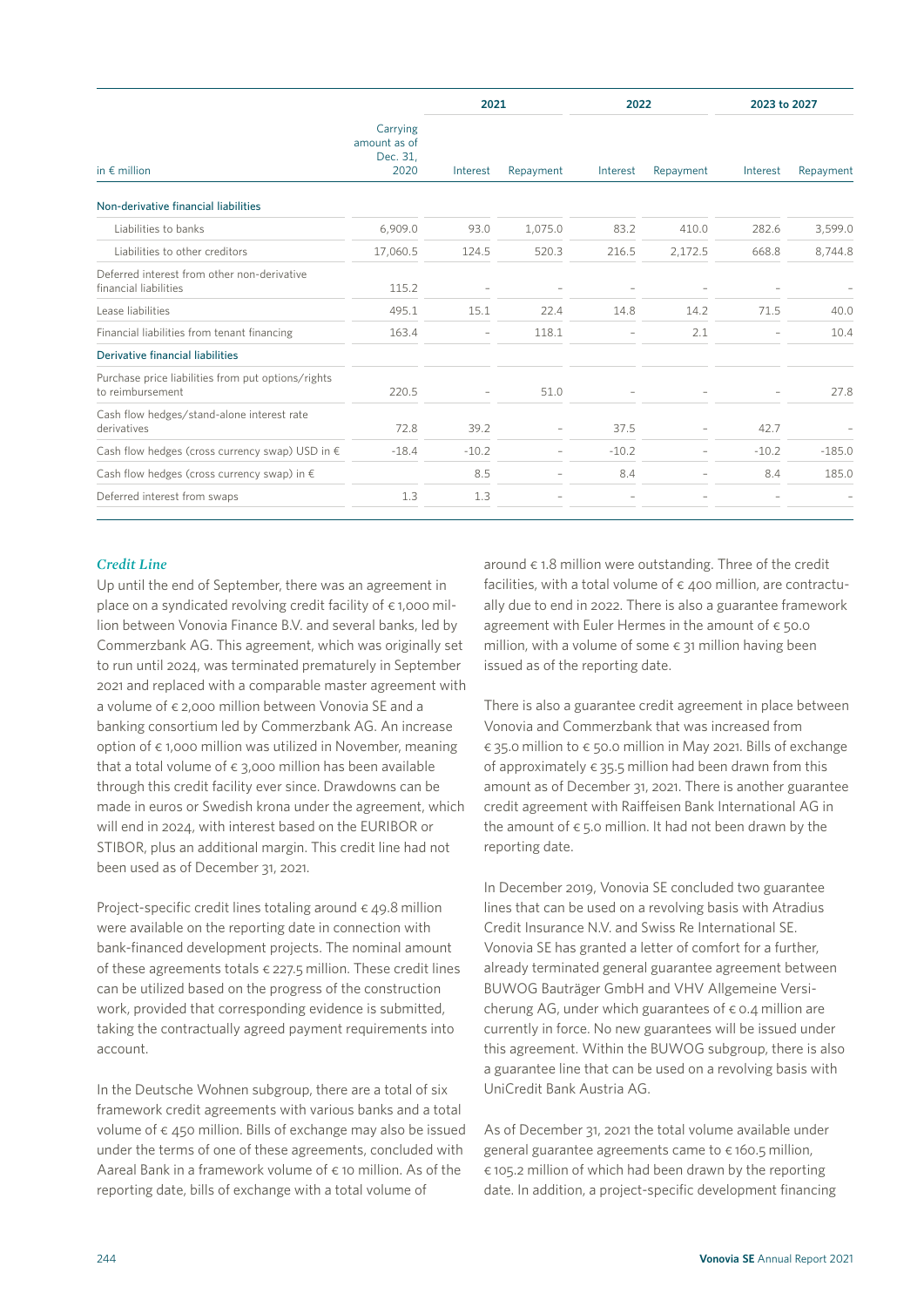arrangement with Berliner Volksbank eG allows for the possibility of making use of bills of exchange, bonds and/or guarantees. As of the reporting date of December 31, 2021 an amount of  $\epsilon$  0.2 million had been used. As of the reporting date, a guarantee of Frankfurter Sparkasse of approx. € 2.9 million had been drawn, as had a guarantee of Kreissparkasse Gelnhausen of approx. € 0.25 million.

In November 2017, Vonovia concluded a master commercial paper agreement via its Dutch financing company with a total volume of € 500.0 million with Commerzbank AG as lead arranger and several banks as traders. This master program was increased to a total volume of  $\epsilon$  1,000.0 million in September 2018. No issues were outstanding as part of this program as of December 31, 2021.

All in all, Vonovia has cash on hand and deposits at banking institutions of  $\epsilon$  1,134.0 million as of the reporting date (Dec. 31, 2020:  $\epsilon$  613.3 million). The master credit agreements/the commercial paper program, together with the cash on hand, guarantee Vonovia's ability to pay at all times.

We refer to the information on financial risk management in the management report.

## **55 Capital Management**

Vonovia's management aims to achieve a long-term increase in value in the interests of customers, employees and investors. Within this context, maintaining a degree of financial flexibility in order to be able to pursue the company's growth and portfolio optimization strategy is crucial. This is why Vonovia's capital management focuses on ensuring our investment grade rating. The priority is to ensure sufficient liquidity resources and maintain an efficient ratio between secured and non-secured capital components.

As part of the opportunities and risk management of Vonovia, the members of the Management Board are given monthly reports on the development of results and their potential effects on the capital structure.

The equity situation of the subsidiaries is regularly examined.

Vonovia's equity developed as follows:

| in $\epsilon$ million | Dec. 31, 2020 | Dec. 31, 2021 |  |
|-----------------------|---------------|---------------|--|
| Total equity          | 24,831.8      | 36,545.1      |  |
| Total assets          | 62,417.4      | 106,320.3     |  |
| Equity ratio          | 39.8%         | 34.4%         |  |

Vonovia plans to continue funding possible acquisitions by an optimal mix of debt capital and equity.

In order to protect itself against changes in exchange rates and interest rates, Vonovia regularly contracts derivative hedging transactions in the case of liabilities with variable interest rates or liabilities in foreign currencies. The Finance and Treasury department is responsible for implementing the approved financing strategy.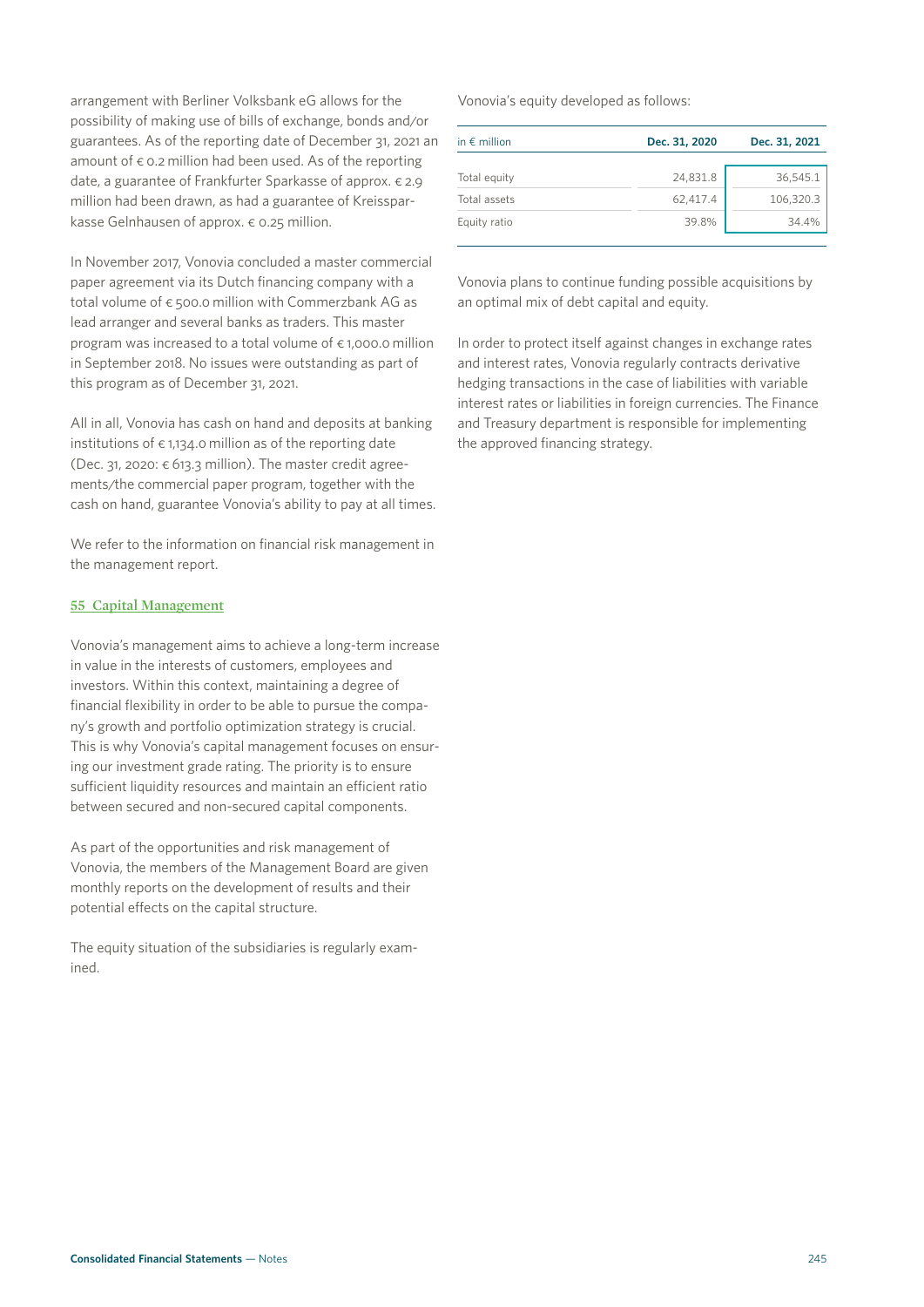On the reporting date, the nominal volume of cash flow hedges held in euros amounts to  $\epsilon$  1,109.5 million (Dec. 31, 2020: € 1,117.4 million). Interest rates on hedging instruments are between 0.064% and 3.760% with original swap periods of between 4.75 and 20 years.

For three hedging instruments that are maintained within so-called passive hedge accounting,  $\epsilon$  9.6 million was reclassified affecting net income in the reporting year in line with the expected cash flows from the underlying hedged items. This reduced the value recognized in other comprehensive income to  $\epsilon$  18.7 million.

All derivatives are included in netting agreements with the issuing banks.

Cross currency swaps were recognized at their positive fair values. While the interest rate swap redesignated by BUWOG – Bauen und Wohnen Gesellschaft mbH in the previous year also shows a positive fair value, each of the other euro interest rate swaps has a negative fair value as of the reporting date.

No economic or accounting offsetting was performed in the reporting year.

Key parameters of the interest rate swaps were as follows:

|                             |            |                   |               | Current average                   |
|-----------------------------|------------|-------------------|---------------|-----------------------------------|
| in $\epsilon$ million       | Face value | Beginning of term | End of term   | interest rate<br>(incl. margin)   |
| <b>Bonds (EMTN)</b>         |            |                   |               |                                   |
| Hedged items                | 600.0      | Mar. 22, 2018     | Dec. 22, 2022 | <b>3M EURIBOR</b><br>margin 0.45% |
| Interest rate swaps         | 600.0      | Mar. 22, 2018     | Dec. 22, 2022 | 0.793%                            |
| <b>HELABA</b>               |            |                   |               |                                   |
| Hedged items                | 146.6      | Jan. 28, 2019     | Apr. 30, 2024 | <b>1M EURIBOR</b><br>margin 0.0%  |
| Interest rate swaps         | 146.6      | Jan. 28, 2019     | Apr. 30, 2024 | 0.390%                            |
| <b>Berlin Hyp</b>           |            |                   |               |                                   |
| Hedged items                | 146.6      | Jan. 28, 2019     | Apr. 30, 2024 | <b>1M EURIBOR</b><br>margin 0.0%  |
| Interest rate swaps         | 146.6      | Jan. 28, 2019     | Apr. 30, 2024 | 0.390%                            |
| Norddeutsche Landesbank (2) |            |                   |               |                                   |
| Hedged items                | 77.2       | June 28, 2013     | June 30, 2023 | <b>3M EURIBOR</b><br>margin 1.47% |
| Interest rate swaps         | 77.2       | June 28, 2013     | June 30, 2023 | 2.290%                            |
| <b>UniCredit Bank AG</b>    |            |                   |               |                                   |
| Hedged items                | 44.1       | Oct. 01, 2018     | Nov. 30, 2038 | <b>3M EURIBOR</b><br>margin 1.32% |
| Interest rate swaps         | 44.1       | Oct. 01, 2018     | Nov. 30, 2038 | 1.505%                            |
| UniCredit Bank Austria AG   |            |                   |               |                                   |
| Hedged items                | 95.0       | Jan. 02, 2015     | Dec. 31, 2034 | <b>3M EURIBOR</b><br>margin 1.12% |
| Interest rate swaps         | 95.0       | Sep. 18, 2020     | Dec. 31, 2034 | 0.064%                            |

In 2013, two cross currency swaps were contracted in equal amounts with each of JP Morgan Limited and Morgan Stanley Bank International Limited; these hedging instruments (cross currency swaps/CCS) became effective on the issuance of two bonds for a total amount of USD 1,000.0 million. The CCS, each for an amount of USD 375.0 million, fell due in October 2017 in line with the bonds. The hedging instruments, each for an amount of USD 125.0 million,

originally had a term of ten years. This means that the EUR/ USD currency risk resulting from the coupon and capital repayments was eliminated for the entire term of the bonds.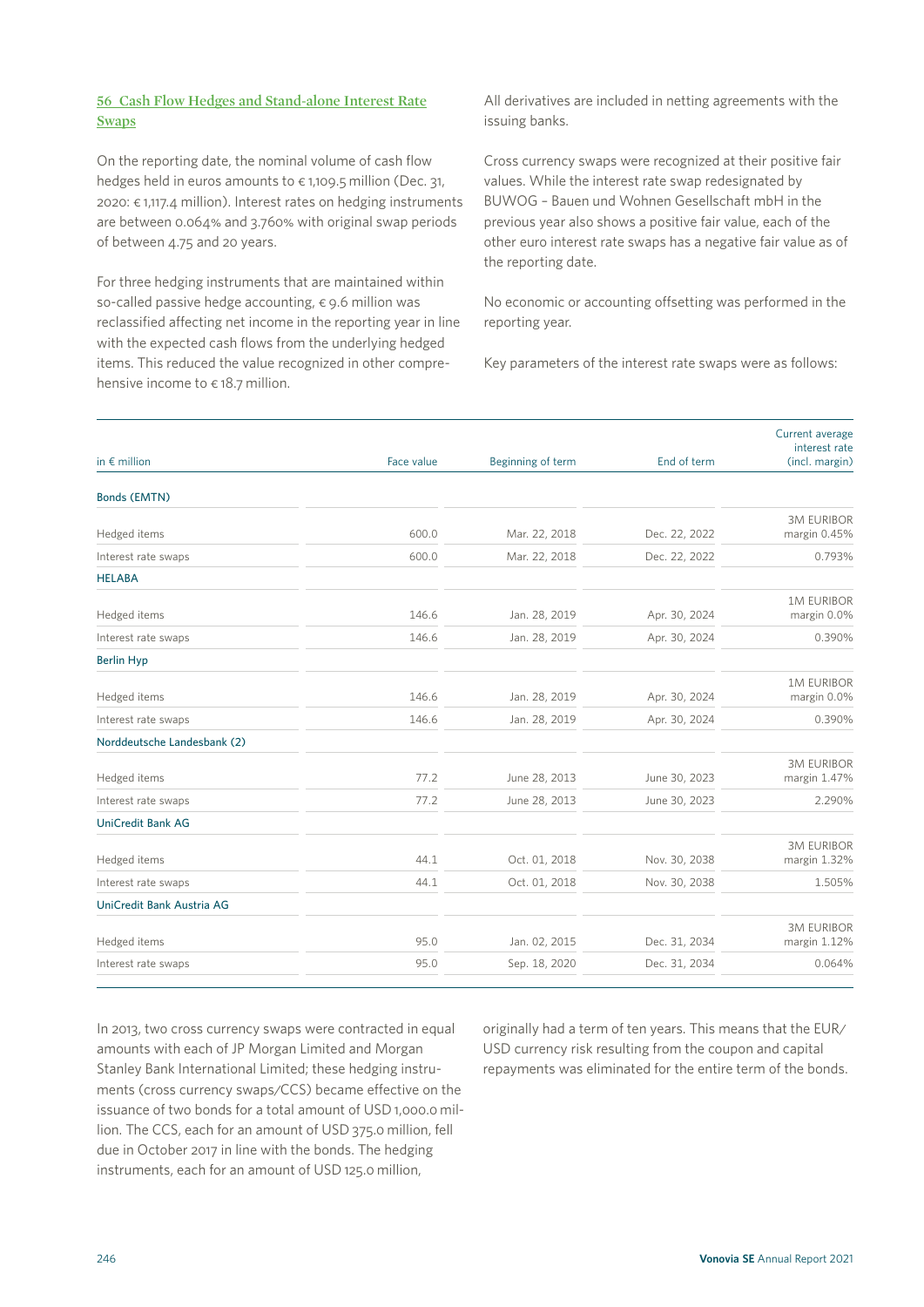Key parameters of the cross currency swaps were as follows:

|                                                                      | Face value<br>million USD | Face value<br>million $\epsilon$ | <b>Beginning</b><br>of term | End<br>of term   | Interest rate<br>USD | Interest rate<br>€ | Hedging<br>rate<br>USD/E |
|----------------------------------------------------------------------|---------------------------|----------------------------------|-----------------------------|------------------|----------------------|--------------------|--------------------------|
| J.P. Morgan Securities plc<br>Morgan Stanley & Co. International plc |                           |                                  |                             |                  |                      |                    |                          |
| Hedged items                                                         | 250.0                     | 185.0                            | Oct. 02,<br>2013            | Oct. 02,<br>2023 | 5.00%                |                    |                          |
| CCS                                                                  | 250.0                     | 185.0                            | Oct. 02,<br>2013            | Oct. 02,<br>2023 |                      | 4.58%              | 1.3517                   |

As of September 30, 2021, 15 euro interest rate swaps with a nominal value of  $\epsilon$  657.8 million were adopted as standalone hedging instruments by the Vonovia Group in connection with the acquisition of Deutsche Wohnen SE. In total, the fair values amounted to  $\epsilon$  -28.9 million as of first-time consolidation. The hedged nominal value corresponds to a volume of  $\epsilon$  652.9 million as of the reporting date; overall, the fair values decreased to  $\epsilon$  -20.8 million.

With the takeover of a borrowing to Aggregate Holdings S.A. in the amount of  $\epsilon$  250 million, Vonovia concluded a call option for 13.3% of shares in Adler-Group S.A. with the company, with a term of eight months. There was a positive fair value of  $\epsilon$  20.2 million for the call option at the time of addition on October 7, 2021. The subsequent measurement of the call option is carried out at fair value through profit and loss in accordance with the IFRS 9 classification model. As of December 31, 2021 the subsequent measurement results in positive net interest of  $\epsilon$  6.1 million.

The hedged nominal volume of currently 13 stand-alone interest rate swaps of BUWOG amounted to  $\epsilon$  312.3 million as of December 31, 2021 (Dec. 31, 2020: € 351.4 million).

On the reporting date, the Hembla Group still recognized two stand-alone interest rate swaps and eight interest rate caps. The nominal value hedged in Swedish krona corresponds to a volume of  $\epsilon$  946.8 million as of December 31, 2021 (Dec. 31, 2020:  $\epsilon$  967.6 million), with the positive and negative fair values balancing each other out overall:  $\epsilon$  0.0 million (Dec. 31, 2020:  $\epsilon$  -0.7 million). Due to the high prepayment fees, embedded derivatives from loan termination rights were not longer recognized as of the reporting date. The positive fair value of the previous year in the amount of  $\epsilon$  2.7 million was derecognized accordingly in profit or loss.

On the reporting date, the Victoria Park Group recognized 17 stand-alone interest rate swaps and four interest rate caps. The nominal value hedged in Swedish krona corresponds to a volume of  $\epsilon$  721.4 million as of December 31, 2021 (Dec. 31,

2020: € 939.6 million) with the fair value amounting to € -1.0 million in total (Dec. 31, 2020: € -7.7 million). The positive fair value of the embedded derivatives from termination rights of loans from the previous year in the amount of  $\epsilon$  0.9 million was also derecognized in profit or loss in the reporting year.

The designation of the cash flow hedges as hedging instruments is prospectively determined on the basis of a sensitivity analysis, retrospectively on the basis of the accumulated dollar offset method. The fair value changes of the hedged items are determined on the basis of the hypothetical derivative method. In the reporting year – as in the prior year – the impact of default risk on the fair values is negligible and did not result in any adjustments of the balance sheet item.

In the reporting year, the cash flow hedges held in euros were shown at their clean fair values totaling  $\epsilon$  -12.3 million as of December 31, 2021 (Dec. 31, 2020: € -29.6 million). The corresponding deferred interest amounted to  $\epsilon$  -2.0 million (Dec. 31, 2020: € -1.7 million).

At the same time, positive market values from cross currency swaps in the amount of  $\epsilon$  35.2 million (Dec. 31, 2020: € 18.4 million), together with positive market values in a total amount of  $\epsilon$  30.6 million (Dec. 31, 2020:  $\epsilon$  4.0 million), were recognized from the Adler option and stand-alone interest rate derivatives of Hembla, Victoria Park and Deutsche Wohnen. The corresponding deferred interest amounted to € 0.6 million (Dec. 31, 2020: € 0.4 million).

Financial liabilities also included negative fair values from stand-alone interest rate derivatives in the amount of  $\epsilon$  -53.9 million (Dec. 31, 2020: € -47.1 million).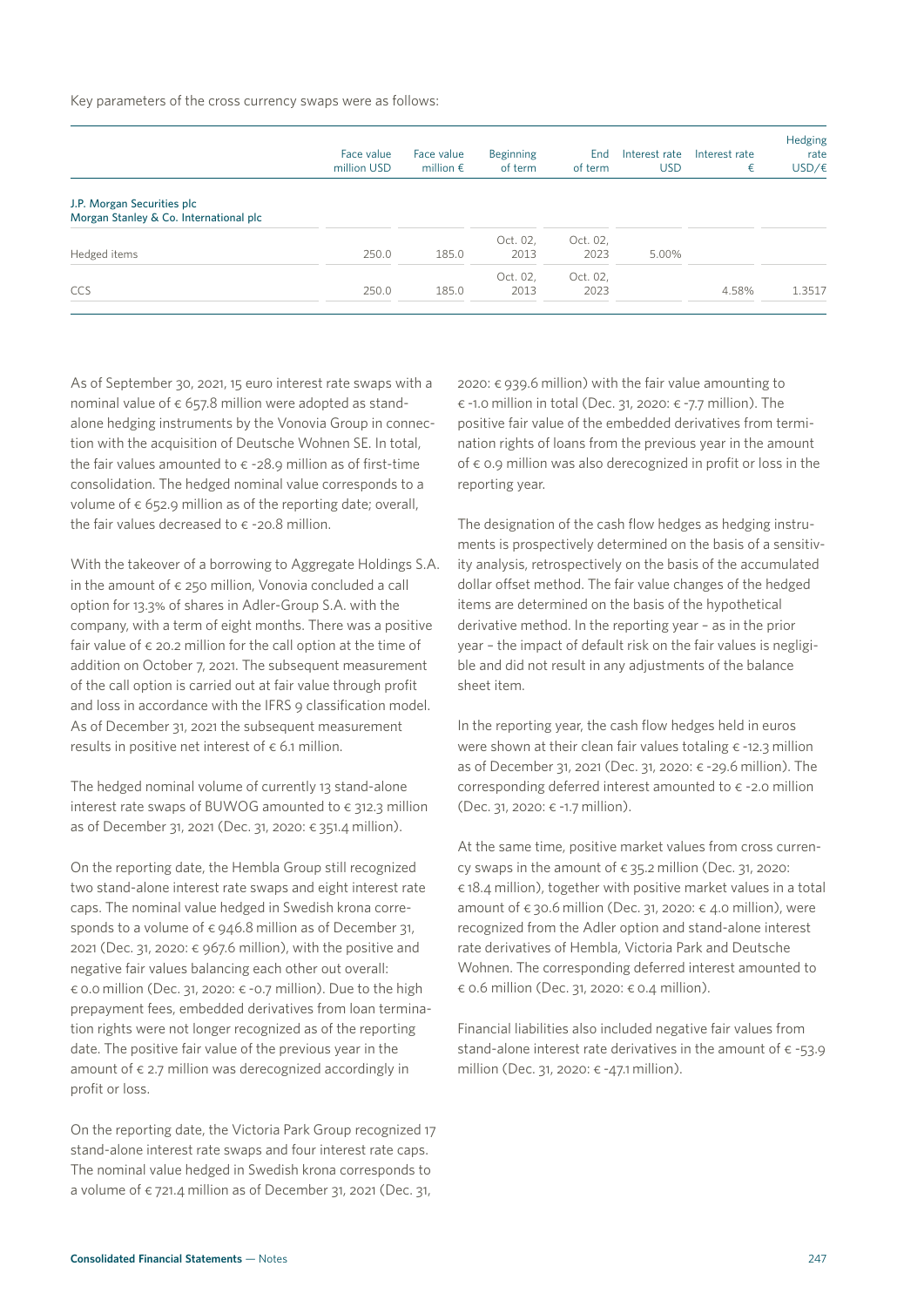The impact of the cash flow hedges (after income taxes) on the development of other reserves is shown below:

|                       |              | Changes in the period |        | <b>Reclassification affecting</b><br>net income |               |               |
|-----------------------|--------------|-----------------------|--------|-------------------------------------------------|---------------|---------------|
| in $\epsilon$ million | As of Jan. 1 | Changes in CCS        | Other  | Currency risk                                   | Interest risk | As of Dec. 31 |
| 2021                  | $-32.9$      | 12.1                  | 6.1    | $-11.7$                                         | 14.5          | $-11.9$       |
| 2020                  | $-52.2$      | $-5.4$                | $-1.4$ | 12.7                                            | 13.4          | $-32.9$       |

The impact of the cash flow hedges (including income taxes) on total comprehensive income is shown below:

## **Cash Flow Hedges**

| 2020    | 2021   |
|---------|--------|
| $-10.1$ | 26.5   |
| 3.3     | $-8.3$ |
| 34.1    | $-0.4$ |
| $-8.0$  | 3.2    |
| 19.3    | 21.0   |
|         |        |

In the reporting year, after allowing for deferred taxes, negative cumulative ineffectiveness for cash flow hedges amounted to  $\epsilon$  -0.1 million (2020:  $\epsilon$  1.0 million), improving net interest by  $\epsilon$  1.1 million. On the basis of the valuation as of December 31, 2020, Vonovia used a sensitivity analysis to determine the change in equity given a parallel shift in the interest rate structure of 50 basis points in each case:

|                       |                                            | <b>Change in equity</b>                  |         |  |  |  |
|-----------------------|--------------------------------------------|------------------------------------------|---------|--|--|--|
| in $\epsilon$ million | Other reserves<br>not affecting net income | Income statement<br>affecting net income | Total   |  |  |  |
| 2021                  |                                            |                                          |         |  |  |  |
| +50 basis points      | 6.1                                        | 21.8                                     | 27.9    |  |  |  |
| -50 basis points      | $-5.8$                                     | $-19.7$                                  | $-25.5$ |  |  |  |
| 2020                  |                                            |                                          |         |  |  |  |
| +50 basis points      | 9.1                                        | 16.3                                     | 25.4    |  |  |  |
| -50 basis points      | $-6.4$                                     | $-15.0$                                  | $-21.4$ |  |  |  |

A further sensitivity analysis showed that a change in the foreign currency level of -5% (+5%) would lead, after allowance for deferred taxes, to a change in the other reserves not affecting net income of  $\epsilon$  -1.1 million (or  $\epsilon$  -0.9 million), while ineffectiveness affecting net income in the amount of  $\epsilon$  +1.6 million (or  $\epsilon$  +0.5 million) would result at the same time. In the previous year, a change in the other reserves not affecting net income of  $\epsilon$  -0.2 million (or  $\epsilon$  +0.2 million) was recognized in connection with ineffectiveness affecting net income in the amount of  $\epsilon$  +0.8 million (or  $\epsilon$  -0.7 million).